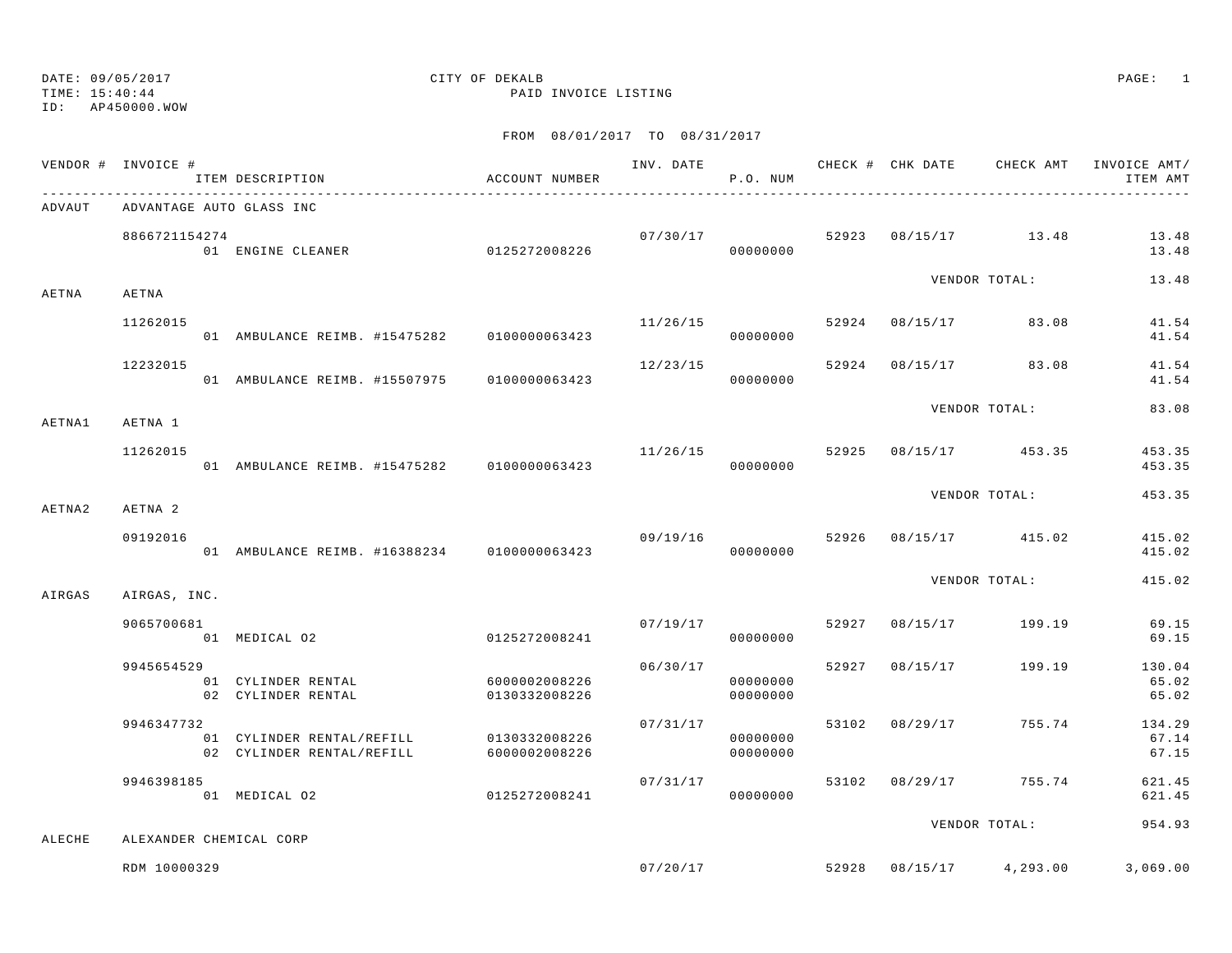TIME: 15:40:44 PAID INVOICE LISTING

ID: AP450000.WOW

|        | VENDOR # INVOICE #       | ITEM DESCRIPTION                                | ACCOUNT NUMBER |          | P.O. NUM |       | INV. DATE 6 1999 CHECK # CHK DATE 6 CHECK AMT INVOICE AMT | ITEM AMT             |
|--------|--------------------------|-------------------------------------------------|----------------|----------|----------|-------|-----------------------------------------------------------|----------------------|
|        |                          |                                                 |                |          |          |       |                                                           |                      |
|        | RDM 10000329             | 01 CHLORINE/FLUORIDE -POTABLE WTR 6000002008250 |                | 07/20/17 | 00170029 |       | 52928 08/15/17 4,293.00                                   | 3,069.00<br>3,069.00 |
|        | SLS 10060862             | 02 CHLORINE/FLUORIDE -POTABLE WTR 6000002008250 |                | 06/28/17 | 00170029 | 52928 | 08/15/17 4,293.00                                         | 1,224.00<br>1,224.00 |
| ALEFIR | ALEXIS FIRE EQUIPMENT CO |                                                 |                |          |          |       | VENDOR TOTAL:                                             | 4,293.00             |
|        | 0059617-IN               | 01 AC COMPRESSOR 0125272008226                  |                | 07/17/17 | 00000000 |       | 52929 08/15/17 1,233.82                                   | 1,233.82<br>1,233.82 |
| ALFIRO |                          | ALFREDO'S IRON WORKS, INC.                      |                |          |          |       | VENDOR TOTAL:                                             | 1,233.82             |
|        | $2017 - 237$             | 01 TRAILER MODIFICATION 0130333008315           |                | 07/24/17 | 00000000 |       | 52930 08/15/17 2,250.00                                   | 2,250.00<br>2,250.00 |
| AMALGM |                          | AMALGAMATED BANK OF CHICAGO                     |                |          |          |       | VENDOR TOTAL:                                             | 2,250.00             |
|        | 06012017A                | 01  2013B G.O. BOND FEES  4000004508342         |                | 06/01/17 | 00000000 |       | 53222 08/31/17 950.00                                     | 475.00<br>475.00     |
|        | 06012017B                | 01 2013A G.O. BOND FEES 0100000002235           |                | 06/01/17 | 00000000 |       | 53222 08/31/17 950.00                                     | 475.00<br>475.00     |
| AMEPRI |                          | AMERICAN PRINTING TECHNOLOGIES                  |                |          |          |       | VENDOR TOTAL:                                             | 950.00               |
|        | $17 - DK07$              | 01 UTILITY BILL RUN #7 2017 6000003008399       |                | 08/04/17 | 00000000 |       | 53103 08/29/17 871.00                                     | 871.00<br>871.00     |
| ANDMED |                          | ANDRES MEDICAL BILLING LTD                      |                |          |          |       | VENDOR TOTAL:                                             | 871.00               |
|        | 141367                   | 01 AMBULANCE FEES - JUNE 2017                   | 0125263008399  | 07/06/17 | 00000000 |       | 52931 08/15/17 5,165.57                                   | 5,165.57<br>5,165.57 |
|        | 141796                   | 01 MEDICARE REVALIDATION FEE 0125263008399      |                | 08/10/17 | 00000000 |       | 53104 08/29/17 560.00                                     | 560.00<br>560.00     |
| ANDMIC | MICHELLE ANDERSON        |                                                 |                |          |          |       | VENDOR TOTAL: 5,725.57                                    |                      |
|        | 07272017                 |                                                 |                | 07/27/17 |          |       | D001448 08/15/17 115.42                                   | 115.42               |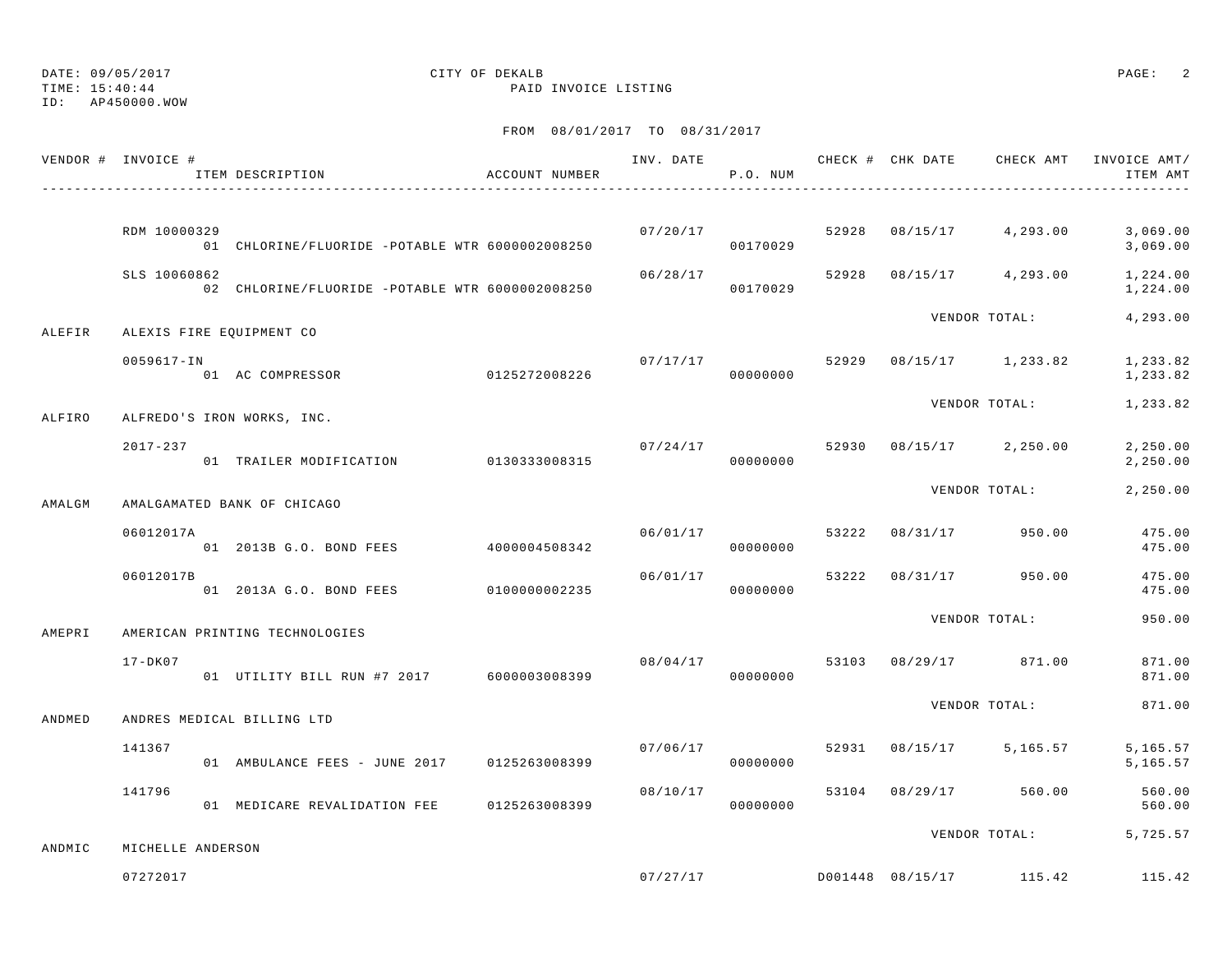DATE: 09/05/2017 CITY OF DEKALB PAGE: 3 TIME: 15:40:44 PAID INVOICE LISTING ID: AP450000.WOW

|        | VENDOR # INVOICE #  | ITEM DESCRIPTION                                                                                                             | ACCOUNT NUMBER                                                   | INV. DATE | P.O. NUM                                     |       |          | CHECK # CHK DATE CHECK AMT         | INVOICE AMT/<br>ITEM AMT                       |
|--------|---------------------|------------------------------------------------------------------------------------------------------------------------------|------------------------------------------------------------------|-----------|----------------------------------------------|-------|----------|------------------------------------|------------------------------------------------|
|        | 07272017            | 01 TRAINING TRAVEL REIMB. 0116103008376                                                                                      |                                                                  | 07/27/17  | 00000000                                     |       |          | D001448 08/15/17 115.42            | 115.42<br>115.42                               |
| APCO   | APCO INTERNATIONAL  |                                                                                                                              |                                                                  |           |                                              |       |          | VENDOR TOTAL:                      | 115.42                                         |
|        | 452299              | 01 ANNUAL MEMBERSHIP FEES 0120233008376                                                                                      |                                                                  | 07/26/17  | 00000000                                     |       |          | 53105 08/29/17 495.00              | 495.00<br>495.00                               |
| APHIS  |                     | USDA APHIS DEBT MGMT TEAM                                                                                                    |                                                                  |           |                                              |       |          | VENDOR TOTAL:                      | 495.00                                         |
|        | 3002446064          | 01 HAZARDOUS WILDLIFE ASSESSMENT 6500006508638                                                                               |                                                                  |           | 00000000                                     |       |          | $07/10/17$ 52932 08/15/17 7,537.37 | 7,537.37<br>7,537.37                           |
| APPMAI | APPLIED MAINTENANCE |                                                                                                                              |                                                                  |           |                                              |       |          | VENDOR TOTAL:                      | 7,537.37                                       |
|        | 96803166            | 01 HAND TOOL KITS, INSTALL TOOL 0130332008295                                                                                |                                                                  | 05/11/17  | 00000000                                     |       |          | 52933 08/15/17 193.53              | 193.53<br>193.53                               |
| APWA   |                     | APWA - ILLINOIS PUBLIC SERVICE                                                                                               |                                                                  |           |                                              |       |          | VENDOR TOTAL:                      | 193.53                                         |
|        | 07062017            | 01 ANNUAL MEMBERSHIP RENEWAL<br>02 ANNUAL MEMBERSHIP RENEWAL<br>03 ANNUAL MEMBERSHIP RENEWAL<br>04 ANNUAL MEMBERSHIP RENEWAL | 6500003008375<br>0130333008375<br>0130323008375<br>6000003008375 | 07/06/17  | 00000000<br>00000000<br>00000000<br>00000000 |       |          | 52934 08/15/17 960.00              | 960.00<br>160.00<br>320.00<br>160.00<br>320.00 |
| ARAUNI |                     | ARAMARK UNIFORM SERVICES                                                                                                     |                                                                  |           |                                              |       |          | VENDOR TOTAL:                      | 960.00                                         |
|        | 1561022167          | 01 FLOOR MAT CLEANING                                                                                                        | 0130324008450                                                    | 07/07/17  | 00000000                                     | 52935 | 08/15/17 | 312.04                             | 28.18<br>28.18                                 |
|        | 1591004148          | 01 FLOOR MAT CLEANING                                                                                                        | 0130324008450                                                    | 06/23/17  | 00000000                                     | 52935 | 08/15/17 | 312.04                             | 28.18<br>28.18                                 |
|        | 1591004153          | 01 FLOOR MAT CLEANING                                                                                                        | 0130324008450                                                    | 06/23/17  | 00000000                                     | 52935 | 08/15/17 | 312.04                             | 127.84<br>127.84                               |
|        | 1591022172          | 01 FLOOR MAT CLEANING                                                                                                        | 0130324008450                                                    | 07/07/17  | 00000000                                     | 52935 | 08/15/17 | 312.04                             | 127.84<br>127.84                               |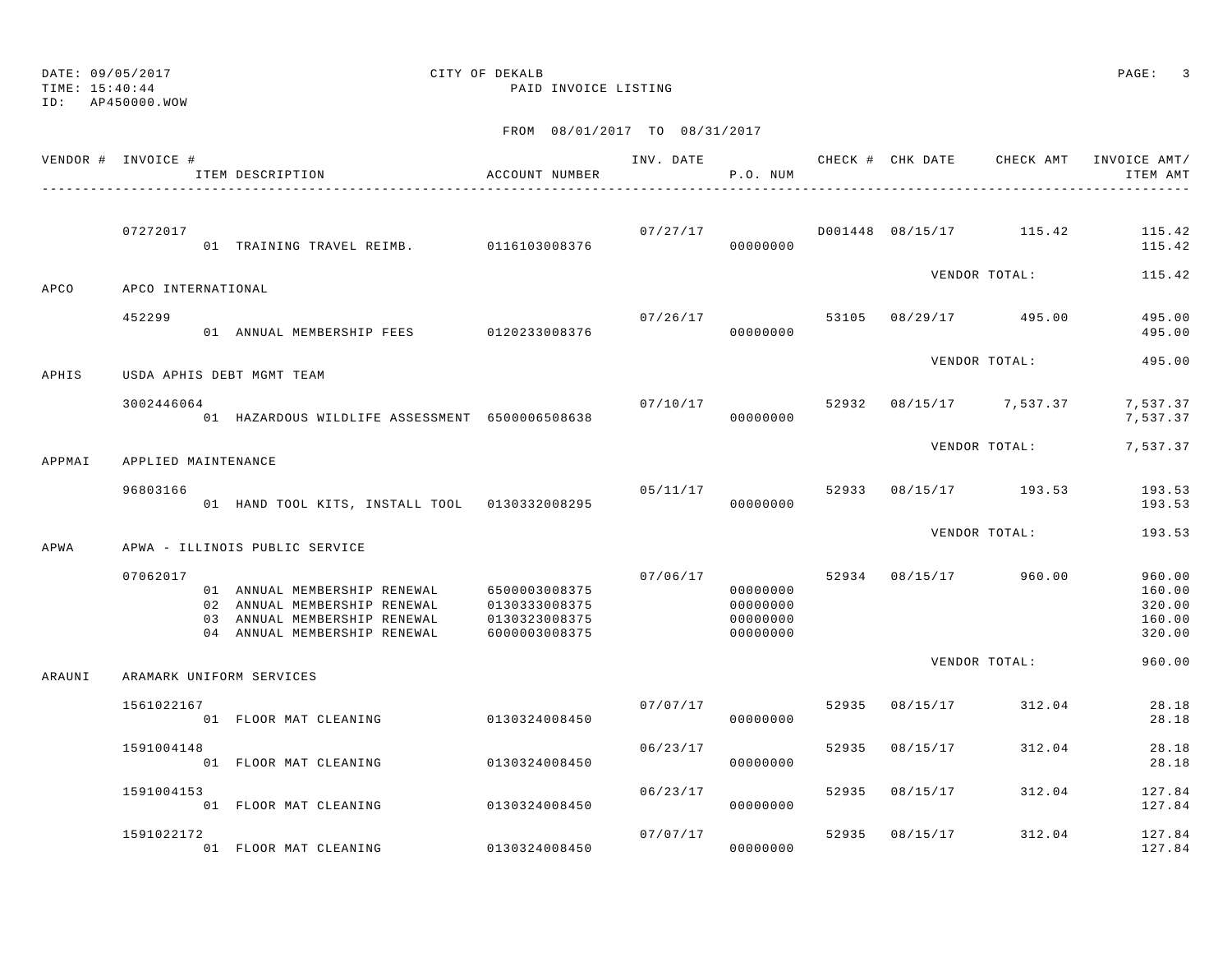TIME: 15:40:44 PAID INVOICE LISTING

ID: AP450000.WOW

|        | VENDOR # INVOICE #     | ITEM DESCRIPTION                           | ACCOUNT NUMBER | INV. DATE | P.O. NUM |       | CHECK # CHK DATE |                    | CHECK AMT INVOICE AMT/<br>ITEM AMT |
|--------|------------------------|--------------------------------------------|----------------|-----------|----------|-------|------------------|--------------------|------------------------------------|
|        | 1591040128             | 01 FLOOR MAT CLEANING                      | 0130324008450  | 07/21/17  | 00000000 | 53106 | 08/29/17         | 312.04             | 28.18<br>28.18                     |
|        | 1591040133             | 01 FLOOR MAT CLEANING                      | 0130324008450  | 07/21/17  | 00000000 | 53106 | 08/29/17         | 312.04             | 127.84<br>127.84                   |
|        | 1591058033             | 01 FLOOR MAT CLEANING                      | 0130324008450  | 08/04/17  | 00000000 | 53106 | 08/29/17         | 312.04             | 28.18<br>28.18                     |
|        | 1591058038             | 01 FLOOR MAT CLEANING                      | 0130324008450  | 08/04/17  | 00000000 | 53106 | 08/29/17         | 312.04             | 127.84<br>127.84                   |
| ARCDOC | ARC DOCUMENT SOLUTIONS |                                            |                |           |          |       |                  | VENDOR TOTAL:      | 624.08                             |
|        | IL35008783             | 01 PAPER ROLL                              | 0117122008285  | 05/15/17  | 00000000 |       | 53107 08/29/17   | 328.98             | 163.46<br>163.46                   |
|        | IL35008830             | 01 MICRO SATIN PHOTO PAPER                 | 0117122008285  | 05/17/17  | 00000000 | 53107 | 08/29/17         | 328.98             | 165.52<br>165.52                   |
| ASCAVI |                        | ASCENT AVIATION GROUP INC.                 |                |           |          |       |                  | VENDOR TOTAL:      | 328.98                             |
|        | 452248                 | 01 AVIATION FUEL                           | 6500002008234  | 07/06/17  | 00170031 | 52936 | 08/15/17         | 26,359.59          | 26, 359.59<br>26,359.59            |
|        | 457246                 | 01 AVIATION FUEL                           | 6500002008234  | 07/25/17  | 00170031 | 53108 | 08/29/17         | 40,883.54          | 14, 426.24<br>14,426.24            |
|        | 458033                 | 01 AVIATION FUEL                           | 6500002008234  | 07/28/17  | 00170031 | 53108 |                  | 08/29/17 40,883.54 | 26, 457.30<br>26, 457.30           |
| ASSFOR | ILLINOIS STATE POLICE  |                                            |                |           |          |       |                  | VENDOR TOTAL:      | 67, 243.13                         |
|        | 06232017B              | 01 FORFEITURE CASE #16-04311               | 0100000002323  | 06/23/17  | 00000000 | 52907 | 08/04/17         | 2,744.00           | 2,744.00<br>2,744.00               |
|        | 06232017C              | 01 FORFEITURE CASE #16-04517               | 0100000002323  | 06/23/17  | 00000000 | 52908 | 08/04/17         | 194.00             | 194.00<br>194.00                   |
|        | 06282017A              | 01 FORFEITURE CASE #16-04850 0100000002323 |                | 06/28/17  | 00000000 | 52909 | 08/04/17         | 1,447.27           | 1,447.27<br>1,447.27               |
|        | 06282017B              |                                            |                | 06/28/17  |          | 52910 | 08/04/17         | 980.00             | 980.00                             |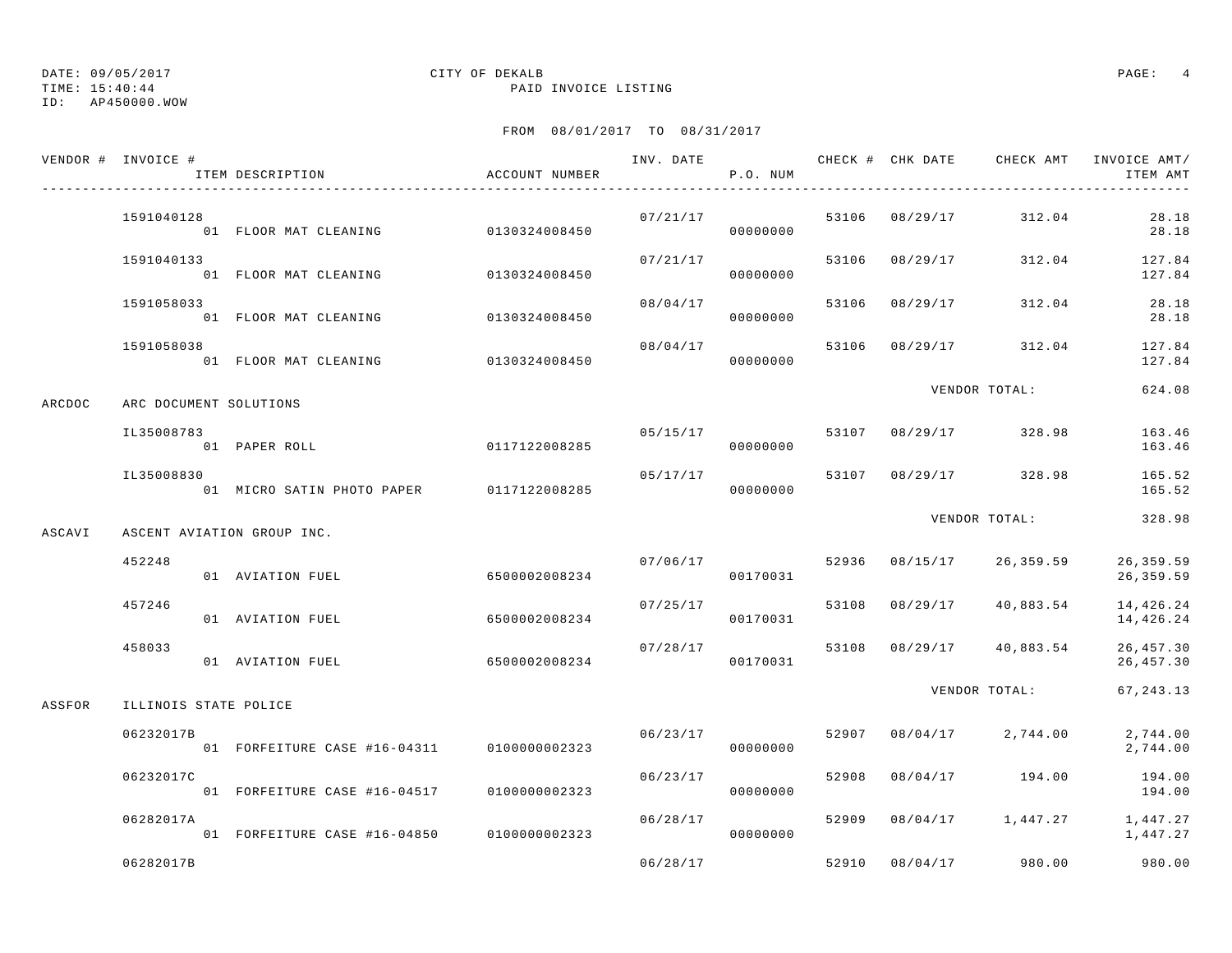TIME: 15:40:44 PAID INVOICE LISTING

ID: AP450000.WOW

|        | VENDOR # INVOICE # | ITEM DESCRIPTION                             | ACCOUNT NUMBER | INV. DATE | P.O. NUM |       |                | CHECK # CHK DATE CHECK AMT | INVOICE AMT/<br>ITEM AMT |
|--------|--------------------|----------------------------------------------|----------------|-----------|----------|-------|----------------|----------------------------|--------------------------|
|        | 06282017B          | 01 FORFEITURE CASE #17-00439 0100000002323   |                | 06/28/17  | 00000000 | 52910 | 08/04/17       | 980.00                     | 980.00<br>980.00         |
|        | 06282017C          | 01 FORFEITURE CASE #16-04683                 | 0100000002323  | 06/28/17  | 00000000 | 52911 | 08/04/17       | 254.00                     | 254.00<br>254.00         |
|        | 07062017           | 01 FORFEITURE CASE #16-09141                 | 0100000002323  | 07/06/17  | 00000000 | 52937 | 08/15/17       | 201.00                     | 201.00<br>201.00         |
|        | 07062017A          | 01 FORFEITURE CASE #16-07511                 | 0100000002323  | 07/06/17  | 00000000 | 52938 | 08/15/17       | 1,271.00                   | 1,271.00<br>1,271.00     |
|        | 07062017B          | 01 FORFEITURE CASE #16-08521                 | 0100000002323  | 07/06/17  | 00000000 | 52939 | 08/15/17       | 746.00                     | 746.00<br>746.00         |
| AXOENT | AXON ENTERPRISES   |                                              |                |           |          |       |                | VENDOR TOTAL:              | 7,837.27                 |
|        | SI1492267          | 01 BATTERY PACK                              | 0120222008242  | 07/18/17  | 00000000 | 52940 |                | 08/15/17 363.29            | 363.29<br>363.29         |
| BACONL | BACKGROUNDS ONLINE |                                              |                |           |          |       |                | VENDOR TOTAL:              | 363.29                   |
|        | 486686A            | 01 MONTHLY CHRGS - MAY 2017 0116103008333    |                | 05/31/17  | 00000000 | 52941 | 08/15/17       | 743.00                     | 79.95<br>79.95           |
|        | 487439             | 01 MONTHLY CHRGS - JUNE 2017                 | 0116103008333  | 06/30/17  | 00000000 | 52941 | 08/15/17       | 743.00                     | 209.85<br>209.85         |
|        | 489947             | 01 MONTHLY CHRGS - JULY 2017                 | 0116103008333  | 07/31/17  | 00000000 | 52941 | 08/15/17       | 743.00                     | 453.20<br>453.20         |
| BADMET | BADGER METER, INC. |                                              |                |           |          |       |                | VENDOR TOTAL:              | 743.00                   |
|        | 1173495            | 01 METER REPLACEMENTS                        | 6200006008583  | 06/22/17  | 00170004 |       | 52942 08/15/17 | 2,283.12                   | 2,283.12<br>2,283.12     |
| BARCAT | CATHY BARTELL      |                                              |                |           |          |       |                | VENDOR TOTAL:              | 2,283.12                 |
|        | 08102017           | 01 WATER REFUND #3803177260-05 6000000063444 |                | 08/10/17  | 00000000 | 53109 |                | 08/29/17 21.22             | 21.22<br>21.22           |
|        |                    |                                              |                |           |          |       |                | VENDOR TOTAL:              | 21.22                    |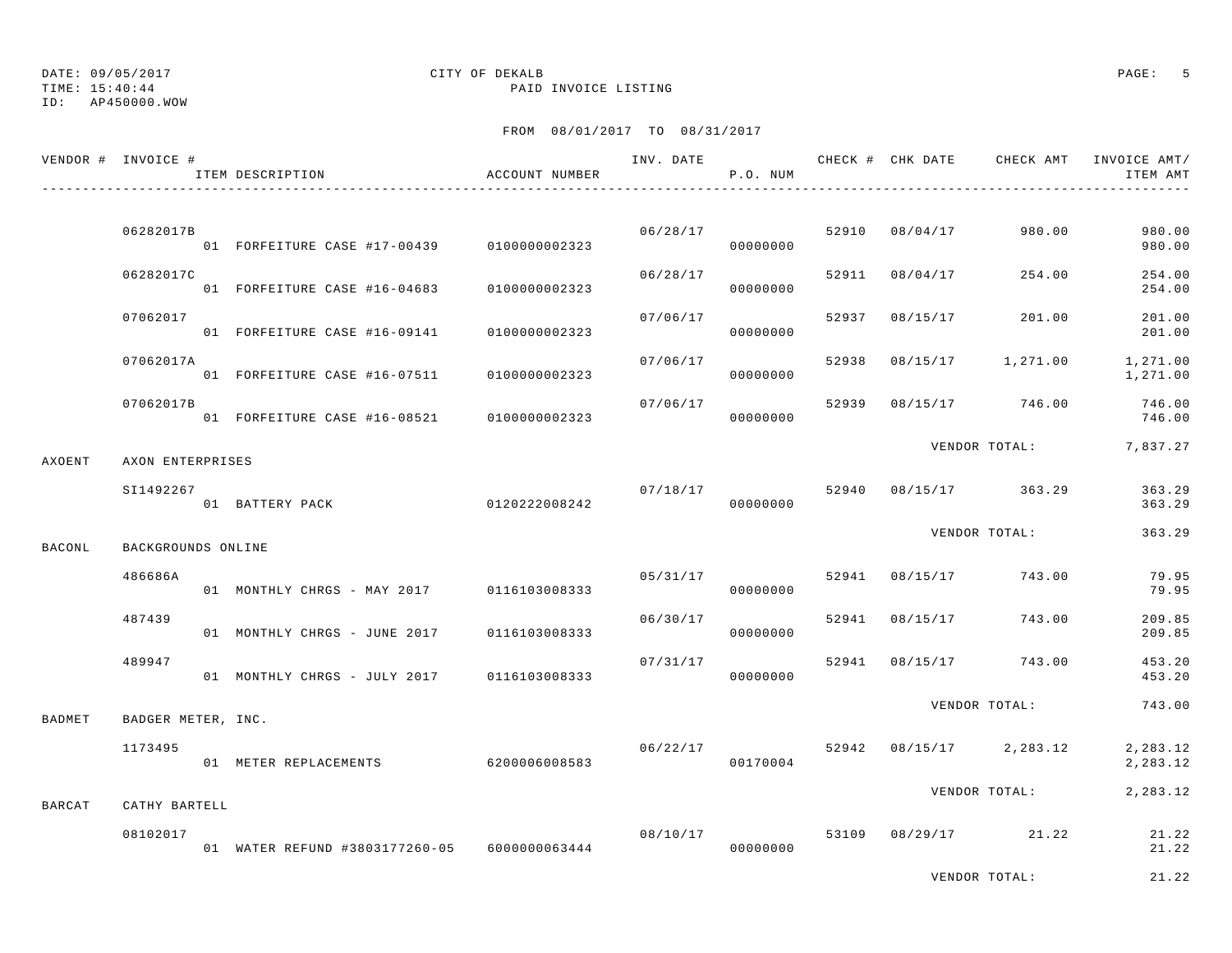# ID: AP450000.WOW

# DATE: 09/05/2017 CITY OF DEKALB PAGE: 6

TIME: 15:40:44 PAID INVOICE LISTING

|                | VENDOR # INVOICE #         | ITEM DESCRIPTION<br>_______________________________              | ACCOUNT NUMBER |          | P.O. NUM             |       |                                      | ITEM AMT                |
|----------------|----------------------------|------------------------------------------------------------------|----------------|----------|----------------------|-------|--------------------------------------|-------------------------|
| BARNABY        | BARNABY, INC               |                                                                  |                |          |                      |       |                                      |                         |
|                | 2017-7718                  | 01 (250) BUSINESS CARDS 0130332008202                            |                |          | 00000000             |       | 07/28/17 53110 08/29/17 138.00       | 46.00<br>46.00          |
|                | 2017-7771                  | 01 (250) BUSINESS CARDS 0120242008202<br>02 (250) BUSINESS CARDS | 0125272008202  | 08/03/17 | 00000000<br>00000000 |       | 53110 08/29/17 138.00                | 92.00<br>46.00<br>46.00 |
|                | BATTBULB BATTERIES + BULBS |                                                                  |                |          |                      |       | VENDOR TOTAL:                        | 138.00                  |
|                | 297-273237<br>01 BATTERIES | 6500002008218                                                    |                | 06/29/17 | 00000000             |       | 53111 08/29/17 98.31                 | 77.36<br>77.36          |
|                | $297 - 274000$             | 01 BATTERY SUPPLY                                                | 0125273008311  | 07/22/17 | 00000000             | 52943 | 08/15/17 111.96                      | 111.96<br>111.96        |
|                | $297 - 274248$             | 01 12V BATTERY<br>0130322008210                                  |                | 07/31/17 | 00000000             |       | 53111 08/29/17 98.31                 | 20.95<br>20.95          |
| <b>BAXWOO</b>  | BAXTER & WOODMAN, INC.     |                                                                  |                |          |                      |       | VENDOR TOTAL:                        | 210.27                  |
|                | 0193866                    | 01  2017 WATER MAIN RPL DSGN  6000003008331                      |                | 07/20/17 | 00170049             |       | 53112 08/29/17 6,896.61              | 6,896.61<br>6,896.61    |
|                | 160986.40                  | 01 2017 WATER MAIN RPL DSGN 6000003008331                        |                | 06/22/17 | 00170049             |       | 52944 08/15/17 2,557.50              | 2,557.50<br>2,557.50    |
| BENISW         | BENISTAR / HARTFORD        |                                                                  |                |          |                      |       | VENDOR TOTAL:                        | 9,454.11                |
|                | 08042017                   | 01 RETIREE INSURANCE - AUG 2017 7100004008478                    |                |          | 00000000             |       | $08/04/17$ 1138 $08/29/17$ 46,429.21 | 46,429.21<br>46,429.21  |
| BIBSAM         | SAMANTHA BIBA              |                                                                  |                |          |                      |       | VENDOR TOTAL:                        | 46,429.21               |
|                | 08092017                   | 01 WATER REFUND #2102098660-04 6000000063444                     |                | 08/09/17 | 00000000             |       | 53113 08/29/17 75.93                 | 75.93<br>75.93          |
|                |                            |                                                                  |                |          |                      |       | VENDOR TOTAL:                        | 75.93                   |
| <b>BIOTRON</b> | BIO-TRON INC<br>37392      |                                                                  |                |          | 07/11/17             |       | 52945 08/15/17 400.00                | 400.00                  |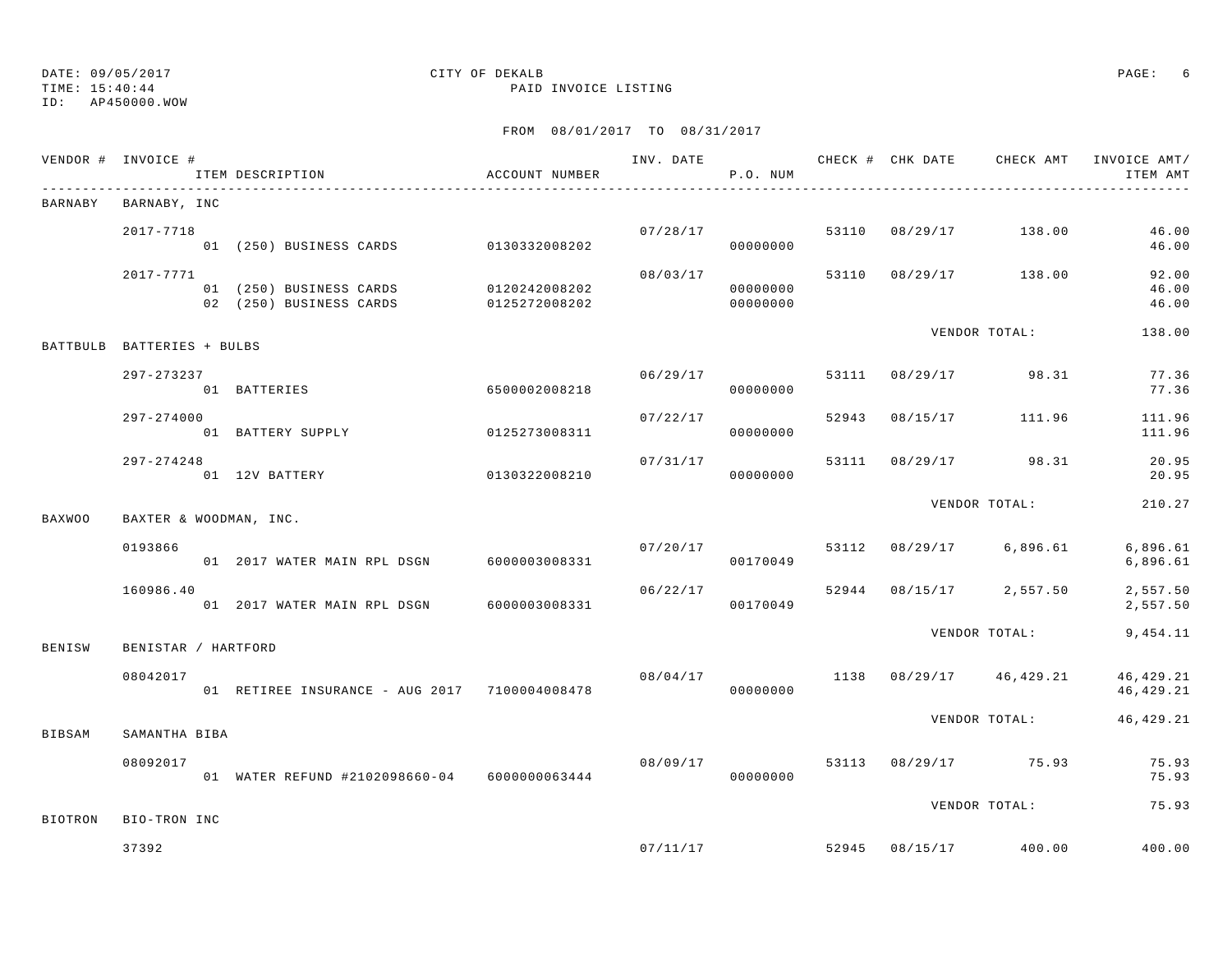TIME: 15:40:44 PAID INVOICE LISTING

ID: AP450000.WOW

|               | VENDOR # INVOICE #    | ITEM DESCRIPTION                                | ACCOUNT NUMBER | INV. DATE | P.O. NUM             |       |                                      | CHECK # CHK DATE CHECK AMT INVOICE AMT/<br>ITEM AMT |
|---------------|-----------------------|-------------------------------------------------|----------------|-----------|----------------------|-------|--------------------------------------|-----------------------------------------------------|
|               | 37392                 | 01 LIFEPAK MONITOR CALIBRATION 0125273008315    |                | 07/11/17  | 00000000             |       | 52945 08/15/17 400.00                | 400.00<br>400.00                                    |
| <b>BLOJUS</b> | JUSTIN MARSHALL BLOCK |                                                 |                |           |                      |       | VENDOR TOTAL:                        | 400.00                                              |
|               | 08092017              | 01 WATER REFUND #1401059940-07 6000000063444    |                |           | 00000000             |       | $08/09/17$ 53114 $08/29/17$ 115.35   | 115.35<br>115.35                                    |
| BOUTRA        |                       | BOURNE TRANSIT CONSULTING LLC                   |                |           |                      |       | VENDOR TOTAL:                        | 115.35                                              |
|               | 1710                  | 01 PROFESSIONAL SRVCS - JULY 2017 0130353008331 |                |           | 00000000             |       | $07/26/17$ 53115 $08/29/17$ 1,091.18 | 1,091.18<br>1,091.18                                |
| BOUTRE        |                       | BOUND TREE MEDICAL, LLC.                        |                |           |                      |       | VENDOR TOTAL:                        | 1,091.18                                            |
|               | 82552825              | 01 AMBULANCE SUPPLIES 0125272008241             |                | 07/10/17  | 00000000             |       | 52946 08/15/17 376.57                | 160.31<br>160.31                                    |
|               | 82563115              | 01 AMBULANCE SUPPLIES 0125272008241             |                |           | 07/19/17<br>00000000 | 52946 | 08/15/17 376.57                      | 208.34<br>208.34                                    |
|               | 82573570              | 01 AMBULANCE SUPPLIES                           | 0125272008241  | 07/28/17  | 00000000             | 53116 | 08/29/17 747.54                      | 220.75<br>220.75                                    |
|               | 82576256              | 01 AMBULANCE SUPPLIES 0125272008241             |                | 07/31/17  | 00000000             | 52946 | 08/15/17 376.57                      | 7.92<br>7.92                                        |
|               | 82578252              | 01 AMBULANCE SUPPLIES                           | 0125272008241  | 08/02/17  | 00000000             | 53116 | 08/29/17 747.54                      | 133.37<br>133.37                                    |
|               | 82585719              | 01 AMBULANCE SUPPLIES                           | 0125272008241  | 08/09/17  | 00000000             |       | 53116 08/29/17 747.54                | 393.42<br>393.42                                    |
| BRAMAN        |                       | BRAD MANNING FORD, INC.                         |                |           |                      |       |                                      | VENDOR TOTAL: 1, 124.11                             |
|               | 08312017              | 01 REPLACE TOTALED SQUAD 1704850 7200004008472  |                |           | 08/31/17<br>00170068 |       | 53223 08/31/17 29,448.00             | 29,448.00<br>29,448.00                              |
|               | 72579FOW              | 01 BOLT                                         | 0130332008226  |           | 07/06/17<br>00000000 |       | 52947 08/15/17 1,002.77              | 22.32<br>22.32                                      |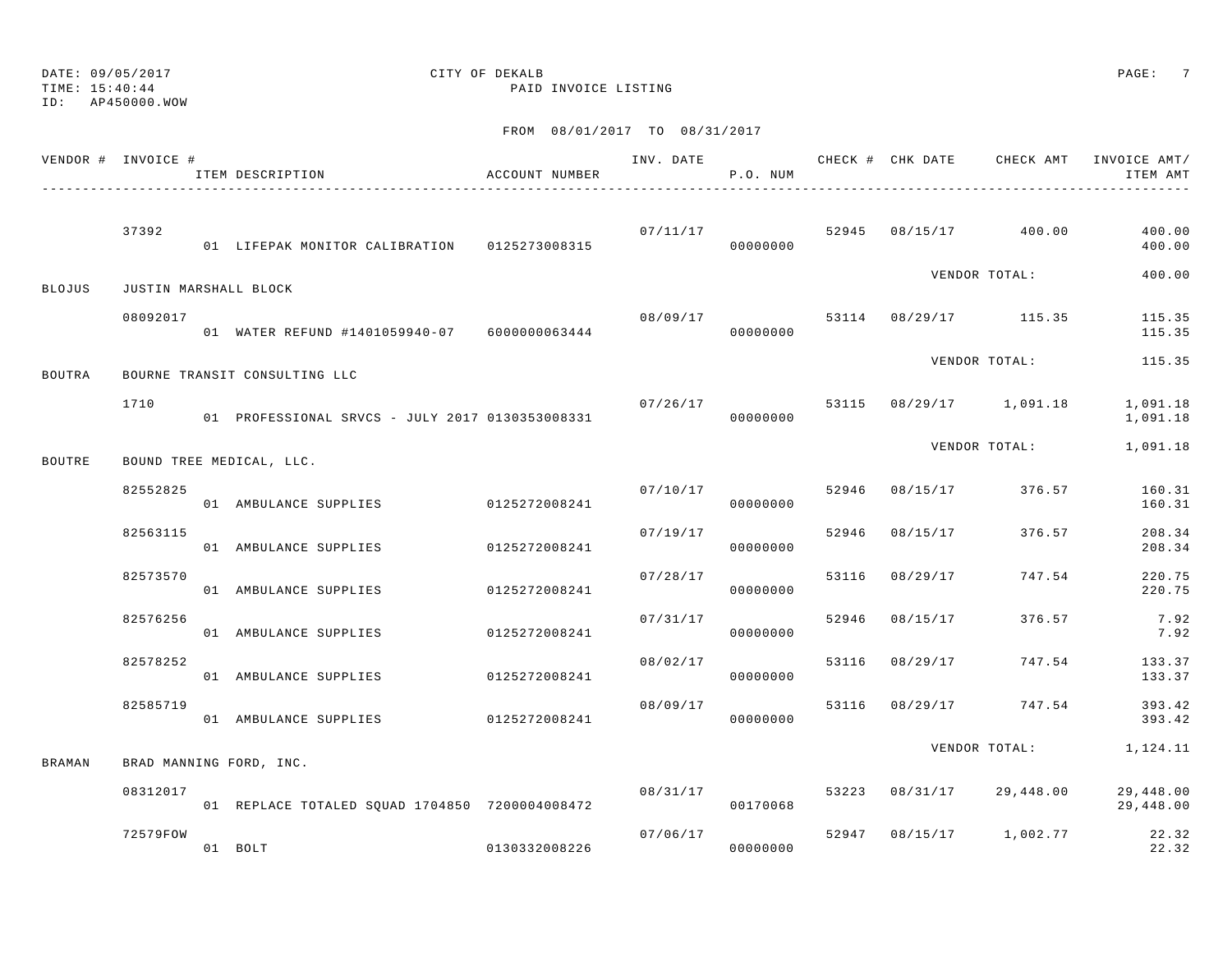TIME: 15:40:44 PAID INVOICE LISTING

ID: AP450000.WOW

|        | VENDOR # INVOICE #   | ITEM DESCRIPTION                                | ACCOUNT NUMBER | INV. DATE | P.O. NUM             |                |                                    | CHECK # CHK DATE CHECK AMT INVOICE AMT/<br>ITEM AMT |
|--------|----------------------|-------------------------------------------------|----------------|-----------|----------------------|----------------|------------------------------------|-----------------------------------------------------|
|        | 72873FOW             | 01 SWITCH                                       | 0120252008226  |           | 00000000             |                | $07/15/17$ 52947 08/15/17 1,002.77 | 25.05<br>25.05                                      |
|        | 72905FOW             | 01 VALVE, RELAY                                 | 0120222008226  | 07/17/17  | 00000000             |                | 52947 08/15/17 1,002.77            | 44.04<br>44.04                                      |
|        | FOCS73478            | 01 TIRES INSTALLED 6000003008315                |                | 07/10/17  | 00000000             |                | 52947 08/15/17 1,002.77            | 129.75<br>129.75                                    |
|        | FOCS73755            | 01 OIL CHANGE                                   | 0125273008315  | 07/20/17  | 00000000             |                | 52947 08/15/17 1,002.77            | 42.22<br>42.22                                      |
|        | FOCS73803            | 01 VACUUM PUMP                                  | 0125273008315  | 07/25/17  | 00000000             |                | 52947 08/15/17 1,002.77            | 739.39<br>739.39                                    |
| BSG    | BASTON SERVICE GROUP |                                                 |                |           |                      |                |                                    | VENDOR TOTAL: 30,450.77                             |
|        | 2105                 | 01 AVIATION FUEL FARM REPAIRS 6500003008311     |                |           | 07/22/17<br>00000000 |                | 52948 08/15/17 3,367.33            | 1,662.33<br>1,662.33                                |
|        | 2106                 | 01 AVIATION FUEL FARM REPAIRS                   | 6500003008310  | 07/22/17  | 00000000             | 52948 08/15/17 | 3,367.33                           | 297.50<br>297.50                                    |
|        | 2107                 | 01 AVIATION FUEL FARM REPAIRS                   | 6500003008310  | 07/22/17  | 00000000             | 52948 08/15/17 | 3,367.33                           | 297.50<br>297.50                                    |
|        | 2108                 | 01 AVIATION FUEL FARM REPAIRS                   | 6500003008311  | 07/22/17  | 00000000             | 52948 08/15/17 | 3,367.33                           | 212.50<br>212.50                                    |
|        | 2109                 | 01 AVIATION FUEL FARM REPAIRS                   | 6500003008310  | 07/22/17  | 00000000             | 52948 08/15/17 | 3,367.33                           | 212.50<br>212.50                                    |
|        | 2110                 | 01 AVIATION FUEL FARM REPAIRS 6500003008310     |                | 07/22/17  | 00000000             | 52948 08/15/17 | 3,367.33                           | 212.50<br>212.50                                    |
|        | 2111                 | 01 AVIATION FUEL FARM MAINTENANCE 6500003008310 |                | 07/22/17  | 00000000             |                | 52948 08/15/17 3,367.33            | 472.50<br>472.50                                    |
|        | 2114                 | 01 MANAGEMENT FEE - AUGUST 2017 6500004008450   |                | 08/02/17  | 00000000             |                | 53117 08/29/17 400.00              | 400.00<br>400.00                                    |
| BURJUA | JUANITA BURKE        |                                                 |                |           |                      |                |                                    | VENDOR TOTAL: 3,767.33                              |
|        | 08112017             |                                                 |                | 08/11/17  |                      |                | 53118 08/29/17 250.00              | 250.00                                              |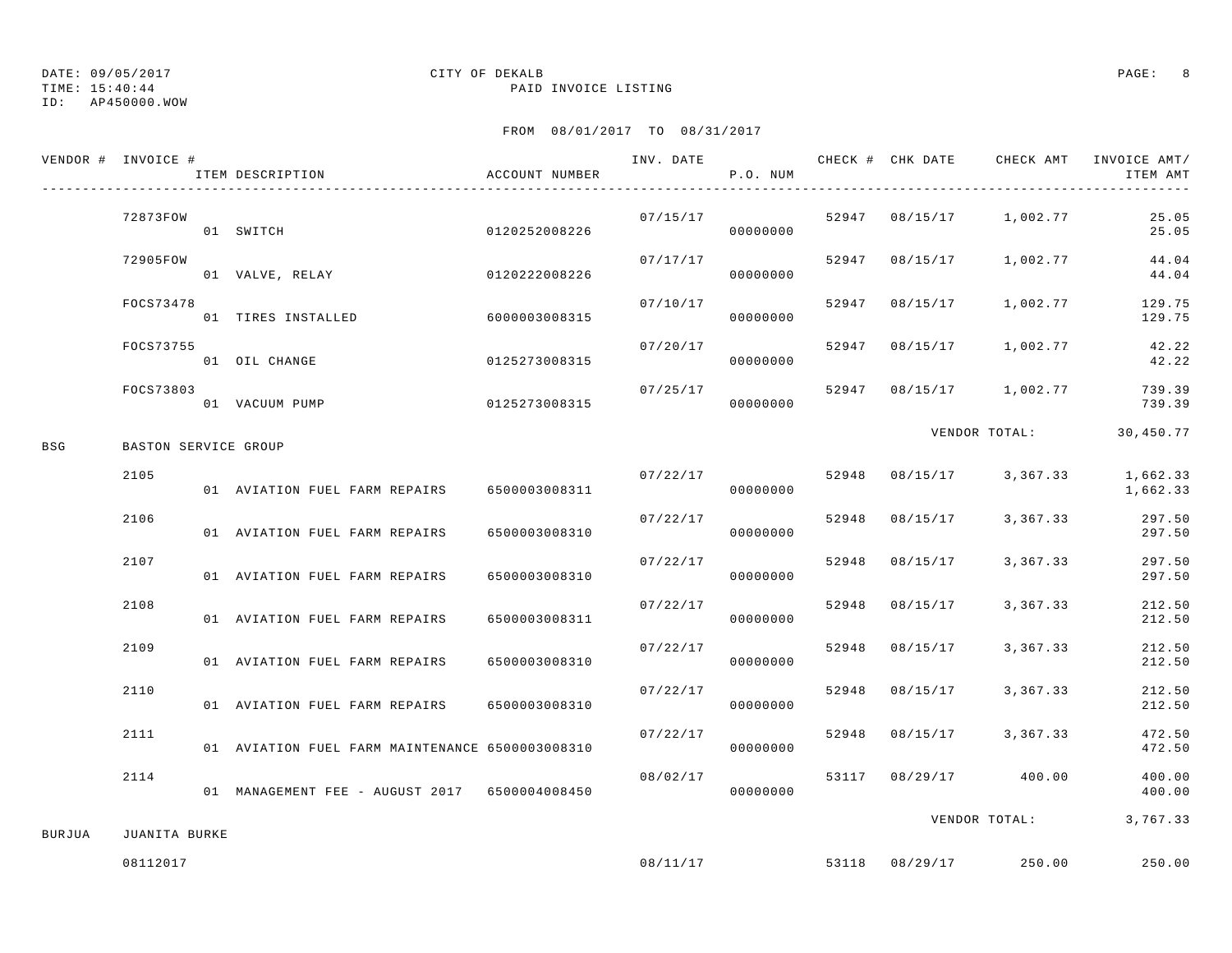DATE: 09/05/2017 CITY OF DEKALB PAGE: 9 TIME: 15:40:44 PAID INVOICE LISTING

ID: AP450000.WOW

FROM 08/01/2017 TO 08/31/2017

|                | VENDOR # INVOICE #  | ITEM DESCRIPTION                                                    | ACCOUNT NUMBER |                      | P.O. NUM             |       |                                          | INV. DATE 6 1999 CHECK # CHK DATE CHECK AMT INVOICE AMT/<br>ITEM AMT |
|----------------|---------------------|---------------------------------------------------------------------|----------------|----------------------|----------------------|-------|------------------------------------------|----------------------------------------------------------------------|
|                | 08112017            | 01 2017 RETIREE WELLNESS REIMB. 7100004008476                       |                |                      | 00000000             |       | $08/11/17$ 53118 $08/29/17$ 250.00       | 250.00<br>250.00                                                     |
| <b>BURRITO</b> | <b>BURRITOVILLE</b> |                                                                     |                |                      |                      |       | VENDOR TOTAL:                            | 250.00                                                               |
|                | 08182017            | 01 EMPLOYEE APPRECIATION PICNIC 0115153008306                       |                | 08/18/17<br>00000000 |                      |       | 53096 08/18/17 1,125.00                  | 1,125.00<br>1,125.00                                                 |
| CARCOR         | CARUS CORPORTATON   |                                                                     |                |                      |                      |       | VENDOR TOTAL:                            | 1,125.00                                                             |
|                | SLS 10059955        | 01 PHOSPHATE - POTABLE WTR TRTMNT 6000002008250                     |                |                      | 00170028             |       | $07/12/17$ $52949$ $08/15/17$ $4,607.68$ | 4,607.68<br>4,607.68                                                 |
| CARHOS         |                     | BILL WHITE'S C.A.R. HOSPITAL                                        |                |                      |                      |       | VENDOR TOTAL:                            | 4,607.68                                                             |
|                | 55522               | 01 OIL CHANGE                                                       | 0125273008315  |                      | 07/17/17<br>00000000 | 52950 | 08/15/17 1,777.55                        | 813.73<br>813.73                                                     |
|                | 55557               | 01 RADIATOR/ CIRCUIT REPAIR 0125273008315                           |                | 07/21/17             | 00000000             | 52950 | 08/15/17 1,777.55                        | 963.82<br>963.82                                                     |
| CCMSIW         | CCMSI               |                                                                     |                |                      |                      |       | VENDOR TOTAL:                            | 1,777.55                                                             |
|                | $0042341 - IN$      | 01 WORKERS COMP CLAIMS 7000004008472<br>02 GENERAL LIABILITY CLAIMS | 7000004008472  |                      | 00000000<br>00000000 |       | $07/31/17$ D001447 08/11/17 4,685.95     | 4,685.95<br>4,673.65<br>12.30                                        |
|                | $0042445 - IN$      | 01 WORKERS COMP CLAIMS                                              | 70000004008472 | 08/04/17             | 00000000             |       | D001446 08/04/17 31,530.43               | 31,530.43<br>31,530.43                                               |
|                | 0107146-IN          | 01 WORKERS COMP CLAIMS 7000003008391                                |                | 07/31/17             | 00000000             |       | D001453 08/29/17 7,775.00                | 7,775.00<br>7,775.00                                                 |
| CDSOFF         |                     | CDS OFFICE SYSTEMS, INC.                                            |                |                      |                      |       | VENDOR TOTAL:                            | 43,991.38                                                            |
|                | INV1094980          | 01 NEW SQUAD COMPUTERS 0117124008450                                |                |                      | 00000000             |       | $07/19/17$ 52951 08/15/17 2,030.00       | 2,030.00<br>2,030.00                                                 |
|                |                     |                                                                     |                |                      |                      |       |                                          |                                                                      |

VENDOR TOTAL: 2,030.00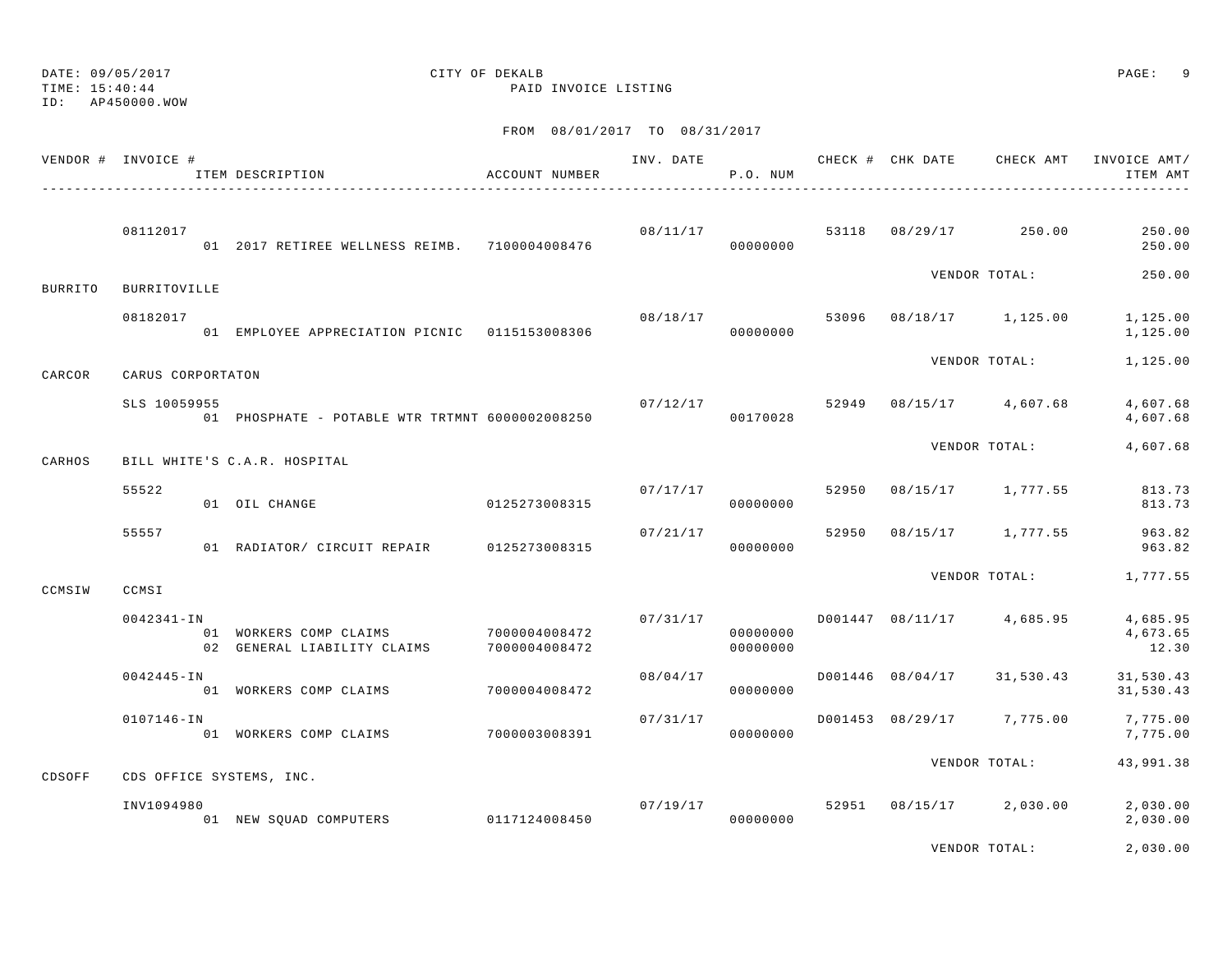TIME: 15:40:44 PAID INVOICE LISTING

ID: AP450000.WOW

|        | VENDOR # INVOICE #   |                                                          | ITEM DESCRIPTION                                                                                                                                                                                                                                   | ACCOUNT NUMBER                                                                                                                                                         | INV. DATE | P.O. NUM                                                                                                             |       | CHECK # CHK DATE | CHECK AMT     | INVOICE AMT/<br>ITEM AMT                                                               |
|--------|----------------------|----------------------------------------------------------|----------------------------------------------------------------------------------------------------------------------------------------------------------------------------------------------------------------------------------------------------|------------------------------------------------------------------------------------------------------------------------------------------------------------------------|-----------|----------------------------------------------------------------------------------------------------------------------|-------|------------------|---------------|----------------------------------------------------------------------------------------|
| CDWGOV | CDW GOVERNMENT INC   |                                                          |                                                                                                                                                                                                                                                    |                                                                                                                                                                        |           |                                                                                                                      |       |                  |               |                                                                                        |
|        | HTZ8232              |                                                          | 01 ADOBE CREATIVE CLOUD RENEWAL 0117122008285<br>02 ADOBE CC RENEWAL DSATS<br>03 ADOBE ACROBAT PRO CC                                                                                                                                              | 0910002008285<br>0120212008243                                                                                                                                         | 05/11/17  | 00170047<br>00170047<br>00170047                                                                                     | 53119 | 08/29/17         | 6,842.43      | 6,842.43<br>4,063.65<br>1,625.46<br>1,153.32                                           |
| CENOCC |                      |                                                          | CENTEGRA PRIMARY CARE LLC                                                                                                                                                                                                                          |                                                                                                                                                                        |           |                                                                                                                      |       |                  | VENDOR TOTAL: | 6,842.43                                                                               |
|        | 193966               |                                                          | 01 NEW HIRE PHYSICAL - FIRE 0125273008345                                                                                                                                                                                                          |                                                                                                                                                                        | 07/13/17  | 00000000                                                                                                             | 52952 | 08/15/17         | 584.40        | 584.40<br>584.40                                                                       |
| CENSPR | OVE WATER            |                                                          |                                                                                                                                                                                                                                                    |                                                                                                                                                                        |           |                                                                                                                      |       |                  | VENDOR TOTAL: | 584.40                                                                                 |
|        | 2777093              | 03<br>0 <sub>4</sub><br>05<br>06<br>07<br>08<br>09<br>10 | 01 WATER COOLER BOTTLES<br>02 WATER COOLER BOTTLES<br>WATER COOLER BOTTLES<br>WATER COOLER BOTTLES<br>WATER COOLER BOTTLES<br>WATER COOLER BOTTLES<br>WATER COOLER BOTTLES<br>WATER COOLER BOTTLES<br>WATER COOLER BOTTLES<br>WATER COOLER BOTTLES | 0110102008204<br>0115152008204<br>0116102008204<br>0117112008204<br>0117122008204<br>0130324008450<br>0130352008204<br>0132102008204<br>0910002008204<br>0920002008204 | 08/04/17  | 00000000<br>00000000<br>00000000<br>00000000<br>00000000<br>00000000<br>00000000<br>00000000<br>00000000<br>00000000 | 53120 | 08/29/17         | 60.25         | 60.25<br>3.79<br>3.79<br>3.79<br>3.79<br>3.73<br>30.12<br>3.79<br>3.79<br>1.80<br>1.86 |
| CFASOF | CFA INC              |                                                          |                                                                                                                                                                                                                                                    |                                                                                                                                                                        |           |                                                                                                                      |       |                  | VENDOR TOTAL: | 60.25                                                                                  |
|        | 13525                |                                                          | 01 ANNUAL SERVER MAINTENANCE 0117124008450                                                                                                                                                                                                         |                                                                                                                                                                        | 06/02/17  | 00000000                                                                                                             | 52953 | 08/15/17         | 4,260.00      | 4,260.00<br>4,260.00                                                                   |
| CHAENE | CHAMPION ENERGY, LLC |                                                          |                                                                                                                                                                                                                                                    |                                                                                                                                                                        |           |                                                                                                                      |       |                  | VENDOR TOTAL: | 4,260.00                                                                               |
|        | B1707290159          |                                                          | 01 9140600293 6/26-7/27/17                                                                                                                                                                                                                         | 6500003008352                                                                                                                                                          | 07/31/17  | 00000000                                                                                                             | 52915 | 08/11/17         | 2,999.67      | 208.42<br>208.42                                                                       |
|        | B1707300096          |                                                          | 01 9140600296 6/28-7/28/17                                                                                                                                                                                                                         | 6500003008352                                                                                                                                                          | 07/31/17  | 00000000                                                                                                             | 53224 | 08/31/17         | 898.03        | 401.48<br>401.48                                                                       |
|        | B1707300145          |                                                          | 01 9161000023 6/29-7/28/17                                                                                                                                                                                                                         | 6500003008352                                                                                                                                                          | 07/31/17  | 00000000                                                                                                             | 52915 | 08/11/17         | 2,999.67      | 94.27<br>94.27                                                                         |
|        | B1707310097          |                                                          |                                                                                                                                                                                                                                                    |                                                                                                                                                                        | 07/31/17  |                                                                                                                      | 52915 | 08/11/17         | 2,999.67      | 60.66                                                                                  |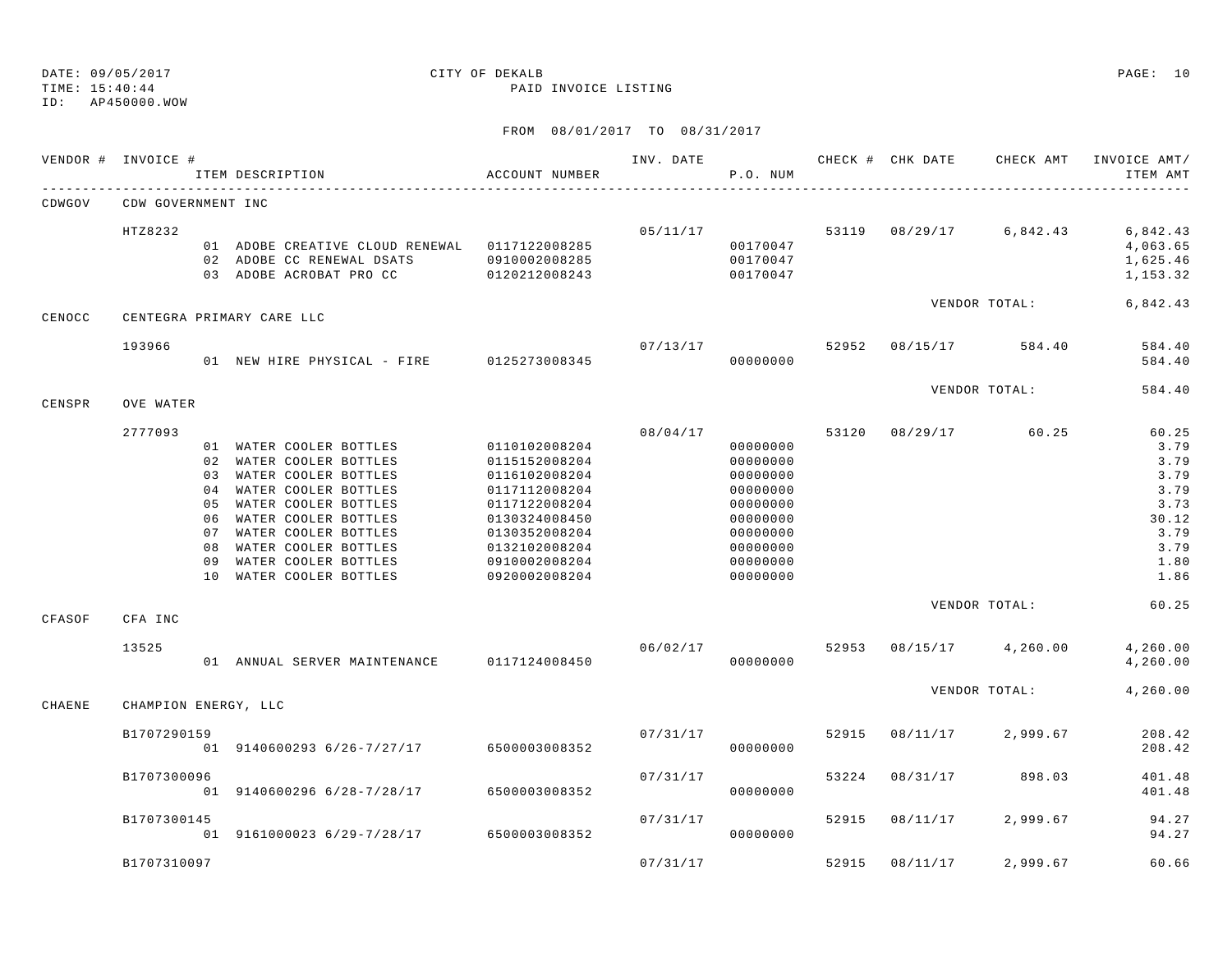TIME: 15:40:44 PAID INVOICE LISTING

ID: AP450000.WOW

|                | VENDOR # INVOICE #   | ITEM DESCRIPTION                                | ACCOUNT NUMBER |          | P.O. NUM |       |                | INV. DATE 6 CHECK # CHK DATE CHECK AMT INVOICE AMT/ | ITEM AMT               |
|----------------|----------------------|-------------------------------------------------|----------------|----------|----------|-------|----------------|-----------------------------------------------------|------------------------|
|                |                      |                                                 |                |          |          |       |                |                                                     |                        |
|                | B1707310097          | 01 9140600297 6/29-7/28/17 6500003008352        |                | 07/31/17 | 00000000 |       | 52915 08/11/17 | 2,999.67                                            | 60.66<br>60.66         |
|                | B1707310098          | 01 9140600298 6/29-7/28/17                      | 6500003008352  | 07/31/17 | 00000000 | 52915 | 08/11/17       | 2,999.67                                            | 54.14<br>54.14         |
|                | B1707310102          | 01 9161000025 6/29-7/28/17                      | 6500003008352  | 07/31/17 | 00000000 | 52915 | 08/11/17       | 2,999.67                                            | 88.51<br>88.51         |
|                | B1707310103          | 01 9161000026 6/29-7/28/17                      | 6500003008352  | 07/31/17 | 00000000 | 52915 | 08/11/17       | 2,999.67                                            | 1,564.42<br>1,564.42   |
|                | B1707310104          | 01 9161000027 6/29-7/28/17 6500003008352        |                | 07/31/17 | 00000000 |       | 52915 08/11/17 | 2,999.67                                            | 929.25<br>929.25       |
|                | B1708290144          | 01 9140600296 7/28-8/28/17 6500003008352        |                | 08/30/17 | 00000000 | 53224 |                | 08/31/17 898.03                                     | 400.85<br>400.85       |
|                | B1708290185          | 01 9161000023 7/28-8/28/17 6500003008352        |                | 08/30/17 | 00000000 | 53224 | 08/31/17       | 898.03                                              | 95.70<br>95.70         |
| <b>CHO1HEA</b> |                      | CHOICE 1 HEALTH CARE SERVICES                   |                |          |          |       |                | VENDOR TOTAL:                                       | 3,897.70               |
|                | 7622                 |                                                 |                | 07/31/17 |          |       |                | 52954 08/15/17 74.85                                | 74.85                  |
|                |                      | 01 AMBULANCE SUPPLIES                           | 0125272008241  |          | 00000000 |       |                |                                                     | 74.85                  |
|                | 7654                 | 01 AMBULANCE SUPPLIES                           | 0125272008241  | 08/08/17 | 00000000 |       |                | 53121 08/29/17 74.85                                | 74.85<br>74.85         |
| CHRBUR         | CHRISTOPHER B. BURKE |                                                 |                |          |          |       |                | VENDOR TOTAL:                                       | 149.70                 |
|                | 137289               | 01 PRO SRVCS - MAR-JUN 2017 1000003008331       |                | 07/07/17 | 00000000 |       |                | 53122 08/29/17 761.58                               | 761.58<br>761.58       |
| CINLIG         |                      | CINEMA LIGHTING CORPORATION                     |                |          |          |       |                | VENDOR TOTAL:                                       | 761.58                 |
|                | 3172                 | 01 LABOR/MATERIALS - EGYPTIAN THR 1300006508624 |                | 07/11/17 | 00000000 |       |                | 52955 08/15/17 21,384.80                            | 21,384.80<br>21,384.80 |
|                |                      |                                                 |                |          |          |       |                | VENDOR TOTAL:                                       | 21,384.80              |
| CLEUSA         | CLEAN USA            |                                                 |                |          |          |       |                |                                                     |                        |
|                | 50904                |                                                 |                | 07/10/17 |          |       |                | 52956 08/15/17 5.656.48 1.278.80                    |                        |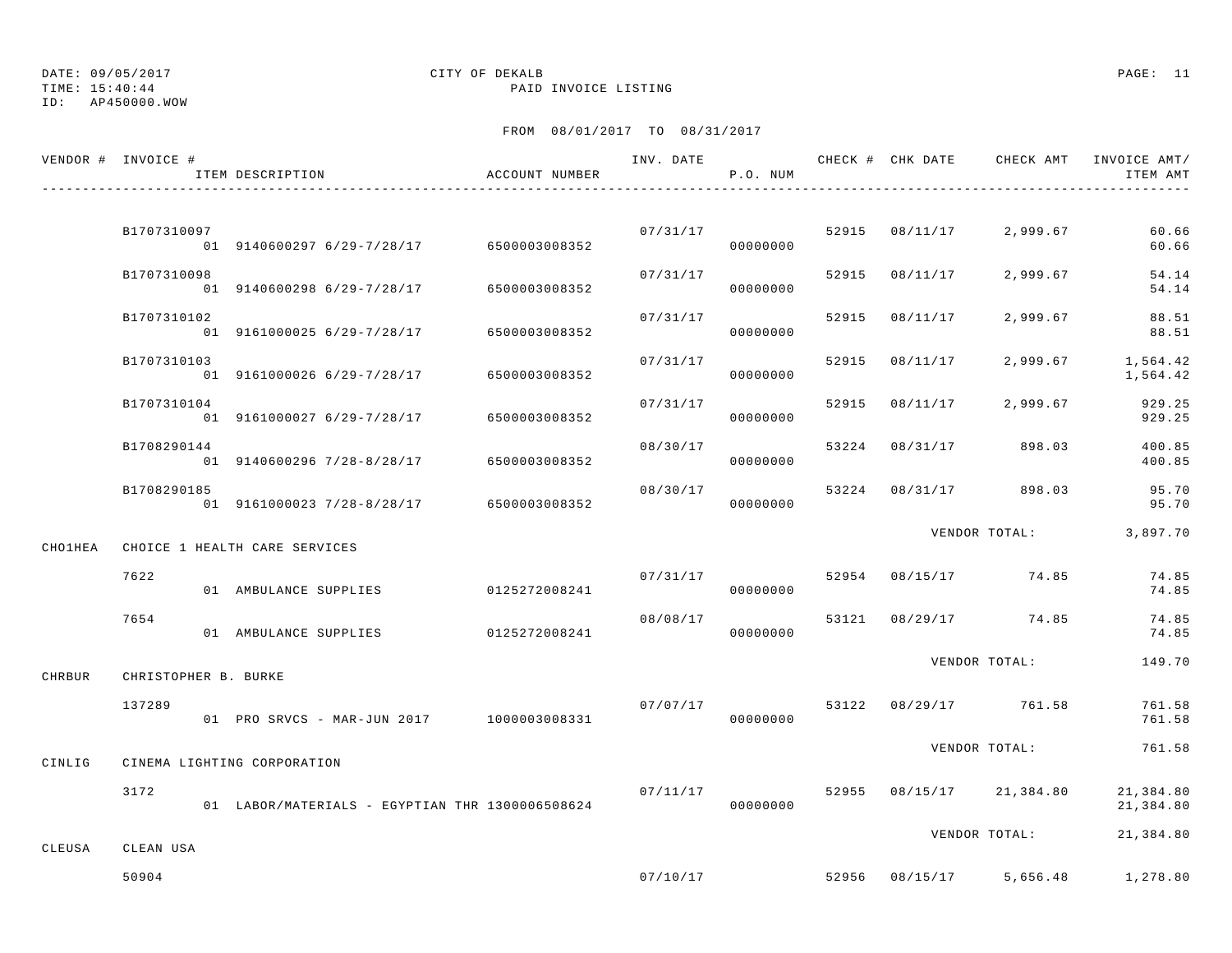TIME: 15:40:44 PAID INVOICE LISTING ID: AP450000.WOW

# DATE: 09/05/2017 CITY OF DEKALB PAGE: 12

|     | VENDOR # INVOICE # | ITEM DESCRIPTION |                             | ACCOUNT NUMBER                            | INV. DATE | P.O. NUM |  | CHECK # CHK DATE CHECK AMT | INVOICE AMT/<br>ITEM AMT         |
|-----|--------------------|------------------|-----------------------------|-------------------------------------------|-----------|----------|--|----------------------------|----------------------------------|
|     |                    |                  |                             |                                           |           |          |  |                            |                                  |
|     | 50904              |                  |                             |                                           |           |          |  |                            | $07/10/17$ 5,656.48 1,278.80     |
|     |                    |                  |                             | 01 JNTRL SRVCS W/E 07/09/17 0130324008450 |           | 00170018 |  |                            | 402.34                           |
|     |                    |                  | 02 JNTRL SRVCS W/E 07/09/17 | 0130324008450                             |           | 00170018 |  |                            | 659.97                           |
|     |                    |                  | 03 JNTRL SRVCS W/E 07/09/17 | 0130324008450                             |           | 00170018 |  |                            | 70.41                            |
|     |                    |                  | 04 JNTRL SRVCS W/E 07/09/17 | 0130324008450<br>0130324008450            |           | 00170018 |  |                            | 73.61                            |
|     |                    |                  | 05 JNTRL SRVCS W/E 07/09/17 |                                           |           | 00170018 |  |                            | 72.47                            |
|     | 50905              |                  |                             |                                           | 06/27/17  |          |  |                            | 52956 08/15/17 5,656.48 1,603.17 |
|     |                    |                  | 01 JNTRL SRVCS W/E 07/02/17 | 0130324008450                             |           | 00170018 |  |                            | 515.72                           |
|     |                    |                  | 02 JNTRL SRVCS W/E 07/02/17 | 0130324008450                             |           | 00170018 |  |                            | 876.68                           |
|     |                    |                  | 03 JNTRL SRVCS W/E 07/02/17 | 0130324008450                             |           | 00170018 |  |                            | 75.44                            |
|     |                    |                  | 04 JNTRL SRVCS W/E 07/02/17 | 0130324008450                             |           | 00170018 |  |                            | 69.72                            |
|     |                    |                  | 05 JNTRL SRVCS W/E 07/02/17 | 0130324008450                             |           | 00170018 |  |                            | 65.61                            |
|     | 50906              |                  |                             |                                           | 07/17/17  |          |  |                            | 52956 08/15/17 5,656.48 1,460.07 |
|     |                    |                  |                             | 01 JNTRL SRVCS W/E 07/16/17 0130324008450 |           | 00170018 |  |                            | 454.00                           |
|     |                    |                  | 02 JNTRL SRVCS W/E 07/16/17 | 0130324008450                             |           | 00170018 |  |                            | 792.33                           |
|     |                    |                  | 03 JNTRL SRVCS W/E 07/16/17 | 0130324008450<br>0130324008450            |           | 00170018 |  |                            | 74.30                            |
|     |                    |                  | 04 JNTRL SRVCS W/E 07/16/17 |                                           |           | 00170018 |  |                            | 69.72                            |
|     |                    |                  | 05 JNTRL SRVCS W/E 07/16/17 | 0130324008450                             |           | 00170018 |  |                            | 69.72                            |
|     | 50907              |                  |                             |                                           | 07/24/17  |          |  |                            | 52956 08/15/17 5,656.48 1,314.44 |
|     |                    |                  |                             | 01 JNTRL SRVCS W/E 07/23/17 0130324008450 |           | 00170018 |  |                            | 237.74                           |
|     |                    |                  | 02 JNTRL SRVCS W/E 07/23/17 | 0130324008450                             |           | 00170018 |  |                            | 864.79                           |
|     |                    |                  | 03 JNTRL SRVCS W/E 07/23/17 | 0130324008450                             |           | 00170018 |  |                            | 78.87                            |
|     |                    |                  | 04 JNTRL SRVCS W/E 07/23/17 | 0130324008450                             |           | 00170018 |  |                            | 66.29                            |
|     |                    |                  | 05 JNTRL SRVCS W/E 07/23/17 | 0130324008450                             |           | 00170018 |  |                            | 66.75                            |
|     | 50911              |                  |                             |                                           | 07/31/17  |          |  |                            | 53123 08/29/17 2,646.97 1,325.20 |
|     |                    |                  |                             | 01 JNTRL SRVCS W/E 07/30/17 0130324008450 |           | 00170018 |  |                            | 201.17                           |
|     |                    |                  | 02 JNTRL SRVCS W/E 07/30/17 | 0130324008450                             |           | 00170018 |  |                            | 908.91                           |
|     |                    |                  | 03 JNTRL SRVCS W/E 07/30/17 | 0130324008450                             |           | 00170018 |  |                            | 82.30                            |
|     |                    |                  | 04 JNTRL SRVCS W/E 07/30/17 | 0130324008450                             |           | 00170018 |  |                            | 65.84                            |
|     |                    |                  | 05 JNTRL SRVCS W/E 07/30/17 | 0130324008450                             |           | 00170018 |  |                            | 66.98                            |
|     | 50937              |                  |                             |                                           | 08/07/17  |          |  | 53123 08/29/17 2,646.97    | 1,321.77                         |
|     |                    |                  | 01 JNTRL SRVCS W/E 08/06/17 | 0130324008450                             |           | 00170018 |  |                            | 176.48                           |
|     |                    |                  | 02 JNTRL SRVCS W/E 08/06/17 | 0130324008450                             |           | 00170018 |  |                            | 927.43                           |
|     |                    |                  | 03 JNTRL SRVCS W/E 08/06/17 | 0130324008450                             |           | 00170018 |  |                            | 81.84                            |
|     |                    |                  | 04 JNTRL SRVCS W/E 08/06/17 | 0130324008450                             |           | 00170018 |  |                            | 69.27                            |
|     |                    |                  | 05 JNTRL SRVCS W/E 08/06/17 | 0130324008450                             |           | 00170018 |  |                            | 66.75                            |
| COD | CITY OF DEKALB     |                  |                             |                                           |           |          |  |                            | VENDOR TOTAL: 8,303.45           |
|     |                    |                  |                             |                                           |           |          |  |                            |                                  |
|     | 07012017A          |                  |                             |                                           | 07/01/17  |          |  | 52957 08/15/17 146.50      | 146.50                           |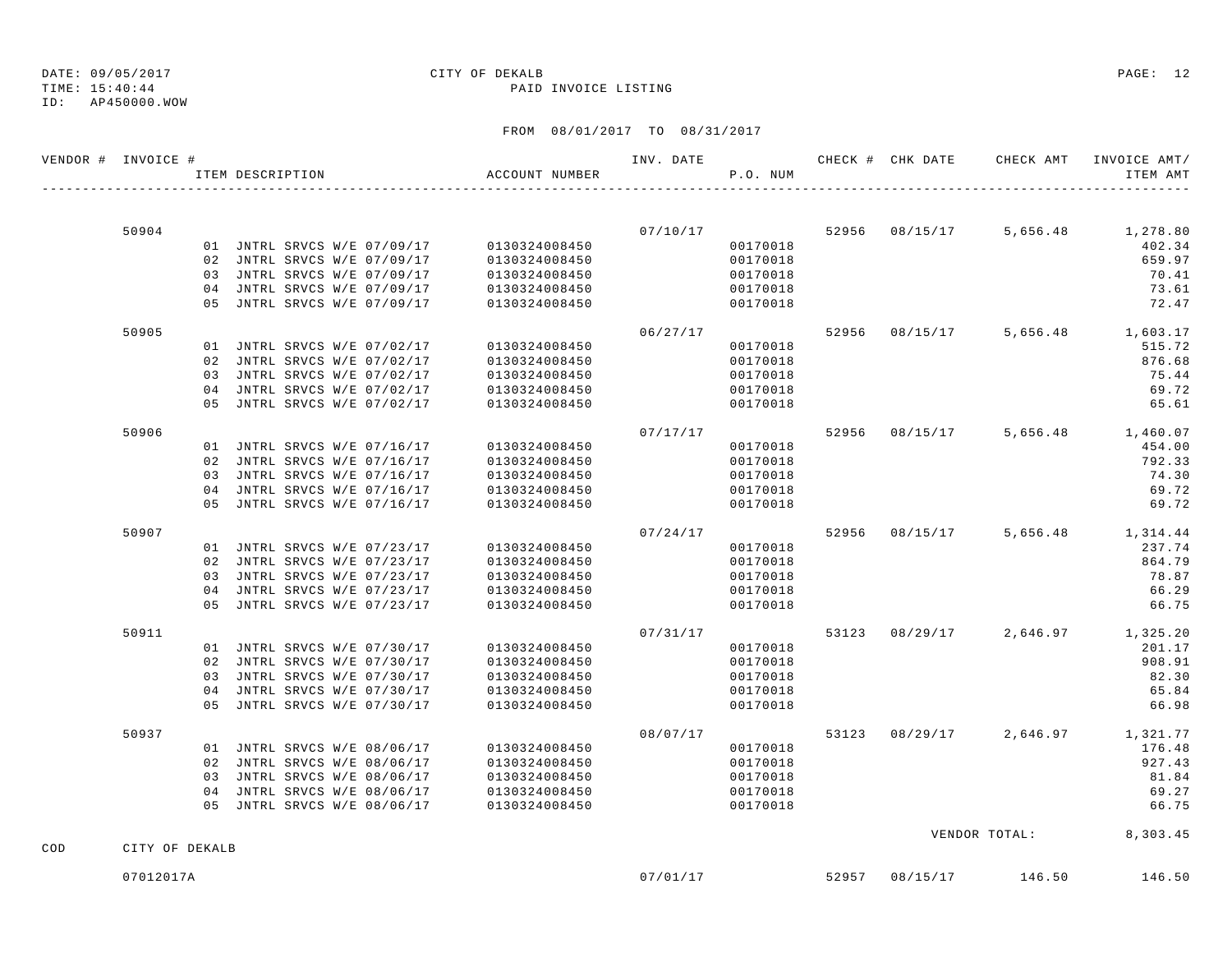TIME: 15:40:44 PAID INVOICE LISTING

ID: AP450000.WOW

|         | VENDOR # INVOICE #  | ITEM DESCRIPTION                               | ACCOUNT NUMBER | INV. DATE | P.O. NUM |       |                | CHECK # CHK DATE CHECK AMT INVOICE AMT/ | ITEM AMT             |
|---------|---------------------|------------------------------------------------|----------------|-----------|----------|-------|----------------|-----------------------------------------|----------------------|
|         |                     |                                                |                |           |          |       |                |                                         |                      |
|         | 07012017A           | 01 700 W LINCOLN SEWER 3/28-5/31 0130323008355 |                | 07/01/17  | 00000000 |       | 52957 08/15/17 | 146.50                                  | 146.50<br>146.50     |
|         | 08012017A           | 01 SEWER SRVCS 4/24-6/28/17 0125273008355      |                | 08/01/17  | 00000000 | 53124 | 08/29/17       | 435.75                                  | 43.75<br>43.75       |
|         | 08012017B           | 01 SEWER SRVCS 4/25-6/30/17 6500003008355      |                | 08/01/17  | 00000000 | 53124 | 08/29/17       | 435.75                                  | 351.75<br>351.75     |
|         | 08012017C           | 01 SEWER SRVCS 4/25-6/30/17 6500003008355      |                | 08/01/17  | 00000000 | 53124 |                | 08/29/17 435.75                         | 40.25<br>40.25       |
| COMCAST | COMCAST             |                                                |                |           |          |       |                | VENDOR TOTAL:                           | 582.25               |
|         | 07032017            | 01 624 N 11TH ST SRVCS AUG 2017 0120223008399  |                | 07/03/17  | 00000000 | 52958 | 08/15/17       | 133.36                                  | 124.90<br>124.90     |
|         | 070417              | 01 200 S 4TH ST SERVICES AUG 17 0117122008285  |                | 07/04/17  | 00000000 | 53125 | 08/29/17       | 171.66                                  | 85.83<br>85.83       |
|         | 07142017            | 01 700 W LINCCOLN SRVCS AUG 2017 0120223008399 |                | 07/14/17  | 00000000 | 52958 | 08/15/17       | 133.36                                  | 8.46<br>8.46         |
|         | 080417              | 01 200 S 4TH ST SERVICES SEPT 17 0117122008285 |                | 08/04/17  | 00000000 | 53125 | 08/29/17       | 171.66                                  | 85.83<br>85.83       |
| COMCOO  |                     | 4-C: COMMUNITY COORDINATED                     |                |           |          |       |                | VENDOR TOTAL:                           | 305.02               |
|         | 08012017            | 01 HUMAN SRVCS FUNDING 2ND QTR 0132103008307   |                | 08/01/17  | 00000000 | 52959 |                | 08/15/17 5,500.00                       | 5,500.00<br>5,500.00 |
| COMED   | COMMONWEALTH EDISON |                                                |                |           |          |       |                | VENDOR TOTAL:                           | 5,500.00             |
|         | 06272017A           | 01 0203047054 5/25-06/26/17 0130323008352      |                | 06/27/17  | 00000000 | 52961 |                | 08/15/17 1,011.99                       | 8.70<br>8.70         |
|         | 06282017A           | 01 2378089039 5/30-6/28/17 0130323008352       |                | 06/28/17  | 00000000 | 52961 |                | 08/15/17 1,011.99                       | 121.29<br>121.29     |
|         | 06292017A           | 01 2691541038 5/30-6/28/17                     | 0130323008352  | 06/29/17  | 00000000 |       |                | 52961 08/15/17 1,011.99                 | 10.63<br>10.63       |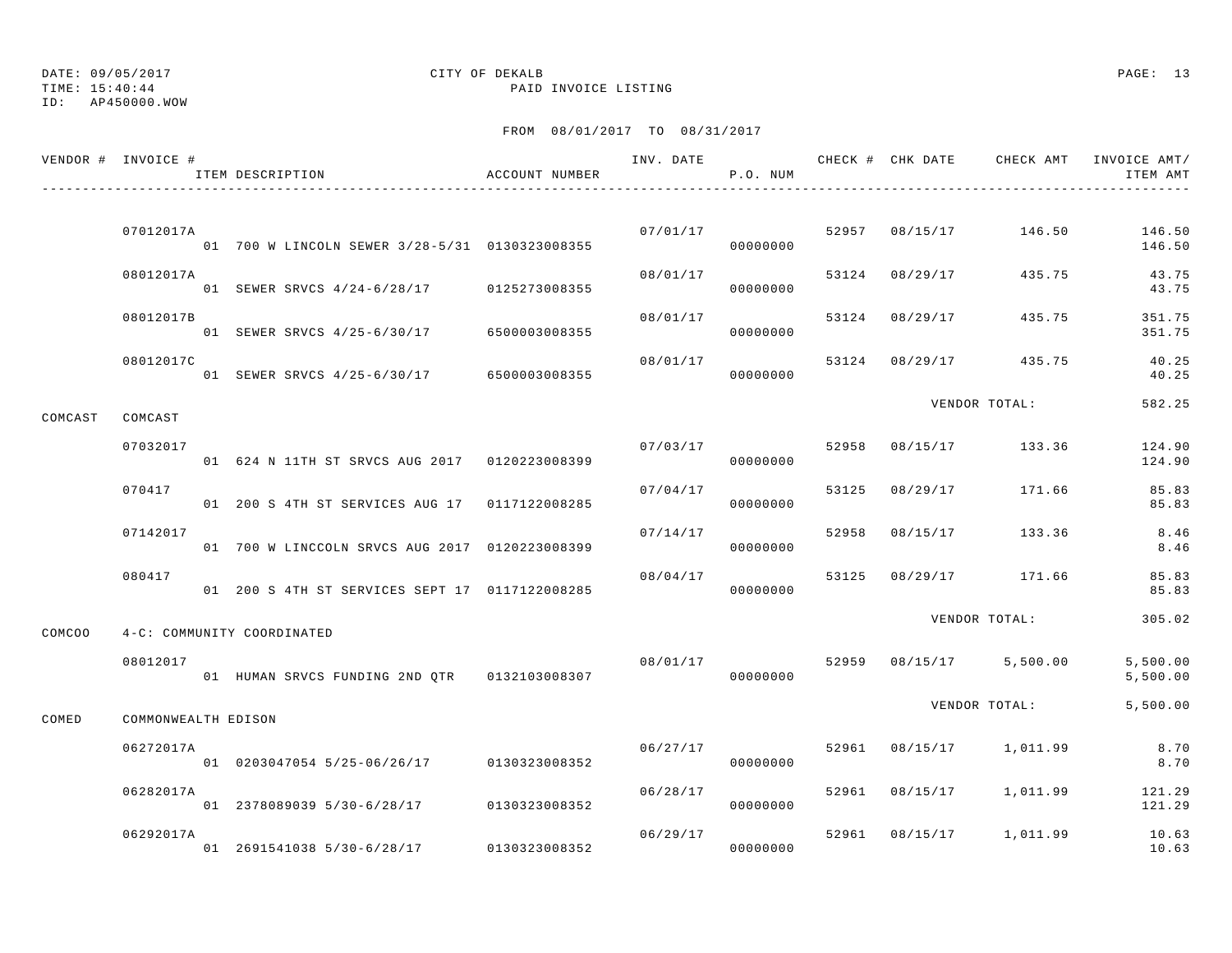TIME: 15:40:44 PAID INVOICE LISTING

## ID: AP450000.WOW

# DATE: 09/05/2017 CITY OF DEKALB PAGE: 14

| VENDOR # INVOICE # | ITEM DESCRIPTION                         | ACCOUNT NUMBER | INV. DATE | P.O. NUM |       | CHECK # CHK DATE | CHECK AMT               | INVOICE AMT/<br>ITEM AMT |
|--------------------|------------------------------------------|----------------|-----------|----------|-------|------------------|-------------------------|--------------------------|
| 06292017B          | 01 1506097008 5/31-6/29/17 6500003008352 |                | 06/29/17  | 00000000 |       |                  | 52961 08/15/17 1,011.99 | 89.40<br>89.40           |
| 06292017C          | 01 3288163078 5/31-6/29/17               | 6500003008352  | 06/29/17  | 00000000 |       | 52961 08/15/17   | 1,011.99                | 50.00<br>50.00           |
| 06292017D          | 01 0099140182 5/31-6/29/17               | 0130323008352  | 06/29/17  | 00000000 |       | 52961 08/15/17   | 1,011.99                | 35.41<br>35.41           |
| 06292017E          | 01 0338120095 5/30-6/28/17               | 1000003008352  | 06/29/17  | 00000000 | 52961 | 08/15/17         | 1,011.99                | 35.32<br>35.32           |
| 06292017F          | 01 1053017076 5/30-6/28/17               | 1000003008352  | 06/29/17  | 00000000 | 52961 | 08/15/17         | 1,011.99                | 44.10<br>44.10           |
| 06302017A          | 01 2948159011 6/1-6/29/17                | 0130323008352  | 06/30/17  | 00000000 |       | 52961 08/15/17   | 1,011.99                | 15.04<br>15.04           |
| 06302017B          | 01 3203158108 5/31-6/29/17               | 0130323008352  | 06/30/17  | 00000000 |       | 52961 08/15/17   | 1,011.99                | 31.54<br>31.54           |
| 06302017C          | 01 2201002013 6/1-6/30/17                | 1000003008352  | 06/30/17  | 00000000 | 52961 | 08/15/17         | 1,011.99                | 13.02<br>13.02           |
| 06302017D          | 01 2845061003 6/1-6/30/17                | 1000003008352  | 06/30/17  | 00000000 |       | 52961 08/15/17   | 1,011.99                | 13.02<br>13.02           |
| 06302017E          | 01 3909108035 6/1-6/30/17                | 1000003008352  | 06/30/17  | 00000000 |       | 52961 08/15/17   | 1,011.99                | 13.02<br>13.02           |
| 06302017F          | 01 5617001014 6/1-6/30/17                | 1000003008352  | 06/30/17  | 00000000 |       | 52961 08/15/17   | 1,011.99                | 13.02<br>13.02           |
| 06302017G          | 01 6247144034 6/1-6/30/17                | 1000003008352  | 06/30/17  | 00000000 | 52961 | 08/15/17         | 1,011.99                | 13.02<br>13.02           |
| 06302017H          | 01 3034017012 5/31-6/29/17               | 6500003008352  | 06/30/17  | 00000000 |       | 52961 08/15/17   | 1,011.99                | 24.03<br>24.03           |
| 07032017A          | 01 0063137075 6/1-6/30/17                | 1000003008352  | 07/03/17  | 00000000 |       | 52961 08/15/17   | 1,011.99                | 19.99<br>19.99           |
| 07032017B          | 01 2950679037 6/5-7/3/17 0130323008352   |                | 07/03/17  | 00000000 |       | 52961 08/15/17   | 1,011.99                | 28.40<br>28.40           |
| 07032017C          |                                          |                | 07/03/17  |          |       | 52961 08/15/17   | 1,011.99                | 6.79                     |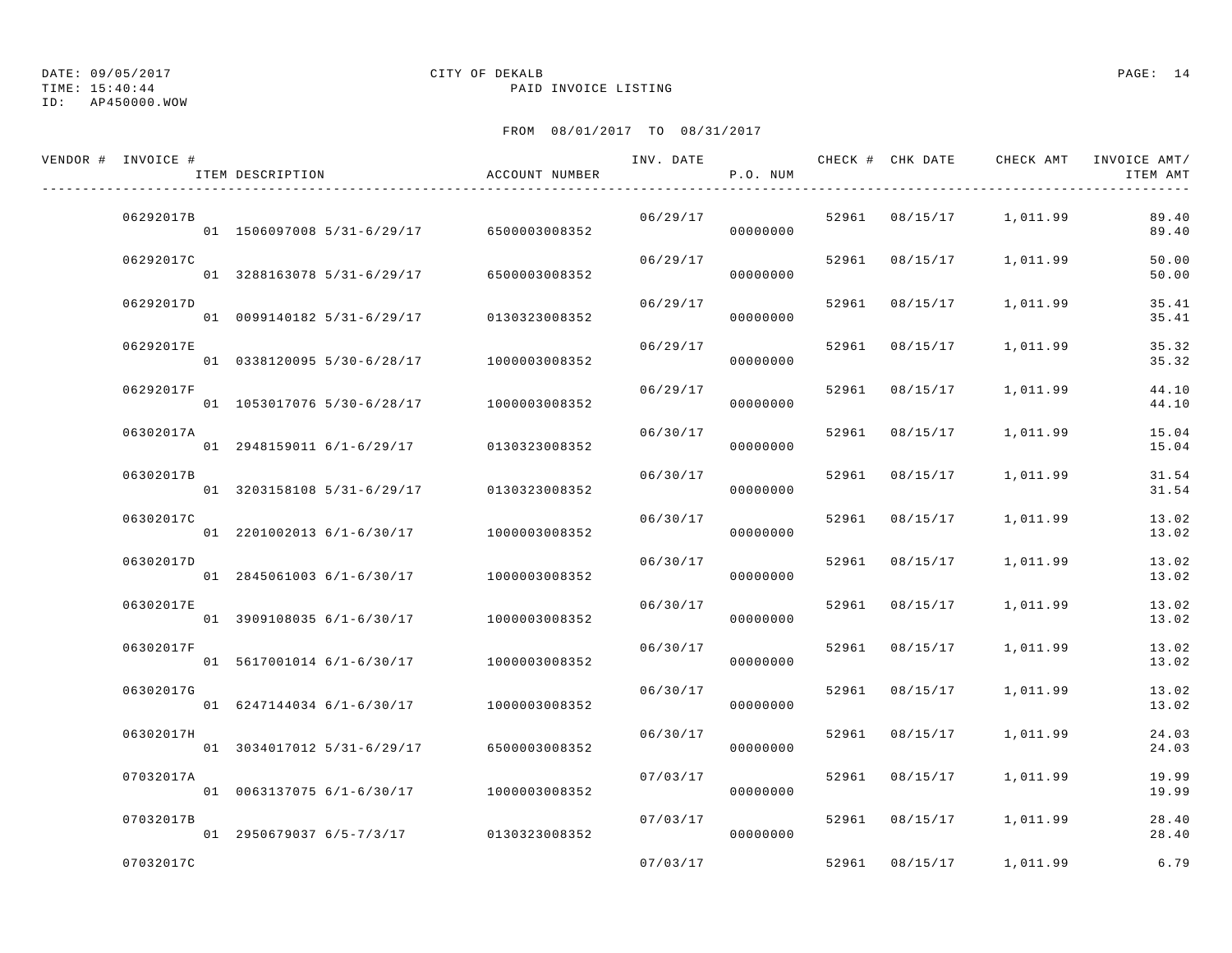ID: AP450000.WOW

# DATE: 09/05/2017 CITY OF DEKALB PAGE: 15

TIME: 15:40:44 PAID INVOICE LISTING

| VENDOR # INVOICE # | ITEM DESCRIPTION           | ACCOUNT NUMBER | INV. DATE | P.O. NUM |       | CHECK # CHK DATE | CHECK AMT               | INVOICE AMT/<br>ITEM AMT |
|--------------------|----------------------------|----------------|-----------|----------|-------|------------------|-------------------------|--------------------------|
| 07032017C          | 01 1428051200 6/2-6/30/17  | 1000003008352  | 07/03/17  | 00000000 |       | 52961 08/15/17   | 1,011.99                | 6.79<br>6.79             |
| 07052017A          | 01 0786037018 6/5-7/3/17   | 0130323008352  | 07/05/17  | 00000000 |       | 52961 08/15/17   | 1,011.99                | 31.61<br>31.61           |
| 07052017B          | 01 0965041007 6/02-7/03/17 | 0130323008352  | 07/05/17  | 00000000 | 52961 | 08/15/17         | 1,011.99                | 43.06<br>43.06           |
| 07052017C          | 01 2698641000 6/5-7/3/17   | 0130323008352  | 07/05/17  | 00000000 | 52961 | 08/15/17         | 1,011.99                | 21.31<br>21.31           |
| 07052017D          | 01 2698543003 6/5-7/5/17   | 0130323008352  | 07/05/17  | 00000000 | 52961 | 08/15/17         | 1,011.99                | 16.57<br>16.57           |
| 07052017E          | 01 3243134066 6/2-7/3/17   | 0130323008352  | 07/05/17  | 00000000 | 52961 | 08/15/17         | 1,011.99                | 93.06<br>93.06           |
| 07052017F          | 01 1353027096 6/2-7/3/17   | 0130323008352  | 07/05/17  | 00000000 | 52961 | 08/15/17         | 1,011.99                | 53.00<br>53.00           |
| 07052017G          | 01 3034540007 6/5-7/5/17   | 0130323008352  | 07/05/17  | 00000000 | 52961 | 08/15/17         | 1,011.99                | 22.37<br>22.37           |
| 07052017H          | 01 2439716008 6/2-7/3/17   | 6500003008352  | 07/05/17  | 00000000 | 52961 | 08/15/17         | 1,011.99                | 28.68<br>28.68           |
| 07052017I          | 01 2691445004 6/2-7/3/17   | 0130323008352  | 07/05/17  | 00000000 | 52961 | 08/15/17         | 1,011.99                | 83.46<br>83.46           |
| 07062017A          | 01 5477111064 6/6-7/6/17   | 1000003008352  | 07/06/17  | 00000000 | 52961 | 08/15/17         | 1,011.99                | 13.00<br>13.00           |
| 07072017A          | 01 1253019001 6/7-7/7/17   | 1000003008352  | 07/07/17  | 00000000 | 52961 | 08/15/17         | 1,011.99                | 20.13<br>20.13           |
| 07272017A          | 01 0203047054 6/26-7/26/17 | 0130333008352  | 07/27/17  | 00000000 | 53127 | 08/29/17         | 1,241.97                | 9.04<br>9.04             |
| 07282017A          | 01 3288153078 6/29-7/28/17 | 6500003008352  | 07/28/17  | 00000000 | 53127 | 08/29/17         | 1,241.97                | 50.04<br>50.04           |
| 07282017B          | 01 1506097008 6/29-7/28/17 | 6500003008352  | 07/28/17  | 00000000 |       |                  | 53127 08/29/17 1,241.97 | 97.83<br>97.83           |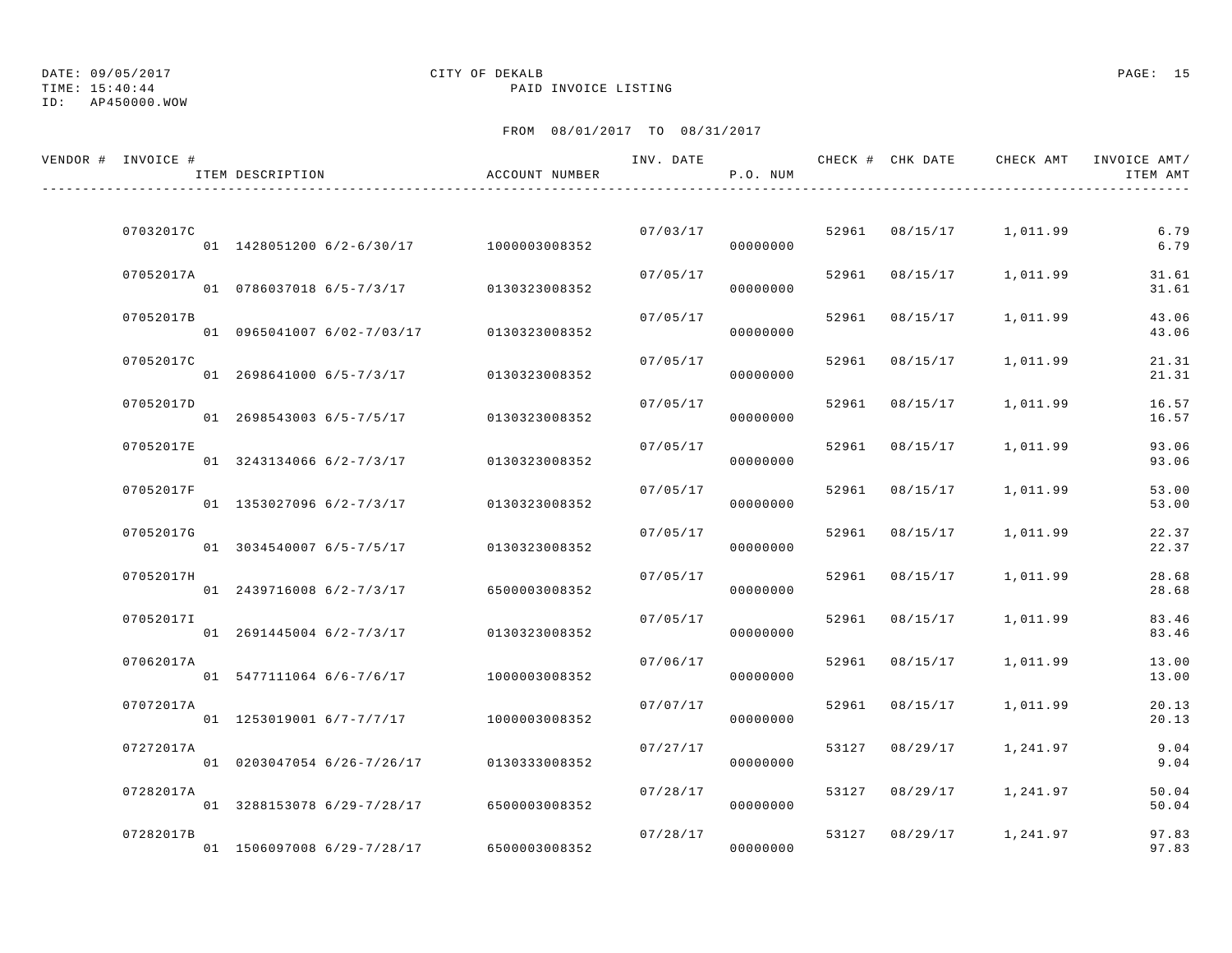TIME: 15:40:44 PAID INVOICE LISTING

## ID: AP450000.WOW

# DATE: 09/05/2017 CITY OF DEKALB PAGE: 16

| VENDOR # INVOICE # | ITEM DESCRIPTION                         | ACCOUNT NUMBER | INV. DATE | P.O. NUM |       | CHECK # CHK DATE | CHECK AMT               | INVOICE AMT/<br>ITEM AMT |
|--------------------|------------------------------------------|----------------|-----------|----------|-------|------------------|-------------------------|--------------------------|
| 07282017C          | 01 2378089039 6/28-7/28/17 0130323008352 |                | 07/28/17  | 00000000 |       |                  | 53127 08/29/17 1,241.97 | 126.44<br>126.44         |
| 07312017A          | 01 1053017076 6/28-7/28/17               | 1000003008352  | 07/31/17  | 00000000 |       | 53127 08/29/17   | 1,241.97                | 44.66<br>44.66           |
| 07312017B          | 01 2948159011 6/29-7/28/17               | 0130323008352  | 07/31/17  | 00000000 | 53127 | 08/29/17         | 1,241.97                | 17.53<br>17.53           |
| 07312017C          | 01 2691541038 6/28-7/28/17               | 0130323008352  | 07/31/17  | 00000000 | 53127 | 08/29/17         | 1,241.97                | 5.25<br>5.25             |
| 07312017D          | 01 0338120095 6/28-7/28/17               | 1000003008352  | 07/31/17  | 00000000 | 53127 | 08/29/17         | 1,241.97                | 34.59<br>34.59           |
| 07312017E          | 01 2415052007 6/28-7/28/17               | 6500003008352  | 07/31/17  | 00000000 |       | 53127 08/29/17   | 1,241.97                | 196.76<br>196.76         |
| 07312017F          | 01 3034017012 6/29-7/28/17               | 6500003008352  | 07/31/17  | 00000000 | 53127 | 08/29/17         | 1,241.97                | 16.04<br>16.04           |
| 07312017G          | 01 3203158108 6/29-7/31/17               | 0130323008352  | 07/31/17  | 00000000 | 53127 | 08/29/17         | 1,241.97                | 31.54<br>31.54           |
| 08012017A          | 01 5617001014 6/30-8/1/17                | 1000003008352  | 08/01/17  | 00000000 | 53127 | 08/29/17         | 1,241.97                | 13.00<br>13.00           |
| 08012017B          | 01 2845061003 6/30-8/1/17                | 1000003008352  | 08/01/17  | 00000000 |       | 53127 08/29/17   | 1,241.97                | 13.00<br>13.00           |
| 08012017C          | 01 3909108035 6/30-8/1/17                | 1000003008352  | 08/01/17  | 00000000 | 53127 | 08/29/17         | 1,241.97                | 13.00<br>13.00           |
| 08012017D          | 01 2201002013 6/30-8/1/17                | 1000003008352  | 08/01/17  | 00000000 | 53127 | 08/29/17         | 1,241.97                | 13.00<br>13.00           |
| 08012017E          | 01 2691445004 7/3-8/1/17                 | 0130323008352  | 08/01/17  | 00000000 | 53127 | 08/29/17         | 1,241.97                | 89.40<br>89.40           |
| 08012017F          | 01 0099140182 6/29-8/1/17                | 0130323008352  | 08/01/17  | 00000000 | 53127 | 08/29/17         | 1,241.97                | 35.85<br>35.85           |
| 08012017G          | 01 6247144034 6/30-8/1/17 1000003008352  |                | 08/01/17  | 00000000 | 53127 | 08/29/17         | 1,241.97                | 13.00<br>13.00           |
| 08012017H          |                                          |                | 08/01/17  |          | 53127 | 08/29/17         | 1,241.97                | 98.74                    |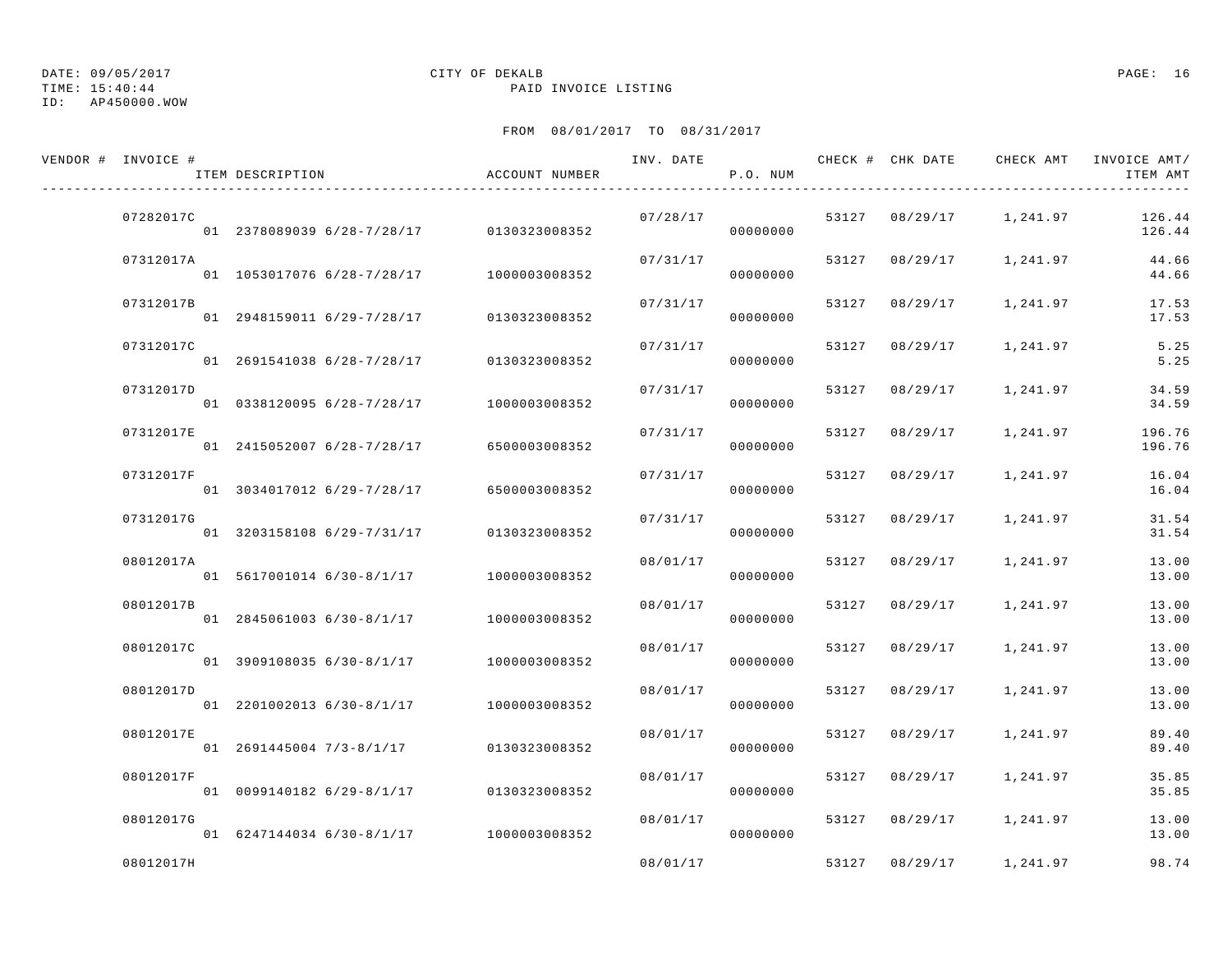TIME: 15:40:44 PAID INVOICE LISTING

ID: AP450000.WOW

|        | VENDOR # INVOICE # | ITEM DESCRIPTION                       | ACCOUNT NUMBER | INV. DATE | P.O. NUM |       |                | CHECK # CHK DATE     CHECK AMT   INVOICE AMT/ | ITEM AMT         |
|--------|--------------------|----------------------------------------|----------------|-----------|----------|-------|----------------|-----------------------------------------------|------------------|
|        |                    |                                        |                |           |          |       |                |                                               |                  |
|        | 08012017H          | 01 3243134066 7/3-8/1/17 0130323008352 |                | 08/01/17  | 00000000 |       | 53127 08/29/17 | 1,241.97                                      | 98.74<br>98.74   |
|        | 08012017I          | 01 1353027096 7/3-8/1/17               | 0130323008352  | 08/01/17  | 00000000 | 53127 | 08/29/17       | 1,241.97                                      | 85.49<br>85.49   |
|        | 08022017A          | 01 0063137075 6/30-8/1/17              | 1000003008352  | 08/02/17  | 00000000 | 53127 | 08/29/17       | 1,241.97                                      | 23.27<br>23.27   |
|        | 08022017B          | 01 2950679037 7/3-8/2/17               | 0130323008352  | 08/02/17  | 00000000 |       | 53127 08/29/17 | 1,241.97                                      | 30.62<br>30.62   |
|        | 08022017C          | 01 2439716008 7/3-8/2/17               | 6500003008352  | 08/02/17  | 00000000 | 53127 | 08/29/17       | 1,241.97                                      | 29.46<br>29.46   |
|        | 08022017D          | 01 0965041007 7/3-8/1/17               | 0130323008352  | 08/02/17  | 00000000 | 53127 | 08/29/17       | 1,241.97                                      | 42.06<br>42.06   |
|        | 08022017E          | 01 2698641000 7/3-8/2/17               | 0130323008352  | 08/02/17  | 00000000 | 53127 | 08/29/17       | 1,241.97                                      | 21.50<br>21.50   |
|        | 08032017A          | 01 0786037018 7/3-8/3/17               | 0130323008352  | 08/03/17  | 00000000 | 53127 | 08/29/17       | 1,241.97                                      | 31.61<br>31.61   |
|        | 08032017B          | 01 1428051200 6/30-8/2/17              | 1000003008352  | 08/03/17  | 00000000 | 53127 | 08/29/17       | 1,241.97                                      | 7.09<br>7.09     |
|        | 08032017C          | 01 3034540007 7/5-8/3/17               | 0130323008352  | 08/03/17  | 00000000 | 53127 | 08/29/17       | 1,241.97                                      | 22.51<br>22.51   |
|        | 08032017D          | 01 2698543003 7/5-8/3/17               | 0130323008352  | 08/03/17  | 00000000 | 53127 | 08/29/17       | 1,241.97                                      | 16.63<br>16.63   |
|        | 08042017A          | 01 5477111064 7/6-8/4/17 1000003008352 |                | 08/04/17  | 00000000 |       | 53127 08/29/17 | 1,241.97                                      | 13.02<br>13.02   |
| COMREV | CMS ACCOUNTING     |                                        |                |           |          |       |                | VENDOR TOTAL:                                 | 2,253.96         |
|        | T1742403           | 01 PD LEADS - JUNE 2017 0120233008320  |                | 07/18/17  | 00000000 | 52962 | 08/15/17       | 468.40                                        | 468.40<br>468.40 |
|        |                    |                                        |                |           |          |       |                | VENDOR TOTAL:                                 | 468.40           |
| COMYAR |                    | COMPETITIVE YARD WORX, INC.            |                |           |          |       |                |                                               |                  |
|        | 2916               |                                        |                | 05/02/17  |          |       |                | 52963 08/15/17 625.00                         | 40.00            |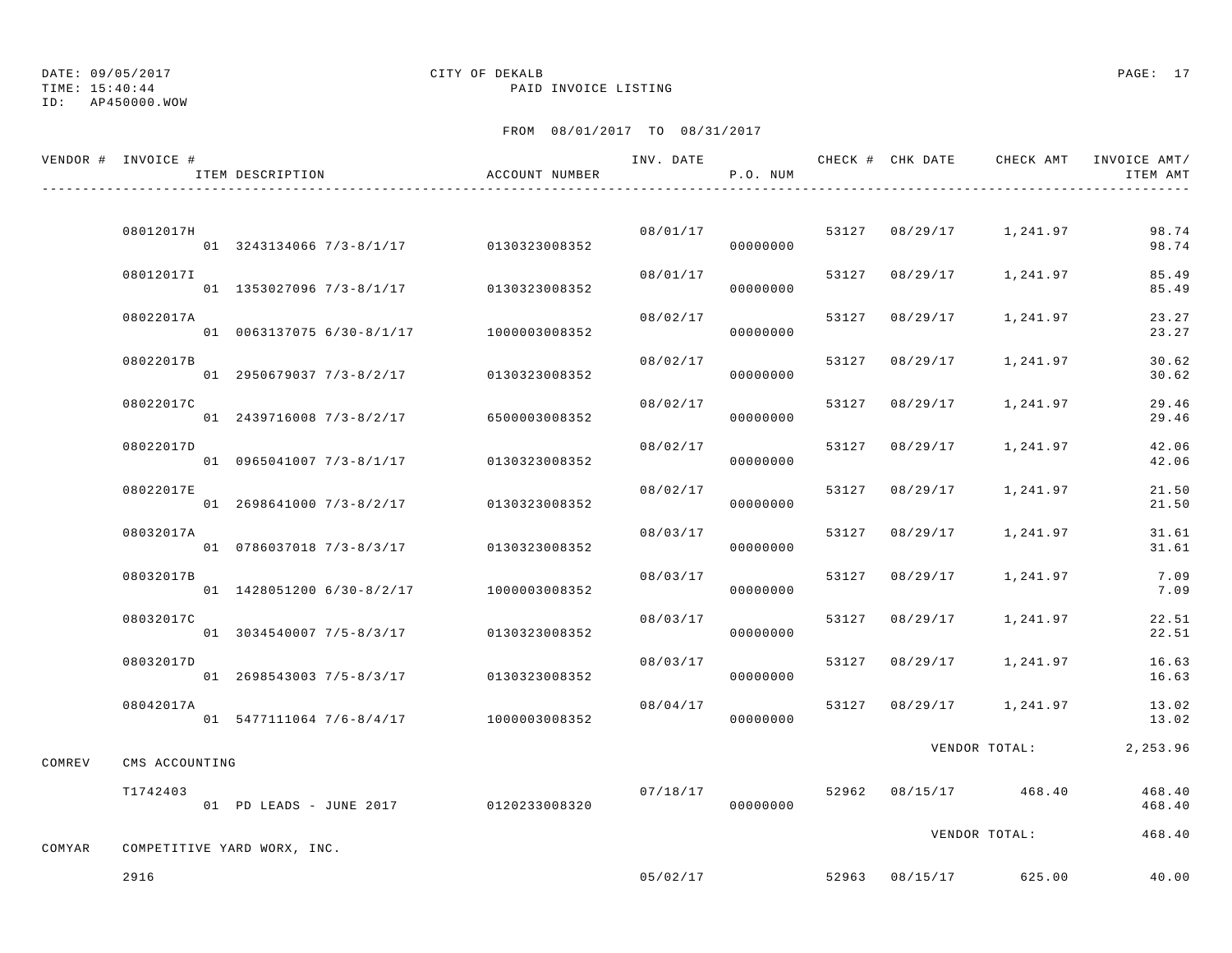# TIME: 15:40:44 PAID INVOICE LISTING

## ID: AP450000.WOW

# DATE: 09/05/2017 CITY OF DEKALB PAGE: 18

| VENDOR # INVOICE # | ITEM DESCRIPTION                              | ACCOUNT NUMBER | INV. DATE | P.O. NUM |       |                | CHECK # CHK DATE CHECK AMT | INVOICE AMT/<br>ITEM AMT |
|--------------------|-----------------------------------------------|----------------|-----------|----------|-------|----------------|----------------------------|--------------------------|
| 2916               |                                               |                | 05/02/17  |          |       | 52963 08/15/17 | 625.00                     | 40.00                    |
|                    | 01 LAWNCARE SRVCS-524 CLIFFORD                | 0100000001265  |           | 00000000 |       |                |                            | 40.00                    |
| 2917               | 01 LAWNCARE SRVCS-715 N 11TH ST               | 0100000001265  | 05/02/17  | 00000000 |       | 52963 08/15/17 | 625.00                     | 40.00<br>40.00           |
| 2918               | 01 LAWNCARE SRVCS-730 NORMAL RD               | 0100000001265  | 05/02/17  | 00000000 | 52963 | 08/15/17       | 625.00                     | 35.00<br>35.00           |
| 2919               | 01 LAWNCARE SRVCS-715 N 11TH ST 0100000001265 |                | 05/31/17  | 00000000 | 52963 | 08/15/17       | 625.00                     | 40.00<br>40.00           |
| 2920               | 01 LAWNCARE SRVCS-717 N 1ST ST                | 0100000001265  | 05/31/17  | 00000000 | 52963 | 08/15/17       | 625.00                     | 100.00<br>100.00         |
| 2921               | 01 LAWNCARE SRVCS-524 CLIFFORD                | 0100000001265  | 05/31/17  | 00000000 | 52963 | 08/15/17       | 625.00                     | 40.00<br>40.00           |
| 2922               | 01 LAWNCARE SRVCS-153 JOANNE                  | 0100000001265  | 06/22/17  | 00000000 | 52963 | 08/15/17       | 625.00                     | 150.00<br>150.00         |
| 2923               | 01 LAWNCARE SRVCS-524 CLIFFORD                | 0100000001265  | 07/06/17  | 00000000 | 52963 | 08/15/17       | 625.00                     | 40.00<br>40.00           |
| 2924               | 01 LAWNCARE SRVCS-715 N 11TH ST               | 0100000001265  | 07/06/17  | 00000000 | 52963 | 08/15/17       | 625.00                     | 40.00<br>40.00           |
| 2925               | 01 LAWNCARE SRVCS-1101 N 1ST ST 0100000001265 |                | 07/07/17  | 00000000 |       | 52963 08/15/17 | 625.00                     | 100.00<br>100.00         |
| 2927               | 01 LAWNCARE SRVCS                             | 0130333008313  | 06/30/17  | 00000000 | 53128 | 08/29/17       | 6,051.00                   | 1,370.00<br>1,370.00     |
| 2928               | 01 LAWNCARE SRVCS                             | 2500003008313  | 06/30/17  | 00000000 | 53128 | 08/29/17       | 6,051.00                   | 128.00<br>128.00         |
| 2929               | 01 LAWNCARE SRVCS                             | 0130323008313  | 06/30/17  | 00000000 |       | 53128 08/29/17 | 6,051.00                   | 371.00<br>371.00         |
| 2930               | 01 LAWNCARE SRVCS                             | 2400003008313  | 06/30/17  | 00000000 | 53128 | 08/29/17       | 6,051.00                   | 1,840.00<br>1,840.00     |
| 2931               | 01 LAWNCARE SRVCS                             | 0130333008313  | 06/30/17  | 00000000 |       | 53128 08/29/17 | 6,051.00                   | 85.00<br>85.00           |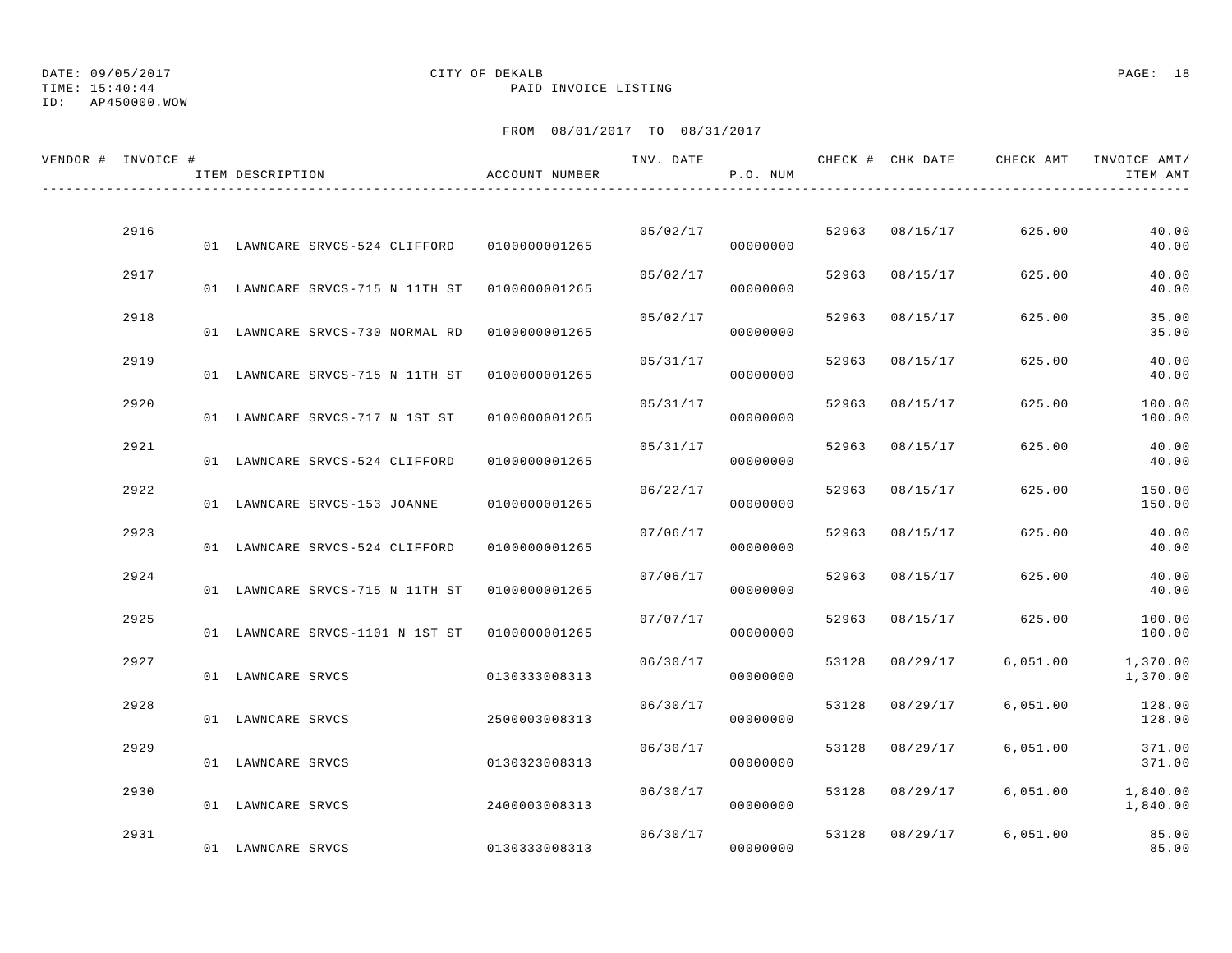TIME: 15:40:44 PAID INVOICE LISTING

ID: AP450000.WOW

|         | VENDOR # INVOICE # | ITEM DESCRIPTION                            | ACCOUNT NUMBER | INV. DATE | P.O. NUM |       |                | CHECK # CHK DATE CHECK AMT | INVOICE AMT/<br>ITEM AMT |
|---------|--------------------|---------------------------------------------|----------------|-----------|----------|-------|----------------|----------------------------|--------------------------|
|         | 2932               | 01 LAWNCARE SRVCS                           | 2300003008313  | 06/30/17  | 00000000 |       | 53128 08/29/17 | 6,051.00                   | 125.00<br>125.00         |
|         | 2933               | 01 LAWNCARE SRVCS                           | 0130333008313  | 06/30/17  | 00000000 | 53128 | 08/29/17       | 6,051.00                   | 15.00<br>15.00           |
|         | 2934               | 01 LAWNCARE SRVCS                           | 0130333008313  | 07/31/17  | 00000000 | 53128 | 08/29/17       | 6,051.00                   | 995.00<br>995.00         |
|         | 2935               | 01 LAWNCARE SRVCS                           | 2500003008313  | 07/31/17  | 00000000 | 53128 | 08/29/17       | 6,051.00                   | 120.00<br>120.00         |
|         | 2936               | 01 LAWNCARE SRVCS                           | 0130323008313  | 07/31/17  | 00000000 | 53128 | 08/29/17       | 6,051.00                   | 275.00<br>275.00         |
|         | 2937               | 01 LAWNCARE SRVCS                           | 0130333008313  | 07/31/17  | 00000000 | 53128 | 08/29/17       | 6,051.00                   | 142.00<br>142.00         |
|         | 2938               | 01 LAWNCARE SRVCS                           | 2300003008313  | 07/31/17  | 00000000 | 53128 | 08/29/17       | 6,051.00                   | 105.00<br>105.00         |
|         | 2939               | 01 LAWNCARE SRVCS                           | 2400003008313  | 07/31/17  | 00000000 | 53128 | 08/29/17       | 6,051.00                   | 480.00<br>480.00         |
| CONFS   | CONSERV FS         |                                             |                |           |          |       |                | VENDOR TOTAL:              | 6,676.00                 |
|         | 40003738           | 01 ROUNDUP                                  | 0130333008313  | 06/24/17  | 00000000 |       | 52964 08/15/17 | 386.42                     | 73.00<br>73.00           |
|         | 40003831           | 01 GRASS SEED                               | 6000002008228  | 07/05/17  | 00000000 |       | 52964 08/15/17 | 386.42                     | 313.42<br>313.42         |
| CONSTEL |                    | CONSTELLATION NEW ENERGY INC                |                |           |          |       |                | VENDOR TOTAL:              | 386.42                   |
|         | 0040246627         | 01  4115595194_BG  MAY  2017  6000003008352 |                | 06/28/17  | 00000000 | 52965 | 08/15/17       | 17,169.70                  | 13,379.29<br>13,379.29   |
|         | 0040316006         | $01 1 - 1D70 - 926 5/31 - 6/27/17$          | 1000003008352  | 07/01/17  | 00000000 | 52965 | 08/15/17       | 17,169.70                  | 121.97<br>121.97         |
|         | 0040410555         | 01 1-1D70-914 6/2-6/29/17 0130323008352     |                | 07/08/17  | 00000000 | 52965 | 08/15/17       | 17,169.70                  | 14.57<br>14.57           |
|         | 0040410590         |                                             |                | 07/08/17  |          | 52965 | 08/15/17       | 17,169.70                  | 46.08                    |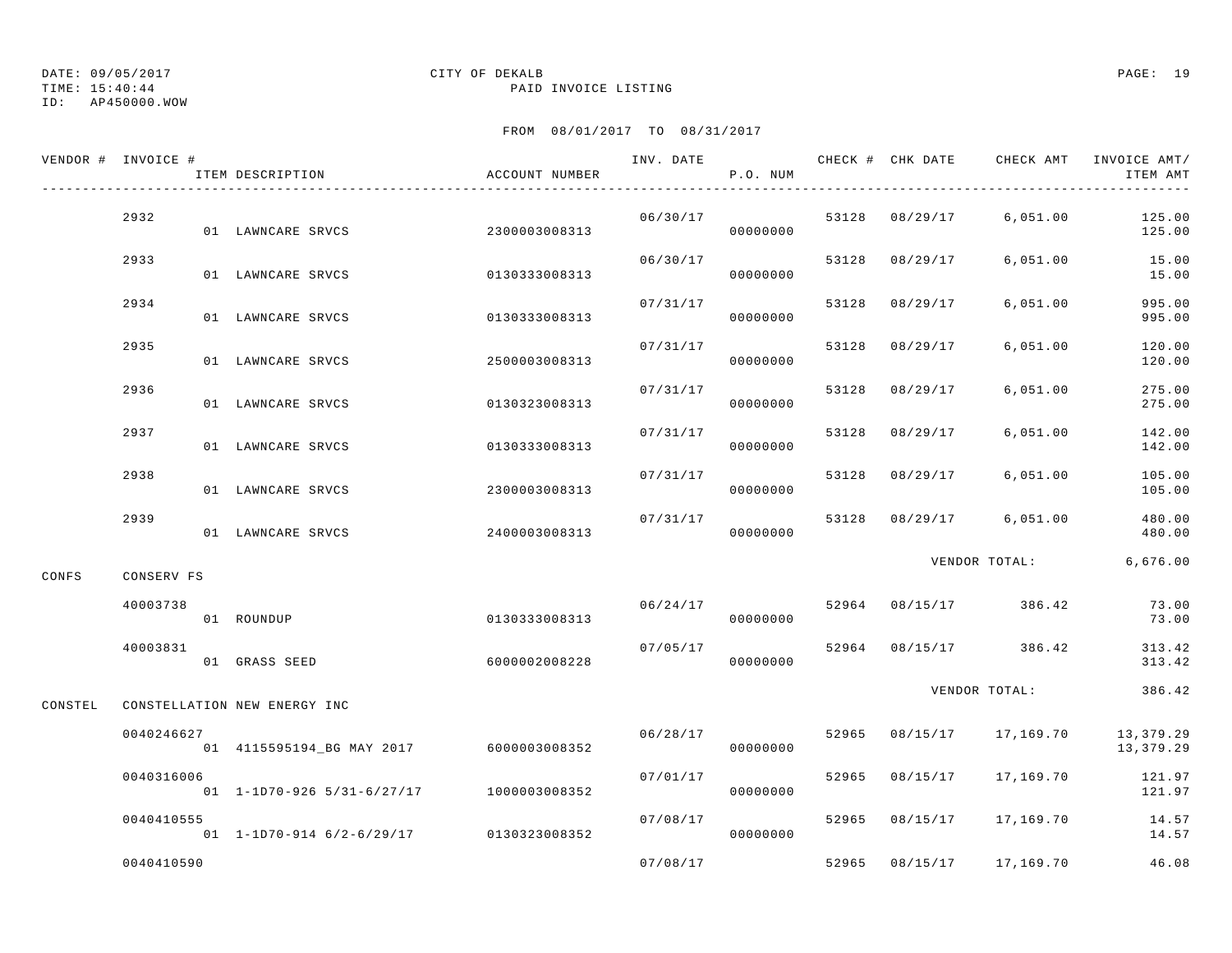ID: AP450000.WOW

# DATE: 09/05/2017 CITY OF DEKALB PAGE: 20

TIME: 15:40:44 PAID INVOICE LISTING

|        | VENDOR # INVOICE #            | ITEM DESCRIPTION                              | ACCOUNT NUMBER |          | P.O. NUM |       |                | INV. DATE 6 CHECK # CHK DATE CHECK AMT | INVOICE AMT/<br>ITEM AMT |
|--------|-------------------------------|-----------------------------------------------|----------------|----------|----------|-------|----------------|----------------------------------------|--------------------------|
|        |                               |                                               |                |          |          |       |                |                                        |                          |
|        | 0040410590                    | 01 1-1D70-917 6/2-6/29/17 0130323008352       |                | 07/08/17 | 00000000 |       | 52965 08/15/17 | 17,169.70                              | 46.08<br>46.08           |
|        | 0040410597                    | $01$ 1-1D70-922 6/2-6/29/17                   | 0130323008352  | 07/08/17 | 00000000 | 52965 | 08/15/17       | 17,169.70                              | 572.28<br>572.28         |
|        | 0040410643                    | $01 \quad 1 - 1D70 - 920 \quad 6/2 - 6/29/17$ | 0130323008352  | 07/08/17 | 00000000 | 52965 | 08/15/17       | 17,169.70                              | 14.14<br>14.14           |
|        | 0040410702                    | $01$ 1-1D70-915 6/2-6/29/17                   | 0130323008352  | 07/08/17 | 00000000 | 52965 | 08/15/17       | 17,169.70                              | 39.96<br>39.96           |
|        | 0040410827                    | $01$ 1-1D70-925 6/2-6/29/17                   | 0130323008352  | 07/08/17 | 00000000 | 52965 | 08/15/17       | 17,169.70                              | 18.78<br>18.78           |
|        | 0040412174                    | $01 \quad 1 - 1D70 - 923 \quad 6/2 - 6/29/17$ | 0130323008352  | 07/08/17 | 00000000 | 52965 | 08/15/17       | 17,169.70                              | 32.33<br>32.33           |
|        | 0040412536                    | $01$ 1-1D70-924 6/2-6/29/17                   | 0130323008352  | 07/08/17 | 00000000 | 52965 | 08/15/17       | 17,169.70                              | 30.84<br>30.84           |
|        | 0040444082                    | $01$ 1-1D70-916 6/2-6/29/17                   | 0130323008352  | 07/10/17 | 00000000 | 52965 | 08/15/17       | 17,169.70                              | 34.32<br>34.32           |
|        | 0040464431                    | 01 1-1D70-921 6/7-7/6/17                      | 1000003008352  | 07/09/17 | 00000000 | 52965 | 08/15/17       | 17,169.70                              | 1,230.37<br>1,230.37     |
|        | 0040464544                    | 01 1-1D70-919 6/7-7/6/17                      | 2600006508352  | 07/09/17 | 00000000 | 52965 | 08/15/17       | 17,169.70                              | 1,634.77<br>1,634.77     |
|        | 0040808392                    | 01  1-1D70-926  6/28-7/26/17  1000003008352   |                | 08/02/17 | 00000000 | 53129 |                | 08/29/17 132.21                        | 132.21<br>132.21         |
| CONWEA |                               | CONTINENTAL WEATHER SERVICE                   |                |          |          |       |                |                                        | VENDOR TOTAL: 17,301.91  |
|        | 16130                         | 01 ARPT WTHR FRCST JULY 2017                  | 6500004008450  | 07/01/17 | 00000000 |       |                | 52966 08/15/17 150.00                  | 150.00<br>150.00         |
|        | 16184                         | 01 WEATHER FORECAST - AUG 2017                | 6500004008450  | 08/01/17 | 00000000 | 53130 |                | 08/29/17 150.00                        | 150.00<br>150.00         |
|        |                               |                                               |                |          |          |       |                | VENDOR TOTAL:                          | 300.00                   |
| COSTAR | COSTAR GROUP INC<br>105092759 |                                               |                | 08/03/17 |          |       |                | 53131 08/29/17 412.79                  | 412.79                   |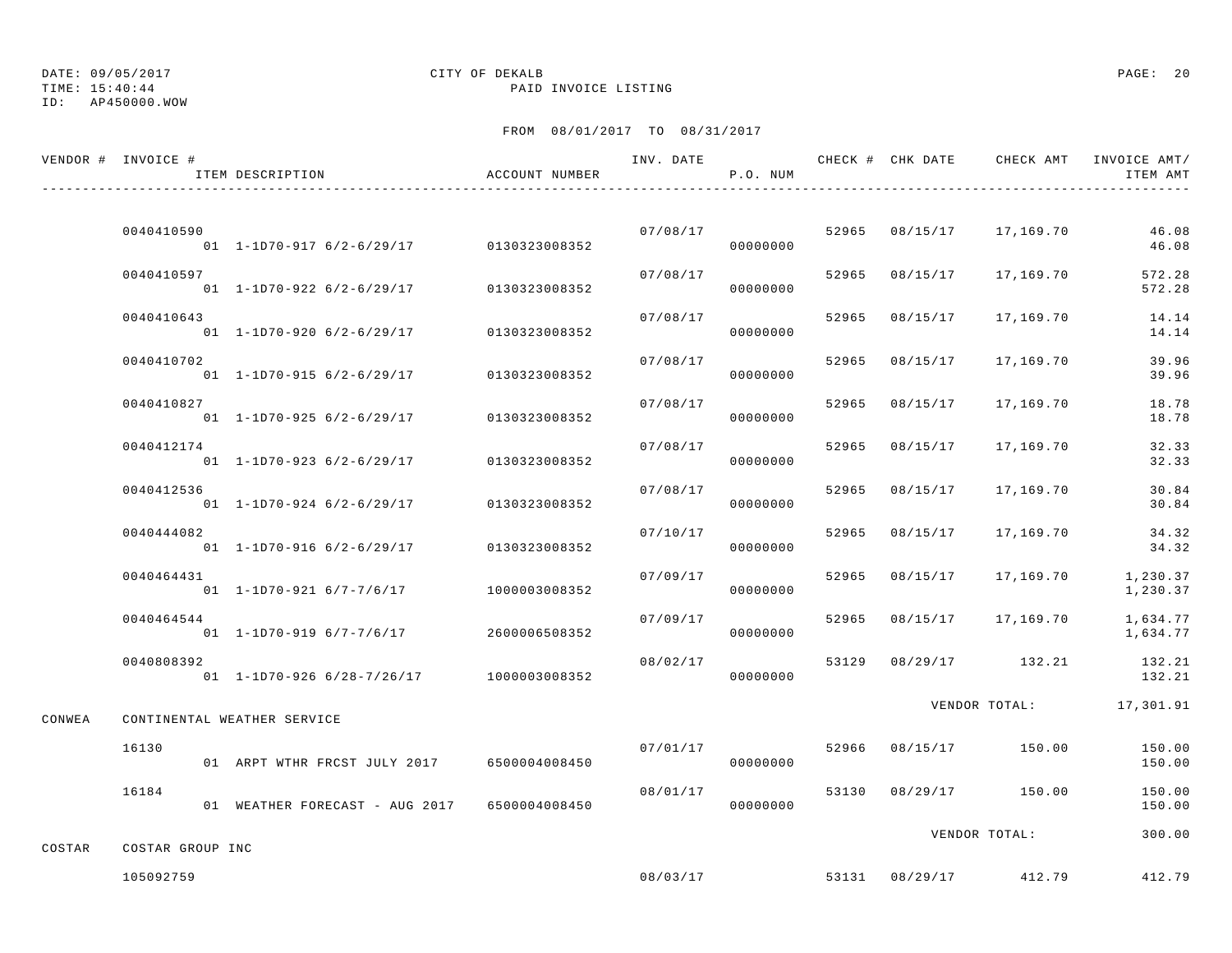ID: AP450000.WOW

### TIME: 15:40:44 PAID INVOICE LISTING

|        | VENDOR # INVOICE #<br>ITEM DESCRIPTION                                         | ACCOUNT NUMBER                 |          | P.O. NUM             |       |                |                       | INV. DATE 6 CHECK # CHK DATE CHECK AMT INVOICE AMT/<br>ITEM AMT |
|--------|--------------------------------------------------------------------------------|--------------------------------|----------|----------------------|-------|----------------|-----------------------|-----------------------------------------------------------------|
|        | 105092759<br>01 MARKETING & ADS - AUG 2017 0132103008373                       |                                | 08/03/17 | 00000000             |       |                | 53131 08/29/17 412.79 | 412.79<br>412.79                                                |
| CRACIN | CINDY CRAIG                                                                    |                                |          |                      |       |                | VENDOR TOTAL:         | 412.79                                                          |
|        | 08092017<br>01 WATER REFUND #0401013640-01 6000000063444                       |                                | 08/09/17 | 00000000             |       |                | 53132 08/29/17 33.97  | 33.97<br>33.97                                                  |
| CREELE | CRESCENT ELECTRIC                                                              |                                |          |                      |       |                | VENDOR TOTAL:         | 33.97                                                           |
|        | S503753289.001<br>01 ELECTRICAL PARTS/SUPPLIES 0130332008219                   |                                | 06/28/17 | 00000000             |       | 52967 08/15/17 | 218.29                | 72.49<br>72.49                                                  |
|        | S503799549.001<br>01 ELECTRICAL PARTS/SUPPLIES                                 | 6500002008218                  | 07/11/17 | 00000000             |       | 53133 08/29/17 | 406.87                | 43.79<br>43.79                                                  |
|        | \$503800036.001<br>01 ELECTRICAL PARTS/SUPPLIES                                | 6500002008218                  | 07/13/17 | 00000000             |       | 52967 08/15/17 | 218.29                | 145.80<br>145.80                                                |
|        | S503828145.001<br>01 ELECTRICAL PARTS/SUPPLIES                                 | 6500002008218                  | 07/18/17 | 00000000             | 53133 | 08/29/17       | 406.87                | 17.52<br>17.52                                                  |
|        | S503861151.001<br>01 ELECTRICAL PARTS/SUPPLIES                                 | 0130332008229                  | 07/26/17 | 00000000             |       | 53133 08/29/17 | 406.87                | 154.18<br>154.18                                                |
|        | S503868798.001<br>01 ELECTRICAL PARTS/SUPPLIES                                 | 0125272008210                  | 07/27/17 | 00000000             |       | 53133 08/29/17 | 406.87                | 80.96<br>80.96                                                  |
|        | S503900288.001<br>01 ELECTRICAL PARTS/SUPPLIES<br>02 ELECTRICAL PARTS/SUPPLIES | 0130332008295<br>0130332008295 | 08/03/17 | 00000000<br>00000000 |       | 53133 08/29/17 | 406.87                | 93.33<br>32.36<br>60.97                                         |
|        | S503906249.001<br>01 ELECTRICAL PARTS/SUPPLIES 0130332008219                   |                                | 08/04/17 | 00000000             |       |                | 53133 08/29/17 406.87 | 17.09<br>17.09                                                  |
| CSRBOB | C.S.R. BOBCAT, INCORPORATED                                                    |                                |          |                      |       |                | VENDOR TOTAL:         | 625.16                                                          |
|        | 129525<br>01 LEASED EQUIPMENT                                                  | 6500006008597                  | 07/10/17 | 00000000             |       | 52968 08/15/17 | 491.03                | 450.00<br>450.00                                                |
|        | 129576                                                                         |                                | 07/13/17 |                      |       | 52968 08/15/17 | 491.03                | 41.03                                                           |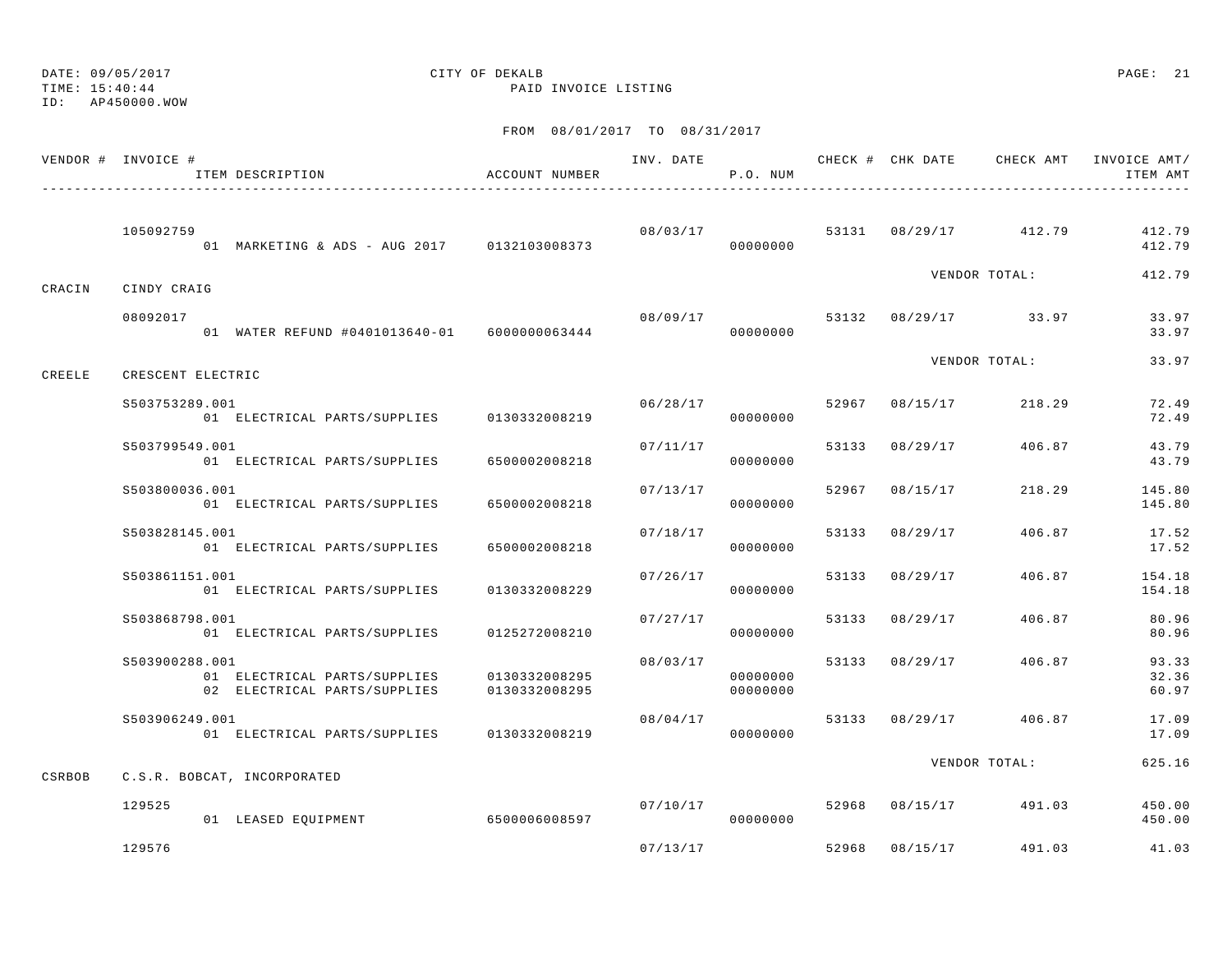TIME: 15:40:44 PAID INVOICE LISTING

## ID: AP450000.WOW

# DATE: 09/05/2017 CITY OF DEKALB PAGE: 22

| VENDOR # INVOICE # |                  | ITEM DESCRIPTION<br>____________________________________ | ACCOUNT NUMBER |          | P.O. NUM |       |                | INV. DATE 6 CHECK # CHK DATE CHECK AMT | INVOICE AMT/<br>ITEM AMT |
|--------------------|------------------|----------------------------------------------------------|----------------|----------|----------|-------|----------------|----------------------------------------|--------------------------|
|                    | 129576           | 01 HYDRAULIC FLUID                                       | 0130332008226  | 07/13/17 | 00000000 |       |                | 52968 08/15/17 491.03                  | 41.03<br>41.03           |
| CURCON             |                  | CURRAN CONTRACTING COMPANY                               |                |          |          |       |                | VENDOR TOTAL:                          | 491.03                   |
|                    | 12466            | 01 MATERIAL DELIVERED                                    | 0130332008233  | 06/13/17 | 00000000 |       | 52969 08/15/17 | 2,720.77                               | 328.16<br>328.16         |
|                    | 12580            | 01 MATERIAL DELIVERED                                    | 6000002008228  | 06/26/17 | 00000000 | 52969 | 08/15/17       | 2,720.77                               | 271.36<br>271.36         |
|                    | 12590            | 01 MATERIAL DELIVERED                                    | 6000002008228  | 06/27/17 | 00000000 | 52969 | 08/15/17       | 2,720.77                               | 826.27<br>826.27         |
|                    | 12603            | 01 MATERIAL DELIVERED                                    | 6000002008228  | 06/29/17 | 00000000 | 52969 | 08/15/17       | 2,720.77                               | 476.00<br>476.00         |
|                    | 12639            | 01 MATERIAL DELIVERED                                    | 6000002008228  | 07/07/17 | 00000000 | 52969 | 08/15/17       | 2,720.77                               | 367.92<br>367.92         |
|                    | 12663            | 01 MATERIAL DELIVERED                                    | 6000002008228  | 07/12/17 | 00000000 | 52969 | 08/15/17       | 2,720.77                               | 119.28<br>119.28         |
|                    | 12704            | 01 MATERIAL DELIVERED                                    | 6000002008228  | 07/18/17 | 00000000 | 52969 | 08/15/17       | 2,720.77                               | 331.78<br>331.78         |
|                    | 12728            | 01 MATERIAL                                              | 6000002008228  | 07/20/17 | 00000000 |       | 53134 08/29/17 | 2,592.72                               | 1,670.40<br>1,670.40     |
|                    | 12775            | 01 MATERIAL                                              | 0130332008233  | 07/26/17 | 00000000 | 53134 | 08/29/17       | 2,592.72                               | 564.48<br>564.48         |
|                    | 12809            | 01 MATERIAL                                              | 6000002008228  | 07/28/17 | 00000000 |       | 53134 08/29/17 | 2,592.72                               | 175.28<br>175.28         |
|                    | 12854            | 01 MATERIAL                                              | 6000002008228  | 08/02/17 | 00000000 |       | 53134 08/29/17 | 2,592.72                               | 182.56<br>182.56         |
| DARLEY             | W.S. DARLEY & CO |                                                          |                |          |          |       |                | VENDOR TOTAL:                          | 5, 313.49                |
|                    | 17292780         | 01 FIRE EQUIPMENT & TOOLS 0125272008240                  |                | 07/24/17 | 00000000 |       |                | 52970 08/15/17 1,471.43                | 200.00<br>200.00         |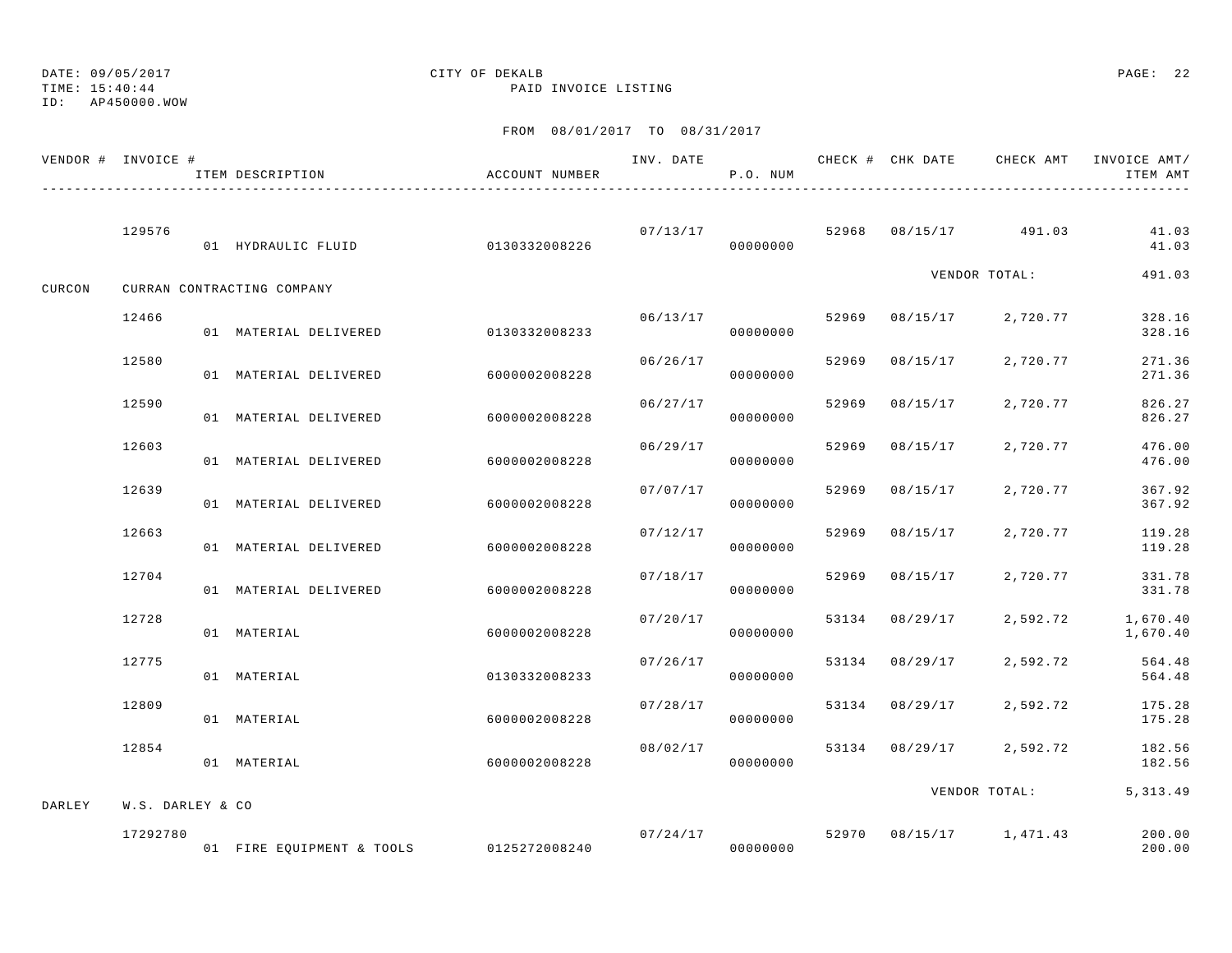TIME: 15:40:44 PAID INVOICE LISTING

ID: AP450000.WOW

|               | VENDOR # INVOICE # | ACCOUNT NUMBER<br>ITEM DESCRIPTION                 |                                                 | INV. DATE | P.O. NUM                         |       | CHECK # CHK DATE                   | CHECK AMT     | INVOICE AMT/<br>ITEM AMT                 |
|---------------|--------------------|----------------------------------------------------|-------------------------------------------------|-----------|----------------------------------|-------|------------------------------------|---------------|------------------------------------------|
|               | 17292783           | 01 HOSE BRACKET/HANGER 0125272008240               |                                                 | 07/24/17  | 00000000                         |       | 52970 08/15/17 1,471.43            |               | 221.43<br>221.43                         |
|               | 17292798           | 01 HOSE CLAMPS                                     | 0125272008240                                   | 07/24/17  | 00000000                         | 52970 |                                    |               | 08/15/17  1,471.43  1,050.00<br>1,050.00 |
| DAVAUT        | DAVE'S AUTO DETAIL |                                                    |                                                 |           |                                  |       |                                    |               | VENDOR TOTAL: 1,471.43                   |
|               | 9390               | 01 SQUAD DETAIL - #343 0120213008315               |                                                 |           | 07/07/17<br>00000000             |       | 52971 08/15/17 65.00               |               | 65.00<br>65.00                           |
| <b>DCAUTO</b> |                    | DEKALB COUNTY AUTO PARTS-2000                      |                                                 |           |                                  |       |                                    | VENDOR TOTAL: | 65.00                                    |
|               | 590183             | 01 TRACS ANNUAL RENEWAL 0117124008450              |                                                 |           | 00000000                         |       | $03/31/17$ 53097 08/18/17 1,500.00 |               | 1,500.00<br>1,500.00                     |
|               | 599401             | 01 A/C MACHINE<br>02 A/C MACHINE<br>03 A/C MACHINE | 0130336008540<br>6200006008540<br>0120222008226 | 06/07/17  | 00000000<br>00000000<br>00000000 |       | 52973 08/15/17 3,672.18            |               | 2,629.00<br>876.33<br>876.33<br>876.34   |
|               | 599855             | 01 NUFINISH CAR POLISH                             | 0130332008226                                   | 06/09/17  | 00000000                         | 52973 | $08/15/17$ 3,672.18                |               | 9.17<br>9.17                             |
|               | 600165             | 01 BEARINGS                                        | 6500003008310                                   | 06/12/17  | 00000000                         | 52973 | 08/15/17                           | 3,672.18      | 79.34<br>79.34                           |
|               | 600381             | 01 RETURNED BEARINGS                               | 6500002008226                                   | 06/13/17  | 00000000                         | 52973 | 08/15/17                           | 3,672.18      | $-79.34$<br>$-79.34$                     |
|               | 601071             | 01 UNIV INJECTOR REFILL 0130332008226              |                                                 | 06/19/17  | 00000000                         | 52973 | 08/15/17                           | 3,672.18      | 99.99<br>99.99                           |
|               | 602049             | 01 LIGHTER                                         | 6000002008226                                   | 06/26/17  | 00000000                         | 52973 | 08/15/17                           | 3,672.18      | 5.29<br>5.29                             |
|               | 602175             | 01 TRUCK BED OUTLET 6000002008226                  |                                                 | 06/27/17  | 00000000                         | 52973 | 08/15/17                           | 3,672.18      | 19.35<br>19.35                           |
|               | 602350             | 01 BATTERY ACCESSORIES                             | 6000002008226                                   | 06/28/17  | 00000000                         |       | 52973 08/15/17 3,672.18            |               | 5.29<br>5.29                             |
|               | 602601             |                                                    |                                                 | 06/29/17  |                                  |       | 52973 08/15/17                     | 3,672.18      | $-5.29$                                  |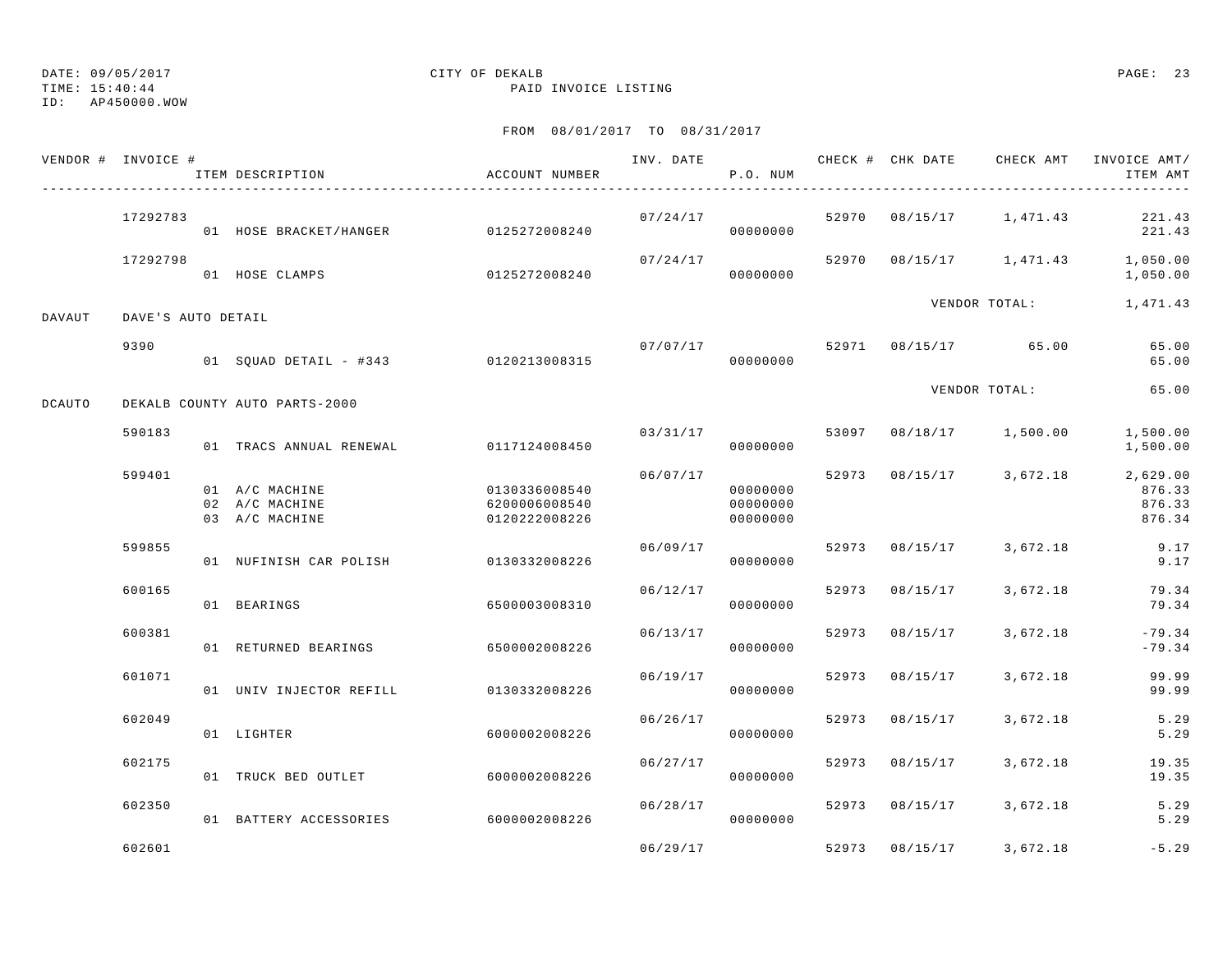# TIME: 15:40:44 PAID INVOICE LISTING

## ID: AP450000.WOW

# DATE: 09/05/2017 CITY OF DEKALB PAGE: 24

| VENDOR # INVOICE # | ITEM DESCRIPTION                              | ACCOUNT NUMBER | INV. DATE | P.O. NUM |       |                | CHECK # CHK DATE CHECK AMT INVOICE AMT/ | ITEM AMT             |
|--------------------|-----------------------------------------------|----------------|-----------|----------|-------|----------------|-----------------------------------------|----------------------|
|                    |                                               |                |           |          |       |                |                                         |                      |
| 602601             | 01 BATTERY ACCESSORIES RETURNED 6000002008226 |                | 06/29/17  | 00000000 |       |                | 52973 08/15/17 3,672.18                 | $-5.29$<br>$-5.29$   |
| 602634             | 01 FHP POWERATED BELT 0130332008226           |                | 06/29/17  | 00000000 |       | 52973 08/15/17 | 3,672.18                                | 14.49<br>14.49       |
| 602753             | 01 CABIN AIR FILTER RETURNED                  | 0120212008226  | 06/30/17  | 00000000 |       | 52973 08/15/17 | 3,672.18                                | $-25.12$<br>$-25.12$ |
| 602897             | 01 HEATER HOSE, CLAMPS                        | 6000002008226  | 06/30/17  | 00000000 |       | 52973 08/15/17 | 3,672.18                                | 9.12<br>9.12         |
| 603140             | 01 FITTINGS                                   | 0130332008226  | 07/03/17  | 00000000 | 52973 | 08/15/17       | 3,672.18                                | 11.20<br>11.20       |
| 603148             | 01 CABIN AIR FILTER                           | 0130332008226  | 07/03/17  | 00000000 | 52973 | 08/15/17       | 3,672.18                                | 11.99<br>11.99       |
| 603416             | 01 CABIN AIR FILTER                           | 0120212008226  | 07/06/17  | 00000000 |       | 52973 08/15/17 | 3,672.18                                | 7.78<br>7.78         |
| 604004             | 01 TIE ROD ENDS                               | 6000002008226  | 07/11/17  | 00000000 |       | 52973 08/15/17 | 3,672.18                                | 372.38<br>372.38     |
| 604401             | 01 OIL FILTERS, OIL                           | 0120262008226  | 07/13/17  | 00000000 |       | 52973 08/15/17 | 3,672.18                                | 70.08<br>70.08       |
| 604466             | 01 SEA FOAM SPRAY                             | 0130332008226  | 07/13/17  | 00000000 |       | 52973 08/15/17 | 3,672.18                                | 6.99<br>6.99         |
| 605115             | 01 BULK TRAILER WIRE                          | 0130332008226  | 07/19/17  | 00000000 |       | 52973 08/15/17 | 3,672.18                                | 75.50<br>75.50       |
| 605130             |                                               |                | 07/19/17  | 00000000 |       | 52973 08/15/17 | 3,672.18                                | 230.49<br>230.49     |
| 605155             | 01 ROTORS, PADS                               | 0120222008226  | 07/19/17  |          |       | 52973 08/15/17 | 3,672.18                                | 56.28                |
| 605374             | 01 FUEL SYSTEM CLEANER                        | 0130332008226  | 07/20/17  | 00000000 |       | 52973 08/15/17 | 3,672.18                                | 56.28<br>5.45        |
|                    | 01 BATTERY ACCESSORIES                        | 0130332008226  |           | 00000000 |       |                |                                         | 5.45                 |
| 605397             | 01 BLUE DEF 2.5 GAL                           | 6000002008245  | 07/20/17  | 00000000 |       |                | 52973 08/15/17 3,672.18                 | 21.98<br>21.98       |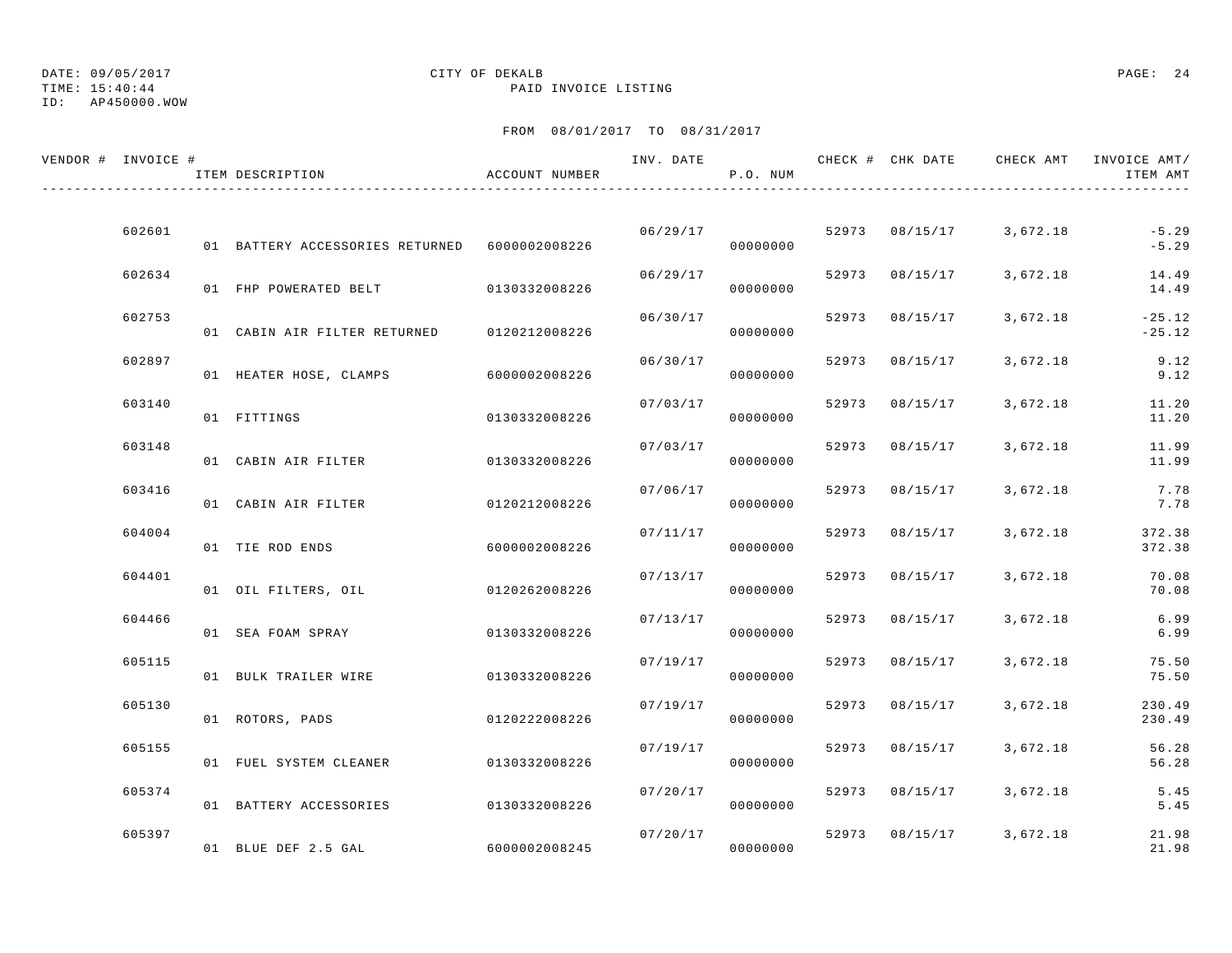TIME: 15:40:44 PAID INVOICE LISTING

ID: AP450000.WOW

|         | VENDOR # INVOICE # | ITEM DESCRIPTION                       | ACCOUNT NUMBER | INV. DATE | P.O. NUM |       | CHECK # CHK DATE | CHECK AMT     | INVOICE AMT/<br>ITEM AMT |
|---------|--------------------|----------------------------------------|----------------|-----------|----------|-------|------------------|---------------|--------------------------|
|         | 605893             | 01 BULK TRAILER WIRE                   | 0130332008226  | 07/25/17  | 00000000 |       | 52973 08/15/17   | 3,672.18      | 40.77<br>40.77           |
|         | 606294             | 01 TUBING                              | 0130332008226  | 07/27/17  | 00000000 | 53135 | 08/29/17         | 73.93         | 12.45<br>12.45           |
|         | 606662             | 01 AIR FILTER                          | 0130332008226  | 07/31/17  | 00000000 | 53135 | 08/29/17         | 73.93         | 33.54<br>33.54           |
|         | 607197             | 01 UNISWIVEL AIR FITTING 0130332008226 |                | 08/03/17  | 00000000 | 53135 | 08/29/17         | 73.93         | 27.94<br>27.94           |
| DCAUTO2 |                    | DEKALB COUNTY AUTO PARTS-2001          |                |           |          |       |                  | VENDOR TOTAL: | 5,246.11                 |
|         | 586737             | 01 CORE DEPOSIT CREDIT                 | 0125272008226  | 03/04/17  | 00000000 |       | 52974 08/15/17   | 636.38        | $-27.50$<br>$-27.50$     |
|         | 593146             | 01 CORE DEPOSIT CREDIT                 | 0125272008226  | 04/21/17  | 00000000 |       | 52974 08/15/17   | 636.38        | $-81.00$<br>$-81.00$     |
|         | 604330             | 01 PRIMER REPAIR                       | 0125272008226  | 07/12/17  | 00000000 | 52974 | 08/15/17         | 636.38        | 9.99<br>9.99             |
|         | 604600             | 01 BATTERY                             | 0125272008226  | 07/14/17  | 00000000 | 52974 | 08/15/17         | 636.38        | 115.25<br>115.25         |
|         | 604608             | 01 MOLDING TAPE                        | 0125272008226  | 07/14/17  | 00000000 | 52974 | 08/15/17         | 636.38        | 5.49<br>5.49             |
|         | 604660             | 01 MOLDING TAPE                        | 0125272008226  | 07/14/17  | 00000000 | 52974 | 08/15/17         | 636.38        | 5.49<br>5.49             |
|         | 604675             | 01 CORE DEPOSIT REFUND                 | 0125272008226  | 07/14/17  | 00000000 | 53136 | 08/29/17         | 280.34        | $-18.00$<br>$-18.00$     |
|         | 604963             | 01 BATTERIES                           | 0125272008226  | 07/18/17  | 00000000 | 52974 | 08/15/17         | 636.38        | 567.44<br>567.44         |
|         | 606264             | 01 U-BOLT                              | 0125272008226  | 07/27/17  | 00000000 | 52974 | 08/15/17         | 636.38        | 9.98<br>9.98             |
|         | 606317             | 01 CORE DEPOSIT REFUND                 | 0125272008226  | 07/27/17  | 00000000 |       | 53136 08/29/17   | 280.34        | $-108.00$<br>$-108.00$   |
|         | 606595             |                                        |                | 07/31/17  |          |       | 52974 08/15/17   | 636.38        | 31.24                    |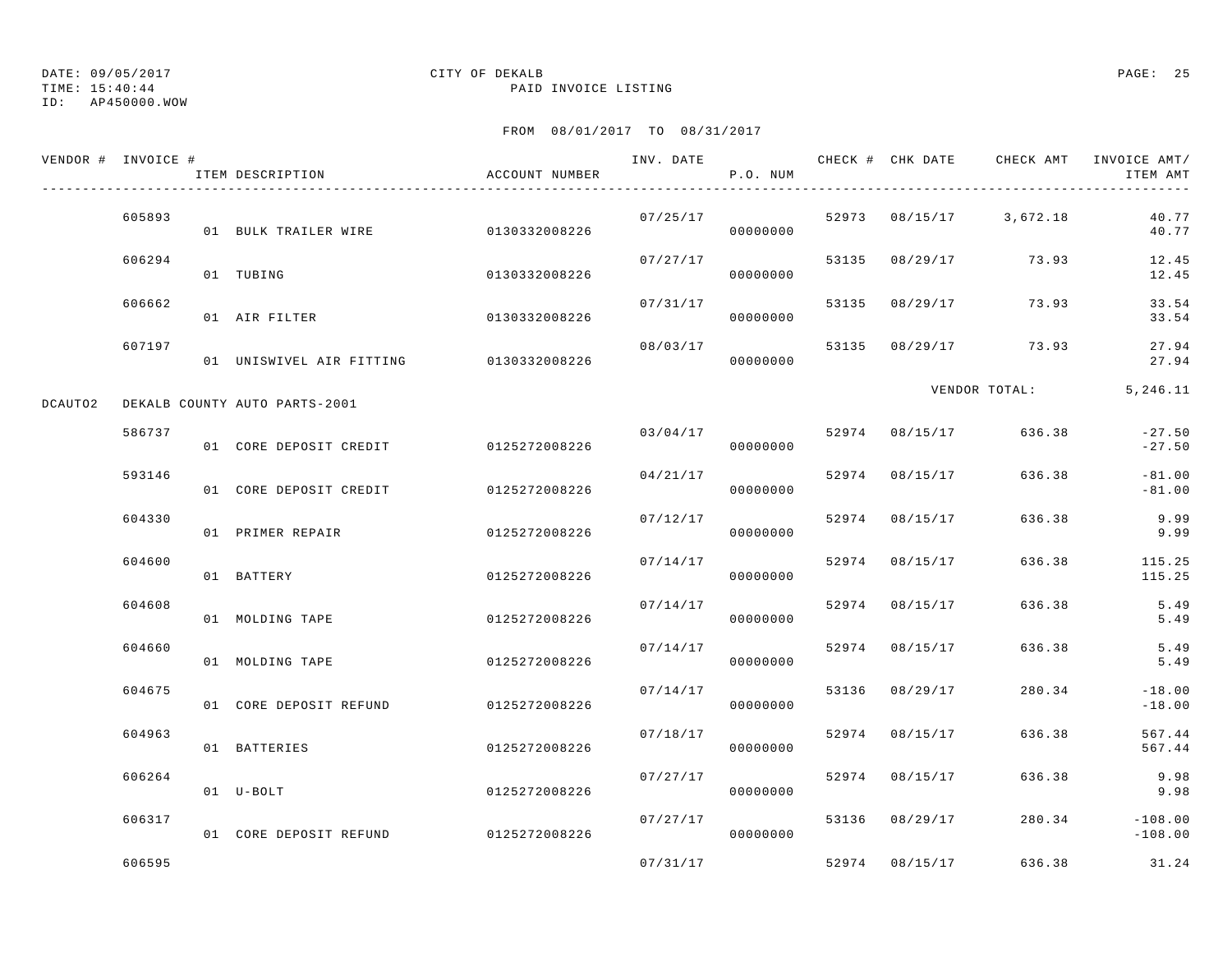TIME: 15:40:44 PAID INVOICE LISTING

ID: AP450000.WOW

|              | VENDOR # INVOICE # | ITEM DESCRIPTION                                                                                                                                                                                     | ACCOUNT NUMBER                                  |          | P.O. NUM                                     |       |                | INV. DATE 6 CHECK # CHK DATE CHECK AMT INVOICE AMT/ | ITEM AMT                                                                 |
|--------------|--------------------|------------------------------------------------------------------------------------------------------------------------------------------------------------------------------------------------------|-------------------------------------------------|----------|----------------------------------------------|-------|----------------|-----------------------------------------------------|--------------------------------------------------------------------------|
|              |                    |                                                                                                                                                                                                      |                                                 |          |                                              |       |                |                                                     |                                                                          |
|              | 606595             | 01 BULBS                                                                                                                                                                                             | 0125272008226                                   |          | 07/31/17<br>00000000                         |       | 52974 08/15/17 | 636.38                                              | 31.24<br>31.24                                                           |
|              | 606669             | 01 OIL DRY                                                                                                                                                                                           | 0125272008226                                   | 07/31/17 | 00000000                                     | 53136 | 08/29/17       | 280.34                                              | 88.60<br>88.60                                                           |
|              | 607115             | 01 DEXCOOL ANTIFREEZE                                                                                                                                                                                | 0125272008226                                   | 08/03/17 | 00000000                                     | 53136 | 08/29/17       | 280.34                                              | 28.54<br>28.54                                                           |
|              | 607230             | 01 TENSIONER, BELT                                                                                                                                                                                   | 0125272008226                                   | 08/03/17 | 00000000                                     | 53136 | 08/29/17       | 280.34                                              | 217.98<br>217.98                                                         |
|              | 607246             | 01 BRAKE PARTS CLEANER                                                                                                                                                                               | 0125272008226                                   | 08/03/17 | 00000000                                     | 53136 | 08/29/17       | 280.34                                              | 14.34<br>14.34                                                           |
|              | 607661             | 01 FUEL FILTER, PTEX THREAD LOCK 0125272008226                                                                                                                                                       |                                                 | 08/07/17 | 00000000                                     | 53136 | 08/29/17       | 280.34                                              | 36.60<br>36.60                                                           |
|              | 607861             | 01 RUST TREATMENT, RUST SPRAY 0125272008226                                                                                                                                                          |                                                 | 08/08/17 | 00000000                                     |       | 53136 08/29/17 | 280.34                                              | 20.28<br>20.28                                                           |
| DCFARM       |                    | DEKALB COUNTY FARM BUREAU                                                                                                                                                                            |                                                 |          |                                              |       |                | VENDOR TOTAL:                                       | 916.72                                                                   |
|              | 08042017           |                                                                                                                                                                                                      |                                                 |          | 08/04/17                                     |       |                | 52975 08/15/17 63.00                                | 63.00                                                                    |
|              |                    | 01 ANNUAL MEMBERSHIP DUES 6500003008375                                                                                                                                                              |                                                 |          | 00000000                                     |       |                |                                                     | 63.00                                                                    |
| DCGOV        |                    | DEKALB COUNTY GOVERNMENT                                                                                                                                                                             |                                                 |          |                                              |       |                | VENDOR TOTAL:                                       | 63.00                                                                    |
|              | 08012017           | 01 COUNTY FARM PYMT JAN-APR 2017 0135004008430<br>02 COUNTY FARM PYMT JAN-APR 2017 0100000053358<br>03 COUNTY FARM PYMT JAN-APR 2017 0135004008430<br>04 COUNTY FARM PYMT JAN-APR 2017 0100000053358 |                                                 | 08/01/17 | 00000000<br>00000000<br>00000000<br>00000000 |       |                | 53137 08/29/17 491,421.22                           | 487,143.20<br>441,182.72<br>$-58, 301.92$<br>114,745.42<br>$-10, 483.02$ |
|              | 08012017A          | 01 ULTA PYMT JAN-APR 2017<br>02 ULTA PYMT JAN-APR 2017<br>03 ULTA PYMT JAN-APR 2017                                                                                                                  | 0135004008430<br>0100000053358<br>0100000053358 | 08/01/17 | 00000000<br>00000000<br>00000000             |       |                | 53137 08/29/17 491, 421.22 4, 278.02                | 6,420.89<br>$-1,428.58$<br>$-714.29$                                     |
| <b>DCHOS</b> |                    | DEKALB COUNTY HOSPICE INC                                                                                                                                                                            |                                                 |          |                                              |       |                | VENDOR TOTAL:                                       | 491,421.22                                                               |
|              | 08012017           |                                                                                                                                                                                                      |                                                 | 08/01/17 |                                              | 53225 | 08/31/17       | 2,000.00                                            | 2,000.00                                                                 |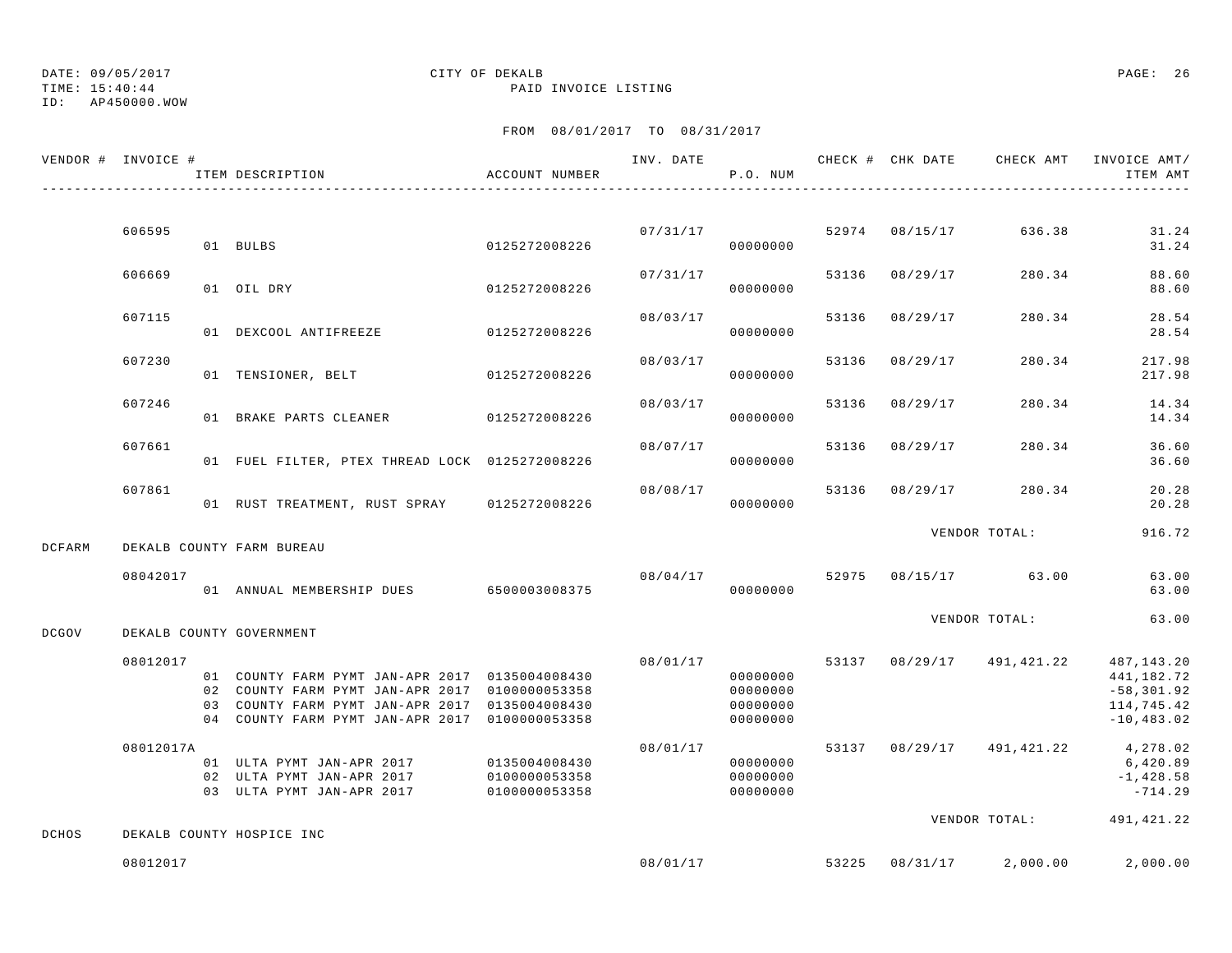ID: AP450000.WOW

# DATE: 09/05/2017 CITY OF DEKALB PAGE: 27

TIME: 15:40:44 PAID INVOICE LISTING

|              | VENDOR # INVOICE #    | ITEM DESCRIPTION<br>----------------------------------- | ACCOUNT NUMBER |          | P.O. NUM             |       |          | INV. DATE 6 CHECK # CHK DATE CHECK AMT   | INVOICE AMT/<br>ITEM AMT |
|--------------|-----------------------|---------------------------------------------------------|----------------|----------|----------------------|-------|----------|------------------------------------------|--------------------------|
|              | 08012017              | 01 HUMAN SRVCS 1ST/2ND QTR 0132103008307                |                |          | 00000000             |       |          | $08/01/17$ $53225$ $08/31/17$ $2,000.00$ | 2,000.00<br>2,000.00     |
| DCREC        | DEKALB COUNTY CLERK & |                                                         |                |          |                      |       |          | VENDOR TOTAL:                            | 2,000.00                 |
|              | 08082017              | 01 RECORDING FEE - 1009 N 14TH 1900006508624            |                | 08/08/17 | 00000000             | 52916 |          | 08/11/17 55.00                           | 55.00<br>55.00           |
| DCTRU        | DEKALB COUNTY TRUSTEE |                                                         |                |          |                      |       |          | VENDOR TOTAL:                            | 55.00                    |
|              | 06192017              | 01 PURCHASE 1015 MARKET ST 1300006508621                |                | 06/19/17 | 00000000             | 53099 | 08/18/17 | 665.00                                   | 665.00<br>665.00         |
|              | 06192017A             | 01 PURCHASE 315 N 10TH 1300006508621                    |                | 06/19/17 | 00000000             | 53100 | 08/18/17 | 665.00                                   | 665.00<br>665.00         |
|              | 06192017B             | 01 PURCHASE 524 CLIFFORD DR 5040006508621               |                | 06/19/17 | 00000000             | 53101 | 08/18/17 | 665.00                                   | 665.00<br>665.00         |
| <b>DCYSB</b> |                       | DEKALB COUNTY YOUTH SERVICE                             |                |          |                      |       |          | VENDOR TOTAL:                            | 1,995.00                 |
|              | 08012017              | 01 HUMAN SRVCS FUNDING 2ND QTR 0132103008307            |                | 08/01/17 | 00000000             |       |          | 52976 08/15/17 9,000.00                  | 9,000.00<br>9,000.00     |
| DEKHARL      | DEKALB HARLEM         |                                                         |                |          |                      |       |          | VENDOR TOTAL:                            | 9,000.00                 |
|              | 08092017              | 01 WATER REFUND #1902191700-00 6000000063444            |                | 08/09/17 | 00000000             | 53138 |          | 08/29/17 69.59                           | 69.59<br>69.59           |
| DEKIMP       |                       | DEKALB IMPLEMENT COMPANY                                |                |          |                      |       |          | VENDOR TOTAL:                            | 69.59                    |
|              | 83343                 | 01 WHEEL, CHUTE                                         | 0125272008226  | 07/18/17 | 00000000             |       |          | 52977 08/15/17 100.68                    | 100.68<br>100.68         |
| DEKLAWN      |                       | DEKALB LAWN & EQUIPMENT CO INC                          |                |          |                      |       |          | VENDOR TOTAL:                            | 100.68                   |
|              | 49157                 | 01 REPAIR COIL WIRE                                     | 0130333008315  |          | 05/31/17<br>00000000 | 53139 |          | 08/29/17 52.22                           | 23.00<br>23.00           |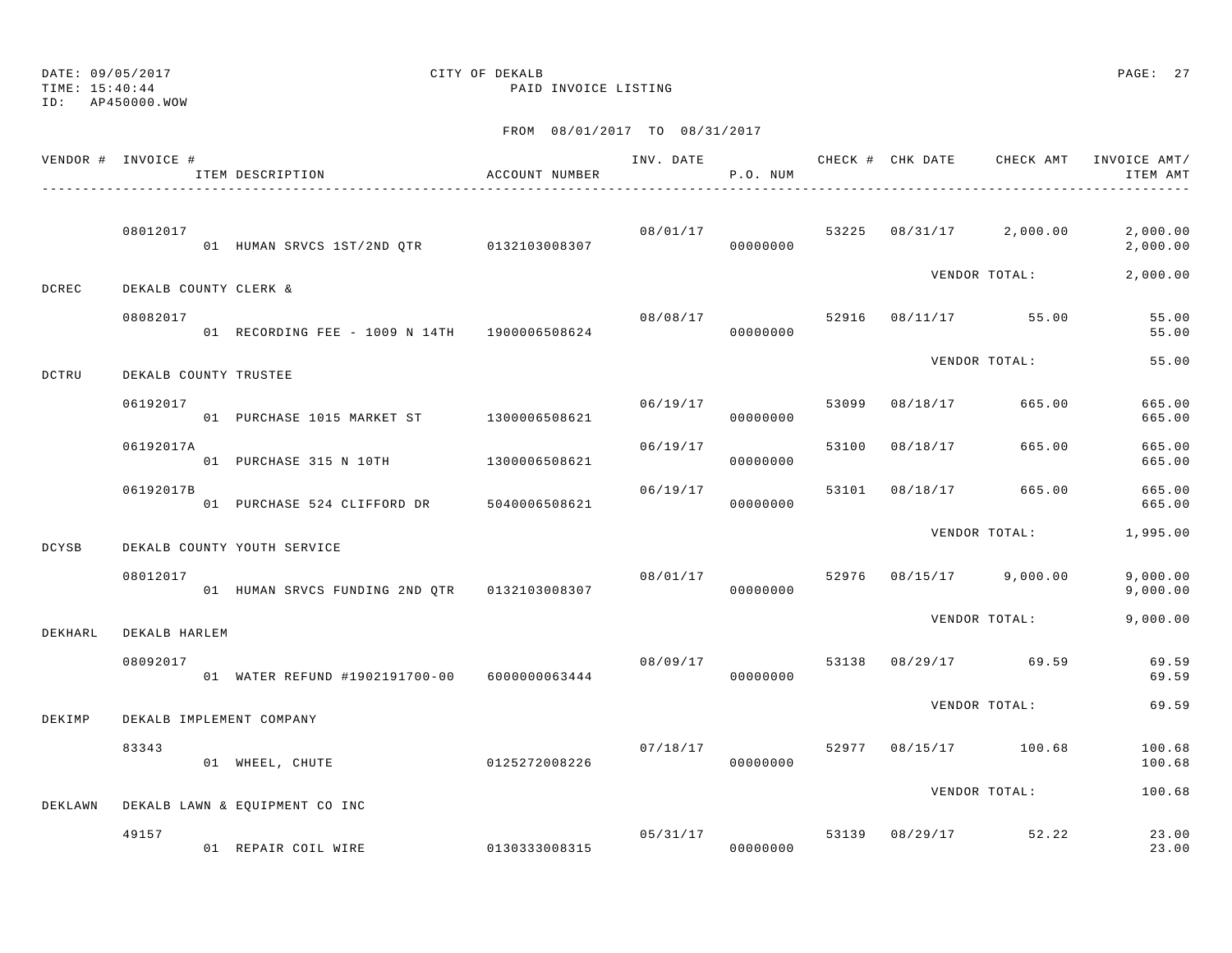TIME: 15:40:44 PAID INVOICE LISTING

## ID: AP450000.WOW

# DATE: 09/05/2017 CITY OF DEKALB PAGE: 28

|        | VENDOR # INVOICE # | ITEM DESCRIPTION                                                                   | ACCOUNT NUMBER | INV. DATE | P.O. NUM             |       | CHECK # CHK DATE | CHECK AMT               | INVOICE AMT/<br>ITEM AMT  |
|--------|--------------------|------------------------------------------------------------------------------------|----------------|-----------|----------------------|-------|------------------|-------------------------|---------------------------|
|        | 49225              | 01 IGNITION MODULE REPAIR 0130332008226<br>02 IGNITION MODULE REPAIR 0130333008315 |                | 06/01/17  | 00000000<br>00000000 |       |                  | 52978 08/15/17 1,232.25 | 220.62<br>182.62<br>38.00 |
|        | 49850              | 01 GENERATOR PART                                                                  | 0125272008226  | 06/21/17  | 00000000             |       |                  | 52978 08/15/17 1,232.25 | 56.10<br>56.10            |
|        | 50233              | 01 SWITCH                                                                          | 6000002008226  | 07/07/17  | 00000000             |       | 52978 08/15/17   | 1,232.25                | 28.72<br>28.72            |
|        | 50277              | 01 PULLEY-IDLER, BELT                                                              | 0130332008226  | 07/10/17  | 00000000             | 52978 | 08/15/17         | 1,232.25                | 181.75<br>181.75          |
|        | 50310              | 01 IDLER-PULLEY                                                                    | 0130332008226  | 07/11/17  | 00000000             | 52978 | 08/15/17         | 1,232.25                | 35.81<br>35.81            |
|        | 50547              | 01 LAWN EDGER                                                                      | 0130323008313  | 07/18/17  | 00000000             | 52978 | 08/15/17         | 1,232.25                | 459.95<br>459.95          |
|        | 50568              | 01 HELMET                                                                          | 0130332008295  | 07/19/17  | 00000000             | 52978 | 08/15/17         | 1,232.25                | 73.95<br>73.95            |
|        | 50569              | 01 SHARPENING                                                                      | 0130333008315  | 07/19/17  | 00000000             | 52978 | 08/15/17         | 1,232.25                | 4.00<br>4.00              |
|        | 50599              | 01 STIHL BAR OIL                                                                   | 0130332008245  | 07/20/17  | 00000000             |       | 52978 08/15/17   | 1,232.25                | 16.00<br>16.00            |
|        | 50656              | 01 SNOWBLOWER BELTS                                                                | 0130322008226  | 07/21/17  | 00000000             |       | 52978 08/15/17   | 1,232.25                | 32.14<br>32.14            |
|        | 50657              | 01 STIHL MIX                                                                       | 6000002008245  | 07/21/17  | 00000000             |       | 52978 08/15/17   | 1,232.25                | 31.00<br>31.00            |
|        | 50817              | 01 16.5 INCH BLADE                                                                 | 0130332008226  | 07/27/17  | 00000000             | 52978 | 08/15/17         | 1,232.25                | 55.02<br>55.02            |
|        | 50827              | 01 IDLER-PULLEY, NUT-FLANGE, SCREW 0130332008226                                   |                | 07/27/17  | 00000000             |       |                  | 52978 08/15/17 1,232.25 | 37.19<br>37.19            |
|        | 51108              | 01 GRIP, STRAIGHT SHAFT 0130332008226                                              |                | 08/07/17  | 00000000             |       |                  | 53139 08/29/17 52.22    | 29.22<br>29.22            |
| DEKMEC | DEKALB MECHANICAL  |                                                                                    |                |           |                      |       |                  | VENDOR TOTAL:           | 1,284.47                  |
|        | 18127              |                                                                                    |                | 07/10/17  |                      |       |                  | 52979 08/15/17 462.50   | 200.00                    |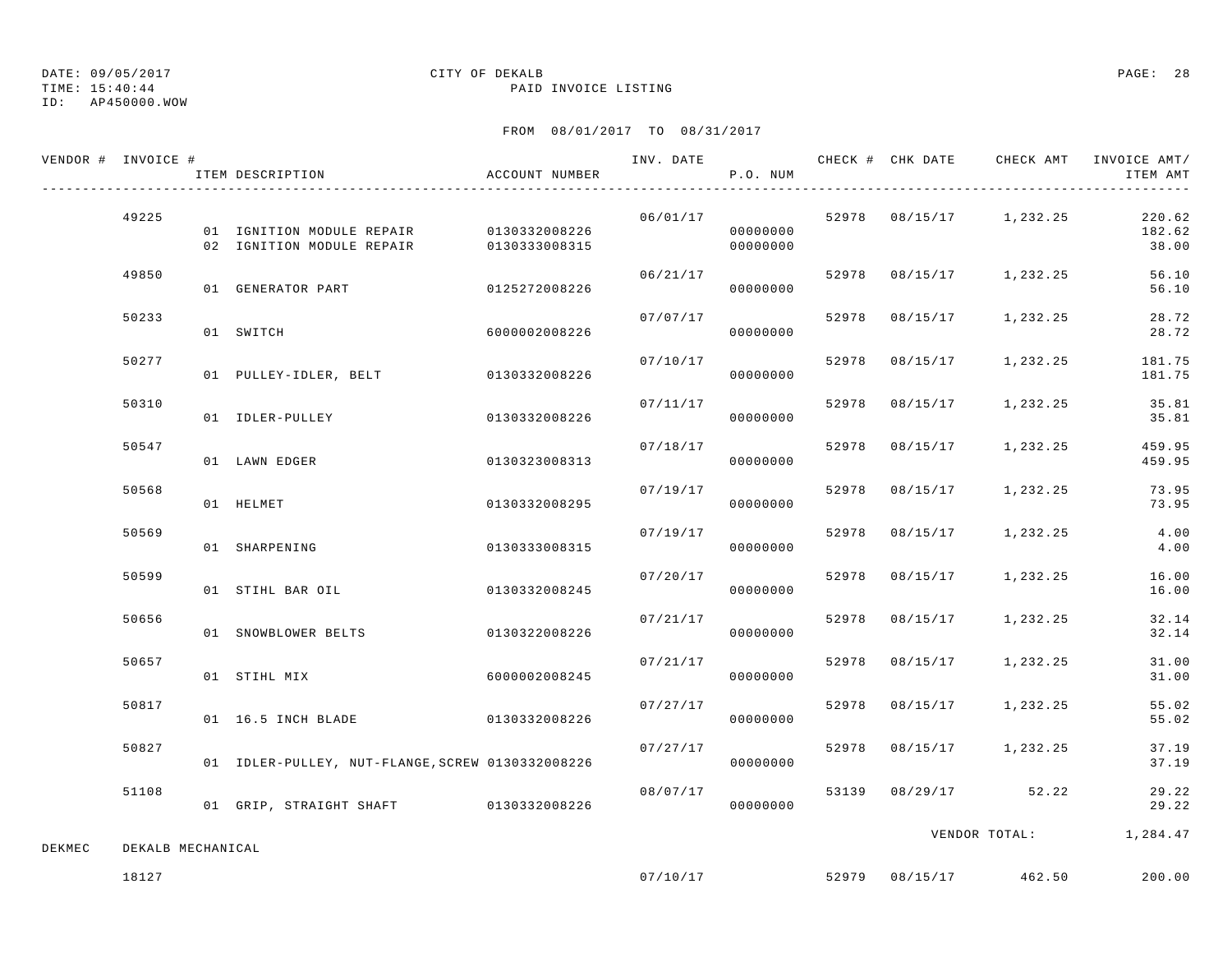TIME: 15:40:44 PAID INVOICE LISTING

ID: AP450000.WOW

## FROM 08/01/2017 TO 08/31/2017

|        | VENDOR # INVOICE #   | ITEM DESCRIPTION                                | ACCOUNT NUMBER |          | P.O. NUM             |       | INV. DATE 6 CHECK # CHK DATE CHECK AMT INVOICE AMT/ | ITEM AMT             |
|--------|----------------------|-------------------------------------------------|----------------|----------|----------------------|-------|-----------------------------------------------------|----------------------|
|        |                      |                                                 |                |          |                      |       |                                                     |                      |
|        | 18127                | 01 DAEWOO FORK TRUCK - JUNE 17 6500006008597    |                | 07/10/17 | 00000000             | 52979 | 08/15/17 462.50                                     | 200.00<br>200.00     |
|        | 70028                | 01 AC REPAIR                                    | 0130333008311  | 06/29/17 | 00000000             | 52979 | 08/15/17 462.50                                     | 262.50<br>262.50     |
|        | 70046                | 01 HVAC REPAIR                                  | 0130323008311  | 07/20/17 | 00000000             | 53140 | 08/29/17 1,395.99                                   | 1,395.99<br>1,395.99 |
| DEKPAR | DEKALB PARK DISTRICT |                                                 |                |          |                      |       | VENDOR TOTAL:                                       | 1,858.49             |
|        | 2413                 | 01 FIREWORKS CELEBRATION 0110113008306          |                |          | 07/24/17<br>00000000 |       | 53141 08/29/17 7,000.00                             | 7,000.00<br>7,000.00 |
| DEKPUB |                      | DEKALB PUBLIC LIBRARY                           |                |          |                      |       | VENDOR TOTAL:                                       | 7,000.00             |
|        | 08072017             | 01 REPLACEMENT TAX - AUG 2017 0100000002930     |                | 08/07/17 | 00000000             |       | 53142 08/29/17 287.37                               | 287.37<br>287.37     |
|        |                      |                                                 |                |          |                      |       | VENDOR TOTAL:                                       | 287.37               |
| DEKSYC | DEKALB SYCAMORE      |                                                 |                |          |                      |       |                                                     |                      |
|        | 17636                | 01 CONNECTOR                                    | 0130352008226  | 07/31/17 | 00000000             | 53143 | 08/29/17 32.85                                      | 32.85<br>32.85       |
|        | 370959               | 01 COMPRESSOR/DRYER REPAIRS 0125273008315       |                | 06/22/17 | 00000000             | 52980 | $08/15/17$ 2,469.24                                 | 2,469.24<br>2,469.24 |
| DELL   | DELL MARKETING L.P.  |                                                 |                |          |                      |       | VENDOR TOTAL:                                       | 2,502.09             |
|        | 10174949894          | 01 XPS 15 SYSTEM                                | 0120212008249  | 06/28/17 | 00000000             |       | 52981 08/15/17 2,120.71                             | 2,120.71<br>2,120.71 |
| DEXLIS | LISA DEXTER          |                                                 |                |          |                      |       | VENDOR TOTAL:                                       | 2,120.71             |
|        | 06092017             | 01 WATER REFUND #2302105310-00    6000000063444 |                | 06/09/17 | 00000000             | 53226 | 08/31/17 53.34                                      | 53.34<br>53.34       |
|        | 08072017             | 01 WATER REFUND #2302105310-00 6000000063444    |                |          | 08/07/17<br>00000000 |       | 53144 08/29/17 53.34                                | 53.34<br>53.34       |
|        |                      |                                                 |                |          |                      |       |                                                     |                      |

VENDOR TOTAL: 106.68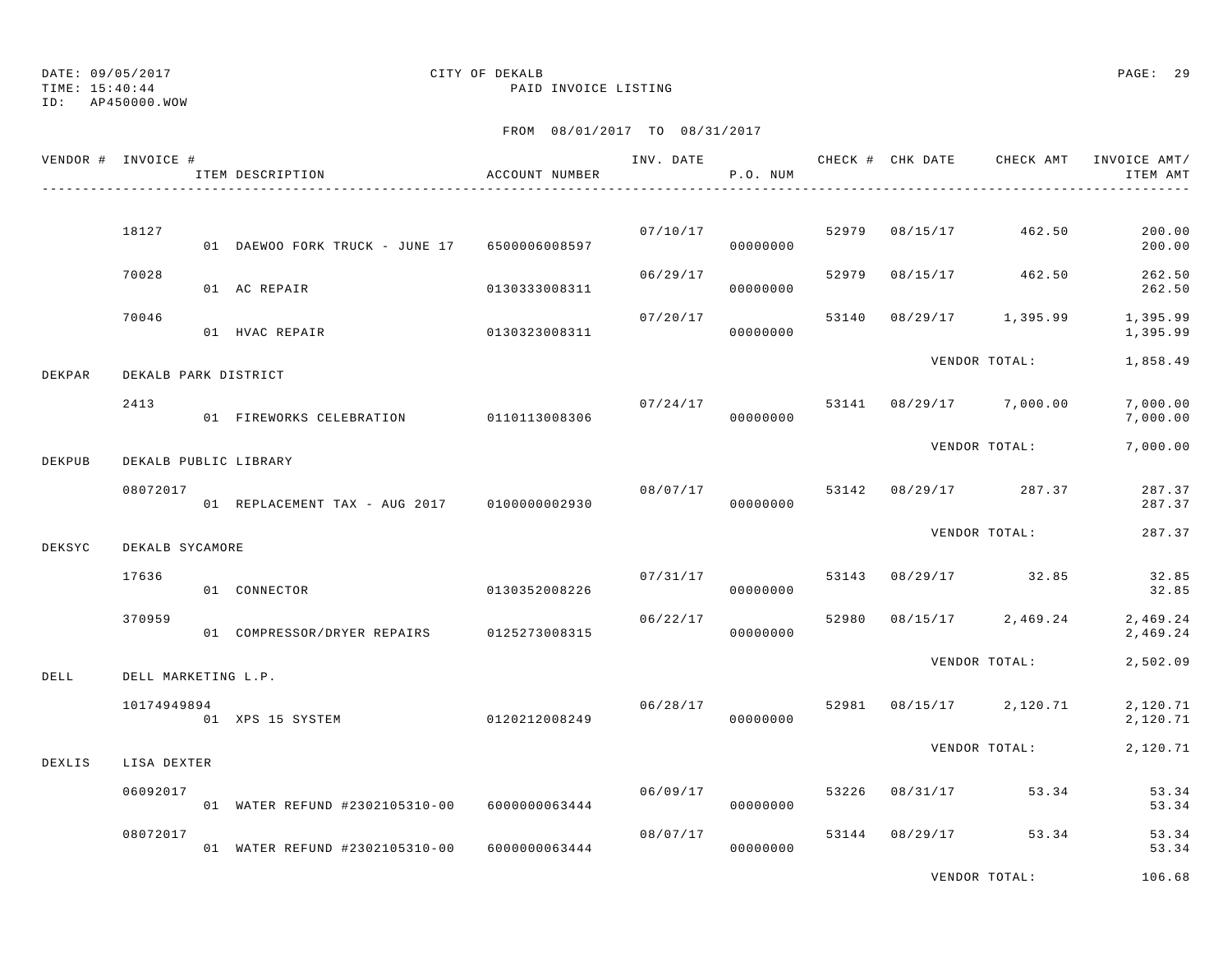ID: AP450000.WOW

TIME: 15:40:44 PAID INVOICE LISTING

|                | VENDOR # INVOICE # | ITEM DESCRIPTION                                | ACCOUNT NUMBER | INV. DATE | P.O. NUM             |       |                | CHECK # CHK DATE CHECK AMT | INVOICE AMT/<br>ITEM AMT |
|----------------|--------------------|-------------------------------------------------|----------------|-----------|----------------------|-------|----------------|----------------------------|--------------------------|
| DIMCO          |                    | DEKALB IRON AND METAL CO.                       |                |           |                      |       |                |                            |                          |
|                | 203803             | 01 ROUND STOCK                                  | 6000002008228  |           | 06/28/17<br>00000000 | 52982 |                | 08/15/17 63.83             | 63.83<br>63.83           |
| DINFIR         |                    | E & B FIRE AND SAFETY INC                       |                |           |                      |       |                | VENDOR TOTAL:              | 63.83                    |
|                | 40985              | 01 DISCHARGE CAP                                | 0125272008240  | 07/14/17  | 00000000             |       |                | 52983 08/15/17 56.92       | 56.92<br>56.92           |
| <b>DISBENW</b> | DISCOVERY BENEFITS |                                                 |                |           |                      |       |                | VENDOR TOTAL:              | 56.92                    |
|                | 0000779956-IN      | 01 FSA MONTHLY FEES - AUG 2017 7100003008394    |                | 07/31/17  | 00000000             | 1139  |                | 08/29/17 450.00            | 450.00<br>450.00         |
| DIXOTT         |                    | BARBECK COMMUNICATIONS INC DBA                  |                |           |                      |       |                | VENDOR TOTAL:              | 450.00                   |
|                | 242895             | 01 REPROGRAMMED RADIO                           | 0125273008310  |           | 04/13/17<br>00000000 | 52984 | 08/15/17       | 4,780.88                   | 45.00<br>45.00           |
|                | 243842             | 01 NEW SQUAD INSTALL                            | 5250006008521  | 07/13/17  | 00000000             | 52984 | 08/15/17       | 4,780.88                   | 2,343.72<br>2,343.72     |
|                | 244076             | 01 NEW SQUAD INSTALL                            | 5250006008521  | 07/20/17  | 00000000             | 52984 | 08/15/17       | 4,780.88                   | 2,158.62<br>2,158.62     |
|                | 443174             | 01 MAINTENANCE CONTRACT RENEWAL 0125276008580   |                | 07/05/17  | 00000000             | 52984 | 08/15/17       | 4,780.88                   | 233.54<br>233.54         |
|                | 443236             | 01 MAINTENANCE CONTRACT - SEPT 17 0125276008580 |                | 08/02/17  | 00000000             | 53145 | 08/29/17       | 233.54                     | 233.54<br>233.54         |
| DOJE           |                    | DOJE'S ENTERPRISES INC                          |                |           |                      |       |                | VENDOR TOTAL:              | 5,014.42                 |
|                | 20722              | 01 NITRILE GLOVES                               | 0120222008242  | 05/31/17  | 00000000             |       | 53146 08/29/17 | 594.75                     | 594.75<br>594.75         |
| DONROB         | ROBERT DONALDSON   |                                                 |                |           |                      |       |                | VENDOR TOTAL:              | 594.75                   |
|                | 08092017           | 01 WATER REFUND #1101048520-00 6000000063444    |                |           | 08/09/17<br>00000000 | 53147 |                | 08/29/17 54.55             | 54.55<br>54.55           |
|                |                    |                                                 |                |           |                      |       |                | VENDOR TOTAL:              | 54.55                    |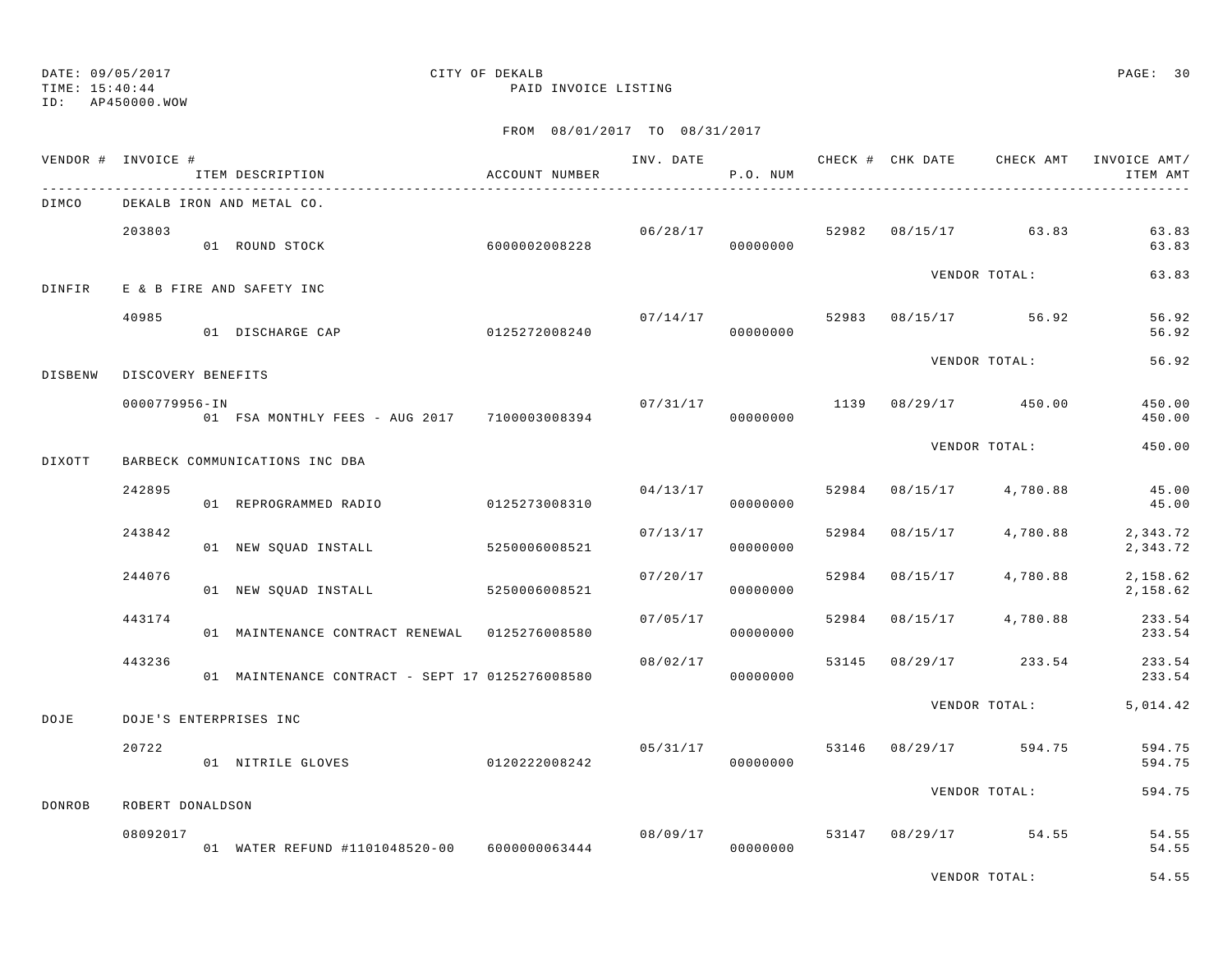TIME: 15:40:44 PAID INVOICE LISTING

ID: AP450000.WOW

| VENDOR # INVOICE # |                  | ITEM DESCRIPTION                                          | ACCOUNT NUMBER | INV. DATE | P.O. NUM                   |       | CHECK # CHK DATE | CHECK AMT           | INVOICE AMT/<br>ITEM AMT |
|--------------------|------------------|-----------------------------------------------------------|----------------|-----------|----------------------------|-------|------------------|---------------------|--------------------------|
| DORJER             | JERRY DORSEY     |                                                           |                |           |                            |       |                  |                     |                          |
|                    | 1698485          | 01 AMBULANCE FEE REFUND #160955 0100000063423             |                | 03/04/16  | 00000000                   | 53148 |                  | 08/29/17 592.32     | 592.32<br>592.32         |
| DRASEW             |                  | DRAINMASTER SEWER PUMP SERVICE                            |                |           |                            |       |                  | VENDOR TOTAL:       | 592.32                   |
|                    | 07312017         | 01 SEWER LINE REPLACEMENT - KWRD 01000000001265           |                | 07/31/17  | 00000000                   | 52985 |                  | 08/15/17 6,000.00   | 6,000.00<br>6,000.00     |
| <b>DROSUS</b>      | SUSAN DROW       |                                                           |                |           |                            |       |                  | VENDOR TOTAL:       | 6.000.00                 |
|                    | 08102017         | 01 WATER REFUND #3203149030-00 6000000063444              |                |           | 08/10/17 53149<br>00000000 |       |                  | $08/29/17$ 14.55    | 14.55<br>14.55           |
| ECOWAT             | ECOWATER SYSTEMS |                                                           |                |           |                            |       |                  | VENDOR TOTAL:       | 14.55                    |
|                    | 07152017         | 01 WATER SYSTEM RENTAL 6500002008219<br>02 SALT DELIVERED | 6500002008219  | 07/15/17  | 00000000<br>00000000       | 52986 |                  | 08/15/17 140.75     | 77.85<br>39.90<br>37.95  |
|                    | 07152017A        | 01 WATER SYSTEM RENTAL                                    | 6000003008301  | 07/15/17  | 00000000                   | 52986 |                  | 08/15/17 140.75     | 62.90<br>62.90           |
| EDMDIS             |                  | EDMO DISTRIBUTORS, INC.                                   |                |           |                            |       |                  | VENDOR TOTAL:       | 140.75                   |
|                    | 1448662          | 01 AIRCRAFT/VEHICLE RADIO REPAIR 6500006008580            |                | 08/02/17  | 00000000                   | 53150 |                  | 08/29/17 702.95     | 702.95<br>702.95         |
| <b>ELDCAR</b>      |                  | ELDER CARE SERVICES OF                                    |                |           |                            |       |                  | VENDOR TOTAL:       | 702.95                   |
|                    | 08012017         |                                                           |                |           | 08/01/17<br>00000000       | 52987 |                  | $08/15/17$ 3,500.00 | 3,500.00<br>3,500.00     |
| <b>ENCAP</b>       | ENCAP INC        |                                                           |                |           |                            |       |                  | VENDOR TOTAL:       | 3,500.00                 |
|                    | 3308             | 01 HERBICIDE APPLICATION                                  | 0130333008313  | 07/14/17  | 00000000                   | 52988 |                  | 08/15/17 712.35     | 712.35<br>712.35         |
|                    |                  |                                                           |                |           |                            |       |                  | VENDOR TOTAL:       | 712.35                   |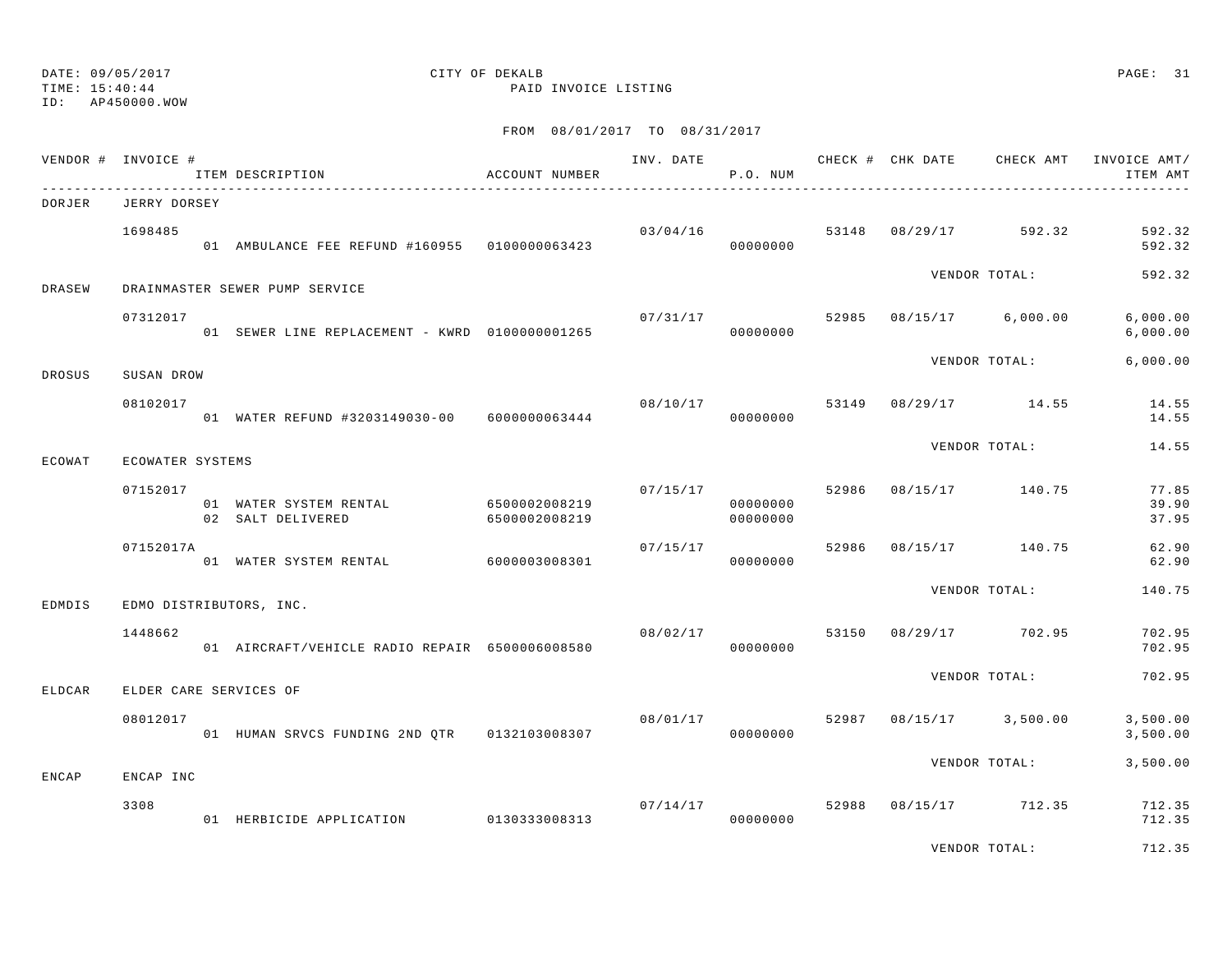TIME: 15:40:44 PAID INVOICE LISTING

ID: AP450000.WOW

|        | VENDOR # INVOICE #          | ITEM DESCRIPTION                              | ACCOUNT NUMBER |                       | P.O. NUM             |       |                |                                      | INV. DATE 6 CHECK # CHK DATE CHECK AMT INVOICE AMT/<br>ITEM AMT |
|--------|-----------------------------|-----------------------------------------------|----------------|-----------------------|----------------------|-------|----------------|--------------------------------------|-----------------------------------------------------------------|
|        | EOUORUM EOUORUM CORPORATION |                                               |                |                       |                      |       |                |                                      |                                                                 |
|        | 32516                       | 01 SOFTWARE MAINTENANCE RENEWAL 0117124008450 |                | 05/08/17              | 00000000             |       |                | 53151 08/29/17 2,330.50              | 2,330.50<br>2,330.50                                            |
| ERA    | ENVIRONMENTAL RESOURCE      |                                               |                |                       |                      |       |                | VENDOR TOTAL:                        | 2,330.50                                                        |
|        | 833339                      | 01 LAB PE SAMPLES 6000002008244               |                |                       | 07/10/17<br>00000000 |       |                | 52989 08/15/17 504.52                | 504.52<br>504.52                                                |
| FAMSER |                             | FAMILY SERVICE AGENCY OF                      |                |                       |                      |       |                | VENDOR TOTAL:                        | 504.52                                                          |
|        | 08012017                    | 01 HUMAN SRVCS FUNDING 2ND QTR 0132103008307  |                | 08/01/17              | 00000000             | 52990 |                | $08/15/17$ 3, 250.00                 | 3,250.00<br>3,250.00                                            |
| FEDEX  | FEDEX                       |                                               |                |                       |                      |       |                | VENDOR TOTAL:                        | 3,250.00                                                        |
|        | $5 - 856 - 22252$           | 01 TOXICOLOGY PACKAGE FREIGHT 0120213008305   |                | 07/05/17              | 00000000             | 52991 | 08/15/17       | 540.56                               | 25.08<br>25.08                                                  |
|        | $5 - 870 - 03430$           | 01 (3) PACKAGE FREIGHT 0120213008305          |                | 07/19/17              | 00000000             | 52991 | 08/15/17       | 540.56                               | 480.18<br>480.18                                                |
|        | $5 - 876 - 97628$           | 01 FREIGHT                                    | 0120253008305  | 07/26/17              | 00000000             |       | 52991 08/15/17 | 540.56                               | 35.30<br>35.30                                                  |
| FILCOR |                             | FILTRATION CORPORATION OF AMER                |                |                       |                      |       |                | VENDOR TOTAL:                        | 540.56                                                          |
|        | 00081507                    | 01 FUEL FARM SYSTEM REPAIR 6500003008311      |                | 07/31/17<br>000000000 |                      |       |                | 53152 08/29/17 765.00                | 765.00<br>765.00                                                |
| FIRGRA | FIRST GRADE PROPERTIES      |                                               |                |                       |                      |       |                | VENDOR TOTAL:                        | 765.00                                                          |
|        | 08102017                    | 01 WATER REFUND #3803179820-05 6000000063444  |                | 08/10/17              | 00000000             |       |                | 53153 08/29/17 28.37                 | 28.37<br>28.37                                                  |
| FIRNAT | FIRST NATIONAL BANK         |                                               |                |                       |                      |       |                | VENDOR TOTAL:                        | 28.37                                                           |
|        | 0360AUG17CC                 | 01 HAMPTON - INTERVIEW LODGING 0116103008306  |                | 000000000             |                      |       |                | $08/24/17$ 1145 $08/31/17$ 17,085.00 | 302.84<br>157.07                                                |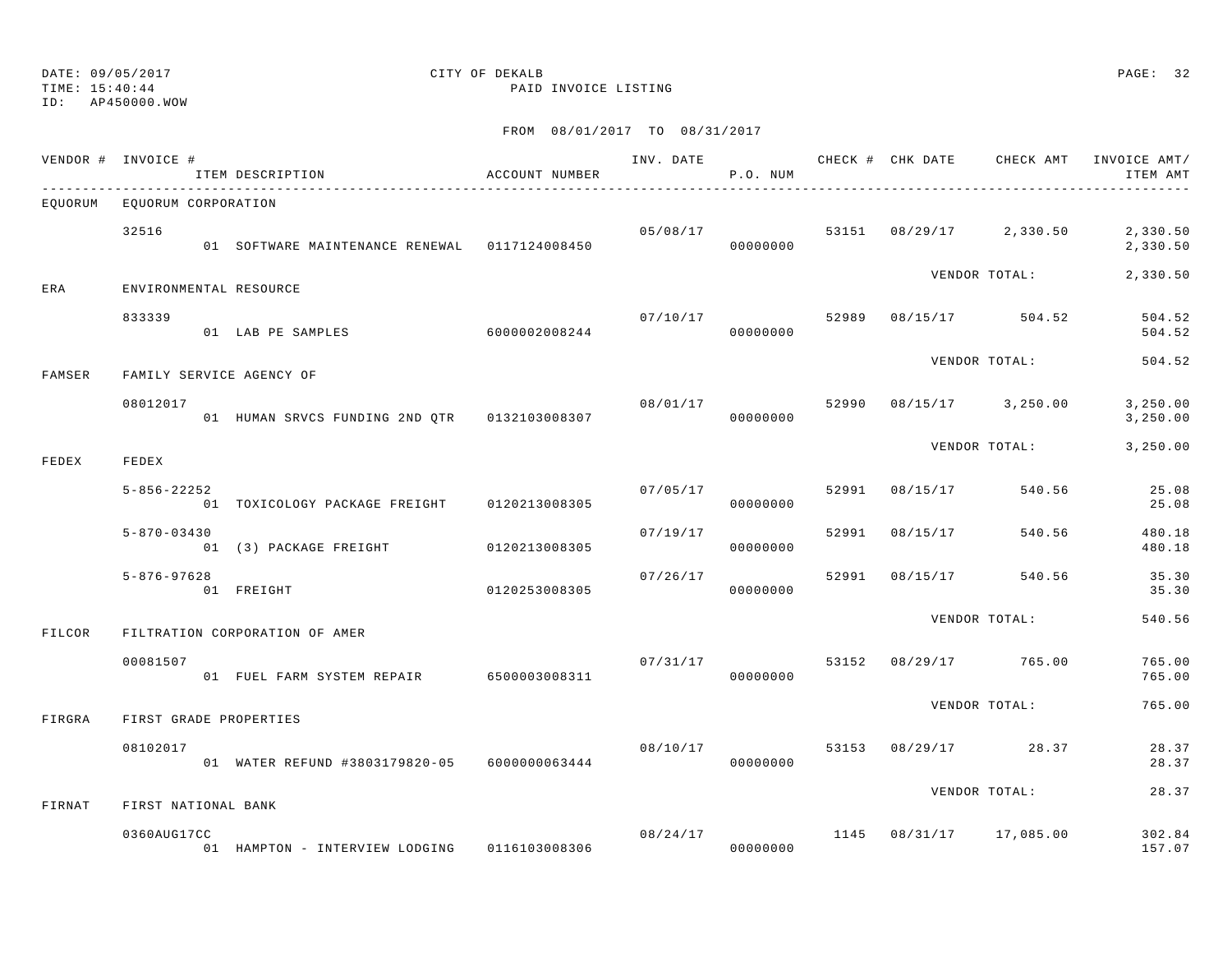TIME: 15:40:44 PAID INVOICE LISTING

ID: AP450000.WOW

| VENDOR # INVOICE # | ITEM DESCRIPTION                                | ACCOUNT NUMBER | INV. DATE | P.O. NUM | CHECK # CHK DATE | CHECK AMT               | INVOICE AMT/<br>ITEM AMT                    |
|--------------------|-------------------------------------------------|----------------|-----------|----------|------------------|-------------------------|---------------------------------------------|
| 0360AUG17CC        |                                                 |                | 08/24/17  |          |                  | 1145 08/31/17 17,085.00 | 302.84                                      |
|                    | 02 HAMPTON - INTERVIEW LODGING 0116103008306    |                |           | 00000000 |                  |                         | 145.77                                      |
| 1132AUG17CC        |                                                 |                |           |          |                  |                         | $08/24/17$ 1145 $08/31/17$ 17,085.00 394.74 |
|                    | 01 CABAA ANNUAL DUES 6500003008375              |                |           | 00000000 |                  |                         | 275.00                                      |
|                    | 02 FLIGHTAWARE - KDKB QUICKAD 6500003008373     |                |           | 00000000 |                  |                         | 8.00                                        |
|                    | 03 DIRECTV - AUG 2017                           | 6500003008373  |           | 00000000 |                  |                         | 62.99                                       |
|                    | 04 POSTAGE - IDOT PACKAGE 6500003008305         |                |           | 00000000 |                  |                         | 23.75                                       |
|                    | 05 DEKALB CHAMBER - STATE OF CITY 6500003008376 |                |           | 00000000 |                  |                         | 25.00                                       |
| 1699AUG17CC        |                                                 |                | 08/24/17  |          |                  | 1145 08/31/17 17,085.00 | 412.29                                      |
|                    | 01 JEWEL - EMP EVENT SUPPLIES                   | 0117123008306  |           | 00000000 |                  |                         | 36.16                                       |
|                    | 02 JEWEL - EMP EVENT SUPPLIES                   | 0117123008306  |           | 00000000 |                  |                         | 13.46                                       |
|                    | 03 DUNKIN DONUTS - EMP EVENT                    | 0117123008306  |           | 00000000 |                  |                         | 62.67                                       |
|                    | 04 GMIS INT - IL CHAPTER DUES                   | 0117123008375  |           | 00000000 |                  |                         | 300.00                                      |
| 1941AUG17CC        |                                                 |                | 08/24/17  |          |                  | 1145 08/31/17 17,085.00 | 54.91                                       |
|                    | 01 AMB PARKING - CONF TRAVEL 0115153008376      |                |           | 00000000 |                  |                         | 9.50                                        |
|                    | 02 ROSITAS - INTERVIEW MEAL                     | 0115153008306  |           | 00000000 |                  |                         | 45.41                                       |
| 3474AUG17CC        |                                                 |                | 08/24/17  |          |                  |                         | 1145 08/31/17 17,085.00 3,110.39            |
|                    | 01 VERIZON WIRELESS - HOLSTER                   | 0117126008580  |           | 00000000 |                  |                         | 14.99                                       |
|                    | 02 BEST BUY - FLASH DRIVES                      | 0117122008285  |           | 00000000 |                  |                         | 154.92                                      |
|                    | 03 TRAFFIC NAMES - MONTHLY CHRG 0117122008285   |                |           | 00000000 |                  |                         | 9.95                                        |
|                    | 04 BAKERS BUDDY - EMP EVENT                     | 0117123008306  |           | 00000000 |                  |                         | 64.91                                       |
|                    | 05 WEATHERTAP - ANNUAL RENEWAL                  | 0117124008450  |           | 00000000 |                  |                         | 528.73                                      |
|                    | 06 TR-1 STUDIOS - VIDEO SRVCS                   | 0117123008330  |           | 00000000 |                  |                         | 2,000.00                                    |
|                    | 07 AMAZON - PHONE HOLSTER                       | 0117126008580  |           | 00000000 |                  |                         | 74.75                                       |
|                    | 08 AMAZON - BATTERIES                           | 0117122008204  |           | 00000000 |                  |                         | 44.28                                       |
|                    | 09 AMAZON - PHONE CASE                          | 0117126008580  |           | 00000000 |                  |                         | 124.95                                      |
|                    | 10 AMAZON - PHONE CASE                          | 0117126008580  |           | 00000000 |                  |                         | 117.90                                      |
|                    | 11 AMAZON - RETURNED PHONE CASE 0117126008580   |                |           | 00000000 |                  |                         | $-24.99$                                    |
| 3600AUG17CC        |                                                 |                | 08/24/17  |          |                  | 1145 08/31/17 17,085.00 | 2,567.85                                    |
|                    | 01 LUMICHRON - MEMORIAL CLOCK RPR 0130333008310 |                |           | 00000000 |                  |                         | 835.00                                      |
|                    | 02 TCI-COR - SMART TOUCH DISPLAY 6500002008218  |                |           | 00000000 |                  |                         | 1,204.12                                    |
|                    | 03 STROBES/MORE - LIGHTS                        | 0130332008226  |           | 00000000 |                  |                         | 133.59                                      |
|                    | 04 STROBES/MORE - LIGHTS                        | 0130332008226  |           | 00000000 |                  |                         | 124.65                                      |
|                    | 05 FARM/FLEET - WATER TANK                      | 0130332008226  |           | 00000000 |                  |                         | 25.99                                       |
|                    | 06 FARM/FLEET - RAINSUIT                        | 0130332008295  |           | 00000000 |                  |                         | 119.98                                      |
|                    | 07 SAFETY GLASSES - (12) LENS 0130332008295     |                |           | 00000000 |                  |                         | 107.99                                      |
|                    | 08 AMAZON - CLEARANCE LIGHT 0130332008226       |                |           | 00000000 |                  |                         | 16.53                                       |
| 4601AUG17CC        |                                                 |                | 08/24/17  |          |                  | 1145 08/31/17 17,085.00 | 4,814.92                                    |
|                    | 01 ICMA - AFFILIATE MEMBERSHIP 0120253008376    |                |           | 00000000 |                  |                         | 150.00                                      |
|                    | 02 GOODWILL - TEXTILES                          | 0120242008243  |           | 00000000 |                  |                         | 58.18                                       |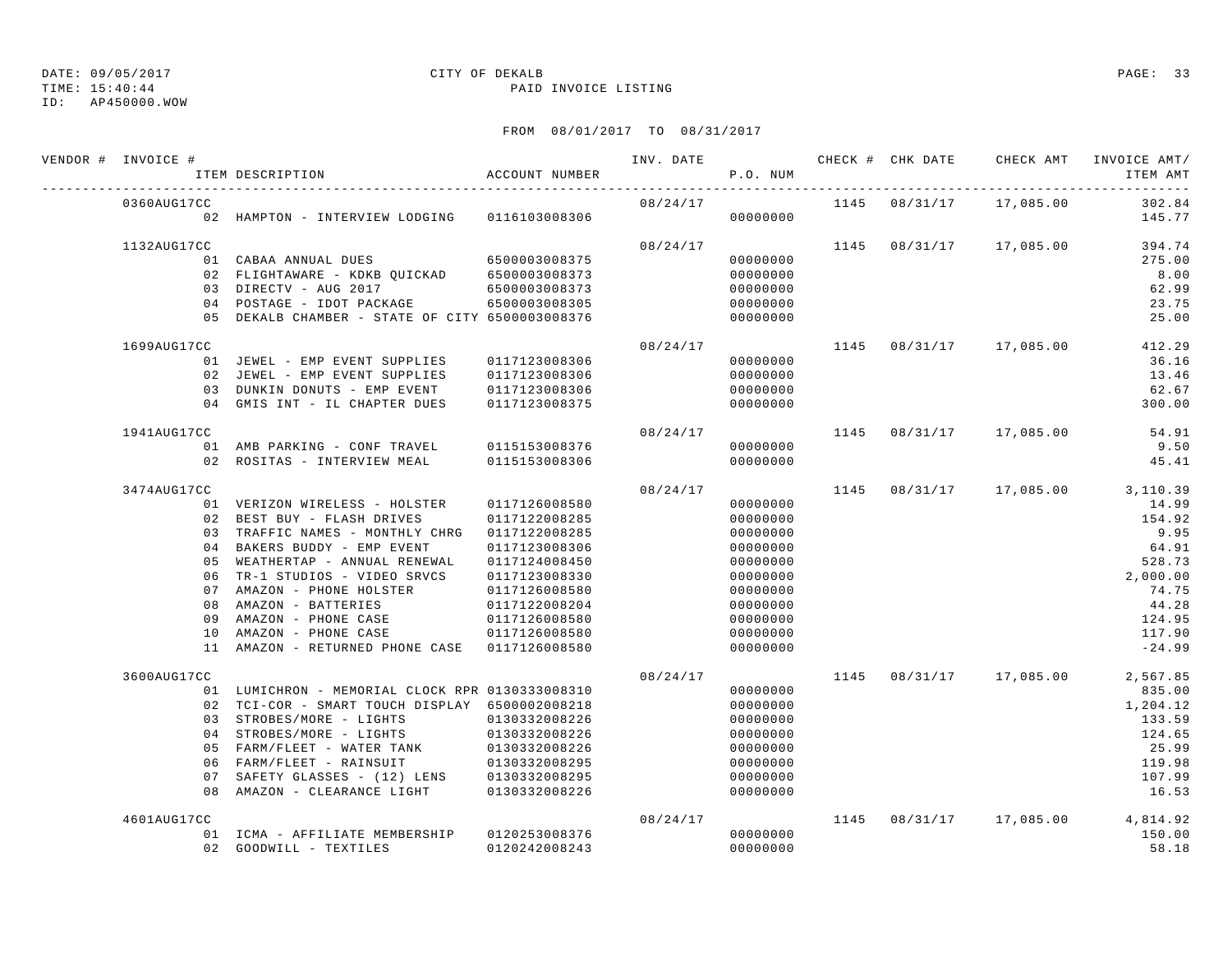### ID: AP450000.WOW

## DATE: 09/05/2017 CITY OF DEKALB PAGE: 34

TIME: 15:40:44 PAID INVOICE LISTING

| VENDOR # INVOICE # |     |                                                 |               | INV. DATE<br>P.O. NUM |          |      |          | CHECK # CHK DATE CHECK AMT | INVOICE AMT/<br>ITEM AMT |
|--------------------|-----|-------------------------------------------------|---------------|-----------------------|----------|------|----------|----------------------------|--------------------------|
| 4601AUG17CC        |     |                                                 |               | 08/24/17              |          |      |          | 1145 08/31/17 17,085.00    | 4,814.92                 |
|                    |     | 03 BEST BUY - DIGITAL VOICE RCRDR 0120242008242 |               |                       | 00000000 |      |          |                            | 83.99                    |
|                    |     | 04 OFFICE MAX - SUPPLIES                        | 0120222008204 |                       | 00000000 |      |          |                            | 74.04                    |
|                    |     | 05 HAWTHORNE - TRAINING LODGING 0120223008376   |               |                       | 00000000 |      |          |                            | 456.95                   |
|                    |     | 06 AMAZON - EVIDENCE COMPUTER                   | 0120252008204 |                       | 00000000 |      |          |                            | 109.99                   |
|                    | 0.7 | SCHNUCKS - HOLIDAY PATROL-ICE 0120212008299     |               |                       | 00000000 |      |          |                            | 4.49                     |
|                    | 08  | LOVES - FUEL                                    | 0120212008245 |                       | 00000000 |      |          |                            | 28.46                    |
|                    | 09  | JEWEL - EMP EVENT SUPPLIES 0120212008299        |               |                       | 00000000 |      |          |                            | 78.74                    |
|                    | 10  | IPSTA - CONFERENCE RGSTRTN                      | 0120233008376 |                       | 00000000 |      |          |                            | 250.00                   |
|                    | 11  | SUNGARD - CONF REGISTRATION                     | 0120213008376 |                       | 00000000 |      |          |                            | 125.00                   |
|                    | 12  | SK BUICK - SOUAD TOW                            | 0120223008315 |                       | 00000000 |      |          |                            | 57.10                    |
|                    | 13  | SIRCHIE - CARBON FILTER                         | 0120212008249 |                       | 00000000 |      |          |                            | 458.44                   |
|                    | 14  | TAYLOR COLLISION - SQUAD TOW 0120223008384      |               |                       | 00000000 |      |          |                            | 40.00                    |
|                    | 15  | EXXON MOBIL- FUEL                               | 0120212008245 |                       | 00000000 |      |          |                            | 40.69                    |
|                    | 16  | SUBWAY - TRAINING MEAL                          | 0120223008376 |                       | 00000000 |      |          |                            | 9.13                     |
|                    | 17  | DARCY'S - TRAINING MEAL                         | 0120223008376 |                       | 00000000 |      |          |                            | 19.82                    |
|                    | 18  | BAYMONT - TRAINING LODGING                      | 0120223008376 |                       | 00000000 |      |          |                            | 152.44                   |
|                    | 19  | BAYMONT - TRAINING LODGING                      | 0120223008376 |                       | 00000000 |      |          |                            | 103.94                   |
|                    | 20  | SUBWAY - TRAINING MEAL                          | 0120223008376 |                       | 00000000 |      |          |                            | 6.57                     |
|                    | 21  | BRICKHOUSE - TRAINING MEAL                      | 0120223008376 |                       | 00000000 |      |          |                            | 25.60                    |
|                    | 22  | RADIO.PARTS - (3) ANTENNAS                      | 0120222008242 |                       | 00000000 |      |          |                            | 67.50                    |
|                    | 23  | TRANSUNION - MONTHLY FEES                       | 0120242008243 |                       | 00000000 |      |          |                            | 205.70                   |
|                    | 24  | EXXON MOBIL - FUEL                              | 0120212008245 |                       | 00000000 |      |          |                            | 23.11                    |
|                    | 25  | ILEAS - ANNUAL MEMBERSHIP 0120223008375         |               |                       | 00000000 |      |          |                            | 240.00                   |
|                    | 26  | CPS - CERTIFICATION                             | 0120223008376 |                       | 00000000 |      |          |                            | 50.00                    |
|                    | 27  | OMG NATIONAL - STICKERS                         | 0120222008202 |                       | 00000000 |      |          |                            | 448.00                   |
|                    | 28  | OMG NATIONAL - STYLUS PENS                      | 0120222008242 |                       | 00000000 |      |          |                            | 482.00                   |
|                    | 29  | SOAS - POLO SHIRTS                              | 0120232008270 |                       | 00000000 |      |          |                            | 484.92                   |
|                    | 30  | SOAS - POLO SHIRTS                              | 0120242008270 |                       | 00000000 |      |          |                            | 139.93                   |
|                    | 31  | SOAS - POLO SHIRTS                              | 0120212008270 |                       | 00000000 |      |          |                            | 69.96                    |
|                    | 32  | SOAS - POLO SHIRTS                              | 0120242008270 |                       | 00000000 |      |          |                            | 135.12                   |
|                    | 33  | SOAS - POLO SHIRTS                              | 0120232008270 |                       | 00000000 |      |          |                            | 135.11                   |
| 4679AUG17CC        |     |                                                 |               | 08/24/17              |          | 1145 | 08/31/17 | 17,085.00                  | 15.37                    |
|                    | 01  | GOOGLE PLAY - E-BOOK 0130313008376              |               |                       | 00000000 |      |          |                            | 15.37                    |
| 5539AUG17CC        |     |                                                 |               | 08/24/17              |          | 1145 | 08/31/17 |                            | 17,085.00 1,275.20       |
|                    |     | 01 ILCMA - ANNUAL MEMBERSHIP                    | 0115153008375 |                       | 00000000 |      |          |                            | 119.75                   |
|                    |     | 02 CHILTONS SPORTS - EMP EVENT                  | 0115153008376 |                       | 00000000 |      |          |                            | 16.95                    |
|                    |     | 03 AMAZON - EMP EVENT                           | 0115153008376 |                       | 00000000 |      |          |                            | 41.29                    |
|                    |     | 04 DEKALB LIBRARY - RESERVE ROOM 0115153008306  |               |                       | 00000000 |      |          |                            | 40.00                    |
|                    | 05  | VILLAGE BOOKSTORE - EMP EVENT 0115153008376     |               |                       | 00000000 |      |          |                            | 27.00                    |
|                    | 06  | OFFICE MAX - EMP EVENT                          | 0115152008204 |                       | 00000000 |      |          |                            | 12.79                    |
|                    | 07  | DC CLERK - RECORDING FEES                       | 0115153008366 |                       | 00000000 |      |          |                            | 63.00                    |
|                    | 08  | CONFECTIONARY - EMP EVENT                       | 0115153008376 |                       | 00000000 |      |          |                            | 24.42                    |
|                    |     | 09 (3) IML REGISTRATIONS                        | 0110103008376 |                       | 00000000 |      |          |                            | 930.00                   |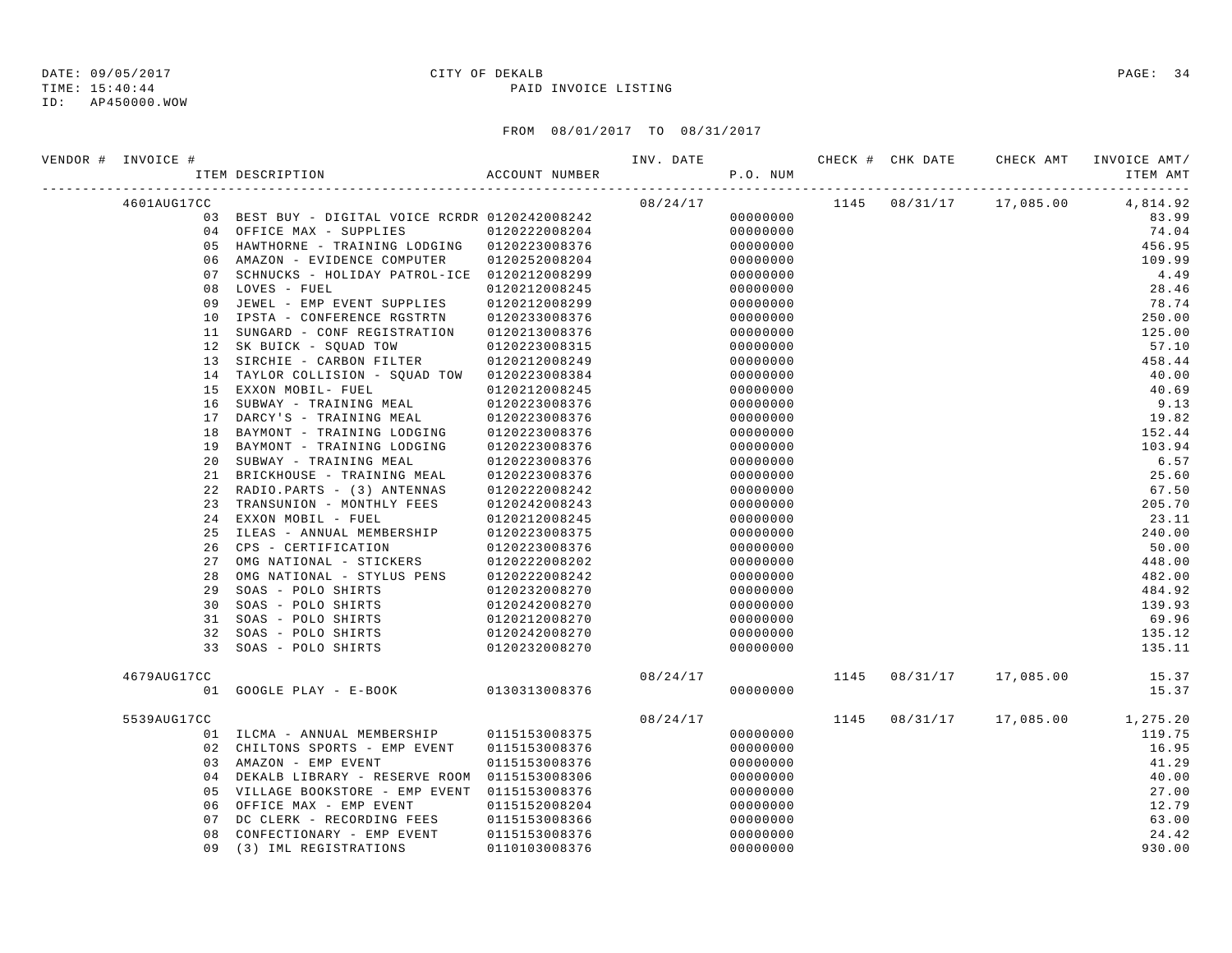TIME: 15:40:44 PAID INVOICE LISTING

ID: AP450000.WOW

| VENDOR # INVOICE # |                     | ION ACCOUNT NUMBER<br>ITEM DESCRIPTION                                                                                                                                                                                                                                                                    |                                                                  |          | P.O. NUM                                                                                     |          | INV. DATE CHECK # CHK DATE CHECK AMT   | INVOICE AMT/<br>ITEM AMT                                                                                                 |
|--------------------|---------------------|-----------------------------------------------------------------------------------------------------------------------------------------------------------------------------------------------------------------------------------------------------------------------------------------------------------|------------------------------------------------------------------|----------|----------------------------------------------------------------------------------------------|----------|----------------------------------------|--------------------------------------------------------------------------------------------------------------------------|
|                    | 7228AUG17CC         | 01 AMAZON - DISWASHER TABLETS 0125272008210<br>02 AMAZON - SALES TAX CREDIT 0125272008210<br>03 AMAZON - BATTERIES<br>04 AMAZON - LYSOL CLEANER<br>05 IDPH - LICENSE RENEWAL<br>06 SCBA SALES - (2) HARNESSES 0125272008240<br>07 ALERT-ALL - JR FIRE SUPPLIES 0125273008373<br>08 IDPH - LICENSE RENEWAL | 0125272008241<br>0125272008210<br>0125273008315<br>0125273008315 | 08/24/17 | 00000000<br>00000000<br>00000000<br>00000000<br>00000000<br>00000000<br>00000000<br>00000000 |          |                                        | $1145$ $08/31/17$ $17,085.00$ $4,095.26$<br>77.70<br>$-4.56$<br>141.00<br>9.12<br>41.00<br>2,400.00<br>1,390.00<br>41.00 |
|                    | 9299AUG17CC         | 01 WALMART - RESIDENT MTG FOOD 6000002008219                                                                                                                                                                                                                                                              |                                                                  | 08/24/17 | 00000000                                                                                     |          | 1145 08/31/17 17,085.00                | 20.14<br>20.14                                                                                                           |
|                    | 9335AUG17CC         | 01 EGG HAVEN - SYC. MAYOR MTG 0110103008376                                                                                                                                                                                                                                                               |                                                                  | 08/24/17 | 1145<br>00000000                                                                             | 08/31/17 | 17,085.00                              | 21.09<br>21.09                                                                                                           |
| FIRNATW            | FIRST NATIONAL BANK |                                                                                                                                                                                                                                                                                                           |                                                                  |          |                                                                                              |          |                                        | VENDOR TOTAL: 17,085.00                                                                                                  |
|                    | 07312017            |                                                                                                                                                                                                                                                                                                           |                                                                  |          |                                                                                              |          | $07/31/17$ 1140 $08/29/17$ 307.58      | 307.58<br>307.58                                                                                                         |
| FIRROC             |                     | FIRST MIDWEST PROPERTY                                                                                                                                                                                                                                                                                    |                                                                  |          |                                                                                              |          | VENDOR TOTAL:                          | 307.58                                                                                                                   |
|                    | 08012017            | 01 ULTA PYMT JAN-APR 2017 0135004008430<br>02 ULTA PYMT JAN-APR 2017                                                                                                                                                                                                                                      | 0100000053358                                                    |          | 00000000<br>00000000                                                                         |          |                                        | 08/01/17 53154 08/29/17 17,121.35 17,121.35<br>15,692.77<br>1,428.58                                                     |
| FIRSAF             |                     | FIREWATCH SAFETY SERVICES, INC                                                                                                                                                                                                                                                                            |                                                                  |          |                                                                                              |          |                                        | VENDOR TOTAL: 17, 121.35                                                                                                 |
|                    | 1671                | 01 FIRE EXTINGUISHER INSPECTIONS  0125273008311  0000000000                                                                                                                                                                                                                                               |                                                                  |          |                                                                                              |          | $08/01/17$ 53155 08/29/17 293.25       | 293.25<br>293.25                                                                                                         |
| FIRSUP             |                     | FIREGROUND SUPPLY, INC.                                                                                                                                                                                                                                                                                   |                                                                  |          |                                                                                              |          | VENDOR TOTAL:                          | 293.25                                                                                                                   |
|                    | 17278               | 01 NEW HIRE CLOTHING 0125272008240                                                                                                                                                                                                                                                                        |                                                                  |          | 00000000                                                                                     |          | $07/28/17$ $52992$ $08/15/17$ $450.95$ | 450.95<br>450.95                                                                                                         |
| FLEPRI             | FLEETPRIDE, INC     |                                                                                                                                                                                                                                                                                                           |                                                                  |          |                                                                                              |          | VENDOR TOTAL:                          | 450.95                                                                                                                   |
|                    | 85762714            |                                                                                                                                                                                                                                                                                                           |                                                                  |          | 06/23/17                                                                                     |          | 52993 08/15/17 839.07                  | $-240.00$                                                                                                                |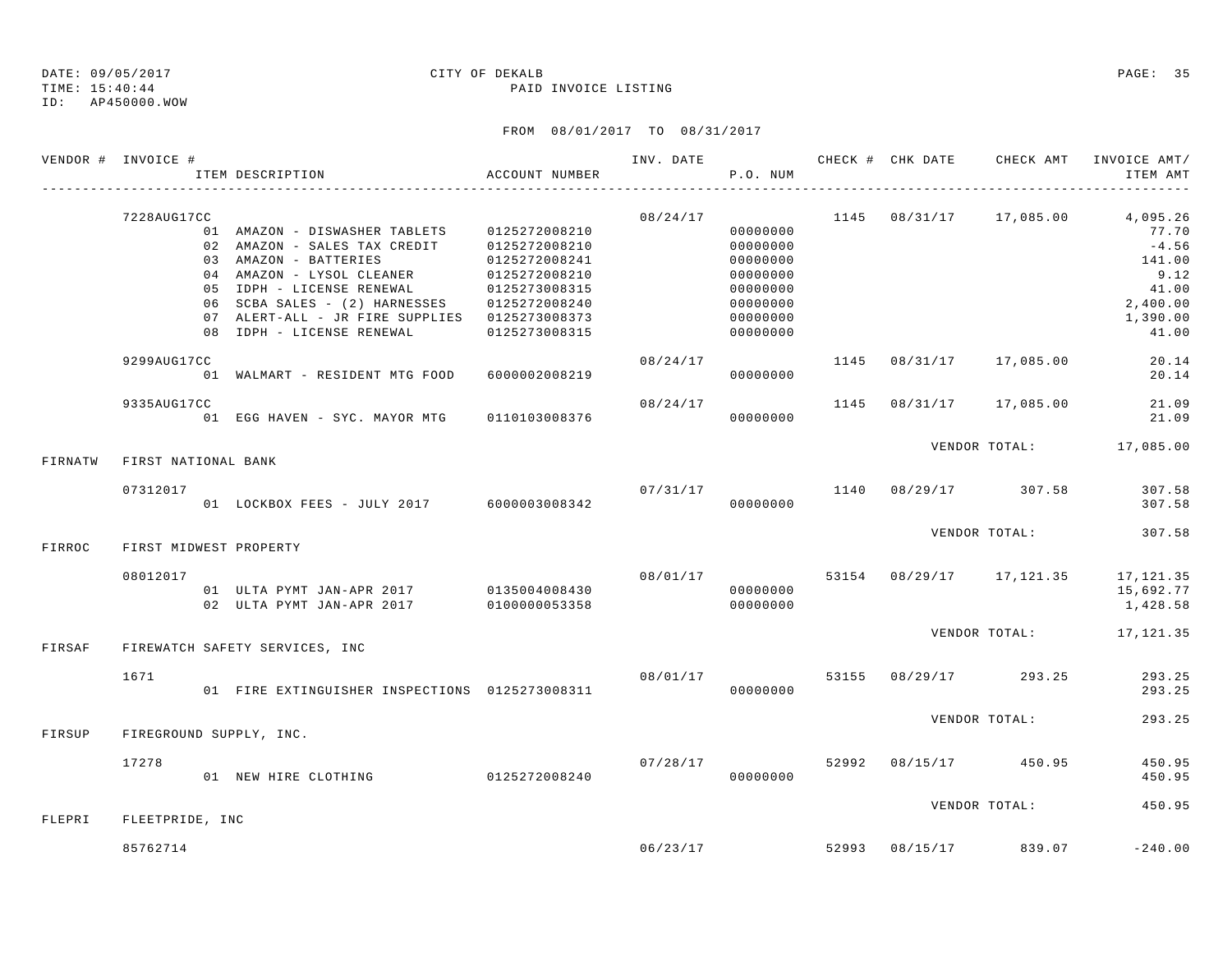ID: AP450000.WOW

### TIME: 15:40:44 PAID INVOICE LISTING

|        | VENDOR # INVOICE # | ITEM DESCRIPTION                                                                                                                           | ACCOUNT NUMBER                                  | INV. DATE | P.O. NUM                                                 |       |                | CHECK # CHK DATE 6 CHECK AMT INVOICE AMT/ | ITEM AMT                                              |
|--------|--------------------|--------------------------------------------------------------------------------------------------------------------------------------------|-------------------------------------------------|-----------|----------------------------------------------------------|-------|----------------|-------------------------------------------|-------------------------------------------------------|
|        |                    |                                                                                                                                            |                                                 |           |                                                          |       |                |                                           |                                                       |
|        | 85762714           | 01 DRYER RETURNED                                                                                                                          | 0130332008226                                   |           | 06/23/17<br>00000000                                     |       | 52993 08/15/17 | 839.07                                    | $-240.00$<br>$-240.00$                                |
|        | 85875887           | 01 HEATED MIRROR                                                                                                                           | 0130332008226                                   | 06/28/17  | 00000000                                                 | 52993 | 08/15/17       | 839.07                                    | 29.13<br>29.13                                        |
|        | 86060347           | 01 STOCK SUPPLIES                                                                                                                          | 0130332008226                                   | 07/10/17  | 00000000                                                 | 52993 | 08/15/17       | 839.07                                    | 566.23<br>566.23                                      |
|        | 86137523           | 01 LUBE FILTER                                                                                                                             | 0130332008226                                   | 07/12/17  | 00000000                                                 | 52993 | 08/15/17       | 839.07                                    | 12.40<br>12.40                                        |
|        | 86236712           | 01 PREMIUM ABSORBENT                                                                                                                       | 0130332008226                                   | 07/17/17  | 00000000                                                 | 53156 | 08/29/17       | 77.50                                     | 77.50<br>77.50                                        |
|        | 86296380           | 01 LUBE FILTER, OIL TREATMENT 0130332008226                                                                                                |                                                 | 07/19/17  | 00000000                                                 | 52993 | 08/15/17       | 839.07                                    | 100.44<br>100.44                                      |
|        | 86364163           | 01 ROTORS                                                                                                                                  | 0120222008226                                   | 07/21/17  | 00000000                                                 | 52993 | 08/15/17       | 839.07                                    | 370.87<br>370.87                                      |
|        |                    |                                                                                                                                            |                                                 |           |                                                          |       |                | VENDOR TOTAL:                             | 916.57                                                |
| FOSFOS |                    | FOSTER & FOSTER CONSULTING                                                                                                                 |                                                 |           |                                                          |       |                |                                           |                                                       |
|        | 10916              | 01 ACTUARIAL ANALYSIS - FIRE 0117113008342                                                                                                 |                                                 | 08/09/17  | 00000000                                                 |       | 53157 08/29/17 | 500.00                                    | 250.00<br>250.00                                      |
|        | 10917              | 01 ACTUARIAL ANALYSIS - POLICE 0117113008342                                                                                               |                                                 | 08/09/17  | 00000000                                                 |       | 53157 08/29/17 | 500.00                                    | 250.00<br>250.00                                      |
| FOXPAU | PAUL FOX           |                                                                                                                                            |                                                 |           |                                                          |       |                | VENDOR TOTAL:                             | 500.00                                                |
|        | 08082017           | 01 WATER REFUND #1802079380-02 6000000063444                                                                                               |                                                 | 08/08/17  | 00000000                                                 |       |                | 53158 08/29/17 79.33                      | 79.33<br>79.33                                        |
| FRILAW | DEAN FRIEDERS DBA  |                                                                                                                                            |                                                 |           |                                                          |       |                | VENDOR TOTAL:                             | 79.33                                                 |
|        |                    |                                                                                                                                            |                                                 |           |                                                          |       |                |                                           |                                                       |
|        | 08012017           | 01 LEGAL SERVICES - AUG 2017 7200003008366<br>02 LEGAL SERVICES - AUG 2017<br>03 LEGAL SERVICES - AUG 2017<br>04 LEGAL SERVICES - AUG 2017 | 6000003008366<br>0920003008366<br>0910003008366 |           | 08/01/17<br>00000000<br>00000000<br>00000000<br>00000000 |       |                | D001454 08/29/17 17,340.00                | 17,340.00<br>1,734.00<br>3,468.00<br>433.50<br>433.50 |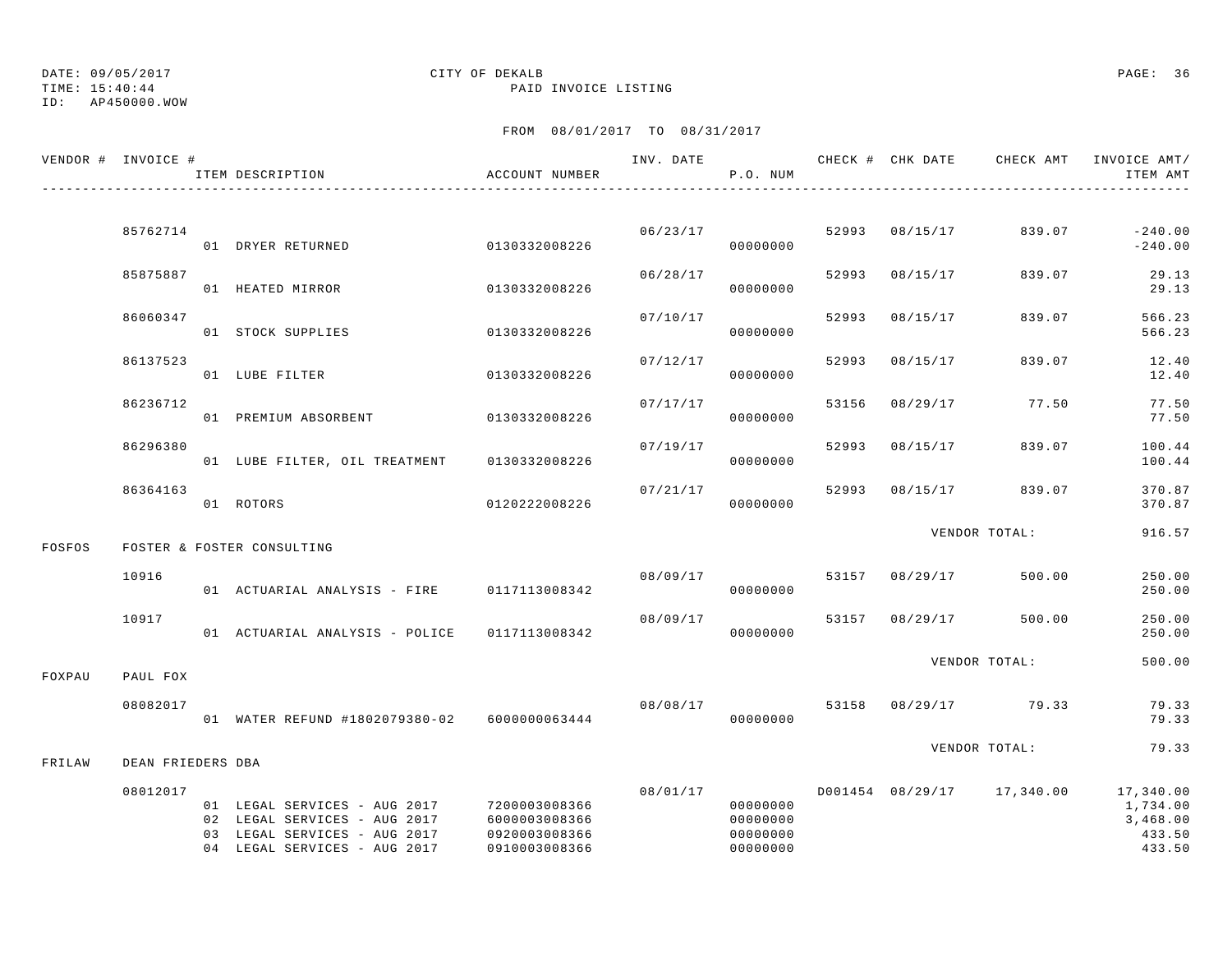## ID: AP450000.WOW

## DATE: 09/05/2017 CITY OF DEKALB PAGE: 37

TIME: 15:40:44 PAID INVOICE LISTING

|         | VENDOR # INVOICE #      | ACCOUNT NUMBER<br>ITEM DESCRIPTION                                                                 | INV. DATE <b>CHECK # CHK DATE</b> CHECK AMT<br>P.O. NUM |                      |       |                                    | INVOICE AMT/<br>ITEM AMT                  |
|---------|-------------------------|----------------------------------------------------------------------------------------------------|---------------------------------------------------------|----------------------|-------|------------------------------------|-------------------------------------------|
|         | 08012017                |                                                                                                    |                                                         |                      |       |                                    | 17,340.00<br>11,271.00                    |
| FROCOM  | FRONTIER COMMUNICATIONS |                                                                                                    |                                                         |                      |       |                                    | VENDOR TOTAL: 17,340.00                   |
|         |                         |                                                                                                    |                                                         |                      |       |                                    |                                           |
|         | 07012017                | 01 LOCAL PHONE CHARGES - JULY 17 0120213008337                                                     | 07/01/17                                                | 00000000             |       |                                    | 52994 08/15/17 4,374.29 4,374.29<br>61.64 |
|         |                         | 02 LOCAL PHONE CHARGES - JULY 17 6500003008337                                                     |                                                         | 00000000             |       |                                    | 123.27                                    |
|         |                         | 03 LOCAL PHONE CHARGES - JULY 17 0120213008337                                                     |                                                         | 00000000             |       |                                    | 81.80                                     |
|         |                         | 04 LOCAL PHONE CHARGES - JULY 17 0117123008337                                                     |                                                         | 00000000             |       |                                    | 513.55                                    |
|         |                         | 05 LOCAL PHONE CHARGES - JULY 17 6500003008337                                                     |                                                         | 00000000             |       |                                    | 58.25                                     |
|         |                         | 06 LOCAL PHONE CHARGES - JULY 17 0120213008337                                                     |                                                         | 00000000             |       |                                    | 44.75                                     |
|         |                         | 07 LOCAL PHONE CHARGES - JULY 17 0117123008337                                                     |                                                         | 00000000             |       |                                    | 44.75                                     |
|         | 08                      | LOCAL PHONE CHARGES - JULY 17 6000003008337                                                        |                                                         | 00000000             |       |                                    | 76.17                                     |
|         | 09                      | LOCAL PHONE CHARGES - JULY 17 0130313008337                                                        |                                                         | 00000000             |       |                                    | 186.23                                    |
|         |                         | 10 LOCAL PHONE CHARGES - JULY 17 0120213008337                                                     |                                                         | 00000000             |       |                                    | 542.39                                    |
|         |                         | 11 LOCAL PHONE CHARGES - JULY 17 0117123008337                                                     |                                                         | 00000000             |       |                                    | 970.42                                    |
|         | 12                      | LOCAL PHONE CHARGES - JULY 17 6500003008337                                                        |                                                         | 00000000             |       |                                    | 74.02                                     |
|         |                         | 13 LOCAL PHONE CHARGES - JULY 17 6500003008337                                                     |                                                         | 00000000             |       |                                    | 620.12                                    |
|         |                         | 14 LOCAL PHONE CHARGES - JULY 17 0120213008337                                                     |                                                         | 00000000             |       |                                    | 976.93                                    |
|         | 08012017                |                                                                                                    | 08/01/17                                                |                      | 53159 |                                    | 08/29/17 4,413.03 4,413.03                |
|         |                         | 01 LOCAL PHONE CHARGES - AUG 2017 0120213008337                                                    |                                                         | 00000000             |       |                                    | 61.64                                     |
|         |                         | 02 LOCAL PHONE CHARGES - AUG 2017 6500003008337                                                    |                                                         | 00000000             |       |                                    | 123.27                                    |
|         |                         | 03 LOCAL PHONE CHARGES - AUG 2017 0120213008337                                                    |                                                         | 00000000             |       |                                    | 81.80                                     |
|         |                         | 04 LOCAL PHONE CHARGES - AUG 2017 0117123008337                                                    |                                                         | 00000000             |       |                                    | 516.08                                    |
|         | 05                      | LOCAL PHONE CHARGES - AUG 2017 6500003008337                                                       |                                                         | 00000000             |       |                                    | 627.31                                    |
|         | 06                      | LOCAL PHONE CHARGES - AUG 2017 0117123008337                                                       |                                                         | 00000000             |       |                                    | 59.35                                     |
|         |                         | 07 LOCAL PHONE CHARGES - AUG 2017 0120213008337                                                    |                                                         | 00000000             |       |                                    | 45.87                                     |
|         | 08                      | LOCAL PHONE CHARGES - AUG 2017 0117123008337                                                       |                                                         | 00000000             |       |                                    | 45.87                                     |
|         | 09                      | LOCAL PHONE CHARGES - AUG 2017 6000003008337                                                       |                                                         | 00000000             |       |                                    | 77.94                                     |
|         | 10                      | LOCAL PHONE CHARGES - AUG 2017 0130313008337                                                       |                                                         | 00000000             |       |                                    | 190.00                                    |
|         |                         | 11 LOCAL PHONE CHARGES - AUG 2017 0120213008337                                                    |                                                         | 00000000             |       |                                    | 982.96                                    |
|         | 12                      | LOCAL PHONE CHARGES - AUG 2017 0125263008337                                                       |                                                         | 00000000             |       |                                    | 547.99                                    |
|         |                         | 13 LOCAL PHONE CHARGES - AUG 2017 0117123008337<br>14 LOCAL PHONE CHARGES - AUG 2017 6500003008337 |                                                         | 00000000<br>00000000 |       |                                    | 976.92<br>76.03                           |
|         |                         |                                                                                                    |                                                         |                      |       |                                    |                                           |
| FROJAM  | JAMES FROST             |                                                                                                    |                                                         |                      |       |                                    | VENDOR TOTAL: 8,787.32                    |
|         |                         |                                                                                                    |                                                         |                      |       |                                    |                                           |
|         | 08082017                |                                                                                                    | 08/08/17                                                |                      |       | 53160 08/29/17 21.22               | 21.22                                     |
|         |                         | 01 WATER REFUND #1702072840-01 6000000063444                                                       |                                                         | 00000000             |       |                                    | 21.22                                     |
| FULLCOM |                         | FULL COMPASS SYSTEMS LTD                                                                           |                                                         |                      |       | VENDOR TOTAL:                      | 21.22                                     |
|         |                         |                                                                                                    |                                                         |                      |       |                                    |                                           |
|         | INC00443528             |                                                                                                    |                                                         |                      |       | $06/27/17$ 53161 08/29/17 1,516.20 | 458.46                                    |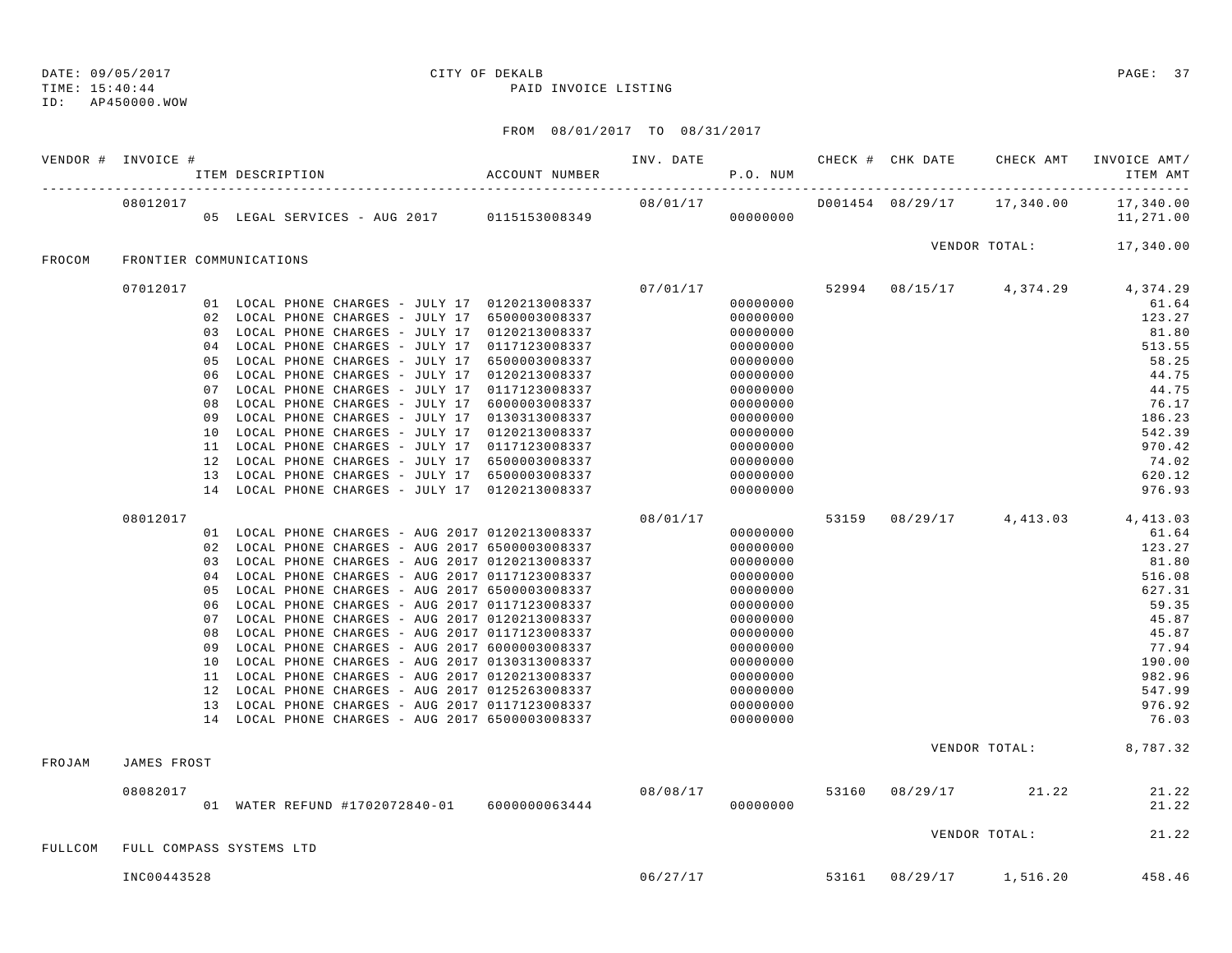ID: AP450000.WOW

### TIME: 15:40:44 PAID INVOICE LISTING

|        | VENDOR # INVOICE #     | ITEM DESCRIPTION                        | ACCOUNT NUMBER |                | P.O. NUM             |       |                |                                 | INV. DATE 6 CHECK # CHK DATE CHECK AMT INVOICE AMT/<br>ITEM AMT |
|--------|------------------------|-----------------------------------------|----------------|----------------|----------------------|-------|----------------|---------------------------------|-----------------------------------------------------------------|
|        |                        |                                         |                |                |                      |       |                |                                 |                                                                 |
|        | INC00443528            | 01 EOS REBEL T6                         | 0117126008515  |                | 06/27/17<br>00000000 |       |                | 53161 08/29/17 1,516.20         | 458.46<br>458.46                                                |
|        | INC00445231            | 01 POWERSHOT SX720 KIT                  | 0117126008515  | 06/29/17       | 00000000             | 53161 | 08/29/17       | 1,516.20                        | 707.75<br>707.75                                                |
|        | INC00457347            | 01 POWERSHOT SX720 HS KIT 0117122008285 |                | 07/19/17       | 00000000             |       |                | 53161 08/29/17 1,516.20         | 349.99<br>349.99                                                |
| GEAWAS | GEAR WASH, LLC         |                                         |                |                |                      |       |                | VENDOR TOTAL:                   | 1,516.20                                                        |
|        | 13054                  | 01 GEAR REPAIR                          | 0125272008240  | 07/18/17 52995 | 00000000             |       |                | 08/15/17 68.23                  | 68.23<br>68.23                                                  |
| GHOLIG |                        | GHOSTLIGHT ENTERPRISES INC              |                |                |                      |       |                | VENDOR TOTAL:                   | 68.23                                                           |
|        | 08032017               | 01 RIGGING REPAIRS                      | 1300006508624  | 08/03/17       | 00000000             |       |                | 53162 08/29/17 5,761.20         | 5,761.20<br>5,761.20                                            |
| GLICAM |                        | THE GLIDDEN CAMPUS FLORIST              |                |                |                      |       |                | VENDOR TOTAL:                   | 5,761.20                                                        |
|        | 012680                 | 01 FRESH ARRANGEMENT                    | 0115152008294  |                | 00000000             |       |                | $07/02/17$ 52996 08/15/17 78.90 | 78.90<br>78.90                                                  |
| GORHAR | GORDON'S HARDWARE LLC. |                                         |                |                |                      |       |                | VENDOR TOTAL:                   | 78.90                                                           |
|        | 849385                 | 01 BUILDING SUPPLIES                    | 6500003008348  |                | 02/22/17<br>00000000 | 52998 | 08/15/17       | 636.94                          | 7.49<br>7.49                                                    |
|        | 849901                 | 01 MAGNETIC TAPE                        | 0125272008210  | 03/08/17       | 00000000             | 52998 | 08/15/17       | 636.94                          | 5.03<br>5.03                                                    |
|        | 851773                 | 01 BEDBUG KILLER                        | 0125272008240  | 04/25/17       | 00000000             | 52998 | 08/15/17       | 636.94                          | 17.49<br>17.49                                                  |
|        | 853359                 | 01 PISTOL NOZZLE                        | 6500003008310  | 06/03/17       | 00000000             | 52998 | 08/15/17       | 636.94                          | 16.99<br>16.99                                                  |
|        | 853881                 | 01 SCREWS, MISC FASTENERS               | 6500003008348  | 06/14/17       | 00000000             |       | 52998 08/15/17 | 636.94                          | 9.54<br>9.54                                                    |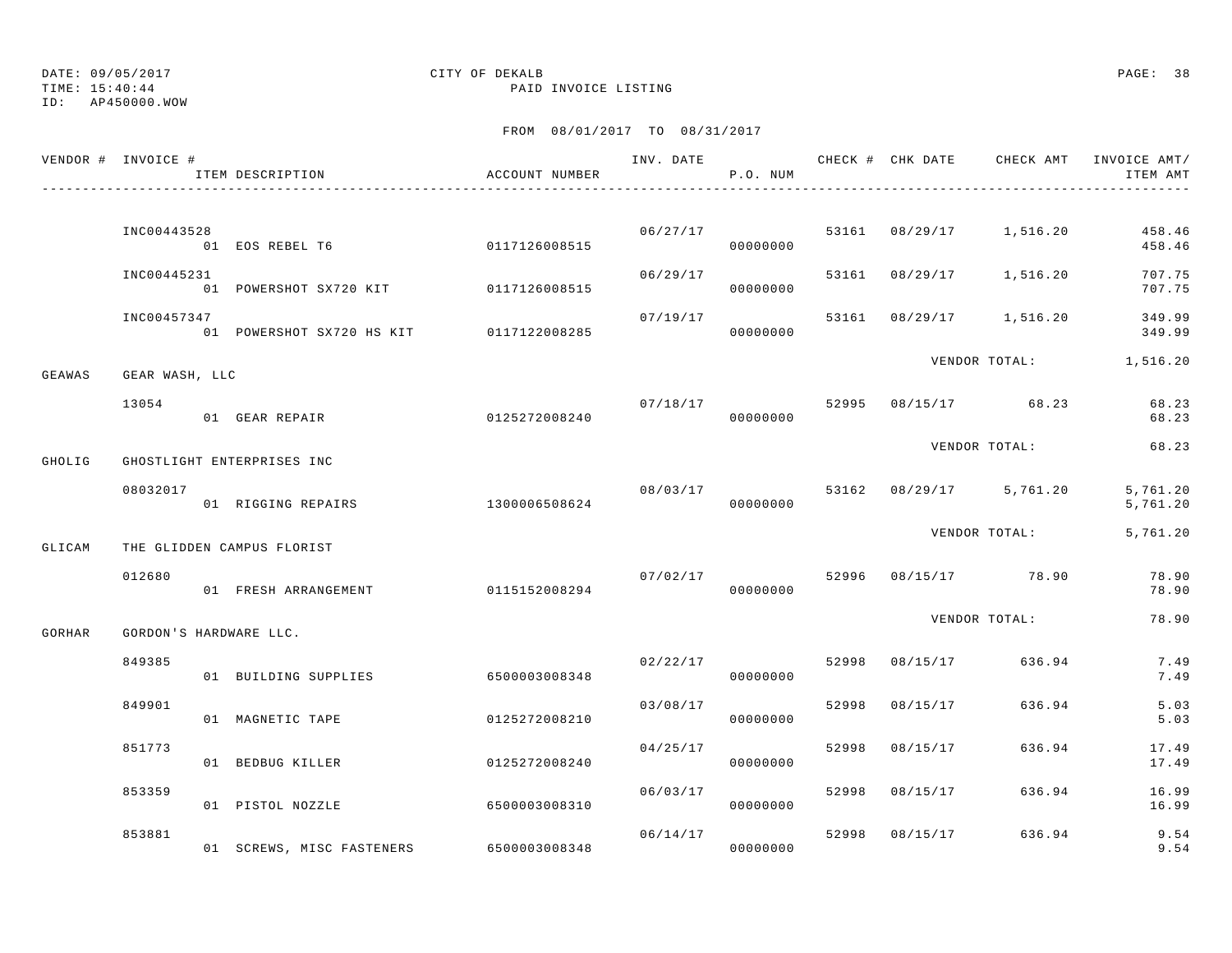## ID: AP450000.WOW

## DATE: 09/05/2017 CITY OF DEKALB PAGE: 39

TIME: 15:40:44 PAID INVOICE LISTING

| VENDOR # INVOICE # | ITEM DESCRIPTION                              | ACCOUNT NUMBER | INV. DATE | P.O. NUM |       | CHECK # CHK DATE | CHECK AMT | INVOICE AMT/<br>ITEM AMT |
|--------------------|-----------------------------------------------|----------------|-----------|----------|-------|------------------|-----------|--------------------------|
| 854518             | 01 SPRING SNAP, EYE BOLT 0130332008219        |                | 06/29/17  | 00000000 |       | 52998 08/15/17   | 636.94    | 19.76<br>19.76           |
| 854577             | 01 TOILET SEAL                                | 6500003008348  | 06/30/17  | 00000000 |       | 52998 08/15/17   | 636.94    | 11.49<br>11.49           |
| 854578             | 01 TOLIET SEAL RETURNED 6500003008348         |                | 06/30/17  | 00000000 | 52998 | 08/15/17         | 636.94    | 1.80<br>1.80             |
| 854701             | 01 CAMERA PROTECTIVE MATERIALS 0120222008226  |                | 07/05/17  | 00000000 | 52998 | 08/15/17         | 636.94    | 32.97<br>32.97           |
| 854774             | 01 SMELLS BEGONE ABSORBER                     | 6000002008291  | 07/07/17  | 00000000 | 52998 | 08/15/17         | 636.94    | 20.97<br>20.97           |
| 854842             | 01 ROUNDUP                                    | 0125272008210  | 07/08/17  | 00000000 | 52998 | 08/15/17         | 636.94    | 21.28<br>21.28           |
| 854890             | 01 FILTERS                                    | 0130332008230  | 07/10/17  | 00000000 | 52998 | 08/15/17         | 636.94    | 31.84<br>31.84           |
| 854954             | 01 SCREWS, WEATHERSTRIP, HANGER 0125272008210 |                | 07/11/17  | 00000000 | 52998 | 08/15/17         | 636.94    | 30.90<br>30.90           |
| 854956             | 01 SCREWS                                     | 0130322008219  | 07/11/17  | 00000000 | 52998 | 08/15/17         | 636.94    | 0.46<br>0.46             |
| 855003             | 01 KEY NUMBER SET                             | 0130322008295  | 07/12/17  | 00000000 | 52998 | 08/15/17         | 636.94    | 13.49<br>13.49           |
| 855071             | 01 WHITE CHALK, SPRAY PAINT 0125273008376     |                | 07/14/17  | 00000000 | 52998 | 08/15/17         | 636.94    | 7.06<br>7.06             |
| 855164             | 01 POLY SPRAYER, ROUND-UP                     | 6000002008219  | 07/17/17  | 00000000 | 52998 | 08/15/17         | 636.94    | 91.97<br>91.97           |
| 855180             | 01 MASONRY BIT                                | 0130332008226  | 07/17/17  | 00000000 | 52998 | 08/15/17         | 636.94    | 5.99<br>5.99             |
| 855183             | 01 FILTERS, SPRAY PAINT 0130332008230         |                | 07/17/17  | 00000000 | 52998 | 08/15/17         | 636.94    | 31.11<br>31.11           |
| 855212             | 01 FASTENERS                                  | 0125272008226  | 07/18/17  | 00000000 |       | 52998 08/15/17   | 636.94    | 3.96<br>3.96             |
| 855231             |                                               |                | 07/18/17  |          |       | 52998 08/15/17   | 636.94    | $-5.03$                  |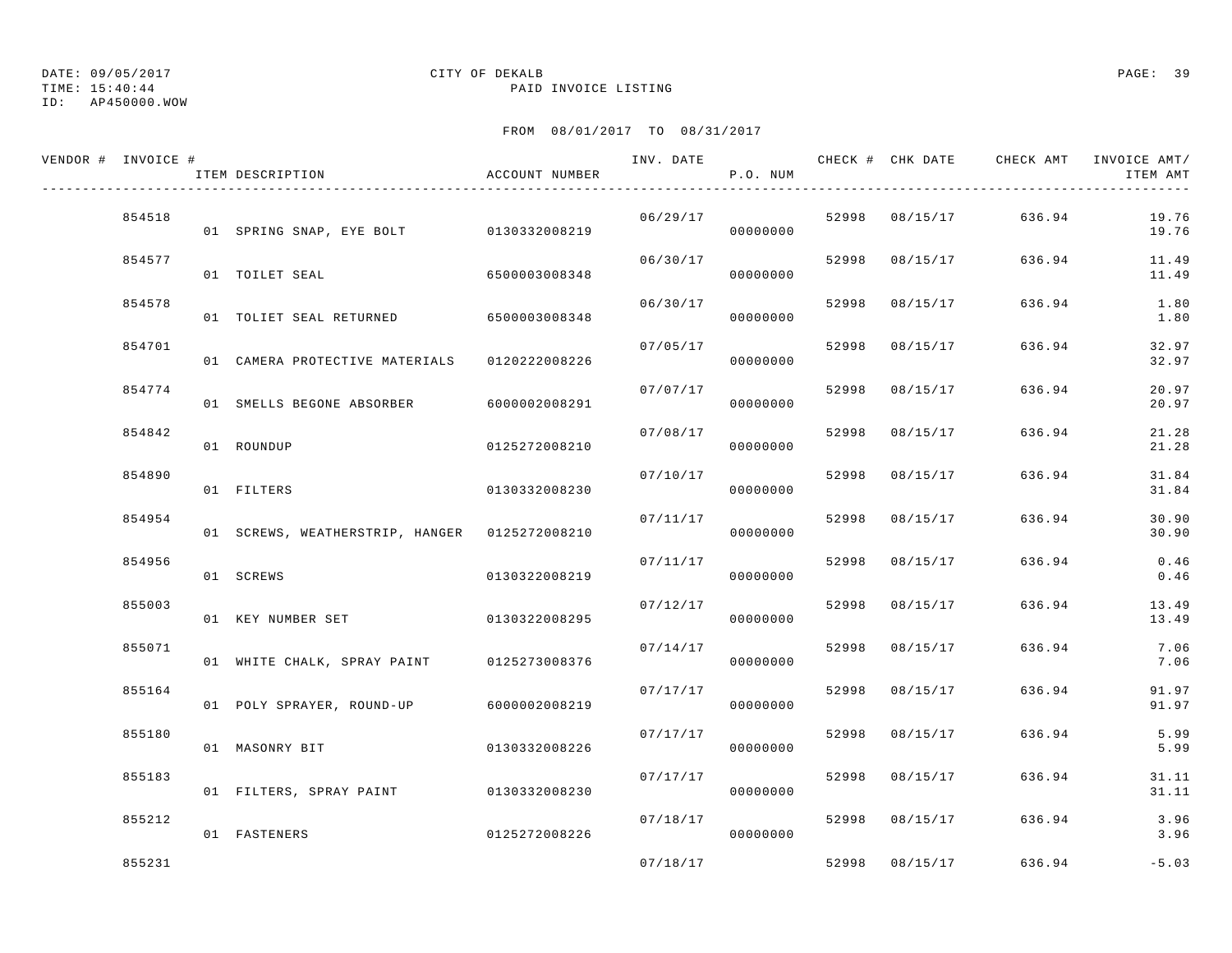# TIME: 15:40:44 PAID INVOICE LISTING

## ID: AP450000.WOW

## DATE: 09/05/2017 CITY OF DEKALB PAGE: 40

| VENDOR # INVOICE # | ITEM DESCRIPTION                             | ACCOUNT NUMBER                 | INV. DATE | P.O. NUM             |       |                | CHECK # CHK DATE CHECK AMT | INVOICE AMT/<br>ITEM AMT |
|--------------------|----------------------------------------------|--------------------------------|-----------|----------------------|-------|----------------|----------------------------|--------------------------|
|                    |                                              |                                |           |                      |       |                |                            |                          |
| 855231             | 01 RETURNED MAGNETIC TAPE 0125272008210      |                                |           | 07/18/17<br>00000000 |       | 52998 08/15/17 | 636.94                     | $-5.03$<br>$-5.03$       |
| 855232             | 01 MAGNETIC TAPE                             | 0125272008210                  | 07/18/17  | 00000000             | 52998 | 08/15/17       | 636.94                     | 4.29<br>4.29             |
| 855305             | 01 MISC BUILDING SUPPLIES                    | 6000002008295                  | 07/20/17  | 00000000             | 52998 | 08/15/17       | 636.94                     | 48.58<br>48.58           |
| 855309             | 01 FLOURESCENT TUBES                         | 0130322008219                  | 07/20/17  | 00000000             | 52998 | 08/15/17       | 636.94                     | 7.99<br>7.99             |
| 855331             | 01 SPARK PLUGS                               | 0130322008226                  | 07/20/17  | 00000000             | 52998 | 08/15/17       | 636.94                     | 2.99<br>2.99             |
| 855359             | 01 TOILET REPAIR                             | 0130322008210                  | 07/21/17  | 00000000             | 52998 | 08/15/17       | 636.94                     | 8.99<br>8.99             |
| 855360             | 01 ROUND UP                                  | 0130332008228                  | 07/21/17  | 00000000             | 52998 | 08/15/17       | 636.94                     | 19.49<br>19.49           |
| 855378             | 01 CHISEL, BLADES<br>02 MAPP GAS             | 6000002008295<br>6000002008219 | 07/21/17  | 00000000<br>00000000 | 52998 | 08/15/17       | 636.94                     | 35.96<br>15.98<br>19.98  |
| 855399             | 01 BULBS, QUICK LINKS                        | 0125272008210                  | 07/21/17  | 00000000             | 52998 | 08/15/17       | 636.94                     | 61.15<br>61.15           |
| 855451             | 01 ACETONE PAINT                             | 0130322008219                  | 07/24/17  | 00000000             | 52998 | 08/15/17       | 636.94                     | 5.79<br>5.79             |
| 855495             | 01 OIL PRIMER PAINT                          | 0130322008219                  | 07/25/17  | 00000000             | 52998 | 08/15/17       | 636.94                     | 24.99<br>24.99           |
| 855507             | 01 LIGHTS                                    | 0125272008210                  | 07/25/17  | 00000000             | 52998 | 08/15/17       | 636.94                     | 28.98<br>28.98           |
| 855523             | 01 DUCT TAPE, NAIL SET, SCREWS 0130332008231 |                                | 07/25/17  | 00000000             |       | 53163 08/29/17 | 231.52                     | 51.86<br>51.86           |
| 855582             | 01 SMOOTH ROD                                | 0130322008219                  | 07/26/17  | 00000000             |       | 52998 08/15/17 | 636.94                     | 3.69<br>3.69             |
| 855608             |                                              |                                |           | 07/27/17             |       | 53163 08/29/17 | 231.52                     | 2.08                     |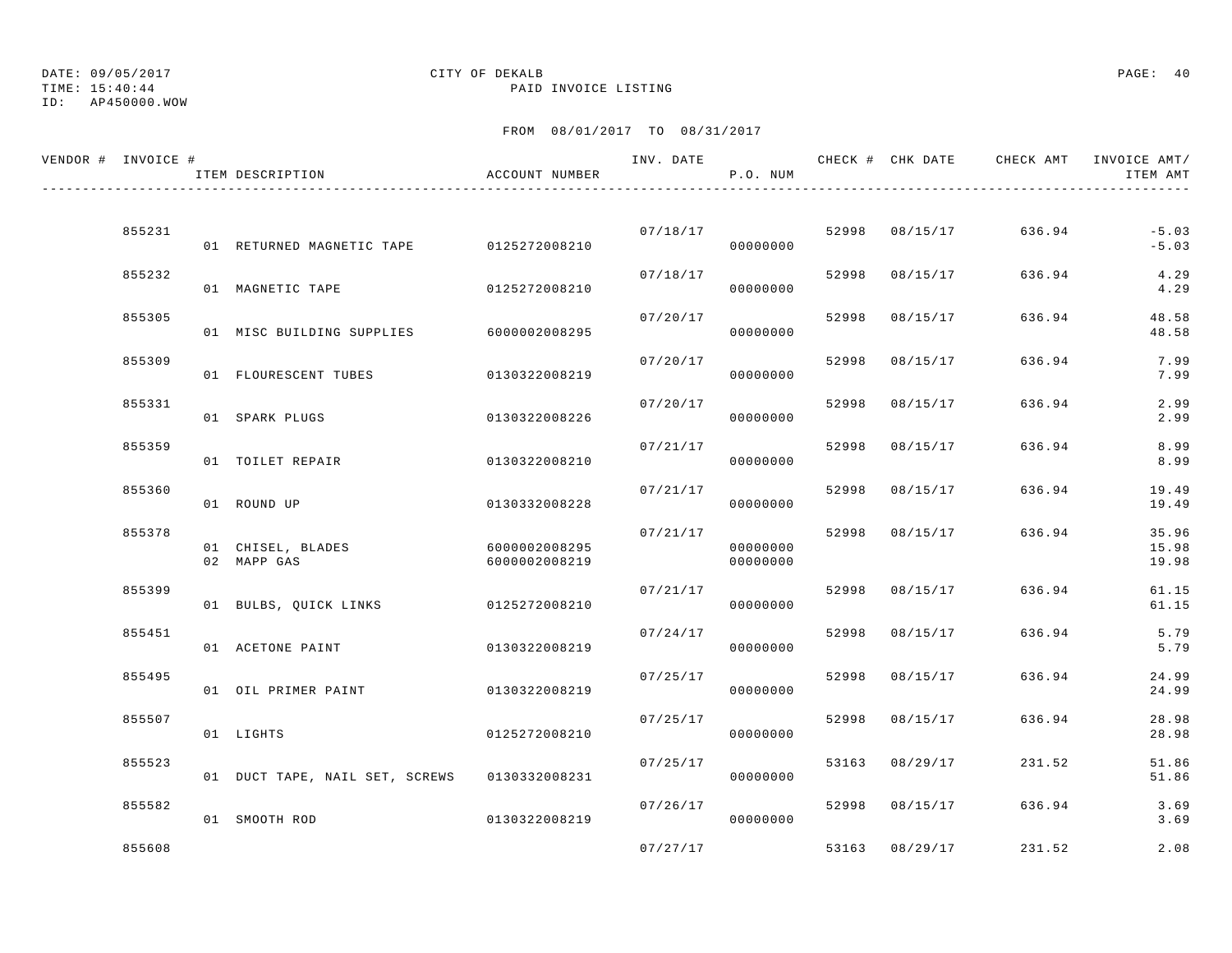# TIME: 15:40:44 PAID INVOICE LISTING

## ID: AP450000.WOW

## DATE: 09/05/2017 CITY OF DEKALB PAGE: 41

## FROM 08/01/2017 TO 08/31/2017

| VENDOR # INVOICE # |        | ITEM DESCRIPTION                        | ACCOUNT NUMBER | INV. DATE | P.O. NUM             |       |                | CHECK # CHK DATE CHECK AMT INVOICE AMT/ | ITEM AMT       |
|--------------------|--------|-----------------------------------------|----------------|-----------|----------------------|-------|----------------|-----------------------------------------|----------------|
|                    |        |                                         |                |           |                      |       |                |                                         |                |
|                    | 855608 | 01 SCREWS, MISC FASTENERS 0130322008219 |                |           | 07/27/17<br>00000000 |       | 53163 08/29/17 | 231.52                                  | 2.08<br>2.08   |
|                    | 855654 | 01 BALL VALVE                           | 0125272008210  | 07/27/17  | 00000000             | 52998 | 08/15/17       | 636.94                                  | 7.49<br>7.49   |
|                    | 855659 | 01 3 GAL SPRAYER                        | 6000002008295  | 07/27/17  | 00000000             |       | 53163 08/29/17 | 231.52                                  | 52.99<br>52.99 |
|                    | 855712 | 01 STIFF PUTTY KNIFE                    | 6000002008295  | 07/28/17  | 00000000             |       | 53163 08/29/17 | 231.52                                  | 14.58<br>14.58 |
|                    | 855768 | 01 MASONRY NAIL, DUPLEX NAILS           | 6000002008228  | 07/31/17  | 00000000             | 53163 | 08/29/17       | 231.52                                  | 9.58<br>9.58   |
|                    | 855799 | 01 SCREWS, MISC FASTENERS               | 0130322008219  | 07/31/17  | 00000000             | 53163 | 08/29/17       | 231.52                                  | 1.76<br>1.76   |
|                    | 855808 | 01 RACHET TIE-DOWNS                     | 0130332008295  | 08/01/17  | 00000000             |       | 53163 08/29/17 | 231.52                                  | 24.99<br>24.99 |
|                    | 855829 | 01 FLUSH VALVE                          | 0130322008210  | 08/01/17  | 00000000             |       | 53163 08/29/17 | 231.52                                  | 8.99<br>8.99   |
|                    | 855947 |                                         |                | 08/03/17  |                      |       | 53163 08/29/17 | 231.52                                  | 10.58          |
|                    | 856215 | 01 NITRILE GLOVES                       | 0130332008295  | 08/08/17  | 00000000             |       | 53163 08/29/17 | 231.52                                  | 10.58<br>11.68 |
|                    |        | 01 DUCT TAPE, TREE WRAP                 | 0130332008295  |           | 00000000             |       |                |                                         | 11.68          |
|                    | 856253 | 01 WOOD HOLE SAW, LIQUID NAIL           | 6000002008219  | 08/09/17  | 00000000             |       | 53163 08/29/17 | 231.52                                  | 12.37<br>12.37 |
|                    | 856262 | 01 KWIKSEAL, PRO MASK TAPE              | 6000002008219  | 08/09/17  | 00000000             | 53163 | 08/29/17       | 231.52                                  | 4.99<br>4.99   |
|                    | 856270 | 01 SCREWS, MISC FASTENERS               | 0130332008230  | 08/09/17  | 00000000             |       | 53163 08/29/17 | 231.52                                  | 12.04<br>12.04 |
|                    | 856278 | 01 CLEANING SUPPLIES                    | 0130322008291  | 08/09/17  | 00000000             |       | 53163 08/29/17 | 231.52                                  | 11.36<br>11.36 |
|                    | 856324 | 01 SCREWS, MISC FASTENERS 0130332008230 |                | 08/10/17  | 00000000             |       | 53163 08/29/17 | 231.52                                  | 1.67<br>1.67   |

VENDOR TOTAL: 868.46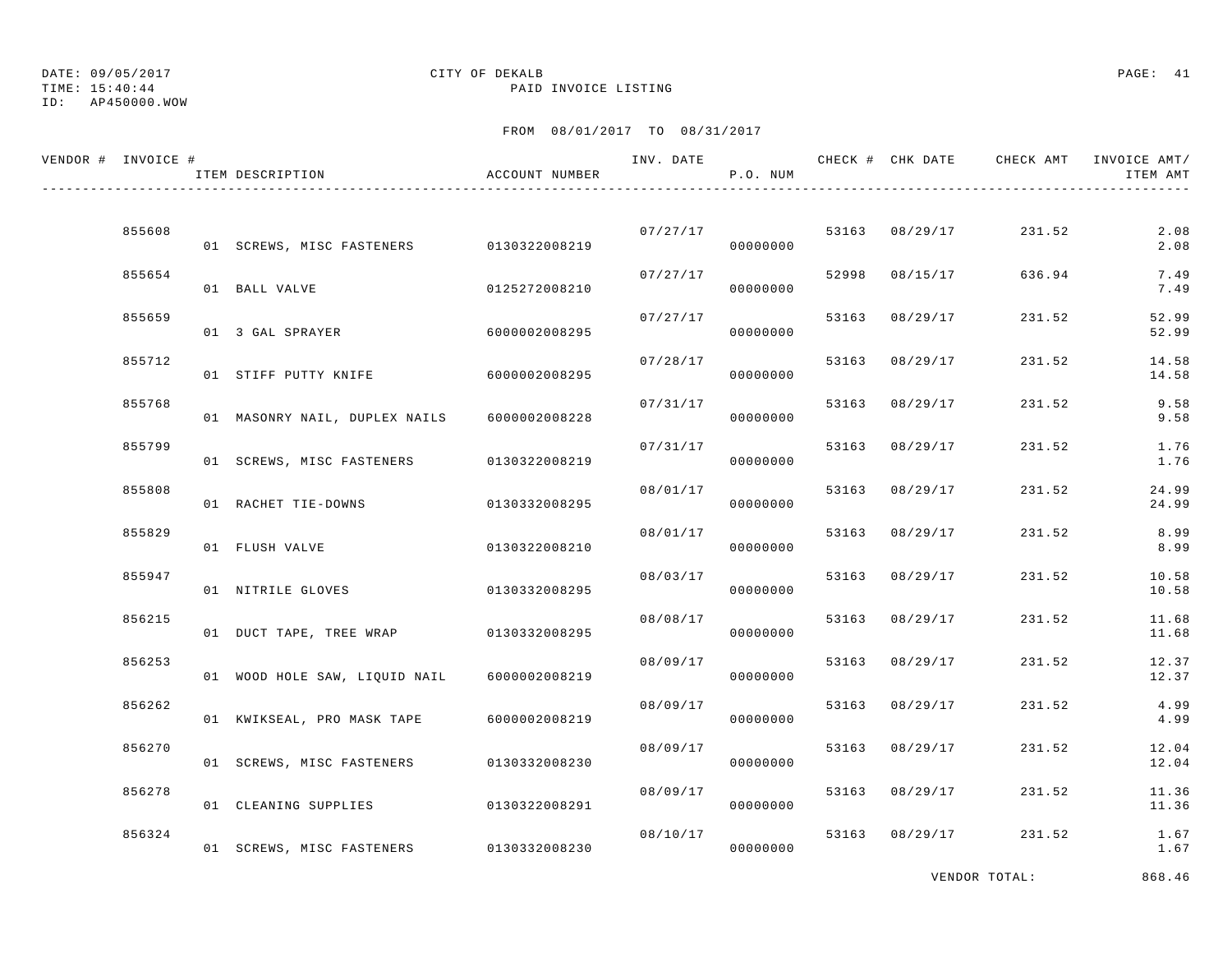TIME: 15:40:44 PAID INVOICE LISTING

ID: AP450000.WOW

## FROM 08/01/2017 TO 08/31/2017

|        | VENDOR # INVOICE #        |     | ACCOUNT NUMBER<br>ITEM DESCRIPTION                                                                 |               | INV. DATE <b>CHECK # CHK DATE</b> CHECK AMT<br>P.O. NUM |          |       |                 |                                | INVOICE AMT/<br>ITEM AMT                    |
|--------|---------------------------|-----|----------------------------------------------------------------------------------------------------|---------------|---------------------------------------------------------|----------|-------|-----------------|--------------------------------|---------------------------------------------|
|        | GOVTEMPS GOVTEMPS USA LLC |     |                                                                                                    |               |                                                         |          |       |                 |                                |                                             |
|        | 2309730                   |     |                                                                                                    |               |                                                         |          |       |                 |                                | $07/27/17$ 52917 08/11/17 9,590.00 9,590.00 |
|        |                           |     | 01 TEMP PERSONAL WEEK ENDING 7/16 0117113008399<br>02 TEMP PERSONAL WEEK ENDING 7/16 0117113008399 |               |                                                         | 00000000 |       |                 |                                | 866.25                                      |
|        |                           |     |                                                                                                    |               |                                                         | 00000000 |       |                 |                                | 2,730.00                                    |
|        |                           |     | 03 TEMP PERSONAL WEEK ENDING 7/23 0117113008399                                                    |               |                                                         | 00000000 |       |                 |                                | 866.25                                      |
|        |                           |     | 04 TEMP PERSONAL WEEK ENDING 7/23 0117113008399                                                    |               |                                                         | 00000000 |       |                 |                                | 2,730.00                                    |
|        |                           |     | 05 TEMP PERSONAL WEEK ENDING 7/23 6000003008399                                                    |               |                                                         | 00000000 |       |                 |                                | 288.75                                      |
|        |                           | 06  | TEMP PERSONAL WEEK ENDING 7/23 6000003008399                                                       |               |                                                         | 00000000 |       |                 |                                | 910.00                                      |
|        |                           | 07  | TEMP PERSONAL WEEK ENDING 7/16 6000003008399                                                       |               |                                                         | 00000000 |       |                 |                                | 288.75                                      |
|        |                           |     | 08 TEMP PERSONAL WEEK ENDING 7/16 6000003008399                                                    |               |                                                         | 00000000 |       |                 |                                | 910.00                                      |
|        | 2320939                   |     |                                                                                                    |               | 08/10/17                                                |          |       |                 |                                | 53227 08/31/17 9,177.00 9,177.00            |
|        |                           |     | 01 TEMP PERSONAL WEEK ENDING 8/6 6000003008399                                                     |               |                                                         | 00000000 |       |                 |                                | 864.50                                      |
|        |                           | 02  | TEMP PERSONAL WEEK ENDING 7/30 0117113008399                                                       |               |                                                         | 00000000 |       |                 |                                | 2,730.00                                    |
|        |                           | 03  | TEMP PERSONAL WEEK ENDING 8/6 0117113008399                                                        |               |                                                         | 00000000 |       |                 |                                | 2,593.50                                    |
|        |                           | 04  | TEMP PERSONAL WEEK ENDING 8/6 6000003008399                                                        |               |                                                         | 00000000 |       |                 |                                | 288.75                                      |
|        |                           | 0.5 | TEMP PERSONAL WEEK ENDING 7/30 6000003008399                                                       |               |                                                         | 00000000 |       |                 |                                | 910.00                                      |
|        |                           |     | 06 TEMP PERSONAL WEEK ENDING 7/30 6000003008399                                                    |               |                                                         | 00000000 |       |                 |                                | 231.00                                      |
|        |                           | 07  | TEMP PERSONAL WEEK ENDING 8/6 0117113008399                                                        |               |                                                         | 00000000 |       |                 |                                | 866.25                                      |
|        |                           |     | 08 TEMP PERSONAL WEEK ENDING 7/30 0117113008399                                                    |               |                                                         | 00000000 |       |                 |                                | 693.00                                      |
| GRECLE |                           |     | GREENACRE/BREEN'S CLEANERS                                                                         |               |                                                         |          |       |                 |                                | VENDOR TOTAL: 18,767.00                     |
|        |                           |     |                                                                                                    |               |                                                         |          |       |                 |                                |                                             |
|        | 452388                    |     | 07/17/17<br>01 DRYCLEAN - GEAR 0125272008240                                                       |               |                                                         | 00000000 |       |                 | $07/17/17$ 53164 08/29/17 5.10 | 5.10<br>5.10                                |
|        |                           |     |                                                                                                    |               |                                                         |          |       |                 | VENDOR TOTAL:                  | 5.10                                        |
| GRELAK |                           |     | GREAT LAKES FIRE & SAFETY                                                                          |               |                                                         |          |       |                 |                                |                                             |
|        | 165682                    |     |                                                                                                    |               | 07/05/17                                                |          | 52999 |                 | 08/15/17 274.64                | 105.64                                      |
|        |                           |     | 01 BADGES                                                                                          | 0120242008270 |                                                         | 00000000 |       |                 |                                | 105.64                                      |
|        | 165739                    |     |                                                                                                    |               | 07/14/17                                                |          | 52999 |                 | 08/15/17 274.64                | 169.00                                      |
|        |                           |     | 01 BADGES                                                                                          | 0120222008270 |                                                         | 00000000 |       |                 |                                | 169.00                                      |
|        |                           |     |                                                                                                    |               |                                                         |          |       |                 | VENDOR TOTAL:                  | 274.64                                      |
| GROJOH |                           |     | LAW OFFICES OF JOHN GROTTO                                                                         |               |                                                         |          |       |                 |                                |                                             |
|        | 07012017                  |     |                                                                                                    |               | 07/01/17                                                |          | 53000 | 08/15/17 375.00 |                                | 375.00                                      |
|        |                           |     | 01 PRO LGL SRVCS AH - JUNE 2017 0115153008366                                                      |               |                                                         | 00000000 |       |                 |                                | 375.00                                      |
|        | 08012017                  |     |                                                                                                    |               | 08/01/17                                                |          | 53165 | 08/29/17        | 375.00                         | 375.00                                      |
|        |                           |     | 01 PRO LGL SRVCS AH JULY 2017 0115153008366                                                        |               |                                                         | 00000000 |       |                 |                                | 375.00                                      |
|        |                           |     |                                                                                                    |               |                                                         |          |       |                 |                                |                                             |

VENDOR TOTAL: 750.00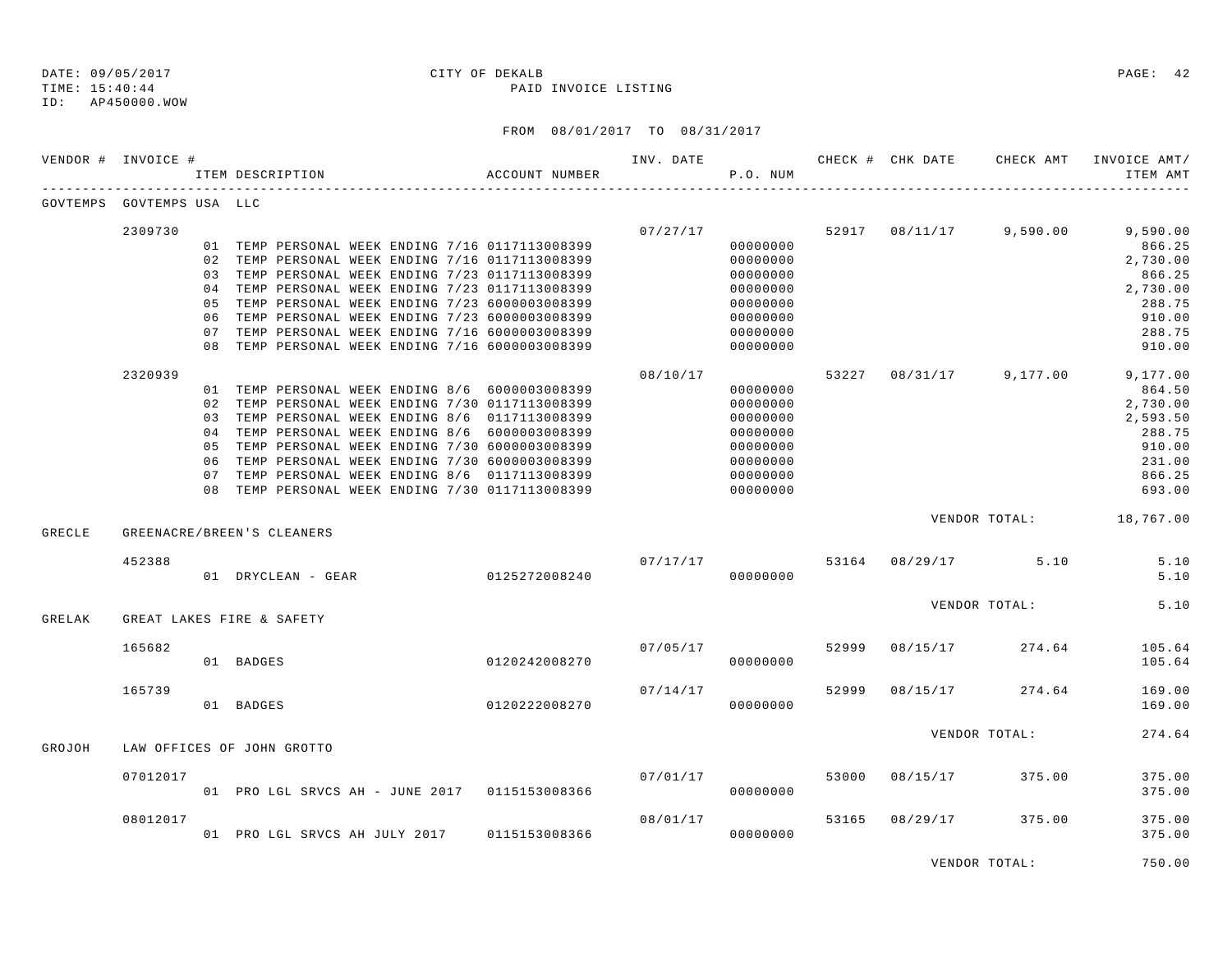## ID: AP450000.WOW

## DATE: 09/05/2017 CITY OF DEKALB PAGE: 43

TIME: 15:40:44 PAID INVOICE LISTING

|        | VENDOR # INVOICE # | ITEM DESCRIPTION                        | ACCOUNT NUMBER |          | P.O. NUM |       |                |                         | ITEM AMT               |
|--------|--------------------|-----------------------------------------|----------------|----------|----------|-------|----------------|-------------------------|------------------------|
| HACH   | HACH COMPANY       |                                         |                |          |          |       |                |                         |                        |
|        | 10504835           | 01 WATER TESTING SUPPLIES 6000002008244 |                | 06/19/17 | 00000000 |       |                | 53001 08/15/17 189.95   | 189.95<br>189.95       |
| HAMLEN |                    | HAMPTON, LENZINI & RENWICK INC          |                |          |          |       |                | VENDOR TOTAL:           | 189.95                 |
|        | 000020171291       | 01 PRO SRVCS - JUNE 2017 1000002008331  |                | 07/24/17 | 00000000 |       |                | 53166 08/29/17 6,787.00 | 6,787.00<br>6,787.00   |
| HARCOR | HARDER CORP        |                                         |                |          |          |       |                | VENDOR TOTAL:           | 6,787.00               |
|        | R120007            | 01 JANITORIAL SUPPLIES 0125272008291    |                | 07/06/17 | 00000000 |       | 53002 08/15/17 | 516.46                  | 217.34<br>217.34       |
|        | R120153            | 01 JANITORIAL SUPPLIES 0125272008291    |                | 07/13/17 | 00000000 | 53002 | 08/15/17       | 516.46                  | 35.17<br>35.17         |
|        | R120162            | 01 JANITORIAL SUPPLIES                  | 0125272008291  | 07/13/17 | 00000000 | 53002 | 08/15/17       | 516.46                  | 106.81<br>106.81       |
|        | R120316            | 01 JANITORIAL SUPPLIES                  | 0125272008291  | 07/20/17 | 00000000 | 53002 | 08/15/17       | 516.46                  | 49.80<br>49.80         |
|        | R120316-01         | 01 JANITORIAL SUPPLIES 0125272008291    |                | 08/03/17 | 00000000 |       | 53167 08/29/17 | 43.01                   | 43.01<br>43.01         |
|        | R120431            | 01 JANITORIAL SUPPLIES 0125272008291    |                | 07/28/17 | 00000000 | 53002 | 08/15/17       | 516.46                  | 107.34<br>107.34       |
| HDSUP  |                    | HD SUPPLY WATERWORKS, LTD.              |                |          |          |       |                | VENDOR TOTAL:           | 559.47                 |
|        | H351962            | 01 WATER SYSTEM FITTINGS                | 6000002008232  | 06/22/17 | 00000000 | 53003 |                | 08/15/17 1,862.97       | 1,007.89<br>1,007.89   |
|        | H388329            | 01 WATER SYSTEM FITTINGS                | 6000002008232  | 06/23/17 | 00000000 |       |                | 53003 08/15/17 1,862.97 | 371.72<br>371.72       |
|        | H398646            | 01 WATER SYSTEM FITTINGS 6000002008232  |                | 06/29/17 | 00000000 |       |                | 53003 08/15/17 1,862.97 | 483.36<br>483.36       |
| HEAAVI |                    | HEARTLAND AVIATION GROUP                |                |          |          |       |                |                         | VENDOR TOTAL: 1,862.97 |
|        | XD2017             |                                         |                |          | 06/16/17 |       | 53004 08/15/17 | 600.00                  | 600.00                 |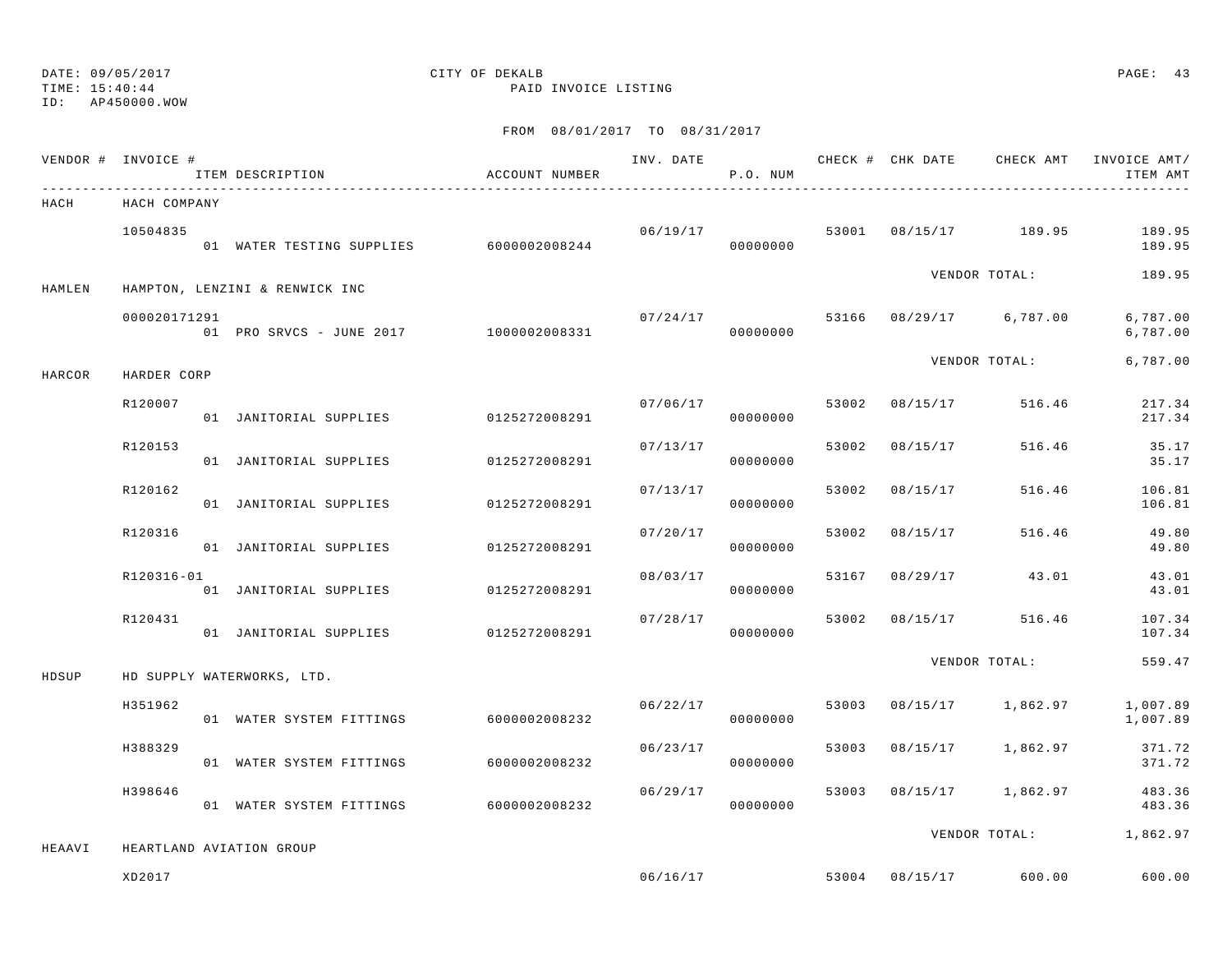DATE: 09/05/2017 CITY OF DEKALB PAGE: 44 TIME: 15:40:44 PAID INVOICE LISTING

ID: AP450000.WOW

|        | VENDOR # INVOICE #        | ITEM DESCRIPTION                                | ACCOUNT NUMBER | INV. DATE | P.O. NUM             |       | CHECK # CHK DATE | CHECK AMT       | INVOICE AMT/<br>ITEM AMT |
|--------|---------------------------|-------------------------------------------------|----------------|-----------|----------------------|-------|------------------|-----------------|--------------------------|
|        | XD2017                    | 01 HALF PAGE ADVERTISEMENT                      | 6500003008373  | 06/16/17  | 00000000             | 53004 | 08/15/17         | 600.00          | 600.00<br>600.00         |
| HILINE |                           | HI-LINE UTILITY SUPPLY                          |                |           |                      |       |                  | VENDOR TOTAL:   | 600.00                   |
|        | 10055643                  | 01 BEARINGS, DRIVE SHAFT 6000002008295          |                | 07/28/17  | 00000000             | 53168 | 08/29/17         | 521.62          | 521.62<br>521.62         |
| HILROB | ROBIN HILL                |                                                 |                |           |                      |       |                  | VENDOR TOTAL:   | 521.62                   |
|        | 08072017                  | 01 WATER REFUND #190218640-03 6000000063444     |                | 08/07/17  | 00000000             | 53169 | 08/29/17         | 96.18           | 96.18<br>96.18           |
| HOBSER | HOBART SERVICE            |                                                 |                |           |                      |       |                  | VENDOR TOTAL:   | 96.18                    |
|        | 33108066                  | 01 STOVE REPAIRS                                | 0125273008348  | 06/19/17  | 00000000             | 53005 |                  | 08/15/17 738.32 | 738.32<br>738.32         |
| HOPHAV |                           | HOPE HAVEN OF DEKALB CO, INC                    |                |           |                      |       |                  | VENDOR TOTAL:   | 738.32                   |
|        | 08012017                  | 01 HUMAN SRVCS FUNDING 2ND OTR 0132103008307    |                | 08/01/17  | 00000000             | 53006 | 08/15/17         | 1,250.00        | 1,250.00<br>1,250.00     |
| HUSSPO |                           | LEARFIELD COMMUNICATIONS, LLC                   |                |           |                      |       |                  | VENDOR TOTAL:   | 1,250.00                 |
|        | 08012017                  | 01 MARKETING AD                                 | 6500003008373  | 08/01/17  | 00000000             | 53170 |                  | 08/29/17 700.00 | 700.00<br>700.00         |
| IDES   |                           | ILLINOIS DEPARTMENT OF EMPLOYM                  |                |           |                      |       |                  | VENDOR TOTAL:   | 700.00                   |
|        | 08282017                  | 01 OTR #2 2017 UNEMPLMNT                        | 0116103008395  | 08/28/17  | 00170065             | 53228 | 08/31/17         | 9,890.00        | 9,890.00<br>9,890.00     |
|        | IDOTAERO ILLINOIS DEPT OF |                                                 |                |           |                      |       |                  | VENDOR TOTAL:   | 9,890.00                 |
|        | 06122017                  | 01 PAVEMENT REHAB PROJECT DKB4431 1300006508639 |                |           | 06/12/17<br>00170063 | 53229 | 08/31/17         | 30,593.00       | 30,593.00<br>30,593.00   |
|        |                           |                                                 |                |           |                      |       |                  | VENDOR TOTAL:   | 30,593.00                |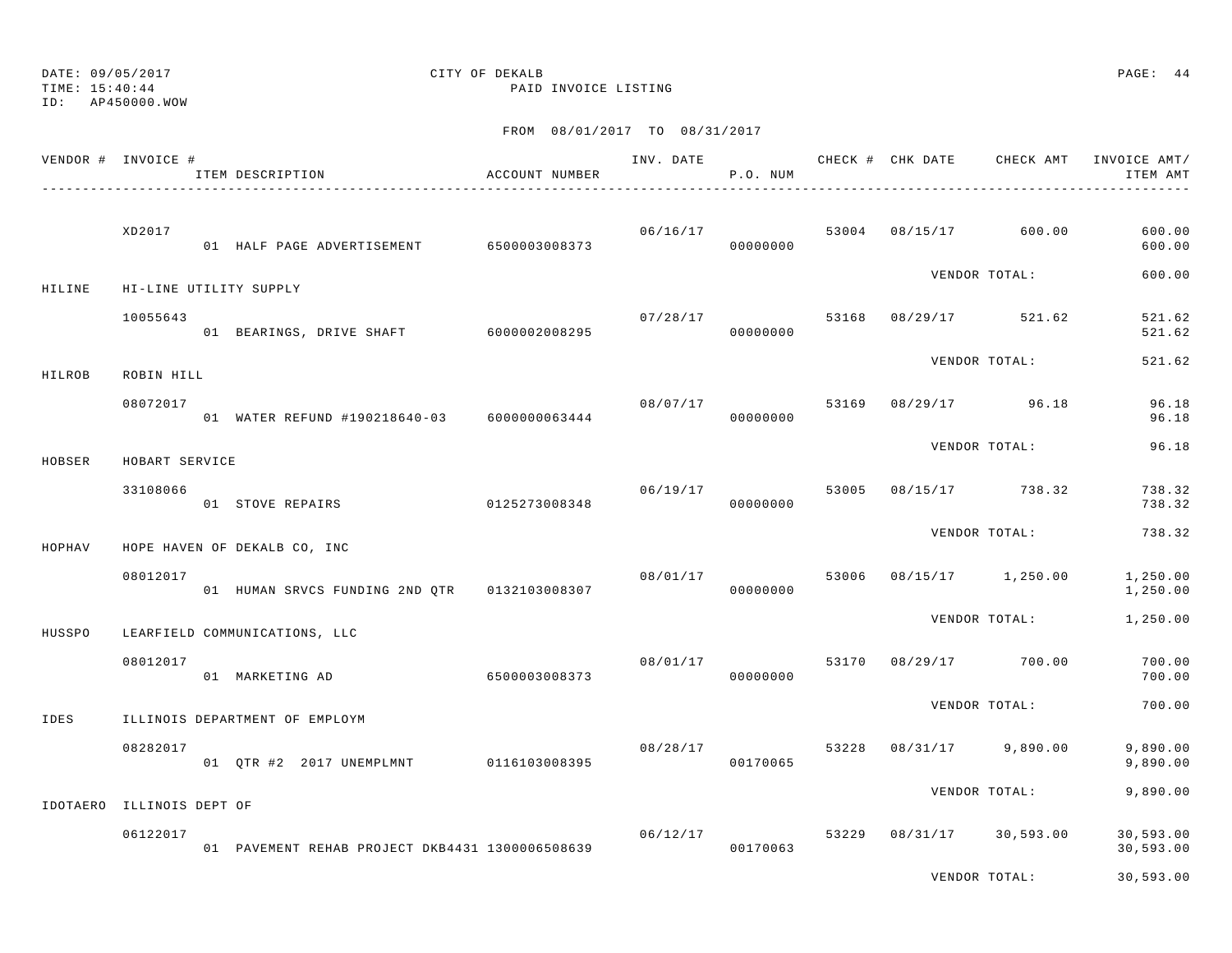# ID: AP450000.WOW

## DATE: 09/05/2017 CITY OF DEKALB PAGE: 45

TIME: 15:40:44 PAID INVOICE LISTING

|         | VENDOR # INVOICE #             | ITEM DESCRIPTION                              | ACCOUNT NUMBER                 |          | P.O. NUM             |       |                |                         | INV. DATE 6 1999 CHECK # CHK DATE 6 CHECK AMT INVOICE AMT<br>ITEM AMT |
|---------|--------------------------------|-----------------------------------------------|--------------------------------|----------|----------------------|-------|----------------|-------------------------|-----------------------------------------------------------------------|
| ILEPA   | ILLINOIS EPA (NPDES)           |                                               |                                |          |                      |       |                |                         |                                                                       |
|         | 06202017                       | 01 ILR400547 ANNUAL NPDES FEES 0130333008325  |                                |          | 06/20/17<br>00000000 |       |                | 53007 08/15/17 1,500.00 | 1,000.00<br>1,000.00                                                  |
|         | 06202017A                      | 01 ILR002954 ANNUAL NPDES FEES                | 6500003008385                  | 06/20/17 | 00000000             |       |                | 53007 08/15/17 1,500.00 | 500.00<br>500.00                                                      |
|         | ILLSTATE ILLINOIS STATE POLICE |                                               |                                |          |                      |       |                |                         | VENDOR TOTAL: 1,500.00                                                |
|         | 06012017                       | 01 PD APPLCNTS FEE                            | 0120212008243                  |          | 06/01/17<br>00000000 | 53008 |                | 08/15/17 69.00          | 69.00<br>69.00                                                        |
| ILSOSDS |                                | ILLINOIS SECRETARY OF STATE                   |                                |          |                      |       |                | VENDOR TOTAL:           | 69.00                                                                 |
|         | 07052017                       | 01 ADMIN CASE DL SPNSN FEES 0115153008366     |                                |          | 07/05/17<br>00000000 |       |                | 53009 08/15/17 10.00    | 10.00<br>10.00                                                        |
|         | 08012017                       | 01 ADMIN CASE DL SPNSN FEES                   | 0115153008366                  | 08/01/17 | 00000000             | 53171 |                | 08/29/17 10.00          | 10.00<br>10.00                                                        |
| IMPNET  |                                | IMPACT NETWORKING, LLC                        |                                |          |                      |       |                | VENDOR TOTAL:           | 20.00                                                                 |
|         | 861809                         | 01 CONTRACT OVERAGES                          | 0117122008202                  | 06/27/17 | 00000000             | 53010 |                | 08/15/17 1,489.93       | 830.24<br>830.24                                                      |
|         | 868482                         | 01 CONTRACT OVERAGES<br>02 CONTRACT BASE RATE | 0117112008202<br>0117113008310 | 07/06/17 | 00000000<br>00000000 |       |                | 53010 08/15/17 1,489.93 | 659.69<br>195.69<br>464.00                                            |
| INDENV  | INDEVCON, INC.                 |                                               |                                |          |                      |       |                | VENDOR TOTAL:           | 1,489.93                                                              |
|         | 61709036                       | 01 INSULATION REPAIR 0130323008348            |                                |          | 07/05/17<br>00000000 | 53011 |                | 08/15/17 4,875.00       | 4,875.00<br>4,875.00                                                  |
| INTBUI  |                                | INTELLI-BUILDING CONTROL SOL                  |                                |          |                      |       |                | VENDOR TOTAL:           | 4,875.00                                                              |
|         | $1349 - 11$                    | 01 SERVICE AGREEMENT-JULY 2017 0130324008450  |                                | 06/20/17 | 00000000             |       | 53012 08/15/17 | 600.00                  | 300.00<br>300.00                                                      |
|         | $1349 - 12$                    |                                               |                                | 07/20/17 |                      | 53012 | 08/15/17       | 600.00                  | 300.00                                                                |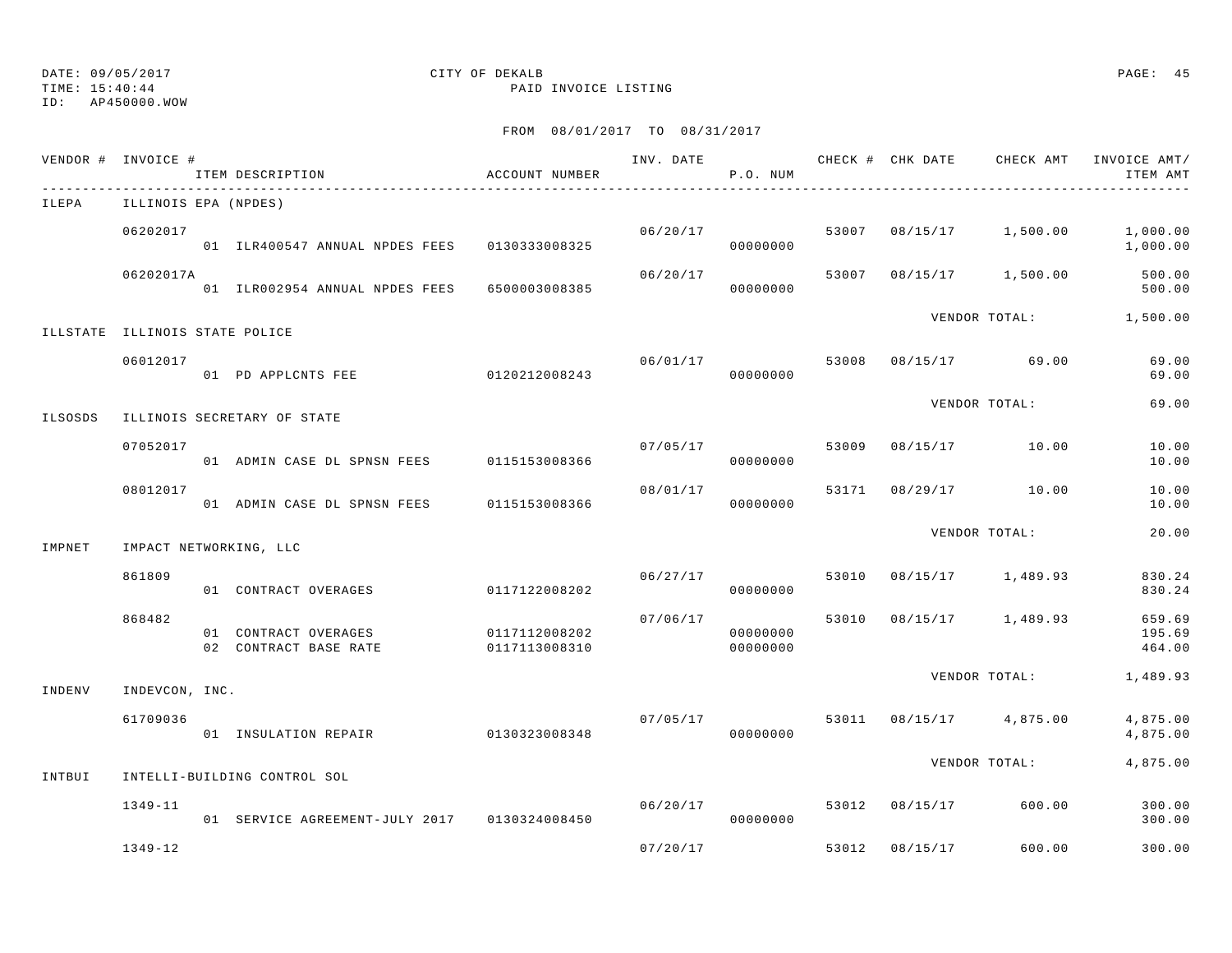TIME: 15:40:44 PAID INVOICE LISTING ID: AP450000.WOWFROM 08/01/2017 TO 08/31/2017 VENDOR # INVOICE # THE SAMPLE FOR THE CHECK AND THE CHECK AND CHECK FOR CHECK AMT INVOICE AMT/ ITEM DESCRIPTION ACCOUNT NUMBER P.O. NUM ITEM AMT---------------------------------------------------------------------------------------------------------------------------------------------- 1349-12 07/20/17 53012 08/15/17 600.00 300.00 01 SERVICE AGREEMENT-AUG 2017 0130324008450 00000000 300.00VENDOR TOTAL: 600.00 IPBC INTERGOVERNMENTAL PERSONNEL $07/01/17$   $07/01/17$   $1141$   $08/29/17$   $871,745.66$   $435,872.83$ 01 EMP HEALTH JUL 17 7100004008477 000000000 0000000 323,410.66 02 EMP LIFE JUL 17 269.46 2100004008475 00000000 0000000 1,269.46 03 RETIREE HEALTH JUL 17 7100004008478 00000000 0000000 73,878.55 04 EMP DENTAL JUL 17 7100004008477 00000000 0000000 18,983.96 05 RETIREE DENTAL JUL 17 7100004008480 00000000 5,400.26 06 LIBRARY LIFE JUL 17 7100004008485 00000000 12.8407 LIBRARY HEALTH JUL 17 7100004008486 00000000 0000000 11,116.88 08 LIBRARY DENTAL JUL 17 7100004008487 00000000 0000000 627.12 09 EMP PAY LIFE JUL 17 0100000002672 00000000 0000000 1,173.10 08012017 08/01/17 1141 08/29/17 871,745.66 435,872.83 01 EMP LIFE AUG 17 7100004008475 000000000 1,269.46 02 EMP HEALTH AUG 17 **7100004008477** 00000000 0000000 323,410.66 03 RETIREE HEALTH AUG 17 7100004008478 00000000 0000000 73,878.55 04 EMP DENTAL AUG 17 2100004008477 00000000 0000000 18,983.96 05 RETIREE DENTAL AUG 17 7100004008480 00000000 0000000 5,400.26 06 LIBRARY LIFE AUG 17 7100004008485 00000000 12.8407 LIBRARY HEALTH AUG 17 7100004008486 00000000 0000000 11,116.88 08 LIBRARY DENTAL AUG 17 7100004008487 00000000 0000000 627.12 09 EMP PAY LIFE AUG 17 0100000002672 000000000 0000000 1,173.10 VENDOR TOTAL: 871,745.66 IPELRA ILLINOIS PUBLIC EMPLOYER LABOR 08092017 08/09/17 53172 08/29/17 28.36 28.36 01 FD INTERVIEW MEAL 0115153008306 00000000 28.36VENDOR TOTAL: 28.36IPMA IPMA-HR INV-29576-H4P6H6 06/30/17 53013 08/15/17 109.00 109.00 01 INDIVIDUAL ANNUAL MEMBERSHIP 0116103008375 00000000 109.00

DATE: 09/05/2017 CITY OF DEKALB PAGE: 46

VENDOR TOTAL: 109.00JAYBIG JAY'S BIG ROLLS INC045306 08/10/17 53173 08/29/17 1,313.34 356.50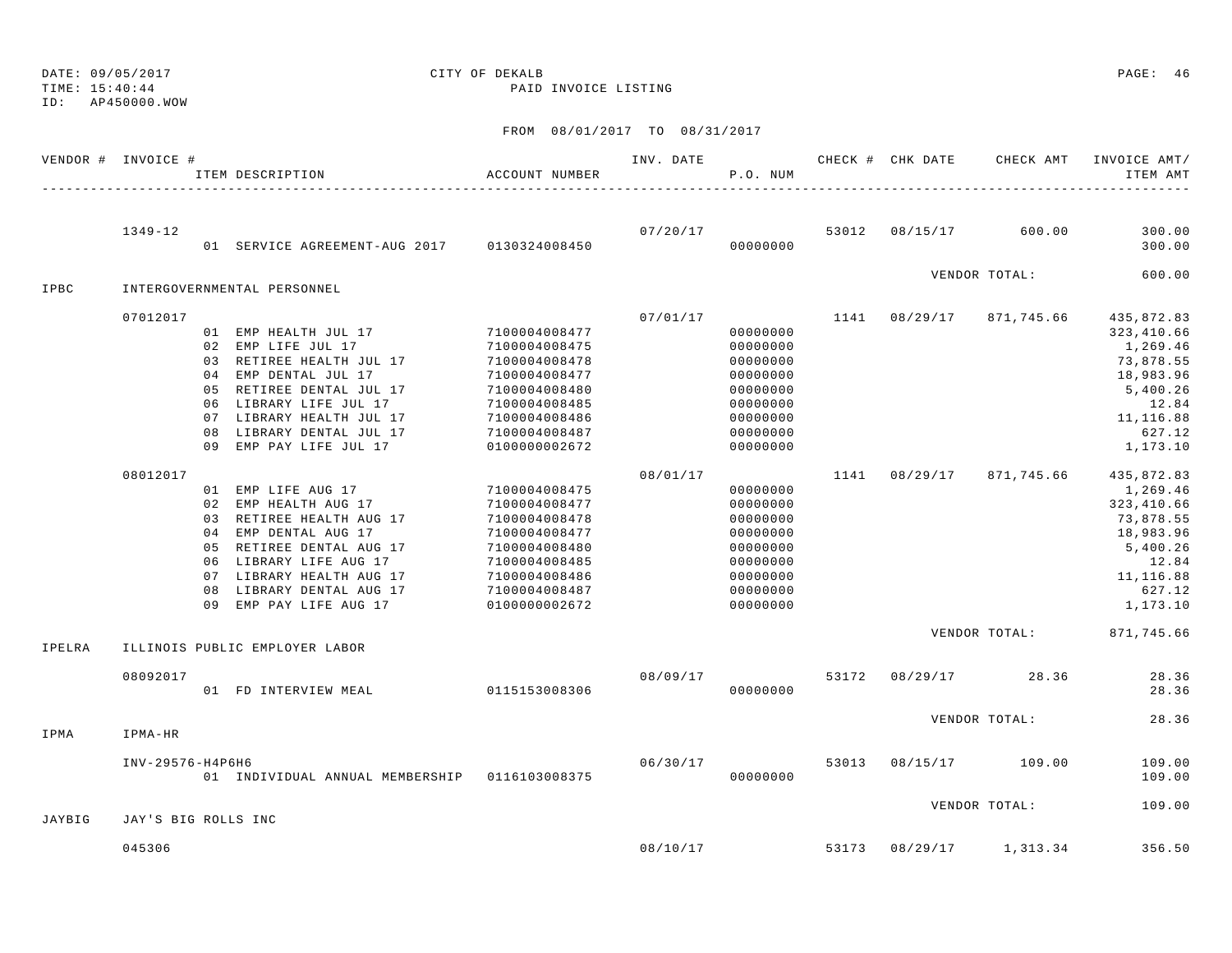ID: AP450000.WOW

### TIME: 15:40:44 PAID INVOICE LISTING

|        | VENDOR # INVOICE #  | ITEM DESCRIPTION                                 | ACCOUNT NUMBER                 |          | P.O. NUM             |       |                |                                        | INV. DATE 6 7 200 CHECK # CHK DATE 6 CHECK AMT INVOICE AMT<br>ITEM AMT |
|--------|---------------------|--------------------------------------------------|--------------------------------|----------|----------------------|-------|----------------|----------------------------------------|------------------------------------------------------------------------|
|        |                     |                                                  |                                |          |                      |       |                |                                        |                                                                        |
|        | 045306              | 01 JANITORIAL SUPPLIES 6500002008219             |                                |          | 08/10/17<br>00000000 |       |                | 53173 08/29/17 1,313.34                | 356.50<br>356.50                                                       |
|        | 047366              | 01 JANITORIAL SUPPLIES<br>02 JANITORIAL SUPPLIES | 0130332008291<br>0130332008226 | 07/31/17 | 00000000<br>00000000 |       |                | 53173 08/29/17 1,313.34                | 481.59<br>357.83<br>123.76                                             |
|        | 145286              | 01 JANITORIAL SUPPLIES                           | 0130322008291                  | 07/31/17 | 00000000             |       |                | 53173 08/29/17 1,313.34                | 415.25<br>415.25                                                       |
|        | 873983              | 01 JANITORIAL SUPPLIES                           | 0130322008291                  | 07/13/17 | 00000000             |       |                | 53014 08/15/17 359.97                  | 359.97<br>359.97                                                       |
|        | 947429              | 01 JANITORIAL SUPPLIES 0130332008295             |                                | 08/03/17 | 00000000             |       |                | 53173 08/29/17 1,313.34                | 60.00<br>60.00                                                         |
| JGUNI  | J.G. UNIFORMS, INC. |                                                  |                                |          |                      |       |                |                                        | VENDOR TOTAL: 1,673.31                                                 |
|        | 23744               | 01 BODY ARMOR                                    | 0120222008270                  |          | 00000000             |       |                | $08/04/17$ $53174$ $08/29/17$ $914.00$ | 914.00<br>914.00                                                       |
| JOHJEF | JEFF JOHNSON        |                                                  |                                |          |                      |       |                | VENDOR TOTAL:                          | 914.00                                                                 |
|        | 08092017            | 01 WATER REFUND #1501064040-01 6000000063444     |                                |          | 00000000             |       |                | 08/09/17 53175 08/29/17 101.63         | 101.63<br>101.63                                                       |
| JUSSAF | JUST SAFETY LTD     |                                                  |                                |          |                      |       |                | VENDOR TOTAL:                          | 101.63                                                                 |
|        | 29015               | 01 FIRST AID SUPPLIES                            | 0120222008242                  | 07/10/17 | 00000000             |       |                | 53015 08/15/17 142.40                  | 57.25<br>57.25                                                         |
|        | 29017               | 01 FIRST AID SUPPLIES                            | 0130332008219                  |          | 07/10/17<br>00000000 | 53015 | 08/15/17       | 142.40                                 | 31.90<br>31.90                                                         |
|        | 29018               | 01 FIRST AID SUPPLIES                            | 6000002008219                  | 07/10/17 | 00000000             | 53015 | 08/15/17       | 142.40                                 | 53.25<br>53.25                                                         |
|        | 29150               | 01 FIRST AID SUPPLIES                            | 0120212008204                  | 08/07/17 | 00000000             |       |                | 53176 08/29/17 189.35                  | 67.05<br>67.05                                                         |
|        | 29151               |                                                  |                                | 08/07/17 |                      |       | 53176 08/29/17 | 189.35                                 | 64.25                                                                  |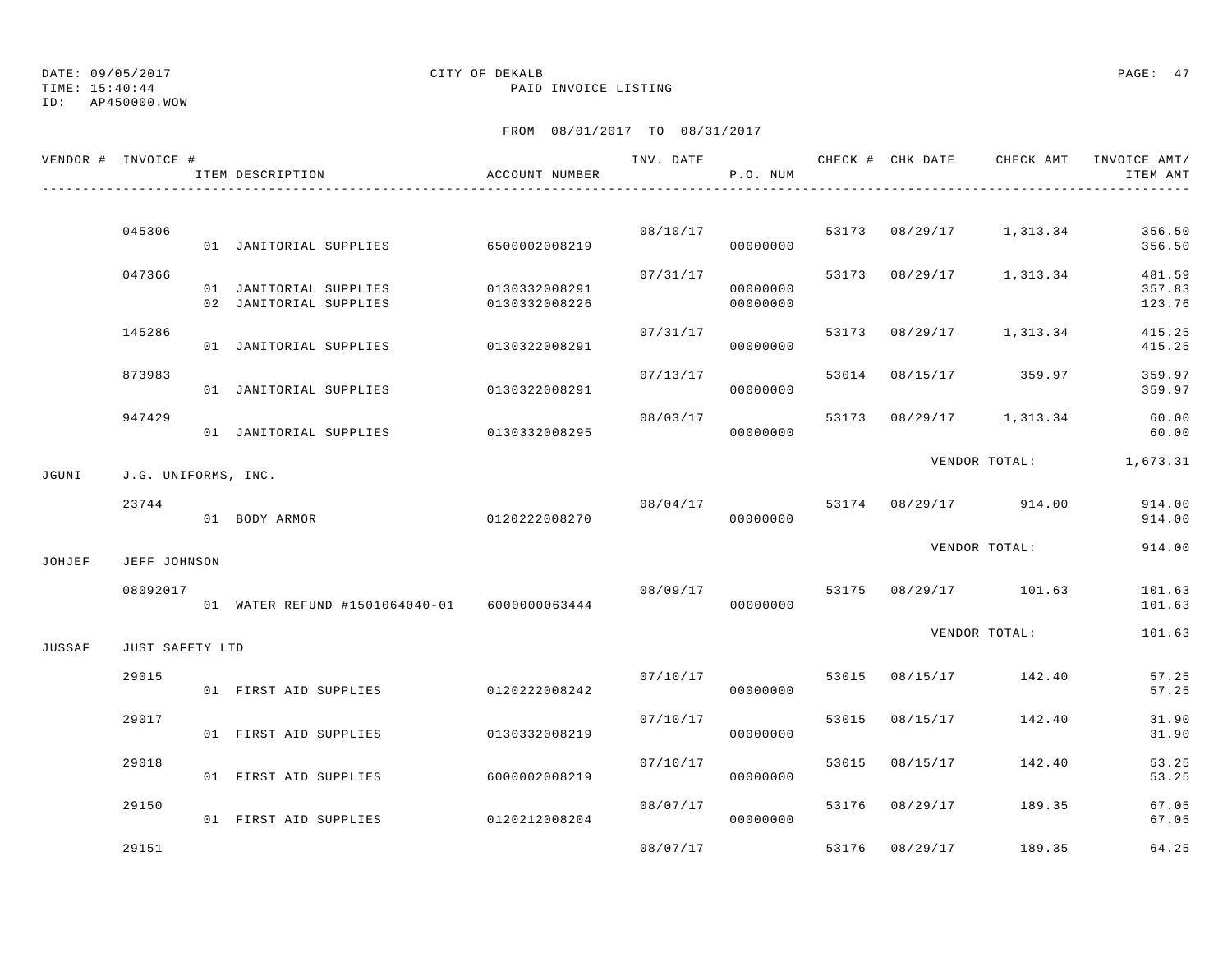TIME: 15:40:44 PAID INVOICE LISTING

ID: AP450000.WOW

|        | VENDOR # INVOICE # | ITEM DESCRIPTION                                                                                   | ACCOUNT NUMBER                 | INV. DATE | P.O. NUM             |       | CHECK # CHK DATE | CHECK AMT               | INVOICE AMT/<br>ITEM AMT     |
|--------|--------------------|----------------------------------------------------------------------------------------------------|--------------------------------|-----------|----------------------|-------|------------------|-------------------------|------------------------------|
|        |                    |                                                                                                    |                                |           |                      |       |                  |                         |                              |
|        | 29151              | 01 FIRST AID SUPPLIES                                                                              | 0130332008219                  |           | 08/07/17<br>00000000 |       |                  | 53176 08/29/17 189.35   | 64.25<br>64.25               |
|        | 29152              | 01 FIRST AID SUPPLIES                                                                              | 6000002008219                  | 08/07/17  | 00000000             | 53176 |                  | 08/29/17 189.35         | 58.05<br>58.05               |
| KATFIE |                    | KATHLEEN FIELD ORR & ASSOCIATE                                                                     |                                |           |                      |       |                  | VENDOR TOTAL:           | 331.75                       |
|        | 15149              | 01 TIF CONSULTING<br>02 TIF CONSULTING                                                             | 1300003008366<br>1400003008366 | 12/15/16  | 00000000<br>00000000 |       |                  | 53016 08/15/17 970.00   | 640.00<br>590.00<br>50.00    |
|        | 15295              | 01 PROFESSIONAL SRVS - JUNE 2017 1300003008366                                                     |                                | 07/06/17  | 00000000             |       |                  | 53016 08/15/17 970.00   | 330.00<br>330.00             |
| KAYJAM | <b>JAMES KAYES</b> |                                                                                                    |                                |           |                      |       |                  | VENDOR TOTAL:           | 970.00                       |
|        | 08112017           | 01  2017 RETIREE WELLNESS REIMB.  7100004008476                                                    |                                | 08/11/17  | 00000000             |       |                  | 53177 08/29/17 240.00   | 240.00<br>240.00             |
| KBLAWN | K & B LAWN CARE    |                                                                                                    |                                |           |                      |       |                  | VENDOR TOTAL:           | 240.00                       |
|        | 07012017           | 01 SPRAY COLD STRG ARE- JULY 2017 0130333008313<br>02 SPRAY COLD STRG ARE- JULY 2017 6000003008313 |                                | 07/01/17  | 00000000<br>00000000 |       |                  | 53017 08/15/17 1,397.20 | 1,397.20<br>698.60<br>698.60 |
| KISWAT | KISHWAUKEE WATER   |                                                                                                    |                                |           |                      |       |                  | VENDOR TOTAL:           | 1,397.20                     |
|        | $063017 - 64$      | 01 S 7TH METER MAY - JUN                                                                           | 6000003008355                  | 06/30/17  | 00000000             | 53018 | 08/15/17         | 17,953.93               | 1,698.45<br>1,698.45         |
|        | $063017 - 65$      | 01 DRESSER RD METER MAY - JUN                                                                      | 6000003008355                  | 06/30/17  | 00000000             | 53018 | 08/15/17         | 17,953.93               | 5,686.79<br>5,686.79         |
|        | 063017-66          | 01 COUNTRY FARM METER MAY - JUN                                                                    | 6000003008355                  | 06/30/17  | 00000000             | 53018 | 08/15/17         | 17,953.93               | 2,587.49<br>2,587.49         |
|        | $063017 - 67$      | 01 W LINCOLN METER MAY - JUN 6000003008355                                                         |                                | 06/30/17  | 00000000             | 53018 | 08/15/17         | 17,953.93               | 3, 445.48<br>3,445.48        |
|        | $063017 - 68$      |                                                                                                    |                                | 06/30/17  |                      | 53018 | 08/15/17         | 17,953.93               | 4,535.72                     |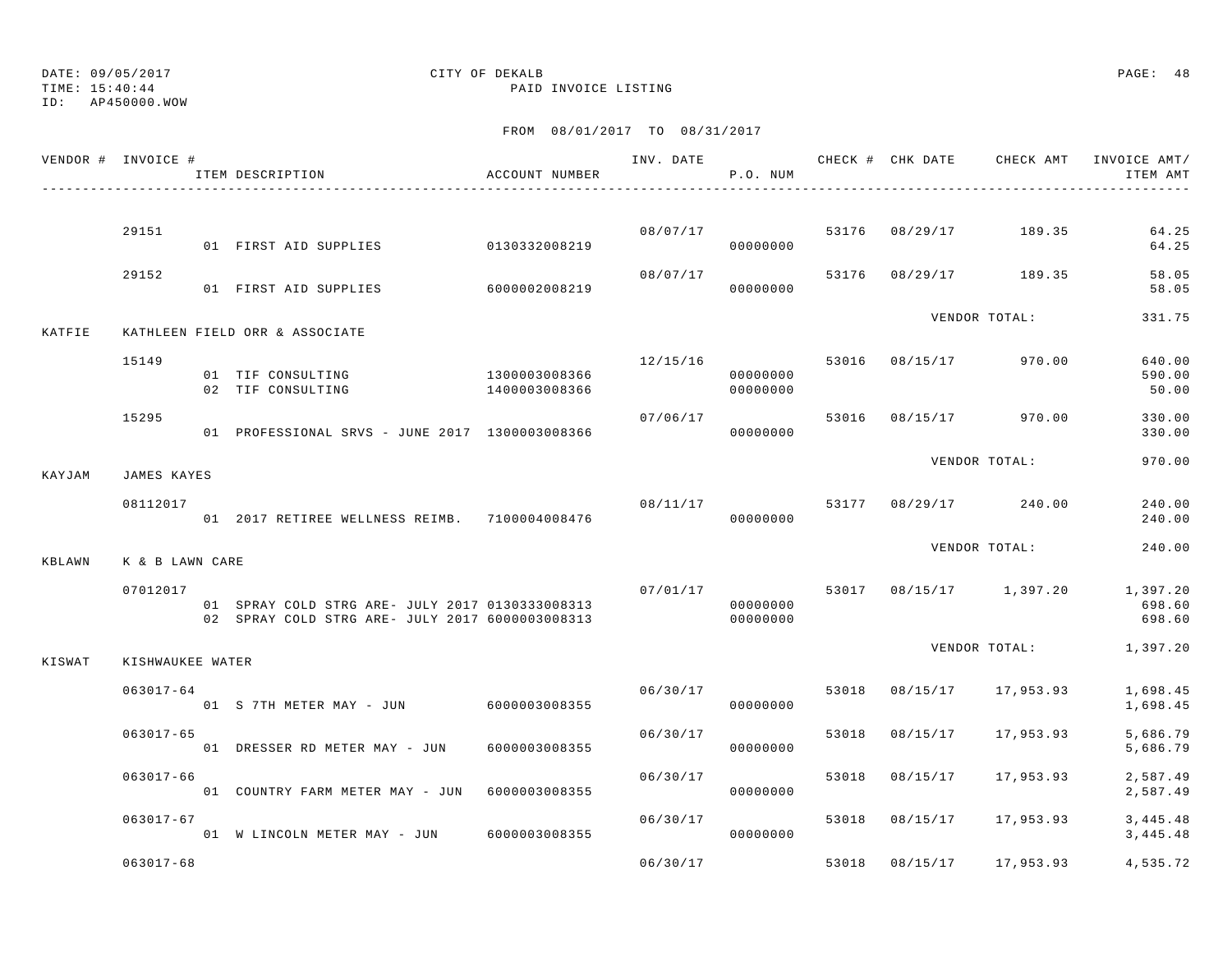TIME: 15:40:44 PAID INVOICE LISTING

ID: AP450000.WOW

## FROM 08/01/2017 TO 08/31/2017

| VENDOR # INVOICE # |               | ITEM DESCRIPTION                                | ACCOUNT NUMBER |                      | P.O. NUM             |       | ------------------------------------ |                         | INV. DATE 6 CHECK # CHK DATE CHECK AMT INVOICE AMT/<br>ITEM AMT |
|--------------------|---------------|-------------------------------------------------|----------------|----------------------|----------------------|-------|--------------------------------------|-------------------------|-----------------------------------------------------------------|
|                    |               |                                                 |                |                      |                      |       |                                      |                         |                                                                 |
|                    | $063017 - 68$ | 01 CORPORATE DR METER MAY-JUN 6000003008355     |                |                      | 06/30/17<br>00000000 | 53018 |                                      |                         | 08/15/17 17,953.93 4,535.72<br>4,535.72                         |
|                    | 07312017      | 01 SEWER PAYMENT - JULY 2017 6000000002220      |                | 07/31/17             | 00000000             |       | 52918 08/11/17                       | 588,183.16              | 588,183.16<br>588,183.16                                        |
| KNICOL             |               | THE KNIGHTS OF COLUMBUS                         |                |                      |                      |       |                                      | VENDOR TOTAL:           | 606,137.09                                                      |
|                    | 07202017      | 01 (5) ANNUAL DINNER TICKETS 0110103008376      |                | 07/20/17             | 00000000             |       |                                      | 53178 08/29/17 60.00    | 60.00<br>60.00                                                  |
| KRESTE             | STEVE KREKLOW |                                                 |                |                      |                      |       |                                      | VENDOR TOTAL:           | 60.00                                                           |
|                    | 08022017      |                                                 |                | 08/02/17 52919       | 00000000             |       |                                      | 08/11/17 118.77         | 118.77<br>118.77                                                |
| LAKINT             |               | LAKESIDE INTERNATIONAL TRUCKS                   |                |                      |                      |       |                                      | VENDOR TOTAL:           | 118.77                                                          |
|                    | 7105554P      | 01 MIRROR                                       | 0130332008226  | 07/03/17             | 00000000             |       |                                      | 53019 08/15/17 86.03    | 8.74<br>8.74                                                    |
|                    | 7105589P      | 01 FILTERS                                      | 0130332008226  |                      | 07/13/17<br>00000000 | 53019 |                                      | 08/15/17 86.03          | 77.29<br>77.29                                                  |
| LAWWAL             |               | LAWNCARE BY WALTER INC                          |                |                      |                      |       |                                      | VENDOR TOTAL:           | 86.03                                                           |
|                    | 14324         | 01 BRICK PAVER WORK - LINCOLN/5TH 1300006508633 |                | 07/11/17             | 00000000             |       |                                      | 53020 08/15/17 7,700.59 | 7,700.59<br>7,700.59                                            |
| LEHSUZ             | SUZANNE LEHTO |                                                 |                |                      |                      |       |                                      | VENDOR TOTAL:           | 7,700.59                                                        |
|                    | 072717        | 01  2017 RETIREE WELLNESS REIMB.  7100004008476 |                | 07/27/17<br>00000000 |                      | 53021 |                                      | 08/15/17 250.00         | 250.00<br>250.00                                                |
| LELFIR             |               | LELAND FIRE PROTECTION DIST.                    |                |                      |                      |       |                                      | VENDOR TOTAL:           | 250.00                                                          |
|                    | 07162017      | 01 (8) SCOTT AIR-PAKS BOTTLES 0125273008311     |                |                      | 07/16/17<br>00000000 |       | 53022 08/15/17                       | 500.00                  | 500.00<br>500.00                                                |

VENDOR TOTAL: 500.00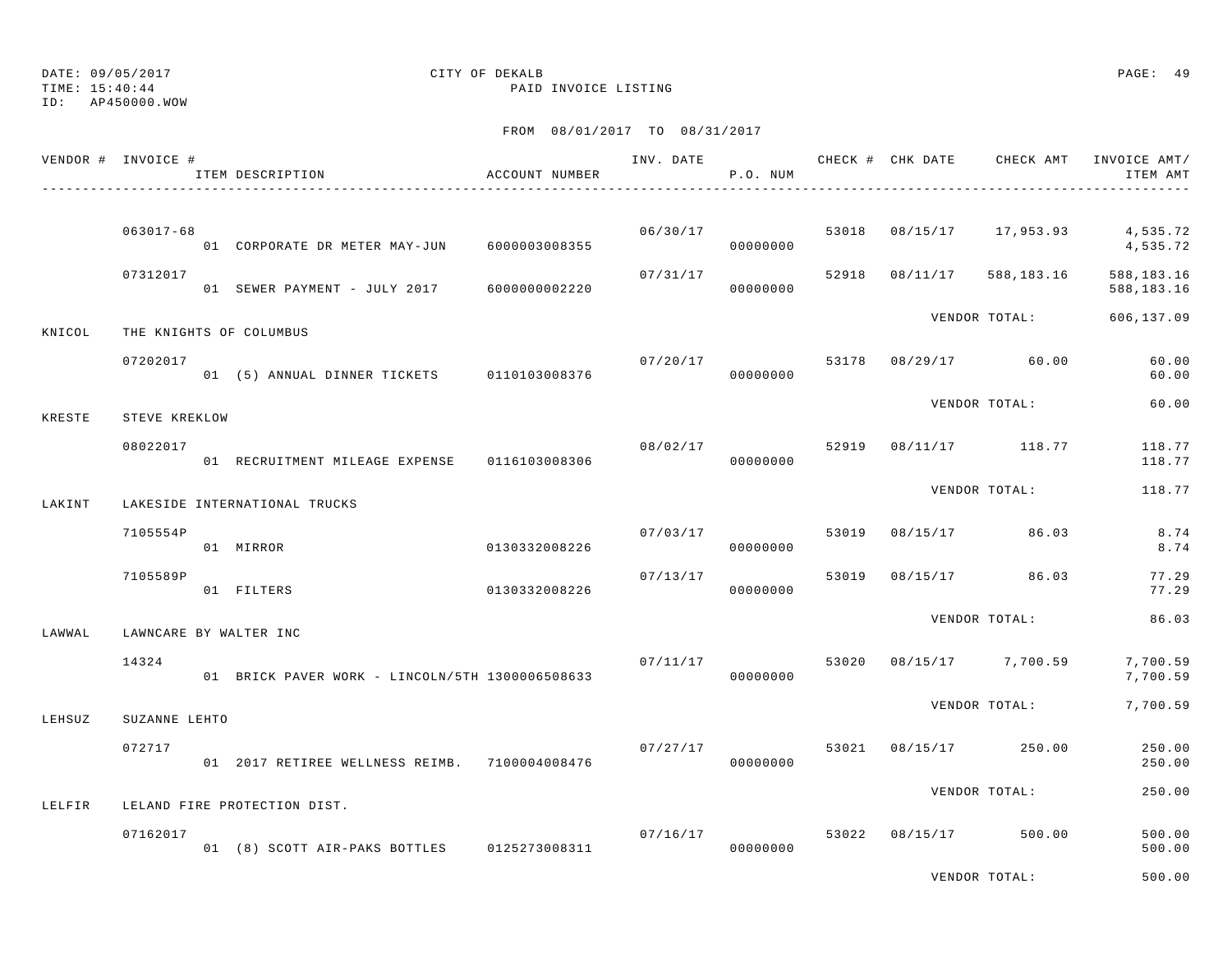### TIME: 15:40:44 PAID INVOICE LISTING ID: AP450000.WOW

## DATE: 09/05/2017 CITY OF DEKALB PAGE: 50

|        | VENDOR # INVOICE # | ITEM DESCRIPTION                            | ACCOUNT NUMBER | INV. DATE | P.O. NUM |       | CHECK # CHK DATE |                         | CHECK AMT INVOICE AMT/<br>ITEM AMT |
|--------|--------------------|---------------------------------------------|----------------|-----------|----------|-------|------------------|-------------------------|------------------------------------|
| LEPRI  | LE PRINT EXPRESS   |                                             |                |           |          |       |                  |                         |                                    |
|        | 24813              | 01 (523) FILE OF LIFE MAGNETS 0120253008373 |                | 08/02/17  | 00000000 |       | 53179 08/29/17   | 399.90                  | 399.90<br>399.90                   |
| LOVDIS |                    | LOVELL'S DISCOUNT TIRE, INC.                |                |           |          |       |                  | VENDOR TOTAL:           | 399.90                             |
|        | 48559              | 01 (4) TIRES                                | 6500003008315  | 06/01/17  | 00000000 |       |                  | 53023 08/15/17 1,276.00 | 506.20<br>506.20                   |
|        | 48864              | 01 BALANCE WHEELS                           | 0130333008315  | 06/30/17  | 00000000 | 53023 | 08/15/17         | 1,276.00                | 50.00<br>50.00                     |
|        | 48895              | $01$ $(4)$ TIRES                            | 6000002008226  | 07/06/17  | 00000000 | 53023 | 08/15/17         | 1,276.00                | 685.80<br>685.80                   |
|        | 49182              | 01 TIRE REPAIR                              | 0125273008315  | 07/31/17  | 00000000 | 53023 | 08/15/17         | 1,276.00                | 34.00<br>34.00                     |
|        | 49195              | 01 (1) TIRE                                 | 0120222008226  | 08/01/17  | 00000000 | 53180 |                  | 08/29/17 138.24         | 138.24<br>138.24                   |
| LOVRIT |                    | LOVETT'S RITE-WAY REBUILDERS,               |                |           |          |       |                  | VENDOR TOTAL:           | 1,414.24                           |
|        | 35901              | 01 REPAIR AC ACCUMULATOR                    | 0120223008315  | 05/16/17  | 00000000 |       | 53024 08/15/17   | 2,769.63                | 436.92<br>436.92                   |
|        | 35966              | 01 REPAIR POWER STEERING                    | 0120213008315  | 06/07/17  | 00000000 |       | 53024 08/15/17   | 2,769.63                | 211.68<br>211.68                   |
|        | 35990              | 01 REPAIR AC CONDENSER                      | 0120253008315  | 06/13/17  | 00000000 | 53024 | 08/15/17         | 2,769.63                | 591.03<br>591.03                   |
|        | 64666              | 01 CITY VEHICLE TOW                         | 0130333008315  | 06/29/17  | 00000000 | 53024 | 08/15/17         | 2,769.63                | 250.00<br>250.00                   |
|        | 65194              | 01 CITY VEHICLE TOW                         | 0125273008315  | 06/14/17  | 00000000 | 53024 | 08/15/17         | 2,769.63                | 300.00<br>300.00                   |
|        | 65473              | 01 PD TOW                                   | 0120223008384  | 03/30/17  | 00000000 | 53024 | 08/15/17         | 2,769.63                | 170.00<br>170.00                   |
|        | 65480              | 01 PD TOW                                   | 0120223008384  | 04/05/17  | 00000000 |       | 53024 08/15/17   | 2,769.63                | 170.00<br>170.00                   |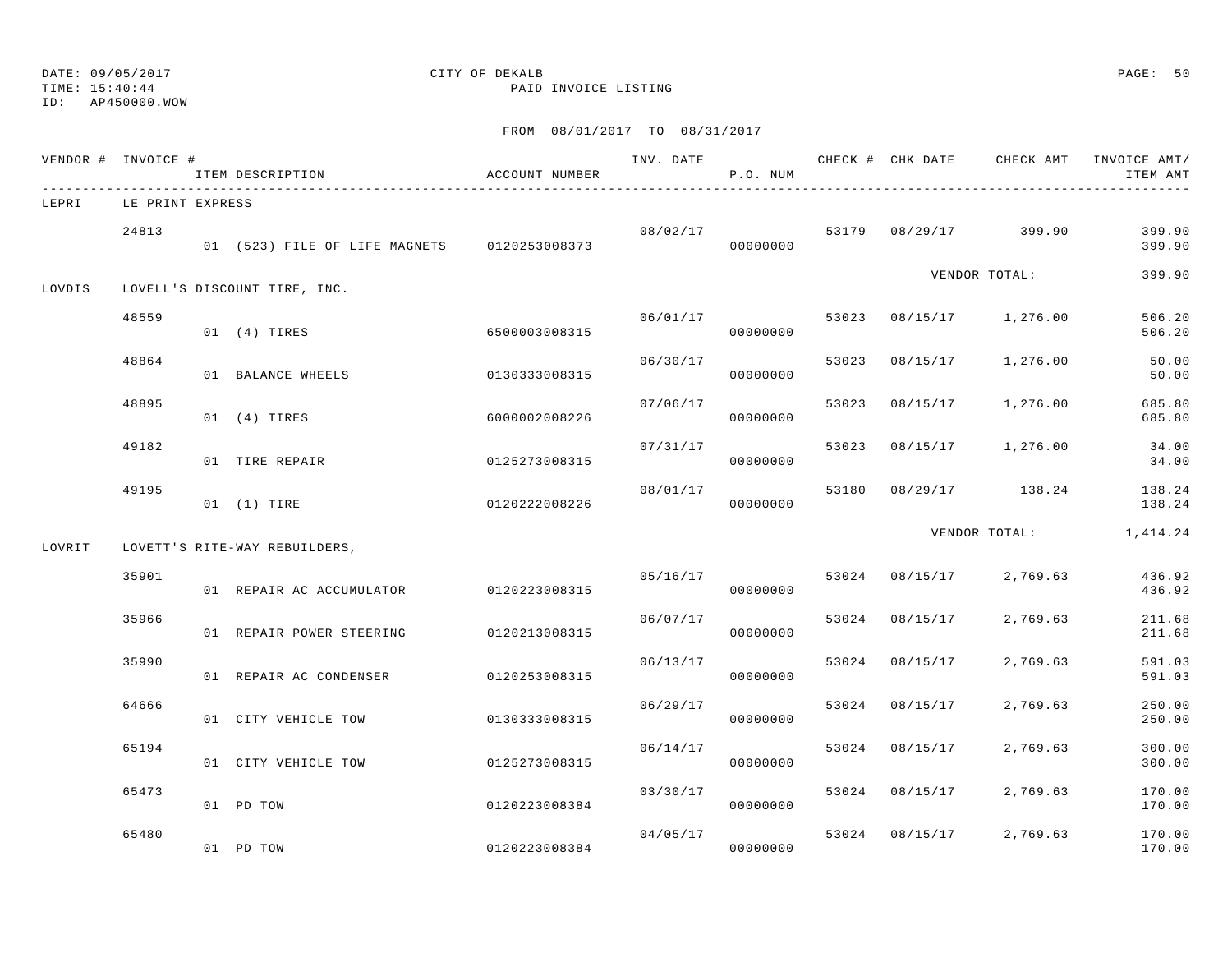TIME: 15:40:44 PAID INVOICE LISTING

ID: AP450000.WOW

|        | VENDOR # INVOICE # | ITEM DESCRIPTION            | ACCOUNT NUMBER | INV. DATE | P.O. NUM |       | CHECK # CHK DATE | CHECK AMT         | INVOICE AMT/<br>ITEM AMT |
|--------|--------------------|-----------------------------|----------------|-----------|----------|-------|------------------|-------------------|--------------------------|
|        | 65566              | 01 PD TOW                   | 0120223008384  | 05/07/17  | 00000000 |       | 53024 08/15/17   | 2,769.63          | 170.00<br>170.00         |
|        | 65659              | 01 TOW LIGHT TOWER          | 0120223008399  | 05/28/17  | 00000000 | 53024 | 08/15/17         | 2,769.63          | 300.00<br>300.00         |
|        | 66010              | 01 PD TOW #1705433          | 0120223008384  | 07/26/17  | 00000000 | 53024 | 08/15/17         | 2,769.63          | 170.00<br>170.00         |
| LOWCRE |                    | LOWE'S CREDIT SERVICES      |                |           |          |       |                  | VENDOR TOTAL:     | 2,769.63                 |
|        | 02523              | 01 STAIRWAY REPAIR MATERIAL | 0125272008210  | 07/14/17  | 00000000 | 53026 | 08/15/17         | 2,187.60          | 13.25<br>13.25           |
|        | 02671              | 01 LACQUER THINNER          | 0130332008228  | 07/26/17  | 00000000 | 53026 | 08/15/17         | 2,187.60          | 58.89<br>58.89           |
|        | 02687              | 01 SHOP SUPPLIES            | 6000002008295  | 07/27/17  | 00000000 | 53181 | 08/29/17         | 275.66            | 42.54<br>42.54           |
|        | 03009              | 01 CONCRETE TOOLS           | 6000002008295  | 05/24/17  | 00000000 | 53026 | 08/15/17         | 2,187.60          | 47.96<br>47.96           |
|        | 03280              | 01 BUILDING SUPPLIES        | 0125272008210  | 07/15/17  | 00000000 | 53026 | 08/15/17         | 2,187.60          | 68.34<br>68.34           |
|        | 03565              | 01 PICNIC TABLE REPAIR      | 0130322008219  | 07/31/17  | 00000000 | 53181 | 08/29/17         | 275.66            | 54.21<br>54.21           |
|        | 03590              | 01 DESK MATERIAL            | 0130322008219  | 07/24/17  | 00000000 | 53026 | 08/15/17         | 2,187.60          | 74.18<br>74.18           |
|        | 03655              | 01 DRILL BIT, LUMBER        | 6000002008295  | 08/01/17  | 00000000 | 53181 | 08/29/17         | 275.66            | 18.41<br>18.41           |
|        | 03755              | 01 RUBBER HAMMER            | 6000002008295  | 07/25/17  | 00000000 | 53026 | 08/15/17         | 2,187.60          | 16.14<br>16.14           |
|        | 03798              | 01 BLADES                   | 0125272008226  | 07/11/17  | 00000000 | 53026 | 08/15/17         | 2,187.60          | 96.49<br>96.49           |
|        | 03853              | 01 PLUMBING REPAIR PARTS    | 6000002008219  | 08/09/17  | 00000000 | 53181 | 08/29/17         | 275.66            | 16.95<br>16.95           |
|        | 03867              |                             |                | 07/12/17  |          | 53026 |                  | 08/15/17 2.187.60 | 71.92                    |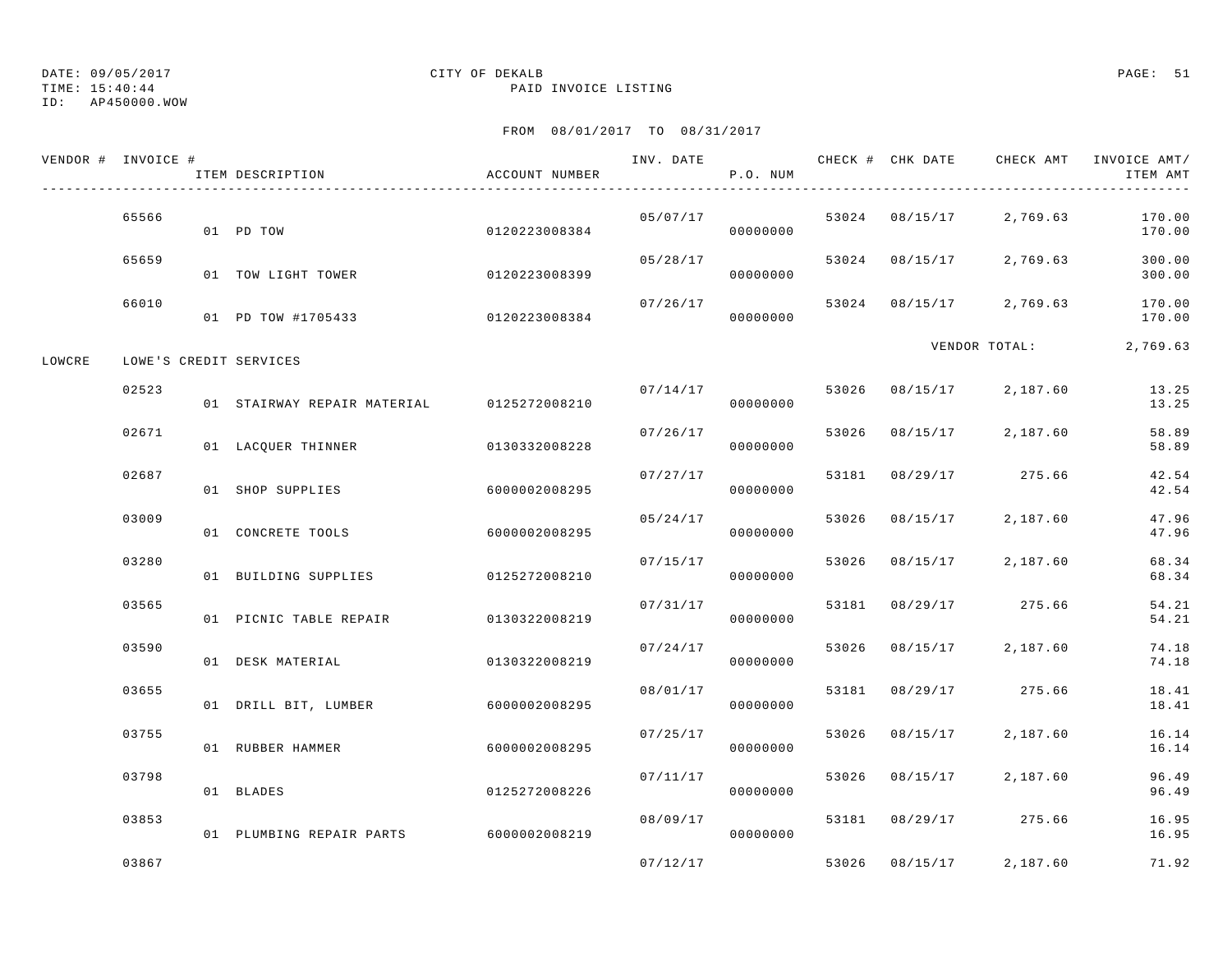# TIME: 15:40:44 PAID INVOICE LISTING

## ID: AP450000.WOW

## DATE: 09/05/2017 CITY OF DEKALB PAGE: 52

| VENDOR # INVOICE # |       | ITEM DESCRIPTION        | ACCOUNT NUMBER | INV. DATE | P.O. NUM |       |                | CHECK # CHK DATE     CHECK AMT   INVOICE AMT/ | ITEM AMT         |
|--------------------|-------|-------------------------|----------------|-----------|----------|-------|----------------|-----------------------------------------------|------------------|
|                    |       |                         |                |           |          |       |                |                                               |                  |
|                    | 03867 | 01 GARBAGE CANS         | 6500003008313  | 07/12/17  | 00000000 |       | 53026 08/15/17 | 2,187.60                                      | 71.92<br>71.92   |
|                    | 06017 | 01 TARP, MAUL           | 0125272008240  | 07/26/17  | 00000000 |       | 53026 08/15/17 | 2,187.60                                      | 220.23<br>220.23 |
|                    | 06027 | 01 DEHUMIDIFIERS        | 0130322008210  | 07/05/17  | 00000000 | 53026 | 08/15/17       | 2,187.60                                      | 648.09<br>648.09 |
|                    | 06124 | 01 DEHUMIDFIER HOSES    | 0130322008210  | 07/05/17  | 00000000 | 53026 | 08/15/17       | 2,187.60                                      | 19.66<br>19.66   |
|                    | 06171 | 01 TOILET SEAT REPAIR   | 0130322008219  | 07/10/17  | 00000000 | 53026 | 08/15/17       | 2,187.60                                      | 22.79<br>22.79   |
|                    | 06261 | 01 CANISTER REPLACEMENT | 6500003008348  | 07/27/17  | 00000000 | 53181 | 08/29/17       | 275.66                                        | 7.97<br>7.97     |
|                    | 06626 | 01 DESK PAINT           | 0130322008219  | 07/24/17  | 00000000 |       | 53026 08/15/17 | 2,187.60                                      | 50.98<br>50.98   |
|                    | 06646 | 01 TOOL REPAIRS         | 0125272008226  | 07/30/17  | 00000000 | 53026 | 08/15/17       | 2,187.60                                      | 17.02<br>17.02   |
|                    | 06734 |                         |                | 07/21/17  |          | 53026 | 08/15/17       | 2,187.60                                      | 246.05           |
|                    | 06898 | 01 DEHUMIDIFIER         | 0130322008210  | 07/13/17  | 00000000 |       | 53026 08/15/17 | 2,187.60                                      | 246.05<br>42.72  |
|                    |       | 01 WATER FILTERS        | 0130322008219  |           | 00000000 |       |                |                                               | 42.72            |
|                    | 07032 | 01 BATHROOM LIGHT       | 0125272008210  | 07/17/17  | 00000000 | 53026 | 08/15/17       | 2,187.60                                      | 26.54<br>26.54   |
|                    | 07378 | 01 BUILDING PARTS       | 0125272008210  | 07/14/17  | 00000000 |       | 53026 08/15/17 | 2,187.60                                      | 38.14<br>38.14   |
|                    | 07433 | 01 ROUND-UP             | 0130322008219  | 07/06/17  | 00000000 |       | 53026 08/15/17 | 2,187.60                                      | 43.68<br>43.68   |
|                    | 07540 | 01 NESTED FLAT PANEL    | 6500002008218  | 07/24/17  | 00000000 | 53181 |                | 08/29/17 275.66                               | 4.55<br>4.55     |
|                    | 07848 | 01 VALVE SEAL           | 6500003008348  | 06/30/17  | 00000000 |       | 53026 08/15/17 | 2,187.60                                      | 1.90<br>1.90     |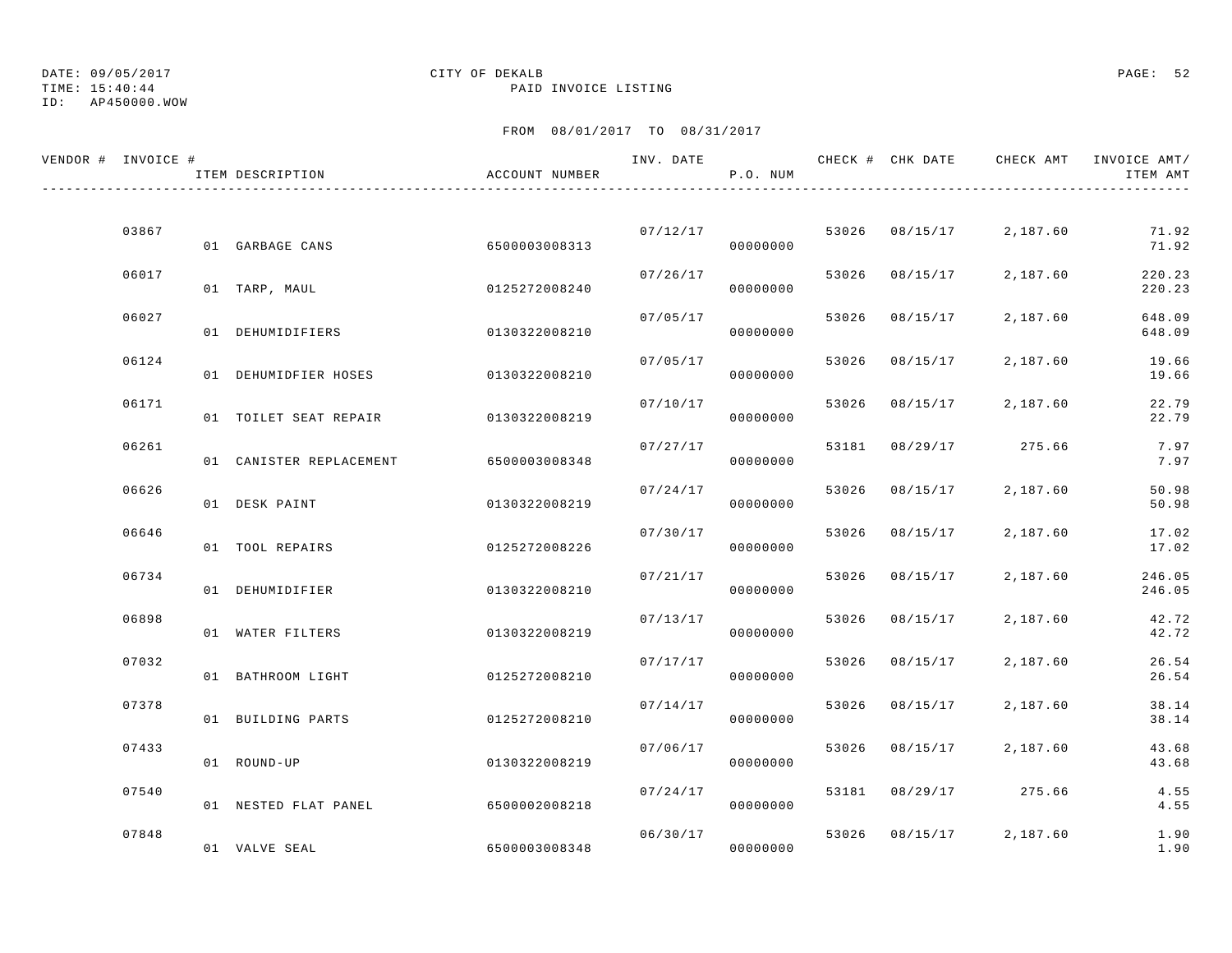TIME: 15:40:44 PAID INVOICE LISTING

ID: AP450000.WOW

| VENDOR # INVOICE # |                   | ITEM DESCRIPTION                                | ACCOUNT NUMBER | INV. DATE | P.O. NUM |       |                |                         | CHECK # CHK DATE CHECK AMT INVOICE AMT/<br>ITEM AMT |
|--------------------|-------------------|-------------------------------------------------|----------------|-----------|----------|-------|----------------|-------------------------|-----------------------------------------------------|
|                    | 07866             | 01 VALVE SEAL, MISC MATERIAL 6500003008348      |                | 06/30/17  | 00000000 |       |                | 53026 08/15/17 2,187.60 | 13.18<br>13.18                                      |
|                    | 07941             | 01 FAUCET REPLACEMENT                           | 0130322008210  | 08/08/17  | 00000000 |       |                | 53181 08/29/17 275.66   | 60.39<br>60.39                                      |
|                    | 15282             | 01 TAX REFUND INV 06253 0125272008210           |                | 07/21/17  | 00000000 |       | 53026 08/15/17 | 2,187.60                | $-0.91$<br>$-0.91$                                  |
|                    | 15547             | 01 RETURNED DESK MATERIAL (STUDS) 0130322008219 |                | 07/24/17  | 00000000 | 53026 | 08/15/17       | 2,187.60                | $-23.36$<br>$-23.36$                                |
|                    | 16162             | 01 RETURNED FAUCET REPAIR PARTS 0130322008210   |                | 08/08/17  | 00000000 | 53181 |                | 08/29/17 275.66         | $-10.98$<br>$-10.98$                                |
|                    | 16976             | 01 RETURNED DEHUMIDIFIER 0130322008210          |                | 07/11/17  | 00000000 | 53026 | 08/15/17       | 2,187.60                | $-426.64$<br>$-426.64$                              |
|                    | 16977             | 01 DEHUMIDIFIER                                 | 0130322008210  | 07/11/17  | 00000000 |       | 53026 08/15/17 | 2,187.60                | 426.64<br>426.64                                    |
|                    | 19533             | 01 HYDRANT PAINT                                | 0125272008210  | 07/09/17  | 00000000 | 53026 | 08/15/17       | 2,187.60                | 14.46<br>14.46                                      |
|                    | 906186            | 01 ROUND-UP                                     | 0130333008313  | 06/01/17  | 00000000 | 53181 |                | 08/29/17 275.66         | 81.62<br>81.62                                      |
|                    | 906370            | 01 DESK ADHESIVE                                | 0130322008219  | 07/11/17  | 00000000 |       | 53026 08/15/17 | 2,187.60                | 3.78<br>3.78                                        |
|                    | 906766            | 01 800 FT ROPE                                  | 6500003008313  | 07/31/17  | 00000000 |       | 53026 08/15/17 | 2,187.60                | 308.00<br>308.00                                    |
|                    | 953152            | 01 WERNER STEEL PROJECT 6500003008310           |                | 03/08/17  | 00000000 |       |                | 53026 08/15/17 2,187.60 | 47.48<br>47.48                                      |
| LUNKIR             | KIRT T. LUNDBECK  |                                                 |                |           |          |       |                | VENDOR TOTAL:           | 2,463.26                                            |
|                    | 07112017          | 01 MUNI BND DRCTR APR - JUNE 17 0110113008399   |                | 07/11/17  | 00000000 |       |                | 53027 08/15/17 2,250.00 | 2,250.00<br>2,250.00                                |
| MABASMP            | MABAS DIVISION VI |                                                 |                |           |          |       |                | VENDOR TOTAL:           | 2,250.00                                            |
|                    | 07312017          |                                                 |                |           | 07/31/17 |       | 53028 08/15/17 | 650.00                  | 650.00                                              |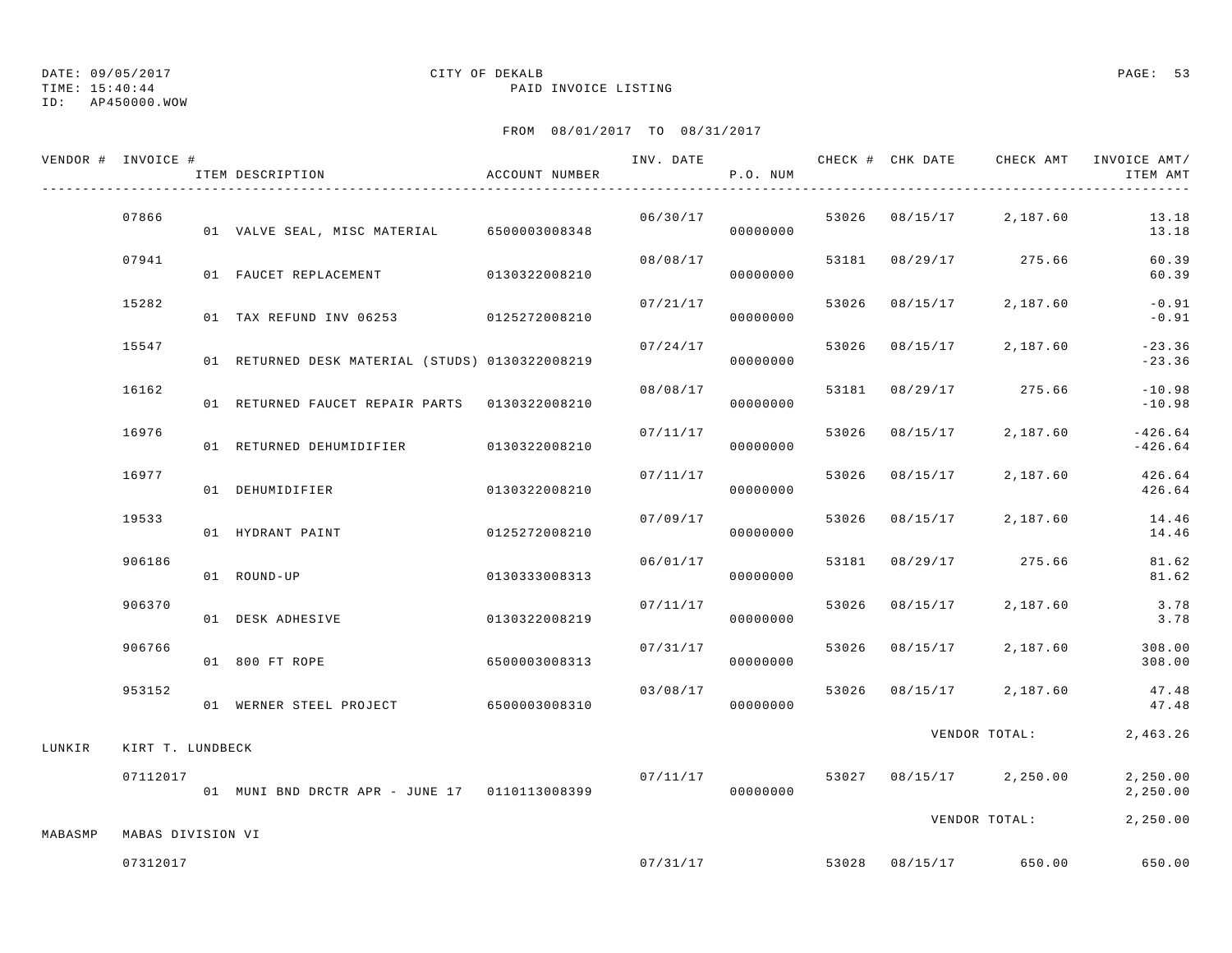TIME: 15:40:44 PAID INVOICE LISTING

ID: AP450000.WOW

|         | VENDOR # INVOICE #    | ITEM DESCRIPTION<br>---------------------------------        | ACCOUNT NUMBER                 | INV. DATE | P.O. NUM                               |       | CHECK # CHK DATE | CHECK AMT             | INVOICE AMT/<br>ITEM AMT   |
|---------|-----------------------|--------------------------------------------------------------|--------------------------------|-----------|----------------------------------------|-------|------------------|-----------------------|----------------------------|
|         | 07312017              | 01 ANNL MABAS DUES '17 0125263008375                         |                                |           | 07/31/17<br>00000000                   |       |                  | 53028 08/15/17 650.00 | 650.00<br>650.00           |
| MACINC  | MACKLIN INCOPORATED   |                                                              |                                |           |                                        |       |                  | VENDOR TOTAL:         | 650.00                     |
|         | 40815                 | 01 MATERIAL DELIVERED 6000002008228                          |                                |           | 07/15/17<br>00000000                   | 53029 |                  | $08/15/17$ 2,572.83   | 2,572.83<br>2,572.83       |
| MAILFIN | MAILROOM FINANCE INC. |                                                              |                                |           |                                        |       |                  | VENDOR TOTAL:         | 2,572.83                   |
|         | N6630939              | 01 POSTAGE MACHINE LEASE PMT<br>02 POSTAGE MACHINE LEASE PMT | 0120213008310<br>0117113008310 |           | 07/05/17 53030<br>00000000<br>00000000 |       |                  | 08/15/17 759.12       | 759.12<br>379.56<br>379.56 |
| MARINC  | M.A.R.S. INCORPORATED |                                                              |                                |           |                                        |       |                  | VENDOR TOTAL:         | 759.12                     |
|         | 562039                | 02 REBUILT PUMP MOTOR 0125273008315                          |                                | 07/12/17  | 00000000                               | 53031 | 08/15/17         | 356.00                | 178.00<br>178.00           |
|         | 562064                | 01 REBUILT PUMP ASSEMBLY 0125273008315                       |                                | 07/17/17  | 00000000                               | 53031 | 08/15/17         | 356.00                | 178.00<br>178.00           |
|         | 562230                | 01 REBUILT ALTERNATOR/STARTER                                | 0125273008315                  | 08/08/17  | 00000000                               | 53182 | 08/29/17         | 212.00                | 212.00<br>212.00           |
| MARTUR  |                       | MARTENSON TURF PRODUCTS, INC.                                |                                |           |                                        |       |                  | VENDOR TOTAL:         | 568.00                     |
|         | 60176                 | 01 WEED CONTROL                                              | 6500003008313                  |           | 06/30/17<br>00000000                   | 53032 |                  | 08/15/17 378.75       | 378.75<br>378.75           |
|         | 60394                 | 01 LANDSCAPING MATERIALS 6500003008313                       |                                |           | 07/25/17<br>00000000                   | 53183 | 08/29/17         | 836.00                | 836.00<br>836.00           |
| MARWEL  | MARGARET WELSH TRUST  |                                                              |                                |           |                                        |       |                  | VENDOR TOTAL:         | 1,214.75                   |
|         | 07182017              | 01 WATER REFUND #0401012620-01 6000000063444                 |                                |           | 07/18/17<br>00000000                   | 53033 |                  | 08/15/17 19.97        | 19.97<br>19.97             |
|         |                       |                                                              |                                |           |                                        |       |                  | VENDOR TOTAL:         | 19.97                      |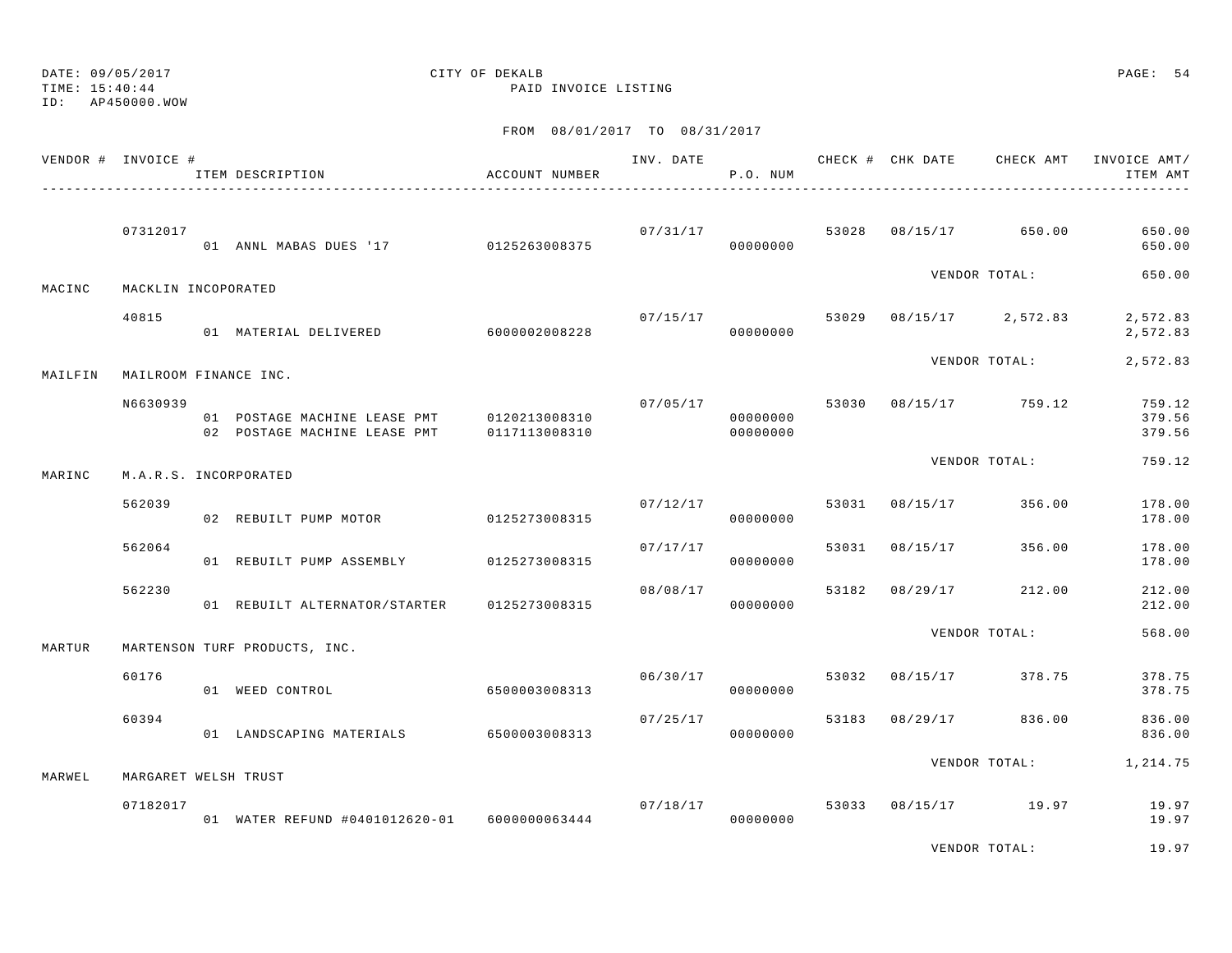TIME: 15:40:44 PAID INVOICE LISTING

ID: AP450000.WOW

|        | VENDOR # INVOICE #    | ITEM DESCRIPTION      | ACCOUNT NUMBER |          | P.O. NUM             |       |                | INV. DATE 6 CHECK # CHK DATE CHECK AMT | INVOICE AMT/<br>ITEM AMT |
|--------|-----------------------|-----------------------|----------------|----------|----------------------|-------|----------------|----------------------------------------|--------------------------|
| MCRFRA | MCR FRAMING           |                       |                |          |                      |       |                |                                        |                          |
|        | 17457                 | 01 DEKALB MAPS FRAMED | 0132102008204  |          | 07/21/17<br>00000000 |       | 53034 08/15/17 | 527.52                                 | 527.52<br>527.52         |
| MELLOC | MELIN'S LOCK & KEY    |                       |                |          |                      |       |                | VENDOR TOTAL:                          | 527.52                   |
|        | 20128                 | 01 KEYS - FINANCE     | 0130322008219  | 07/12/17 | 00000000             |       | 53035 08/15/17 | 690.63                                 | 69.00<br>69.00           |
|        | 20131                 | 01 KEYS               | 0130322008219  | 07/12/17 | 00000000             | 53035 | 08/15/17       | 690.63                                 | 23.23<br>23.23           |
|        | 20154                 | 01 ELEVATOR KEY       | 0130322008219  | 07/20/17 | 00000000             | 53035 | 08/15/17       | 690.63                                 | 3.01<br>3.01             |
|        | 20162                 | 01 KEYS               | 6500002008219  | 07/21/17 | 00000000             | 53035 | 08/15/17       | 690.63                                 | 26.82<br>26.82           |
|        | 20237                 | 01 KEY                | 0130322008219  | 08/08/17 | 00000000             | 53184 | 08/29/17       | 1.85                                   | 1.85<br>1.85             |
|        | $71217 - 12$          | 01 REPAIR TO DOORLOCK | 5040006508624  | 07/12/17 | 00000000             | 53035 |                | 08/15/17 690.63                        | 568.57<br>568.57         |
| METWES | METRO WEST COUNCIL OF |                       |                |          |                      |       |                | VENDOR TOTAL:                          | 692.48                   |
|        | 3131                  | 01 2017 LEG OUTING    | 0115153008376  |          | 07/28/17<br>00000000 |       |                | 53185 08/29/17 50.00                   | 50.00<br>50.00           |
| MIDSAL | MIDWEST SALT, LLC     |                       |                |          |                      |       |                | VENDOR TOTAL:                          | 50.00                    |
|        | P437204               | 01 BULK ROCK SALT     | 6000002008250  | 06/26/17 | 00170017             | 53036 | 08/15/17       | 13,344.99                              | 2,749.29<br>2,749.29     |
|        | P437221               | 01 BULK ROCK SALT     | 6000002008250  | 06/29/17 | 00170017             | 53036 | 08/15/17       | 13,344.99                              | 2,663.82<br>2,663.82     |
|        | P437281               | 01 BULK ROCK SALT     | 6000002008250  | 07/19/17 | 00170017             | 53036 | 08/15/17       | 13,344.99                              | 2,406.11<br>2,406.11     |
|        | P437287               | 01 BULK ROCK SALT     | 6000002008250  | 07/19/17 | 00170017             | 53036 | 08/15/17       | 13,344.99                              | 2,789.43<br>2,789.43     |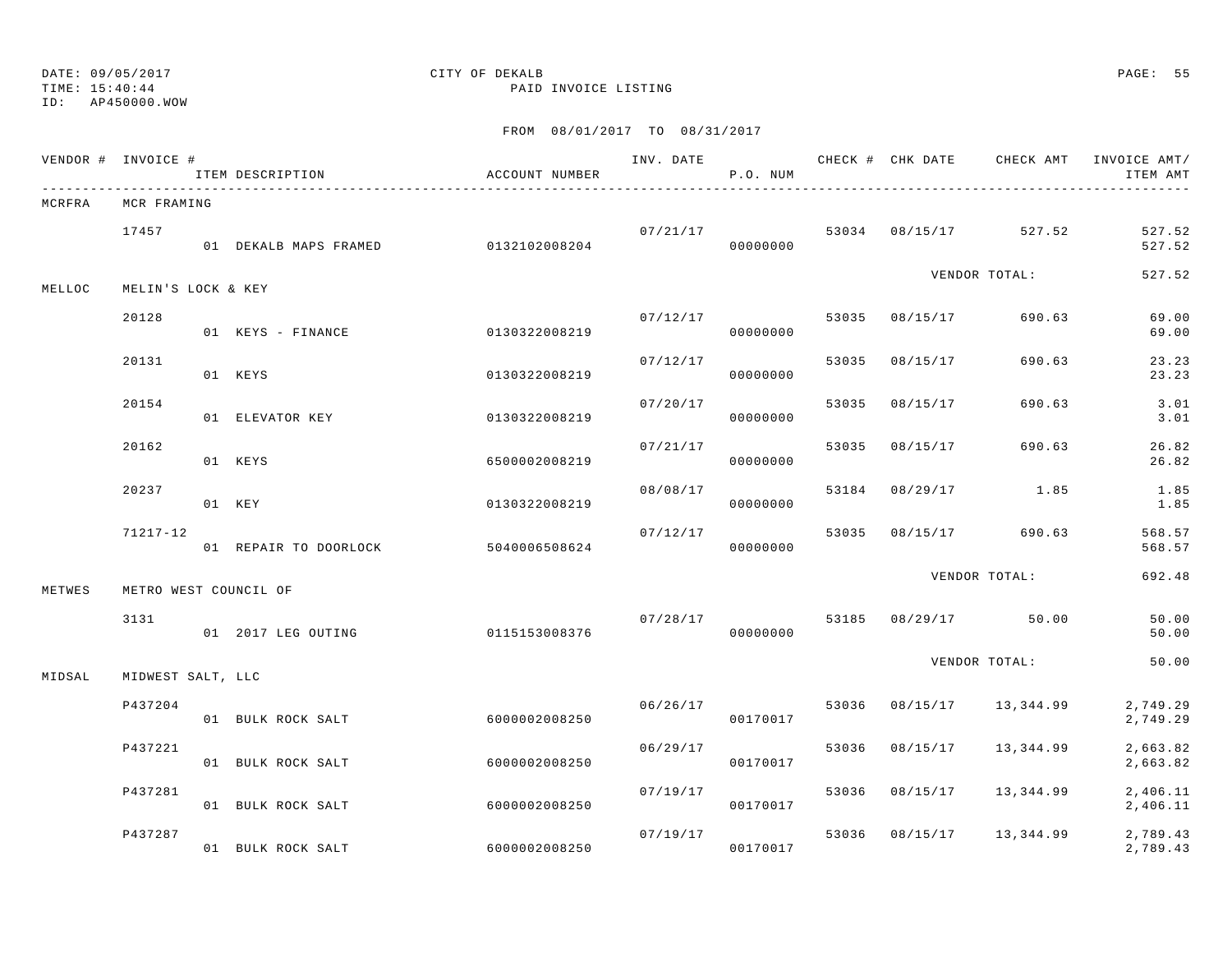TIME: 15:40:44 PAID INVOICE LISTING

ID: AP450000.WOW

|         | VENDOR # INVOICE #   | ITEM DESCRIPTION                             | ACCOUNT NUMBER |                      | P.O. NUM             |       |                                | ITEM AMT                                        |
|---------|----------------------|----------------------------------------------|----------------|----------------------|----------------------|-------|--------------------------------|-------------------------------------------------|
|         | P437290              | 01 BULK ROCK SALT                            | 60000002008250 |                      | 07/20/17<br>00170017 |       |                                | 53036 08/15/17 13,344.99 2,736.34<br>2,736.34   |
|         | P437324              | 01 BULK ROCK SALT                            | 6000002008250  | 07/31/17<br>00170017 |                      |       | 53186 08/29/17 2,770.01        | 2,770.01<br>2,770.01                            |
| MIKAUT  |                      | MIKE'S AUTO & TRUCK REPAIR                   |                |                      |                      |       | VENDOR TOTAL:                  | 16,115.00                                       |
|         | 071713               | 01 SAFETY TESTS                              | 0130333008313  | 07/31/17             | 00000000             |       | 53187 08/29/17 121.00          | 121.00<br>121.00                                |
| MIKAUT2 | KATHLEEN A CRAFT     |                                              |                |                      |                      |       | VENDOR TOTAL:                  | 121.00                                          |
|         | 061726               | 01 SAFETY LANE TESTS 0130333008315           |                | 06/30/17             | 00000000             |       | 53037 08/15/17 162.00          | 54.00<br>54.00                                  |
|         | 061739               | 01 SAFETY LANE TESTS 0125273008315           |                | 06/30/17             | 00000000             |       | 53037 08/15/17 162.00          | 108.00<br>108.00                                |
| MILANG  | ANGELA MILLER        |                                              |                |                      |                      |       | VENDOR TOTAL:                  | 162.00                                          |
|         | 08102017             | 01 WATER REFUND #3803156950-00 6000000063444 |                | 08/10/17             | 00000000             |       | 53188 08/29/17 146.83          | 146.83<br>146.83                                |
| MISPRO  | MISSMAN PROFESSIONAL |                                              |                |                      |                      |       | VENDOR TOTAL:                  | 146.83                                          |
|         | 41008                | 01 BUS SHELTER PROJECT 0920003008399         |                | 06/22/17             | 00000000             |       |                                | 53038  08/15/17  3,760.00  3,760.00<br>3,760.00 |
|         | 41067                | 01 PRO SERVICES JUNE 2017 010000001265       |                | 07/18/17             | 00000000             | 53189 | 08/29/17 320.00                | 320.00<br>320.00                                |
| MOBINC  | MOBOTREX INC         |                                              |                |                      |                      |       | VENDOR TOTAL:                  | 4,080.00                                        |
|         | 220591               | 01 WIRING REPAIR                             | 0130332008230  |                      | 07/28/17<br>00000000 |       | 53190 08/29/17 1,625.00        | 1,625.00<br>1,625.00                            |
| MOEKEN  | KENNETH MOELLER      |                                              |                |                      |                      |       |                                | VENDOR TOTAL: 1,625.00                          |
|         | 08042017             |                                              |                |                      |                      |       | $08/04/17$ 53191 08/29/17 6.25 | 6.25                                            |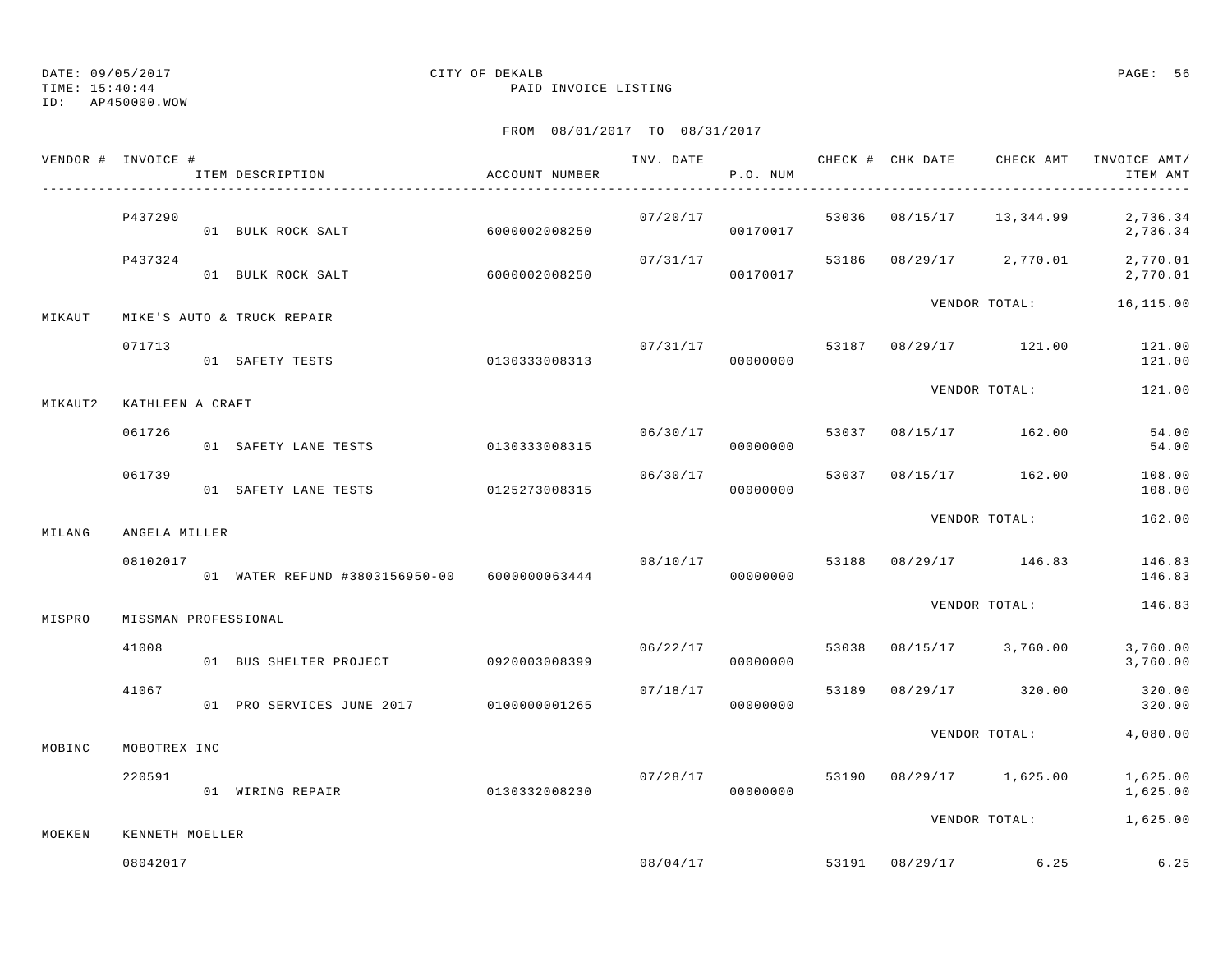TIME: 15:40:44 PAID INVOICE LISTING ID: AP450000.WOWFROM 08/01/2017 TO 08/31/2017 VENDOR # INVOICE # INVOICE # INV. DATE CHECK # CHK DATE CHECK AMT INVOICE AMT/ ITEM DESCRIPTION ACCOUNT NUMBER P.O. NUM ITEM AMT---------------------------------------------------------------------------------------------------------------------------------------------- 08042017 08/04/17 53191 08/29/17 6.25 6.25 01 WATER REFUND #3503156870-00 6000000063444 00000000 6.25VENDOR TOTAL: 6.25 $6.25$ MRHSTC MERCYROCKFORD HEALTH 20462 07/05/17 53039 08/15/17 40.00 40.00 01 CPR/AED CARDS 0125273008373 00000000 40.00 VENDOR TOTAL: 40.00 MUNMAR MUNICIPAL MARKING DISTRIBUTORS 21360 07/21/17 53040 08/15/17 769.00 769.00 01 BULBS 6000002008219 00000000 559.00 02 BULBS 0130332008233 00000000 210.00VENDOR TOTAL: 769.00 NACHA DD UNDEFINED 01 TOTAL DIRECT DEPOSITS 31,530.43 01 TOTAL DIRECT DEPOSITS 4,685.95 01 TOTAL DIRECT DEPOSITS 1,453.17 01 TOTAL DIRECT DEPOSITS 25,173.30 VENDOR TOTAL: 0.00 NATELE NATIONAL ELEVATOR INSPECTION $07/19/17$   $07/19/17$   $08/29/17$   $176.00$   $176.00$ 01 ANNUAL PRESSURE TESTING 0130323008385 00000000 00000000 176.00 VENDOR TOTAL: 176.00NEEFOU NEENAH FOUNDRY COMPANY $07/24/17$   $08/15/17$   $08/15/17$   $714.00$   $714.00$  01 FRAME 0130332008233 00000000 714.00VENDOR TOTAL: 714.00NENA NATIONAL EMERGENCY NUMBER 300001241 06/15/17 53042 08/15/17 250.00 250.00 01 ANNUAL SUBSCRIPTION 0120233008376 00000000 250.00VENDOR TOTAL: 250.00NEOGOV GOVERNMENTJOBS.COM, INC

INV21856 08/01/17 53193 08/29/17 21,047.25 21,047.25

DATE: 09/05/2017 CITY OF DEKALB PAGE: 57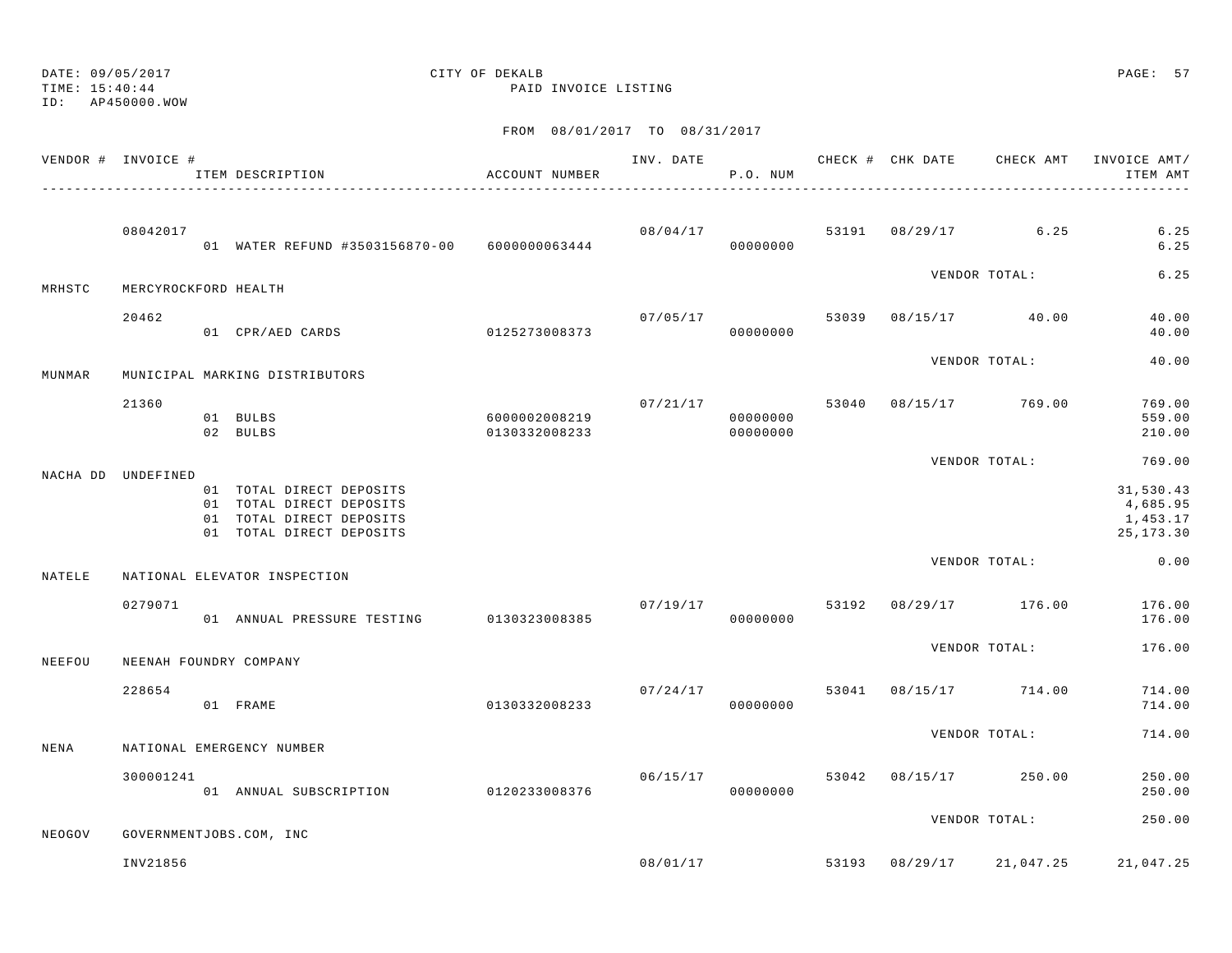TIME: 15:40:44 PAID INVOICE LISTING

ID: AP450000.WOW

|        | VENDOR # INVOICE #    | ITEM DESCRIPTION                                 | ACCOUNT NUMBER |          | P.O. NUM |       |                |                          | INV. DATE 6 1999 CHECK # CHK DATE 6 CHECK AMT INVOICE AMT<br>ITEM AMT |
|--------|-----------------------|--------------------------------------------------|----------------|----------|----------|-------|----------------|--------------------------|-----------------------------------------------------------------------|
|        | INV21856              | 01 ANNUAL LICENSE RENEWAL 0100000001410          |                | 08/01/17 | 00000000 |       |                | 53193 08/29/17 21,047.25 | 21,047.25<br>21,047.25                                                |
| NGUSAB | NGUZO SABA MEN'S CLUB |                                                  |                |          |          |       |                | VENDOR TOTAL:            | 21,047.25                                                             |
|        | 08012017              | 01 HUMAN SRVCS FUNDING 2ND QTR 0132103008307     |                | 08/01/17 | 00000000 |       |                | 53043 08/15/17 4,500.00  | 4,500.00<br>4,500.00                                                  |
| NICOR  | NICOR                 |                                                  |                |          |          |       |                | VENDOR TOTAL:            | 4,500.00                                                              |
|        | 02212017              | 01 1505 W LINCOLN 1/20-2/21/17 6000003008351     |                | 02/21/17 | 00000000 |       |                | 53044 08/15/17 3,785.06  | 430.63<br>430.63                                                      |
|        | 02232017              | 01 1685 COUNTY FARM 1/23-2/23/17 6000003008351   |                | 02/23/17 | 00000000 |       | 53044 08/15/17 | 3,785.06                 | 459.14<br>459.14                                                      |
|        | 02242017              | 01 1216 MARKET 1/25-2/24/17 6000003008351        |                | 02/24/17 | 00000000 | 53044 | 08/15/17       | 3,785.06                 | 960.49<br>960.49                                                      |
|        | 04252017              | 01 1685 COUNTY FARM 3/27-4/25/17 6000003008351   |                | 04/25/17 | 00000000 | 53044 | 08/15/17       | 3,785.06                 | 221.84<br>221.84                                                      |
|        | 04272017              | 01 1216 MARKET 3/27-4/27/17 6000003008351        |                | 04/27/17 | 00000000 | 53044 | 08/15/17       | 3,785.06                 | 385.14<br>385.14                                                      |
|        | 06202017              | 01 1202 S 7TH 5/19-6/20/17 6000003008351         |                | 06/20/17 | 00000000 | 53044 | 08/15/17       | 3,785.06                 | 41.72<br>41.72                                                        |
|        | 06202017A             | 01  2851  CORPORATE  5/22-6/20/17  6000003008351 |                | 06/20/17 | 00000000 | 53044 | 08/15/17       | 3,785.06                 | 91.18<br>91.18                                                        |
|        | 06212017              | 01 1505 W LINCOLN 5/22-6/21/17                   | 6000003008351  | 06/21/17 | 00000000 | 53044 | 08/15/17       | 3,785.06                 | 39.32<br>39.32                                                        |
|        | 06222017A             | 01 900 W DRESSER 5/19-6/21/17 6000003008351      |                | 06/22/17 | 00000000 |       | 53044 08/15/17 | 3,785.06                 | 752.12<br>752.12                                                      |
|        | 06232017              | 01 1685 COUNTY FARM 5/24-6/23/17 6000003008351   |                | 06/23/17 | 00000000 | 53044 | 08/15/17       | 3,785.06                 | 89.55<br>89.55                                                        |
|        | 06292017              | 01 624 N 11TH ST 5/5-6/29/17                     | 0130323008355  | 06/29/17 | 00000000 |       |                | 53044 08/15/17 3,785.06  | 35.96<br>35.96                                                        |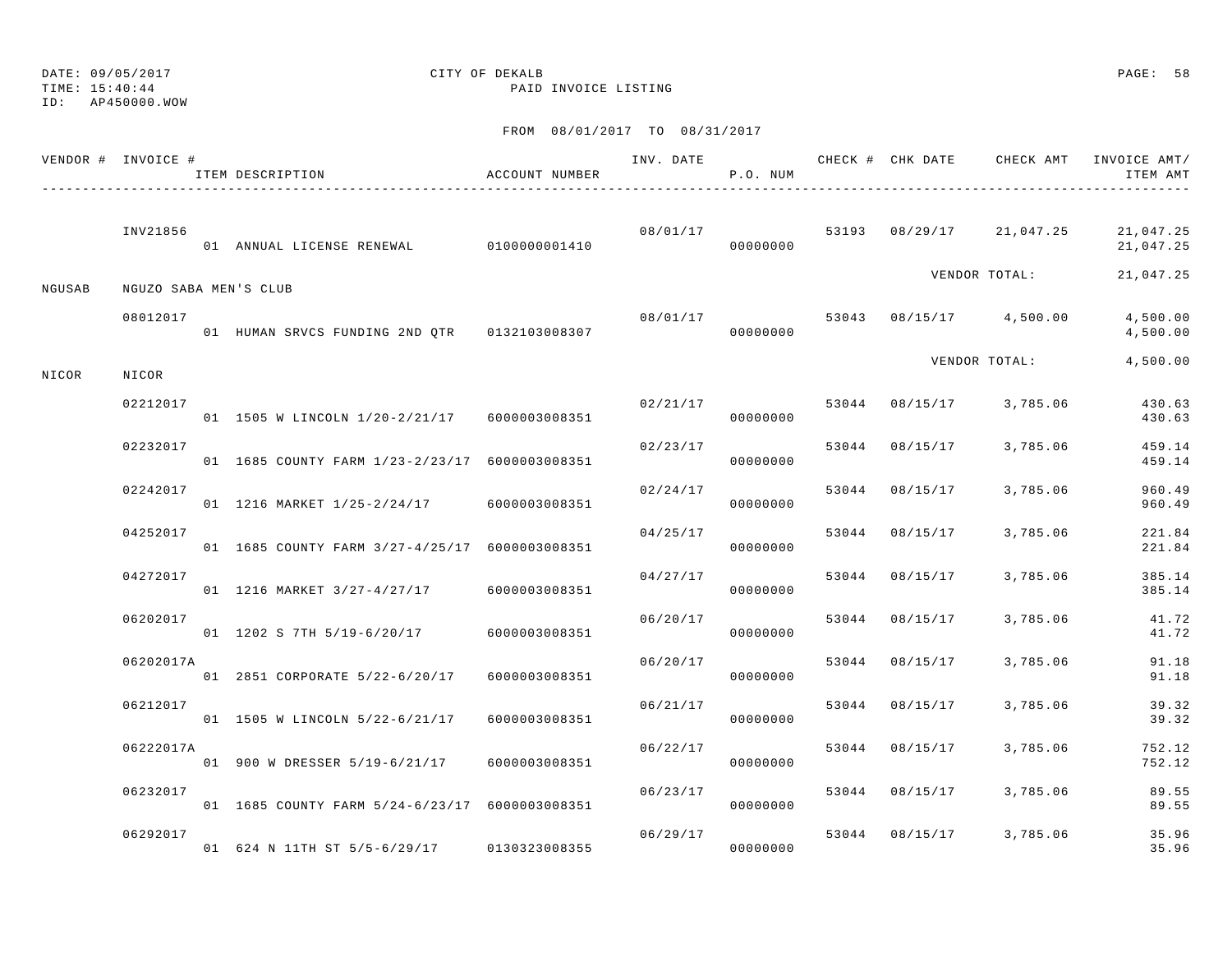TIME: 15:40:44 PAID INVOICE LISTING

## ID: AP450000.WOW

## DATE: 09/05/2017 CITY OF DEKALB PAGE: 59

|       | VENDOR # INVOICE # | ITEM DESCRIPTION                                                                                                                    | ACCOUNT NUMBER                                                                    | INV. DATE | P.O. NUM                                                 |                | CHECK # CHK DATE CHECK AMT INVOICE AMT/ | ITEM AMT                                      |
|-------|--------------------|-------------------------------------------------------------------------------------------------------------------------------------|-----------------------------------------------------------------------------------|-----------|----------------------------------------------------------|----------------|-----------------------------------------|-----------------------------------------------|
|       | 06292017A          | 01 1216 MARKET 5/25-6/27/17 6000003008351                                                                                           |                                                                                   | 06/29/17  | 00000000                                                 |                | 53044 08/15/17 3,785.06                 | 277.97<br>277.97                              |
|       | 07202017           | 01 900 W DRESSER 6/21-7/20/17                                                                                                       | 6000003008351                                                                     | 07/20/17  | 00000000                                                 | 53194 08/29/17 | 1,077.34                                | 27.41<br>27.41                                |
|       | 07212017           | 01 2851 CORPORATE 6/20-7/21/17                                                                                                      | 6000003008351                                                                     | 07/21/17  | 00000000                                                 | 53194 08/29/17 | 1,077.34                                | 76.72<br>76.72                                |
|       | 07242017D          | 01 1202 S 7TH 5/19-7/21/17                                                                                                          | 6000003008351                                                                     | 07/24/17  | 00000000                                                 | 53194 08/29/17 | 1,077.34                                | 167.54<br>167.54                              |
|       | 07262017           | 01 3331 PLEASANT 6/27-7/26/17                                                                                                       | 6500003008355                                                                     | 07/26/17  | 00000000                                                 | 53194 08/29/17 | 1,077.34                                | 85.38<br>85.38                                |
|       | 07262017A          | 01 PLEASANT ST 6/27-7/26/17 6500003008355                                                                                           |                                                                                   | 07/26/17  | 00000000                                                 | 53194 08/29/17 | 1,077.34                                | 87.70<br>87.70                                |
|       | 07262017B          | 01 2100 PLEASANT 6/27-7/26/17                                                                                                       | 6500003008355                                                                     | 07/26/17  | 00000000                                                 | 53194 08/29/17 | 1,077.34                                | 25.06<br>25.06                                |
|       | 07262017C          | 01 3232 PLEASANT 6/27-7/26/17                                                                                                       | 6500003008355                                                                     | 07/26/17  | 00000000                                                 | 53194 08/29/17 | 1,077.34                                | 92.17<br>92.17                                |
|       | 07262017D          | 01 1505 W LINCOLN 6/21-7/24/17                                                                                                      | 6000003008351                                                                     | 07/26/17  | 00000000                                                 | 53194 08/29/17 | 1,077.34                                | 276.74<br>276.74                              |
|       | 07262017E          | 01 1685 COUNTY FARM 6/23-7/26/17 6000003008351                                                                                      |                                                                                   | 07/26/17  | 00000000                                                 | 53194 08/29/17 | 1,077.34                                | 104.34<br>104.34                              |
|       | 07262017F          | 01 1216 MARKET 6/27-7/26/17 6000003008351                                                                                           |                                                                                   | 07/26/17  | 00000000                                                 | 53194 08/29/17 | 1,077.34                                | 111.99<br>111.99                              |
|       | 07282017           | 01 624 N 11TH ST 6/29-7/28/17                                                                                                       | 0130323008355                                                                     | 07/28/17  | 00000000                                                 |                | 53194 08/29/17 1,077.34                 | 22.29<br>22.29                                |
| NIWAT |                    | NORTHERN ILLINOIS WATER WORKS                                                                                                       |                                                                                   |           |                                                          |                | VENDOR TOTAL:                           | 4,862.40                                      |
|       | 42557              | 01 WATER COOLER BOTTLES<br>02 WATER COOLER BOTTLES<br>03 WATER COOLER BOTTLES<br>04 WATER COOLER BOTTLES<br>05 WATER COOLER BOTTLES | 0110102008204<br>0115152008204<br>0116102008204<br>0117112008204<br>0117122008204 | 06/30/17  | 00000000<br>00000000<br>00000000<br>00000000<br>00000000 |                | 53046 08/15/17 254.25                   | 53.50<br>3.37<br>3.37<br>3.37<br>3.37<br>3.31 |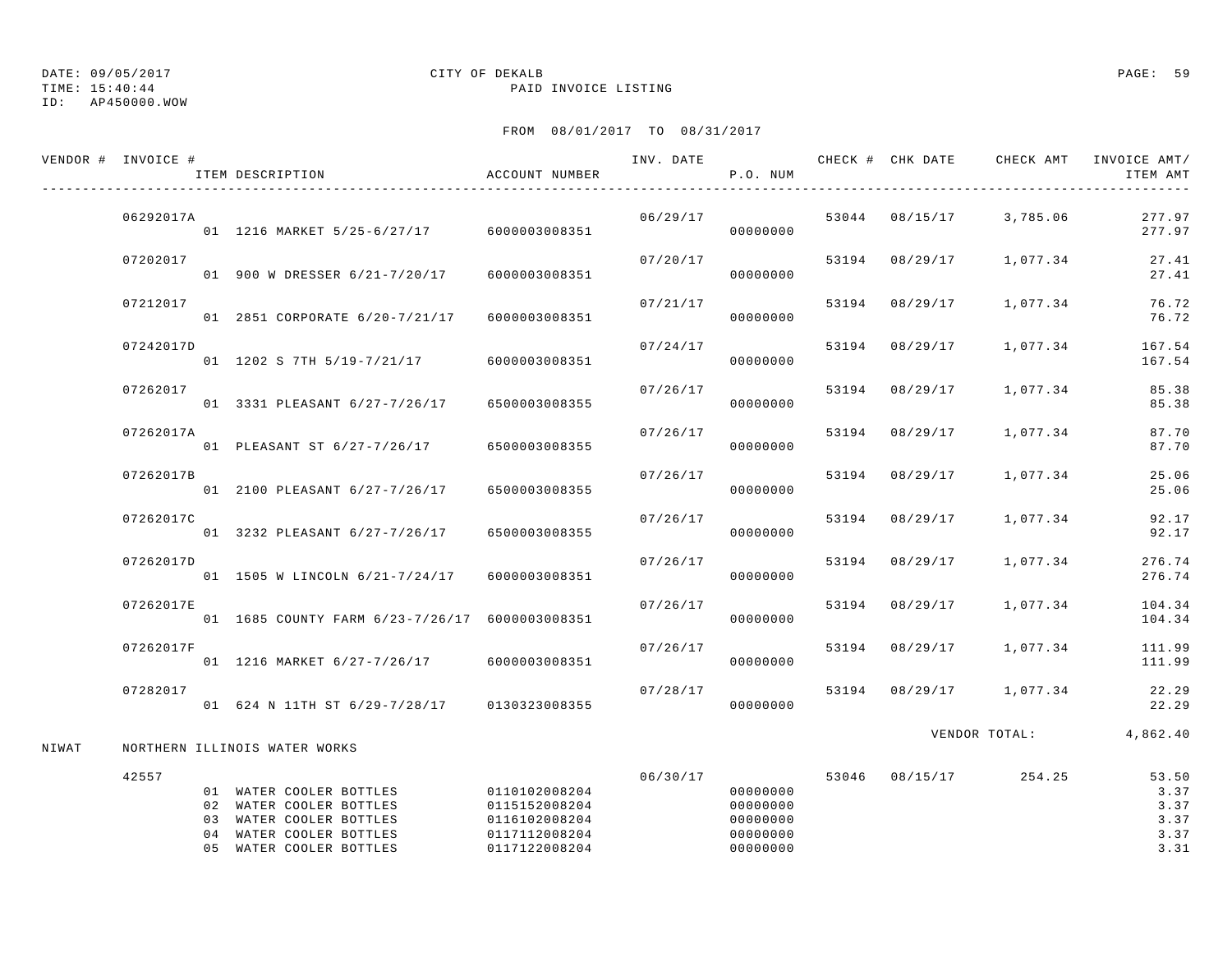ID: AP450000.WOW

### TIME: 15:40:44 PAID INVOICE LISTING

| VENDOR # INVOICE # |       |    | ITEM DESCRIPTION |                         | ACCOUNT NUMBER |          | P.O. NUM |  |                       | INVOICE AMT/<br>ITEM AMT |
|--------------------|-------|----|------------------|-------------------------|----------------|----------|----------|--|-----------------------|--------------------------|
|                    | 42557 |    |                  |                         |                | 06/30/17 |          |  | 53046 08/15/17 254.25 | 53.50                    |
|                    |       |    |                  | 06 WATER COOLER BOTTLES | 0130324008450  |          | 00000000 |  |                       | 26.75                    |
|                    |       |    |                  | 07 WATER COOLER BOTTLES | 0130352008204  |          | 00000000 |  |                       | 3.37                     |
|                    |       | 08 |                  | WATER COOLER BOTTLES    | 0132102008204  |          | 00000000 |  |                       | 3.37                     |
|                    |       | 09 |                  | WATER COOLER BOTTLES    | 0910002008204  |          | 00000000 |  |                       | 1.60                     |
|                    |       |    |                  | 10 WATER COOLER BOTTLES | 0920002008204  |          | 00000000 |  |                       | 1.62                     |
|                    | 42579 |    |                  |                         |                | 07/07/17 |          |  | 53046 08/15/17 254.25 | 59.25                    |
|                    |       |    |                  | 01 WATER COOLER BOTTLES | 0110102008204  |          | 00000000 |  |                       | 3.73                     |
|                    |       | 02 |                  | WATER COOLER BOTTLES    | 0115152008204  |          | 00000000 |  |                       | 3.73                     |
|                    |       | 03 |                  | WATER COOLER BOTTLES    | 0116102008204  |          | 00000000 |  |                       | 3.73                     |
|                    |       | 04 |                  | WATER COOLER BOTTLES    | 0117112008204  |          | 00000000 |  |                       | 3.73                     |
|                    |       | 05 |                  | WATER COOLER BOTTLES    | 0117122008204  |          | 00000000 |  |                       | 3.67                     |
|                    |       | 06 |                  | WATER COOLER BOTTLES    | 0130324008450  |          | 00000000 |  |                       | 29.62                    |
|                    |       | 07 |                  | WATER COOLER BOTTLES    | 0130352008204  |          | 00000000 |  |                       | 3.73                     |
|                    |       | 08 |                  | WATER COOLER BOTTLES    | 0132102008204  |          | 00000000 |  |                       | 3.73                     |
|                    |       | 09 |                  | WATER COOLER BOTTLES    | 0910002008204  |          | 00000000 |  |                       | 1.77                     |
|                    |       | 10 |                  | WATER COOLER BOTTLES    | 0920002008204  |          | 00000000 |  |                       | 1.81                     |
|                    | 42608 |    |                  |                         |                | 07/14/17 |          |  | 53046 08/15/17 254.25 | 76.50                    |
|                    |       |    |                  | 01 WATER COOLER BOTTLES | 0110102008204  |          | 00000000 |  |                       | 4.81                     |
|                    |       |    |                  | 02 WATER COOLER BOTTLES | 0115152008204  |          | 00000000 |  |                       | 4.81                     |
|                    |       | 03 |                  | WATER COOLER BOTTLES    | 0116102008204  |          | 00000000 |  |                       | 4.81                     |
|                    |       | 04 |                  | WATER COOLER BOTTLES    | 0117112008204  |          | 00000000 |  |                       | 4.81                     |
|                    |       | 05 |                  | WATER COOLER BOTTLES    | 0117122008204  |          | 00000000 |  |                       | 4.74                     |
|                    |       | 06 |                  | WATER COOLER BOTTLES    | 0130324008450  |          | 00000000 |  |                       | 38.25                    |
|                    |       | 07 |                  | WATER COOLER BOTTLES    | 0130352008204  |          | 00000000 |  |                       | 4.81                     |
|                    |       | 08 |                  | WATER COOLER BOTTLES    | 0132102008204  |          | 00000000 |  |                       | 4.81                     |
|                    |       | 09 |                  | WATER COOLER BOTTLES    | 0910002008204  |          | 00000000 |  |                       | 2.29                     |
|                    |       | 10 |                  | WATER COOLER BOTTLES    | 0920002008204  |          | 00000000 |  |                       | 2.36                     |
|                    | 42627 |    |                  |                         |                | 07/21/17 |          |  | 53046 08/15/17 254.25 | 65.00                    |
|                    |       |    |                  | 01 WATER COOLER BOTTLES | 0110102008204  |          | 00000000 |  |                       | 4.09                     |
|                    |       |    |                  | 02 WATER COOLER BOTTLES | 0115152008204  |          | 00000000 |  |                       | 4.09                     |
|                    |       |    |                  | 03 WATER COOLER BOTTLES | 0116102008204  |          | 00000000 |  |                       | 4.09                     |
|                    |       | 04 |                  | WATER COOLER BOTTLES    | 0117112008204  |          | 00000000 |  |                       | 4.09                     |
|                    |       | 05 |                  | WATER COOLER BOTTLES    | 0117122008204  |          | 00000000 |  |                       | 4.03                     |
|                    |       | 06 |                  | WATER COOLER BOTTLES    | 0130324008450  |          | 00000000 |  |                       | 32.50                    |
|                    |       | 07 |                  | WATER COOLER BOTTLES    | 0130352008204  |          | 00000000 |  |                       | 4.09                     |
|                    |       | 08 |                  | WATER COOLER BOTTLES    | 0132102008204  |          | 00000000 |  |                       | 4.09                     |
|                    |       | 09 |                  | WATER COOLER BOTTLES    | 0910002008204  |          | 00000000 |  |                       | 1.95                     |
|                    |       | 10 |                  | WATER COOLER BOTTLES    | 0920002008204  |          | 00000000 |  |                       | 1.98                     |
|                    | 42662 |    |                  |                         |                | 07/28/17 |          |  | 53195 08/29/17 81.00  | 65.00                    |
|                    |       |    |                  | 01 WATER COOLER BOTTLES | 0110102008204  |          | 00000000 |  |                       | 4.09                     |
|                    |       |    |                  | 02 WATER COOLER BOTTLES | 0115152008204  |          | 00000000 |  |                       | 4.09                     |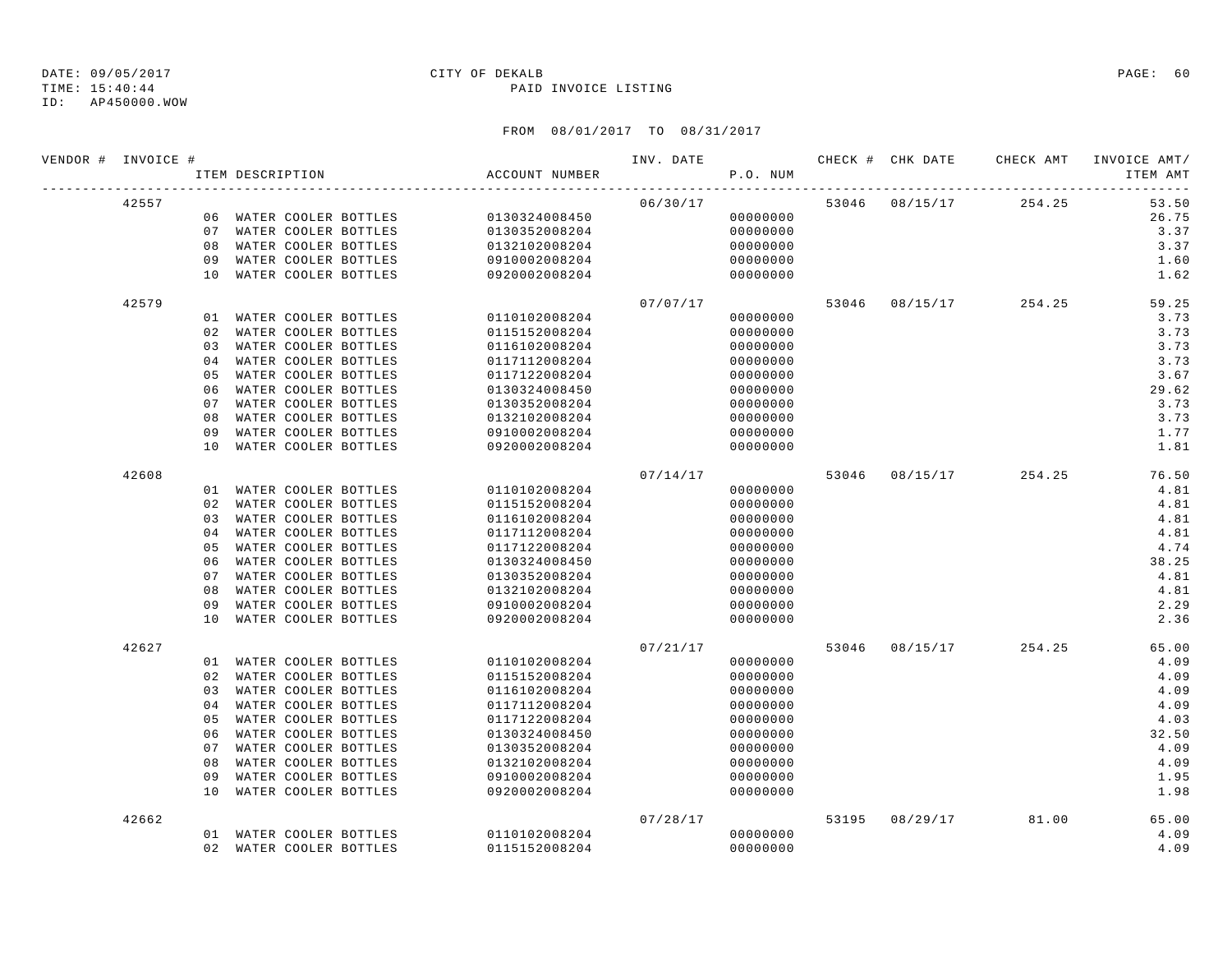### TIME: 15:40:44 PAID INVOICE LISTING

|        | VENDOR # INVOICE # |          | ITEM DESCRIPTION                              | ACCOUNT NUMBER                 | INV. DATE | P.O. NUM             |       |                | CHECK # CHK DATE CHECK AMT | INVOICE AMT/<br>ITEM AMT |
|--------|--------------------|----------|-----------------------------------------------|--------------------------------|-----------|----------------------|-------|----------------|----------------------------|--------------------------|
|        | 42662              |          |                                               |                                | 07/28/17  |                      |       | 53195 08/29/17 | 81.00                      | 65.00                    |
|        |                    |          | 03 WATER COOLER BOTTLES                       | 0116102008204                  |           | 00000000             |       |                |                            | 4.09                     |
|        |                    |          | 04 WATER COOLER BOTTLES                       | 0117112008204                  |           | 00000000             |       |                |                            | 4.09                     |
|        |                    |          | 05 WATER COOLER BOTTLES                       | 0117122008204                  |           | 00000000             |       |                |                            | 4.03                     |
|        |                    |          | 06 WATER COOLER BOTTLES                       | 0130324008450                  |           | 00000000             |       |                |                            | 32.50                    |
|        |                    | 07       | WATER COOLER BOTTLES                          | 0130352008204                  |           | 00000000             |       |                |                            | 4.09                     |
|        |                    | 08<br>09 | WATER COOLER BOTTLES<br>WATER COOLER BOTTLES  | 0132102008204<br>0910002008204 |           | 00000000<br>00000000 |       |                |                            | 4.09<br>1.95             |
|        |                    | 10       | WATER COOLER BOTTLES                          | 0920002008204                  |           | 00000000             |       |                |                            | 1.98                     |
|        | 42670              |          |                                               |                                | 07/28/17  |                      | 53195 | 08/29/17       | 81.00                      | 16.00                    |
|        |                    |          | 01 WATER COOLER RENTAL                        | 0110102008204                  |           | 00000000             |       |                |                            | 2.00                     |
|        |                    |          | 02 WATER COOLER RENTAL                        | 0115152008204                  |           | 00000000             |       |                |                            | 2.00                     |
|        |                    |          | 03 WATER COOLER RENTAL                        | 0116102008204                  |           | 00000000             |       |                |                            | 2.00                     |
|        |                    | 04       | WATER COOLER RENTAL                           | 0117112008204                  |           | 00000000             |       |                |                            | 2.00                     |
|        |                    | 05       | WATER COOLER RENTAL                           | 0117122008204                  |           | 00000000             |       |                |                            | 2.00                     |
|        |                    | 06       | WATER COOLER RENTAL                           | 0130352008204                  |           | 00000000             |       |                |                            | 2.00                     |
|        |                    | 07       | WATER COOLER RENTAL                           | 0132102008204                  |           | 00000000             |       |                |                            | 2.00                     |
|        |                    | 08       | WATER COOLER RENTAL<br>09 WATER COOLER RENTAL | 0910002008204                  |           | 00000000             |       |                |                            | 0.99                     |
|        |                    |          |                                               | 0920002008204                  |           | 00000000             |       |                |                            | 1.01                     |
| OCIMA  | OC CREATIVE, INC   |          |                                               |                                |           |                      |       |                | VENDOR TOTAL:              | 335.25                   |
|        | 403                |          |                                               |                                |           | 07/24/17             | 53047 |                | 08/15/17 1,500.00          | 1,500.00                 |
|        |                    |          | 01 MARKETING SERVICES                         | 0132103008373                  |           | 00000000             |       |                |                            | 1,500.00                 |
|        | 413                |          |                                               |                                | 08/11/17  |                      | 53196 |                | 08/29/17 665.00            | 665.00                   |
|        |                    |          | 01 BROCHURE MAPS                              | 0132103008373                  |           | 00000000             |       |                |                            | 665.00                   |
| OZIILL |                    |          | OZINGA ILLINOIS RMC, INC.                     |                                |           |                      |       |                |                            | VENDOR TOTAL: 2,165.00   |
|        |                    |          |                                               |                                |           |                      |       |                |                            |                          |
|        | 904298             |          | 01 MATERIAL                                   | 6000002008228                  | 06/16/17  | 00000000             | 53048 |                | 08/15/17 7,192.80          | 543.00<br>543.00         |
|        | 906762             |          |                                               |                                | 06/21/17  |                      | 53048 | 08/15/17       | 7,192.80                   | 1,416.80                 |
|        |                    |          | 01 MATERIAL                                   | 6000002008228                  |           | 00000000             |       |                |                            | 1,416.80                 |
|        | 906884             |          |                                               |                                | 06/22/17  |                      | 53048 | 08/15/17       | 7,192.80                   | 936.00                   |
|        |                    |          | 01 MATERIAL                                   | 6000002008228                  |           | 00000000             |       |                |                            | 936.00                   |
|        | 910030             |          |                                               |                                | 06/27/17  |                      | 53048 |                | 08/15/17 7,192.80          | 2,024.00                 |
|        |                    |          | 01 MATERIAL                                   | 6000002008228                  |           | 00000000             |       |                |                            | 2,024.00                 |
|        | 914671             |          |                                               |                                | 07/05/17  |                      | 53048 | 08/15/17       | 7,192.80                   | 442.00                   |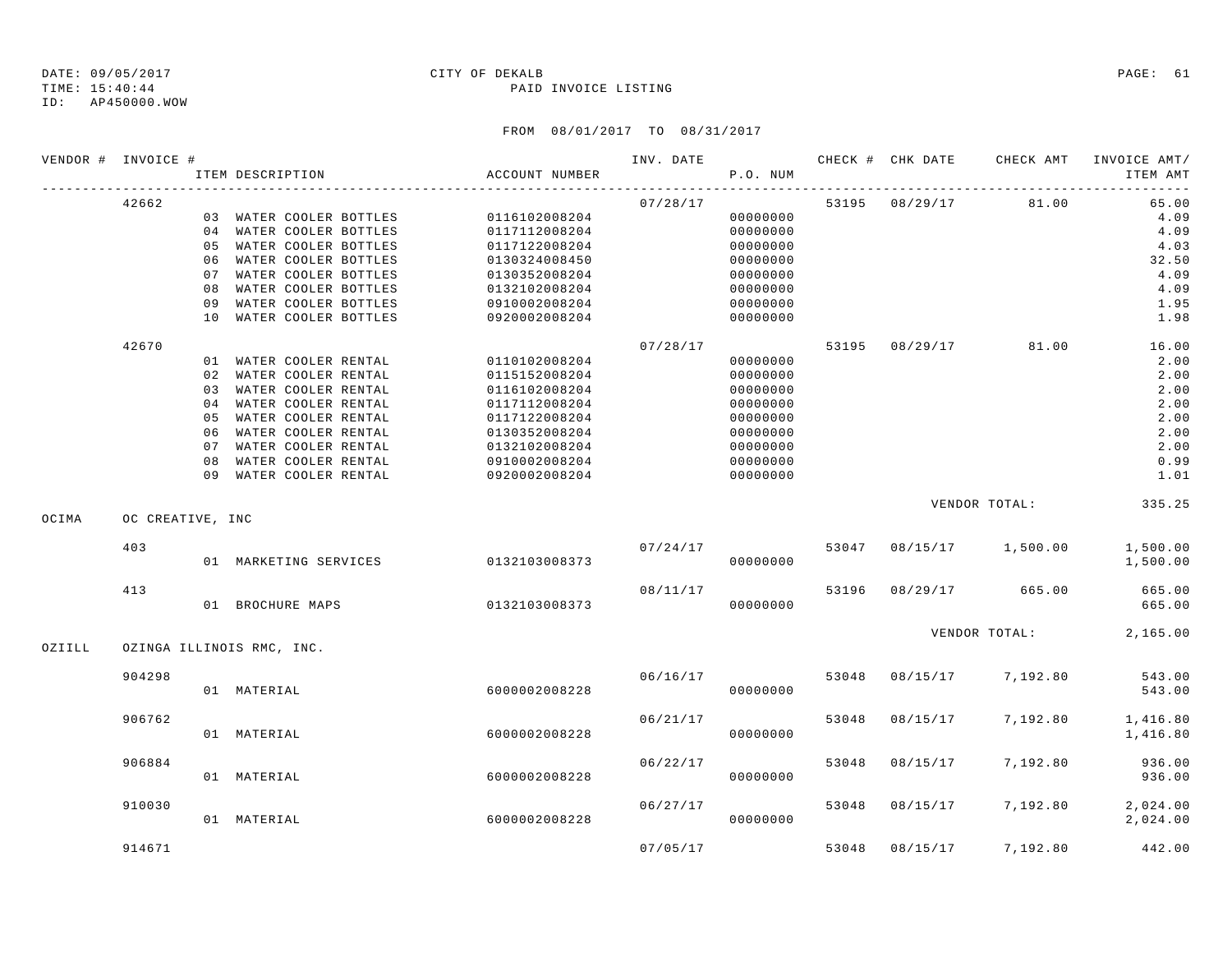TIME: 15:40:44 PAID INVOICE LISTING

ID: AP450000.WOW

## FROM 08/01/2017 TO 08/31/2017

|        | VENDOR # INVOICE #   | ITEM DESCRIPTION                               | ACCOUNT NUMBER |          | P.O. NUM |       |                | INV. DATE 6 1999 CHECK # CHK DATE 6 CHECK AMT INVOICE AMT | ITEM AMT             |
|--------|----------------------|------------------------------------------------|----------------|----------|----------|-------|----------------|-----------------------------------------------------------|----------------------|
|        |                      |                                                |                |          |          |       |                |                                                           |                      |
|        | 914671               | 01 MATERIAL                                    | 6000002008228  | 07/05/17 | 00000000 | 53048 | 08/15/17       | 7,192.80                                                  | 442.00<br>442.00     |
|        | 915461               | 01 MATERIAL                                    | 0130332008233  | 07/06/17 | 00000000 | 53048 | 08/15/17       | 7,192.80                                                  | 644.00<br>644.00     |
|        | 918286               | 01 MATERIAL                                    | 6000002008228  | 07/11/17 | 00000000 | 53048 | 08/15/17       | 7,192.80                                                  | 442.00<br>442.00     |
|        | 919541               | 01 MATERIAL                                    | 6000002008228  | 07/14/17 | 00000000 | 53048 |                | 08/15/17 7,192.80                                         | 745.00<br>745.00     |
|        | 925242               | 01 MATERIAL                                    | 6000002008228  | 07/25/17 | 00000000 | 53197 |                | $08/29/17$ 2,679.00                                       | 2,679.00<br>2,679.00 |
| PARINS |                      | PARDRIDGE INSURANCE, INC.                      |                |          |          |       |                | VENDOR TOTAL:                                             | 9,871.80             |
|        | 13332                | 01 CITY CLERK BOND                             | 7200004008471  | 05/24/17 | 00000000 |       | 53198 08/29/17 | 139.00                                                    | 139.00<br>139.00     |
|        | 13355                | 01 INTERIM FINANCE DIRECTOR BOND 7200004008471 |                | 07/12/17 | 00000000 | 53049 | 08/15/17       | 470.00                                                    | 350.00<br>350.00     |
|        | 13356                | 01 NOTARY BOND RENEWAL                         | 0120233008349  | 07/12/17 | 00000000 | 53049 | 08/15/17       | 470.00                                                    | 60.00<br>60.00       |
|        | 13365                | 01 NOTARY BOND RENEWAL                         | 0120233008349  | 07/26/17 | 00000000 | 53049 | 08/15/17       | 470.00                                                    | 60.00<br>60.00       |
| PAUDAV | JRD CONSTRUCTION INC |                                                |                |          |          |       |                | VENDOR TOTAL:                                             | 609.00               |
|        | $17 - 173E$          | 01 BOARD UP - 912 EDGEBROOK 0100000001265      |                | 07/12/17 | 00000000 |       |                | 53050 08/15/17 297.37                                     | 297.37<br>297.37     |
| PDCLAB |                      | PDC LABORATORIES, INC.                         |                |          |          |       |                | VENDOR TOTAL:                                             | 297.37               |
|        | 867934               | 01 WTR (5) TESTS                               | 6000003008356  | 06/30/17 | 00000000 | 53051 |                | 08/15/17 45.00                                            | 45.00<br>45.00       |
|        | 871029               | 01 WATER TESTS (5)                             | 6000003008356  | 07/31/17 | 00000000 | 53199 |                | 08/29/17 90.00                                            | 90.00<br>90.00       |
|        |                      |                                                |                |          |          |       |                |                                                           |                      |

VENDOR TOTAL: 135.00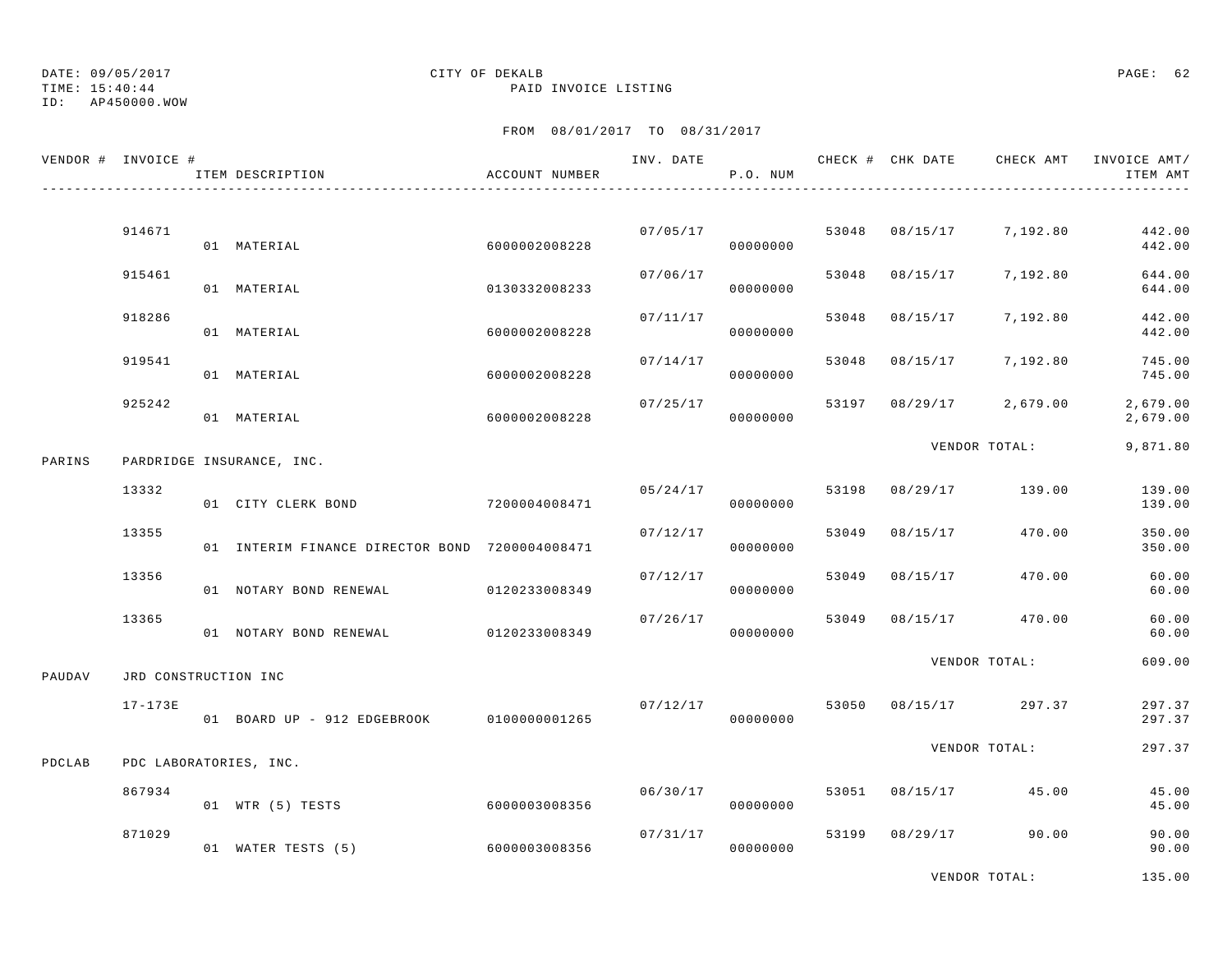TIME: 15:40:44 PAID INVOICE LISTING

ID: AP450000.WOW

|        | VENDOR # INVOICE # | ITEM DESCRIPTION              | ACCOUNT NUMBER |          | P.O. NUM |       |                |                          | ITEM AMT               |
|--------|--------------------|-------------------------------|----------------|----------|----------|-------|----------------|--------------------------|------------------------|
| PETSON | RICHARD M PETERS   |                               |                |          |          |       |                |                          |                        |
|        | $07 - 8510$        | 01 SERVICE PINS               | 0116103008306  | 08/11/17 | 00000000 |       |                | 53200 08/29/17 531.09    | 531.09<br>531.09       |
| PETTRA |                    | PETROLEUM TRADERS CORPORATION |                |          |          |       |                | VENDOR TOTAL:            | 531.09                 |
|        | 1154914            | 01 BULK FUEL SERVICES         | 0100000001510  | 07/28/17 | 00170027 |       |                | 53201 08/29/17 29,905.75 | 15,105.03<br>15,105.03 |
|        | 1156735            | 01 BULK FUEL SERVICES         | 0100000001520  | 08/01/17 | 00170027 |       |                | 53201 08/29/17 29,905.75 | 14,800.72<br>14,800.72 |
| PHYIMM |                    | PHYSICIANS IMMEDIATE CARE     |                |          |          |       |                | VENDOR TOTAL:            | 29,905.75              |
|        | 1536873            | 01 EMPLOYMENT SCREENING       | 0116103008333  | 05/24/17 | 00000000 | 53052 | 08/15/17       | 814.00                   | 33.00<br>33.00         |
|        | 1541394            | 01 EMPLOYMENT SCREENING       | 0116103008333  | 06/05/17 | 00000000 | 53052 | 08/15/17       | 814.00                   | 108.00<br>108.00       |
|        | 1541681            | 01 EMPLOYMENT SCREENING       | 0116103008333  | 06/06/17 | 00000000 | 53052 | 08/15/17       | 814.00                   | 108.00<br>108.00       |
|        | 1544687            | 01 EMPLOYMENT SCREENING       | 0116103008333  | 06/15/17 | 00000000 | 53052 | 08/15/17       | 814.00                   | 33.00<br>33.00         |
|        | 1546318            | 01 EMPLOYMENT SCREENING       | 0116103008333  | 06/20/17 | 00000000 | 53052 | 08/15/17       | 814.00                   | 33.00<br>33.00         |
|        | 1546321            | 01 EMPLOYMENT SCREENING       | 0116103008333  | 06/20/17 | 00000000 | 53052 | 08/15/17       | 814.00                   | 33.00<br>33.00         |
|        | 1546642            | 01 EMPLOYMENT SCREENING       | 0116103008333  | 06/21/17 | 00000000 | 53052 | 08/15/17       | 814.00                   | 33.00<br>33.00         |
|        | 1548403            | 01 EMPLOYMENT SCREENING       | 0116103008333  | 06/26/17 | 00000000 | 53052 | 08/15/17       | 814.00                   | 400.00<br>400.00       |
|        | 1554124            | 01 EMPLOYMENT SCREENING       | 0116103008333  | 07/12/17 | 00000000 | 53052 | 08/15/17       | 814.00                   | 33.00<br>33.00         |
| PONCRE | POND CREEK LLC     |                               |                |          |          |       |                | VENDOR TOTAL:            | 814.00                 |
|        | 170002             |                               |                |          | 08/07/17 |       | 53202 08/29/17 | 2,925.00                 | 2,925.00               |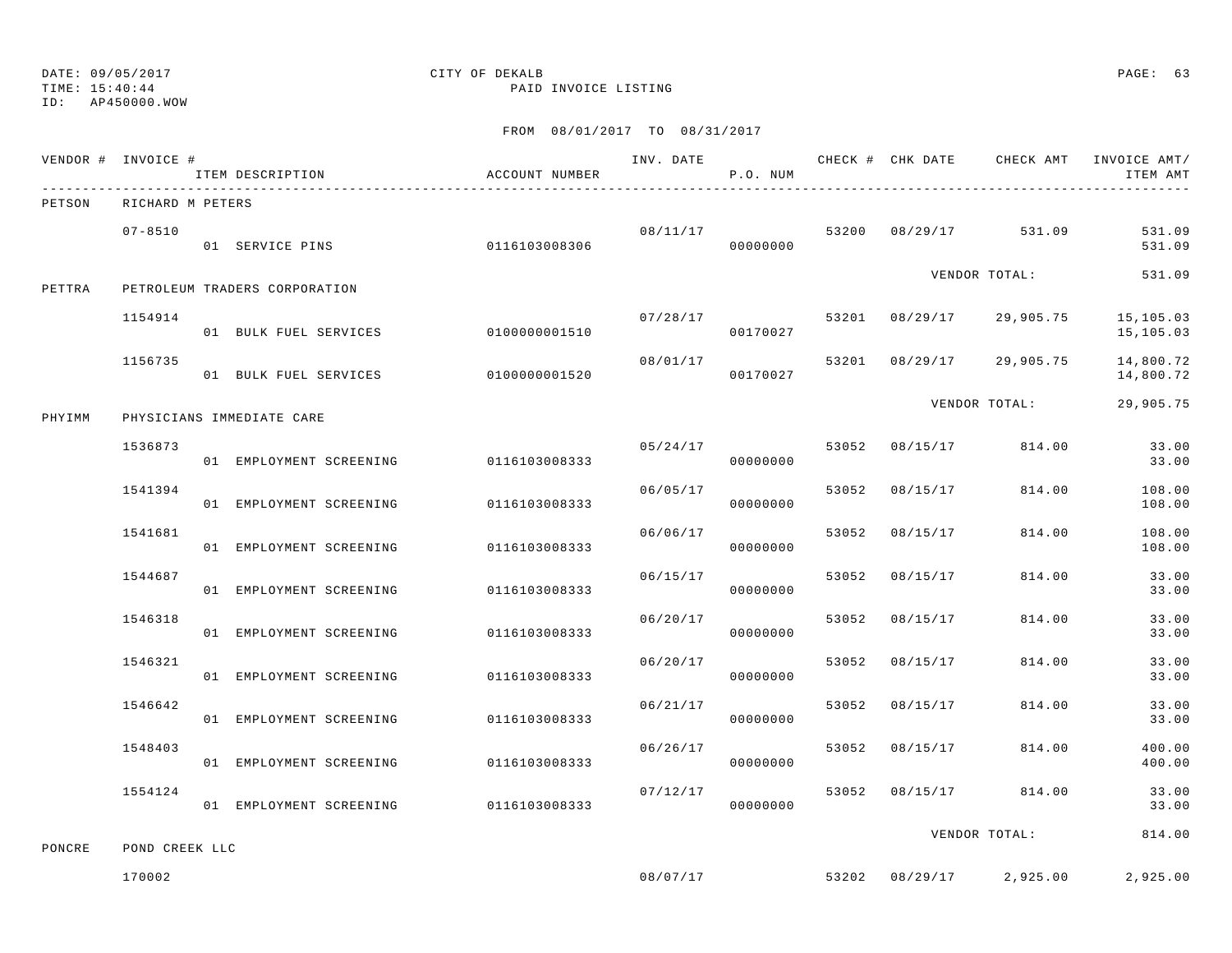TIME: 15:40:44 PAID INVOICE LISTING

ID: AP450000.WOW

|               | VENDOR # INVOICE #  | ITEM DESCRIPTION                                | ACCOUNT NUMBER |          | P.O. NUM                   |       |          | INV. DATE 6 CHECK # CHK DATE CHECK AMT   | INVOICE AMT/<br>ITEM AMT                 |
|---------------|---------------------|-------------------------------------------------|----------------|----------|----------------------------|-------|----------|------------------------------------------|------------------------------------------|
|               | 170002              | 01 39 LDS CLEAN FILL WASTE DSPSL 6000003008346  |                | 00000000 |                            |       |          | $08/07/17$ $53202$ $08/29/17$ $2,925.00$ | 2,925.00<br>2,925.00                     |
| RAYOHER       | RAY O'HERRON CO INC |                                                 |                |          |                            |       |          | VENDOR TOTAL:                            | 2,925.00                                 |
|               | 1738681-IN          | 01 NEW HIRE UNIFORM                             | 0120222008270  |          | 07/14/17 53053<br>00000000 |       |          | 08/15/17 4,305.89                        | 1,330.49<br>1,330.49                     |
|               | 1739868-IN          | 01 UNIFORM T-SHIRT 0120242008270                |                | 07/20/17 | 00000000                   | 53053 | 08/15/17 | 4,305.89                                 | 47.46<br>47.46                           |
|               | 1740530-IN          | 01 (5) GLOCKS, TRUGLO 60120226008540            |                | 07/25/17 | 00000000                   | 53053 | 08/15/17 |                                          | 4,305.89 2,377.57<br>2,377.57            |
|               | 1740604-IN          | 01 PUSH BUMPER                                  | 0120222008226  | 07/25/17 | 00000000                   | 53053 | 08/15/17 | 4,305.89                                 | 341.91<br>341.91                         |
|               | 1741114-IN          | 01 PANTS, HATS                                  | 0120222008270  |          | 07/28/17<br>00000000       |       |          |                                          | 53053 08/15/17 4,305.89 208.46<br>208.46 |
| <b>REDROB</b> | ROBERT REDEL        |                                                 |                |          |                            |       |          | VENDOR TOTAL:                            | 4,305.89                                 |
|               | 07282017            | 01 TUITION REIMB. - SPRING 2017 0116103008379   |                | 07/28/17 | 00000000                   |       |          | D001449 08/15/17 1,035.00                | 1,035.00<br>1,035.00                     |
| REYRIC        | RICHARD REYNOLDS    |                                                 |                |          |                            |       |          | VENDOR TOTAL:                            | 1,035.00                                 |
|               | 07272017            | 01  2017 RETIREE WELLNESS REIMB.  7100004008476 |                |          | 00000000                   |       |          | $07/27/17$ D001450 08/15/17 69.00        | 69.00<br>69.00                           |
| RJBOW         |                     | R.J. BOWERS DISTRIBUTORS, INC.                  |                |          |                            |       |          | VENDOR TOTAL:                            | 69.00                                    |
|               | 0289023             | 01 FUEL CAP 6500003008310                       |                | 05/15/17 | 00000000                   |       |          | 53054 08/15/17 8.25                      | 8.25<br>8.25                             |
| RKDIX         | R.K. DIXON          |                                                 |                |          |                            |       |          | VENDOR TOTAL:                            | 8.25                                     |
|               | 1749505             | 01 XEROX COPIER REPAIR 0125263008330            |                |          | 06/23/17<br>00000000       |       |          | 53055 08/15/17 447.47                    | 447.47<br>447.47                         |
|               |                     |                                                 |                |          |                            |       |          | VENDOR TOTAL:                            | 447.47                                   |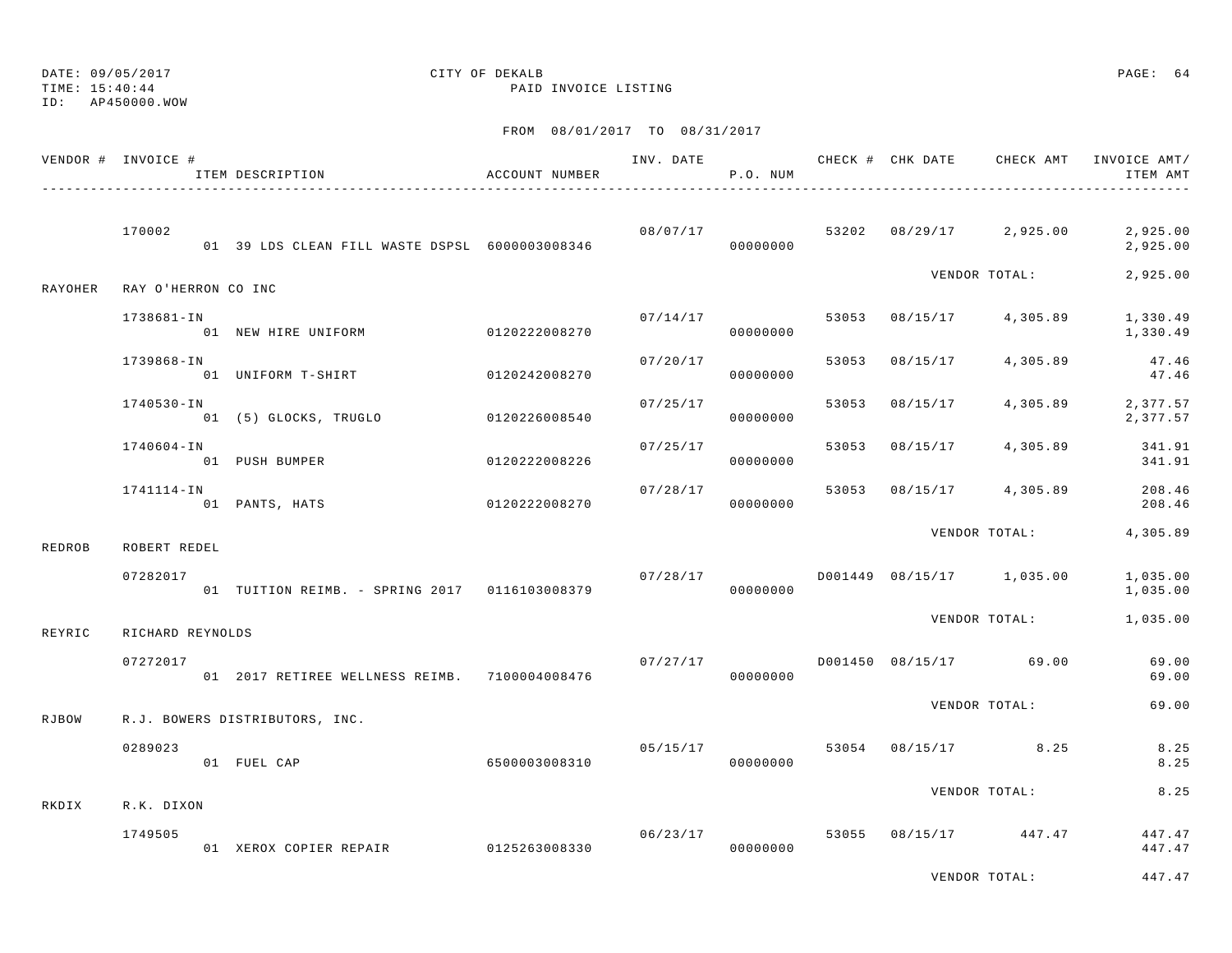TIME: 15:40:44 PAID INVOICE LISTING

ID: AP450000.WOW

|        | VENDOR # INVOICE # | ITEM DESCRIPTION                                | ACCOUNT NUMBER |          | P.O. NUM             |       |          | INV. DATE 6 CHECK # CHK DATE CHECK AMT | INVOICE AMT/<br>ITEM AMT |
|--------|--------------------|-------------------------------------------------|----------------|----------|----------------------|-------|----------|----------------------------------------|--------------------------|
| RONENT |                    | RONDO ENTERPRISES, INC.                         |                |          |                      |       |          |                                        |                          |
|        | 96980              | 01 LIGHT BOX, WIRING 0130332008226              |                |          | 07/24/17<br>00000000 | 53056 |          | 08/15/17 75.10                         | 75.10<br>75.10           |
|        | 97199              | 01 AXLE GREASE, BEARINGS 0130332008226          |                | 07/31/17 | 00000000             | 53203 |          | 08/29/17 94.48                         | 94.48<br>94.48           |
| ROUJOA | JOANNE ROUSE       |                                                 |                |          |                      |       |          | VENDOR TOTAL:                          | 169.58                   |
|        | 08082017           | 01 TRAVEL EXPENSE REIMB. 1900003008376          |                | 08/08/17 | 00000000             | 52920 |          | 08/11/17 741.26                        | 741.26<br>741.26         |
| RUSTRU | RUSH TRUCK CENTERS |                                                 |                |          |                      |       |          | VENDOR TOTAL:                          | 741.26                   |
|        | 3006895575         | 01 FUEL TANK, TANK STRAPS 0130332008226         |                |          | 06/27/17<br>00000000 |       |          | 53057 08/15/17 1,326.72                | 1,326.72<br>1,326.72     |
| SAFD   |                    | SHARON/ALSIP FIRE DEPT                          |                |          |                      |       |          | VENDOR TOTAL:                          | 1,326.72                 |
|        | 06082017           | 01 IFSAP CONFERENCE                             | 0125263008376  |          | 06/08/17<br>00000000 | 53058 |          | 08/15/17 200.00                        | 200.00<br>200.00         |
| SAFPAS | SAFE PASSAGE, INC. |                                                 |                |          |                      |       |          | VENDOR TOTAL:                          | 200.00                   |
|        | 08012017           | 01 HUMAN SRVCS FUNDING 2ND QTR 0132103008307    |                | 08/01/17 | 00000000             | 53059 |          | $08/15/17$ 3,000.00                    | 3,000.00<br>3,000.00     |
| SCHELE |                    | SCHINDLER ELEVATOR CORPORATION                  |                |          |                      |       |          | VENDOR TOTAL:                          | 3,000.00                 |
|        | 8104564455         | 01 ELEVATOR MAINTENANCE                         | 0130324008450  | 07/01/17 | 00000000             | 53060 |          | 08/15/17 3,269.16                      | 3,269.16<br>3,269.16     |
| SHASUB |                    | SHAW SUBURBAN MEDIA GROUP                       |                |          |                      |       |          | VENDOR TOTAL:                          | 3,269.16                 |
|        | 1403963            | 01 TRI-FOLD MAPS                                | 0132103008373  | 05/25/17 | 00000000             | 53061 |          | 08/15/17 1,537.20                      | 1,200.00<br>1,200.00     |
|        | 1419439            | 01 LITTLEJOHN SCHOOL LEGAL NOTICE 0132103008366 |                |          | 06/03/17<br>00000000 | 53061 | 08/15/17 | 1,537.20                               | 78.60<br>78.60           |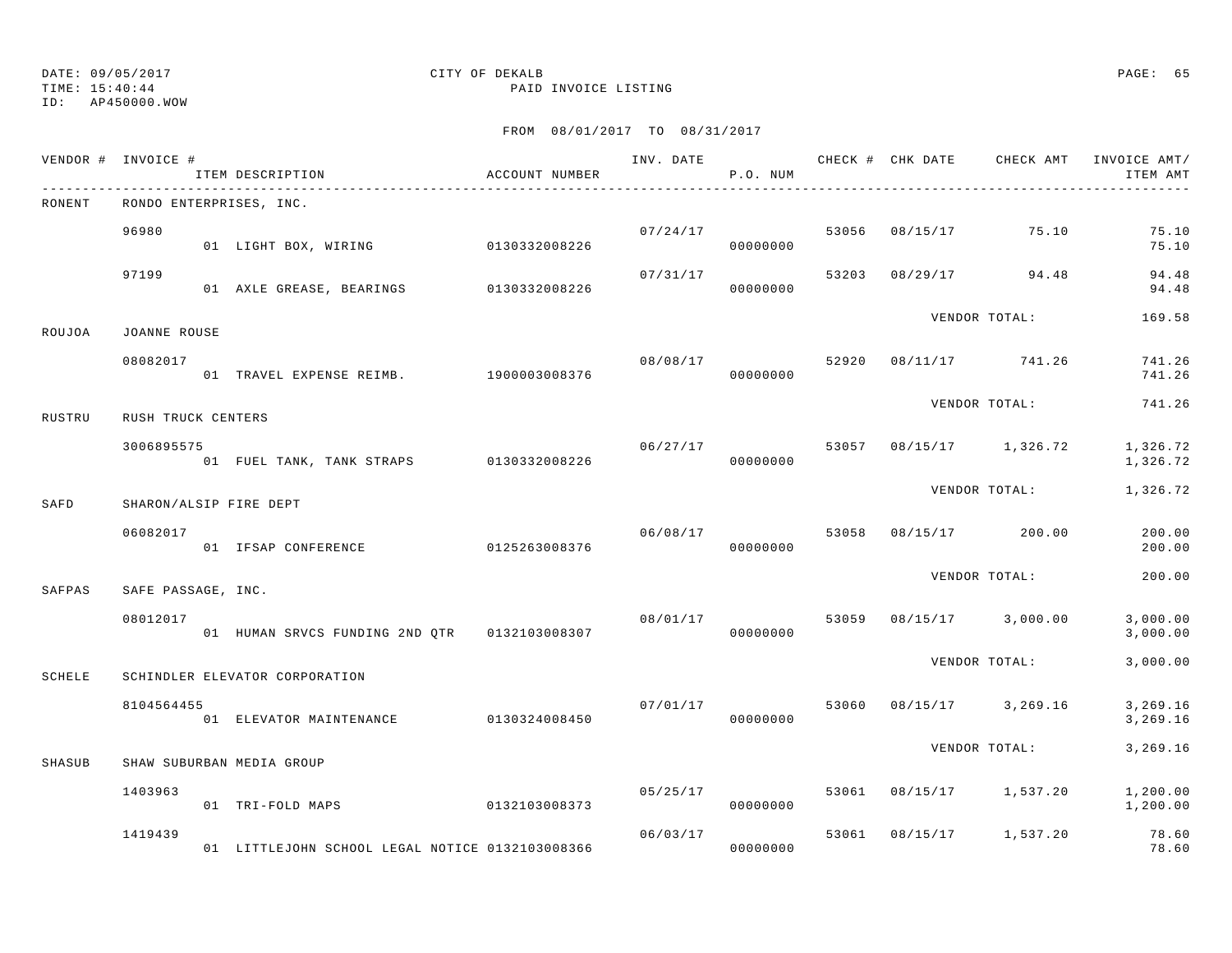## ID: AP450000.WOW

## DATE: 09/05/2017 CITY OF DEKALB PAGE: 66

TIME: 15:40:44 PAID INVOICE LISTING

|        | VENDOR # INVOICE # | ITEM DESCRIPTION                                                                                                     | ACCOUNT NUMBER                                                                    |          | P.O. NUM                                                             |       |                |                         | INV. DATE 6 7 CHECK # CHK DATE CHECK AMT INVOICE AMT/<br>ITEM AMT |
|--------|--------------------|----------------------------------------------------------------------------------------------------------------------|-----------------------------------------------------------------------------------|----------|----------------------------------------------------------------------|-------|----------------|-------------------------|-------------------------------------------------------------------|
|        | 1419475            | 01 TEXT AMENDMENT LEGAL NOTICE 0132103008366                                                                         |                                                                                   | 06/03/17 | 00000000                                                             |       |                | 53061 08/15/17 1,537.20 | 89.40<br>89.40                                                    |
|        | 1419891            | 01 CADEMON BREWING LEGAL NOTICE  0132103008366                                                                       |                                                                                   | 06/03/17 | 00000000                                                             |       |                | 53061 08/15/17 1,537.20 | 73.80<br>73.80                                                    |
|        | 1425735            | 01 422 REGAL - PUBLIC HEARING NTC 0132103008366                                                                      |                                                                                   | 06/17/17 | 00000000                                                             | 53061 | 08/15/17       | 1,537.20                | 95.40<br>95.40                                                    |
|        | 1431535            | 01 LEGAL NOTICE - PLAZA DEKALB 0132103008366                                                                         |                                                                                   | 07/01/17 | 00000000                                                             |       |                | 53204 08/29/17 373.80   | 172.20<br>172.20                                                  |
|        | 1438626            | 01 LEGAL NOTICE - AMENDMENTS                                                                                         | 0132103008366                                                                     | 07/24/17 | 00000000                                                             |       | 53204 08/29/17 | 373.80                  | 127.80<br>127.80                                                  |
|        | 1438865            | 01 LEGAL NOTICE - VERIZON 0132103008366                                                                              |                                                                                   | 07/28/17 | 00000000                                                             |       |                | 53204 08/29/17 373.80   | 73.80<br>73.80                                                    |
| SHEWIL |                    | THE SHERWIN WILLIAMS CO.                                                                                             |                                                                                   |          |                                                                      |       |                |                         | VENDOR TOTAL: 1,911.00                                            |
|        | $1395 - 2$         | 01 FLOOR PAINT                                                                                                       | 5040006508624                                                                     | 07/14/17 | 00000000                                                             |       |                | 53062 08/15/17 165.82   | 165.82<br>165.82                                                  |
| SHIBRA | BRADFORD SHIVE     |                                                                                                                      |                                                                                   |          |                                                                      |       |                | VENDOR TOTAL:           | 165.82                                                            |
|        | 08042017           | 01 WATER REFUND #0501023120-06  6000000063444                                                                        |                                                                                   | 08/04/17 | 00000000                                                             | 53205 |                | 08/29/17 97.69          | 97.69<br>97.69                                                    |
| SHIINT |                    | SHI INTERNATIONAL CORP                                                                                               |                                                                                   |          |                                                                      |       |                | VENDOR TOTAL:           | 97.69                                                             |
|        | B06564940          | 01 SONICWALL AGREEMENT 0117124008450                                                                                 |                                                                                   |          | 05/23/17<br>00000000                                                 |       |                | 53063 08/15/17 2,577.00 | 2,577.00<br>2,577.00                                              |
| SIKICH | SIKICH LLP         |                                                                                                                      |                                                                                   |          |                                                                      |       |                | VENDOR TOTAL:           | 2,577.00                                                          |
|        | 304312             | 01 FY16.5 AUDIT FEES<br>02 FY16.5 AUDIT FEES<br>03 FY16.5 AUDIT FEES<br>04 FY16.5 AUDIT FEES<br>05 FY16.5 AUDIT FEES | 0117113008342<br>0100000001265<br>1300003008342<br>1400003008342<br>1800003008342 |          | 07/24/17<br>00000000<br>00000000<br>00000000<br>00000000<br>00000000 |       |                | 53064 08/15/17 8,000.00 | 8,000.00<br>2,700.00<br>350.00<br>250.00<br>100.00<br>50.00       |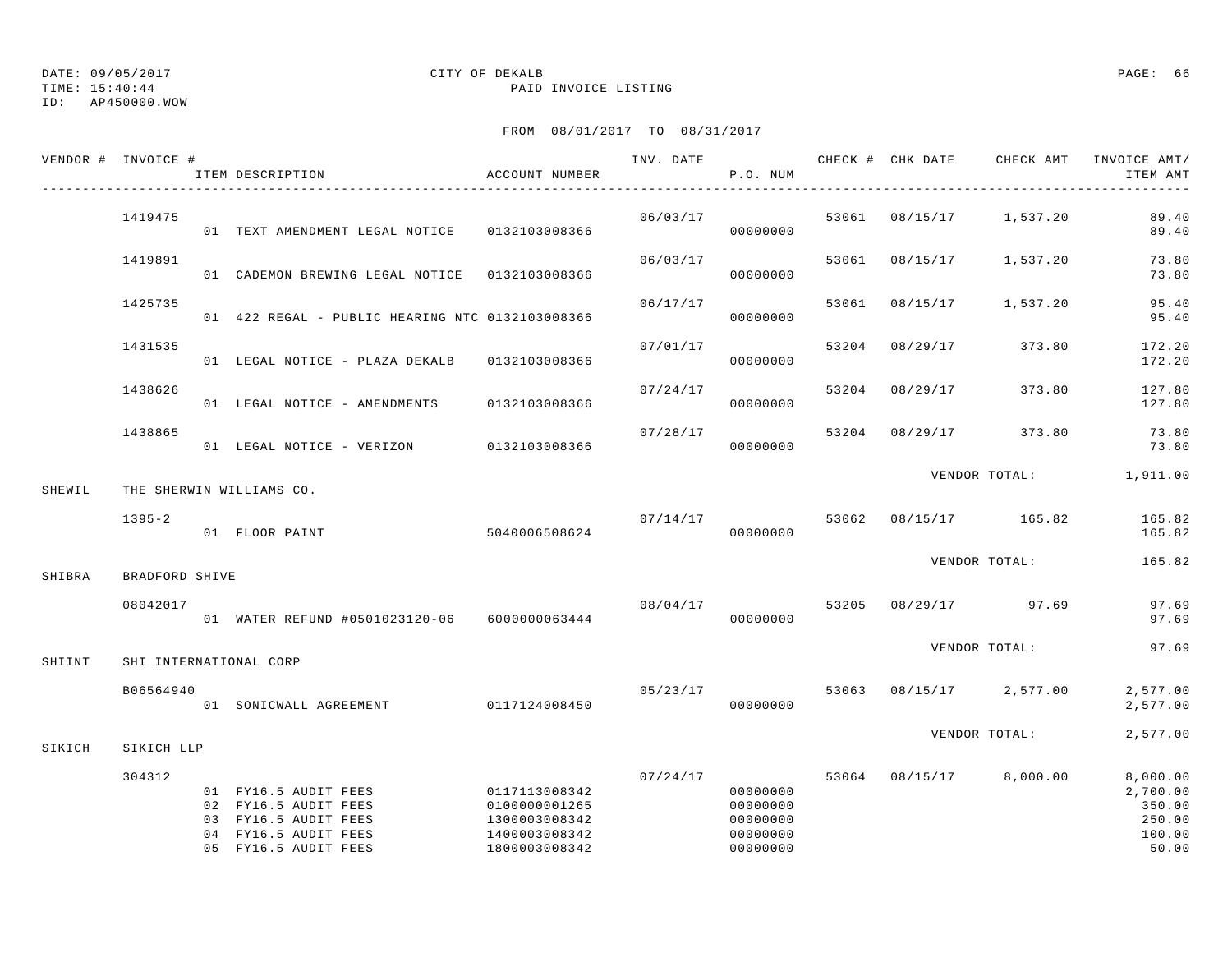### TIME: 15:40:44 PAID INVOICE LISTING ID: AP450000.WOW

|        | VENDOR # INVOICE #   | ITEM DESCRIPTION                                                                                                                                                     | <b>ACCOUNT NUMBER</b>                                                                                               | INV. DATE | P.O. NUM                                                                         |       | CHECK # CHK DATE | CHECK AMT          | INVOICE AMT/<br>ITEM AMT<br>كالماليات كالماليات                                  |
|--------|----------------------|----------------------------------------------------------------------------------------------------------------------------------------------------------------------|---------------------------------------------------------------------------------------------------------------------|-----------|----------------------------------------------------------------------------------|-------|------------------|--------------------|----------------------------------------------------------------------------------|
|        | 304312               | 06 FY16.5 AUDIT FEES<br>07 FY16.5 AUDIT FEES<br>08 FY16.5 AUDIT FEES<br>09 FY16.5 AUDIT FEES<br>10 FY16.5 AUDIT FEES<br>11 FY16.5 AUDIT FEES<br>12 FY16.5 AUDIT FEES | 0100000001265<br>6000003008342<br>6500003008342<br>0100000001265<br>0100000001265<br>0100000001265<br>1300003008342 | 07/24/17  | 00000000<br>00000000<br>00000000<br>00000000<br>00000000<br>00000000<br>00000000 |       | 53064 08/15/17   | 8,000.00           | 8,000.00<br>100.00<br>650.00<br>300.00<br>500.00<br>500.00<br>500.00<br>2,000.00 |
| SIMGRI | SIMPLEXGRINNELL      |                                                                                                                                                                      |                                                                                                                     |           |                                                                                  |       |                  | VENDOR TOTAL:      | 8,000.00                                                                         |
|        | 79557173             | 01 ANNUAL ALARM MONITORING CNRCT 6500004008450                                                                                                                       |                                                                                                                     | 07/17/17  | 00000000                                                                         | 53206 |                  | 08/29/17 540.35    | 540.35<br>540.35                                                                 |
| SIPSON | ROBERT SIPES         |                                                                                                                                                                      |                                                                                                                     |           |                                                                                  |       |                  | VENDOR TOTAL:      | 540.35                                                                           |
|        | 901311               | 01  1015 MARKET ST DEMO   1300006508639                                                                                                                              |                                                                                                                     |           | 05/22/17<br>00170025                                                             | 53207 |                  | 08/29/17 17,300.00 | 17,300.00<br>17,300.00                                                           |
| SOS    |                      | ILLINOIS SECRETARY OF STATE                                                                                                                                          |                                                                                                                     |           |                                                                                  |       |                  | VENDOR TOTAL:      | 17,300.00                                                                        |
|        | 08082017             | 01 TITLE TRANSFER - STREET SWPR 0130333008385                                                                                                                        |                                                                                                                     | 08/08/17  | 00000000                                                                         | 53208 |                  | 08/29/17 103.00    | 103.00<br>103.00                                                                 |
| SPLCOL | SPLASH OF COLOR INC. |                                                                                                                                                                      |                                                                                                                     |           |                                                                                  |       |                  | VENDOR TOTAL:      | 103.00                                                                           |
|        | 55427                | 01 SPRAY EQUIPMENT                                                                                                                                                   | 0130333008310                                                                                                       | 07/10/17  | 00000000                                                                         | 53065 | 08/15/17         | 91.31              | 64.95<br>64.95                                                                   |
|        | 55929                | 01 STRAINER                                                                                                                                                          | 0130332008226                                                                                                       | 07/26/17  | 00000000                                                                         | 53065 | 08/15/17         | 91.31              | 26.36<br>26.36                                                                   |
| SRFCON |                      | SRF CONSULTING GROUP INC                                                                                                                                             |                                                                                                                     |           |                                                                                  |       |                  | VENDOR TOTAL:      | 91.31                                                                            |
|        | $09425.00 - 7$       | 01 TRANSIT SYSTEM ANALYSIS<br>02 TRANSIT SYSTEM ANALYSIS                                                                                                             | 0920003008399<br>0910003008399                                                                                      | 04/30/17  | 00170014<br>00170014                                                             | 53066 | 08/15/17         | 26,626.52          | 11,680.41<br>10,180.41<br>1,500.00                                               |
|        | $09425.00 - 7A$      | 01 TRANSIT SYSTEM ANALYSIS                                                                                                                                           | 0910003008399                                                                                                       | 04/30/17  | 00170014                                                                         | 53066 | 08/15/17         | 26,626.52          | 14,946.11<br>14,946.11                                                           |
|        |                      |                                                                                                                                                                      |                                                                                                                     |           |                                                                                  |       |                  | VENDOR TOTAL:      | 26,626.52                                                                        |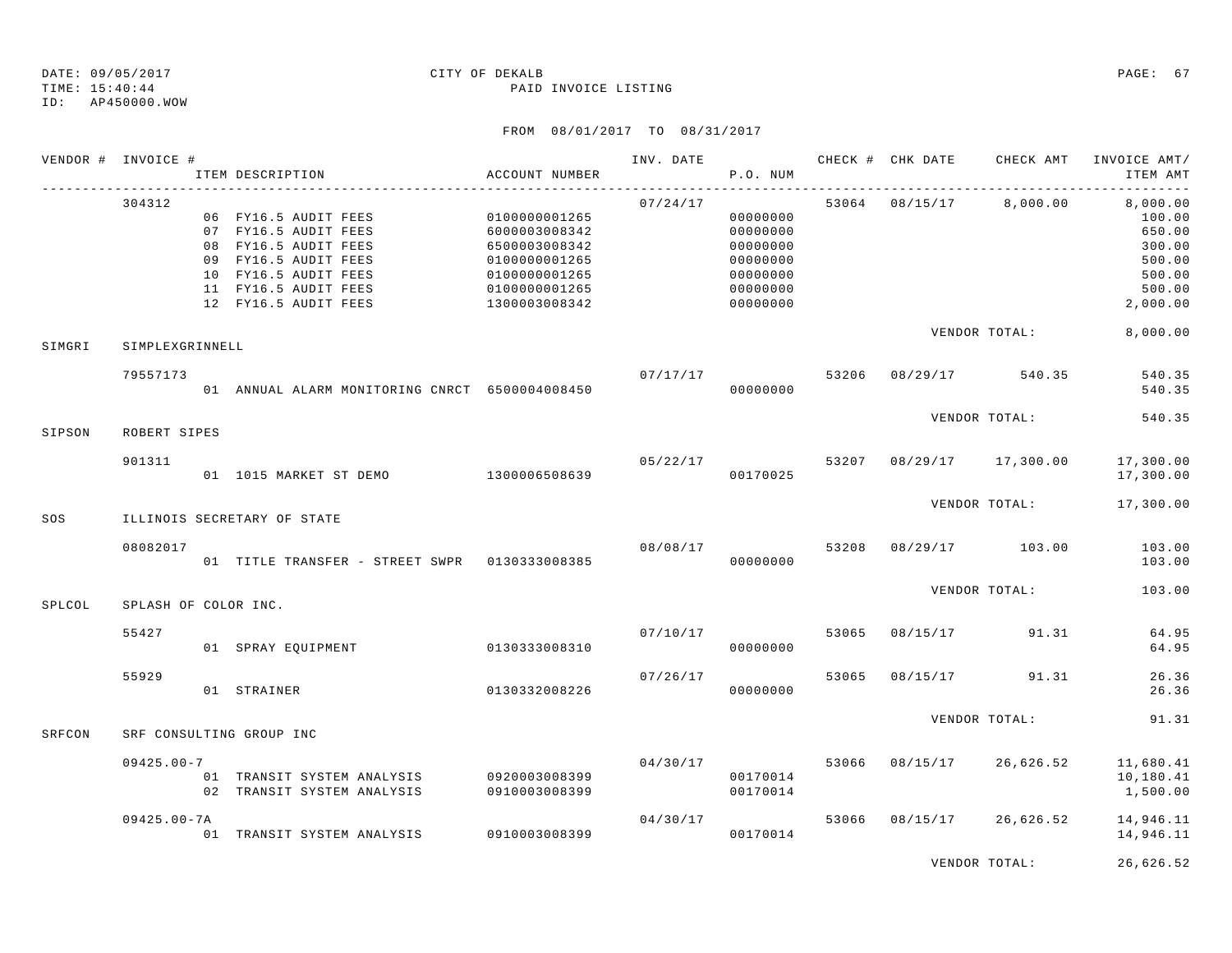TIME: 15:40:44 PAID INVOICE LISTING

ID: AP450000.WOW

|        | VENDOR # INVOICE #    | ITEM DESCRIPTION                          | ACCOUNT NUMBER |          | P.O. NUM             |       |                |                         | INV. DATE 6 CHECK # CHK DATE CHECK AMT INVOICE AMT/<br>ITEM AMT |
|--------|-----------------------|-------------------------------------------|----------------|----------|----------------------|-------|----------------|-------------------------|-----------------------------------------------------------------|
| STEELE |                       | STEINER ELECTRIC COMPANY                  |                |          |                      |       |                |                         |                                                                 |
|        | S005766660.001        | 01 REBUILD KIT                            | 6000002008232  | 07/20/17 | 00000000             |       |                |                         | 53209 08/29/17 1,874.45 1,874.45<br>1,874.45                    |
| STOLAU | LAUREN STOTT          |                                           |                |          |                      |       |                | VENDOR TOTAL:           | 1,874.45                                                        |
|        | 06222017              | 01 TRAVEL TRAINING REIMB. 0115153008376   |                | 06/22/17 | 00000000             |       |                | D001451 08/15/17 60.24  | 60.24<br>60.24                                                  |
|        | 07032017              | 01 NEW EMPLOYEE LUNCHEON 0115153008306    |                | 07/03/17 | 00000000             |       |                | D001451 08/15/17 54.16  | 54.16<br>54.16                                                  |
| STRPLU |                       | STRYPES PLUS MORE INC.                    |                |          |                      |       |                | VENDOR TOTAL:           | 114.40                                                          |
|        | 13911                 | 01 LETTERING - MEDIC 2 0125273008315      |                | 06/24/17 | 00000000             |       | 53067 08/15/17 | 2,270.00                | 45.00<br>45.00                                                  |
|        | 13927                 | 01 LETTERING - AMBULANCES                 | 0125273008315  | 07/12/17 | 00000000             | 53067 | 08/15/17       | 2,270.00                | 30.00<br>30.00                                                  |
|        | 13932                 | 01 NEW SQUAD LETTERING 5250006008521      |                | 07/12/17 | 00000000             | 53067 | 08/15/17       | 2,270.00                | 1,945.00<br>1,945.00                                            |
|        | 13963                 | 01 SQUAD LETTERING/STRIPING 0120223008399 |                | 07/27/17 | 00000000             | 53067 |                | 08/15/17 2,270.00       | 250.00<br>250.00                                                |
| SULKEL | KELLY SULLIVAN        |                                           |                |          |                      |       |                | VENDOR TOTAL:           | 2,270.00                                                        |
|        | 08072017              | 01 TRAVEL REIMB.                          | 0120212008245  |          | 08/07/17<br>00000000 |       |                | D001455 08/29/17 58.30  | 58.30<br>58.30                                                  |
| SUPDIE | SUPERIOR DIESEL, INC. |                                           |                |          |                      |       |                | VENDOR TOTAL:           | 58.30                                                           |
|        | W 1-10095             | 01 FE06 REPAIRS                           | 0125273008315  | 07/03/17 | 00000000             |       |                | 53068 08/15/17 1,004.36 | 1,004.36<br>1,004.36                                            |
|        | $W1 - 10415$          | 01 AC COMPRESSOR REPAIR 0125273008315     |                |          | 07/28/17<br>00000000 | 53210 |                | 08/29/17 3,709.70       | 540.83<br>540.83                                                |
|        | $W1 - 10460$          | 01 ROTATE TIRES, OIL CHANGE               | 0125273008315  | 07/26/17 | 00000000             |       |                | 53210 08/29/17 3,709.70 | 914.44<br>914.44                                                |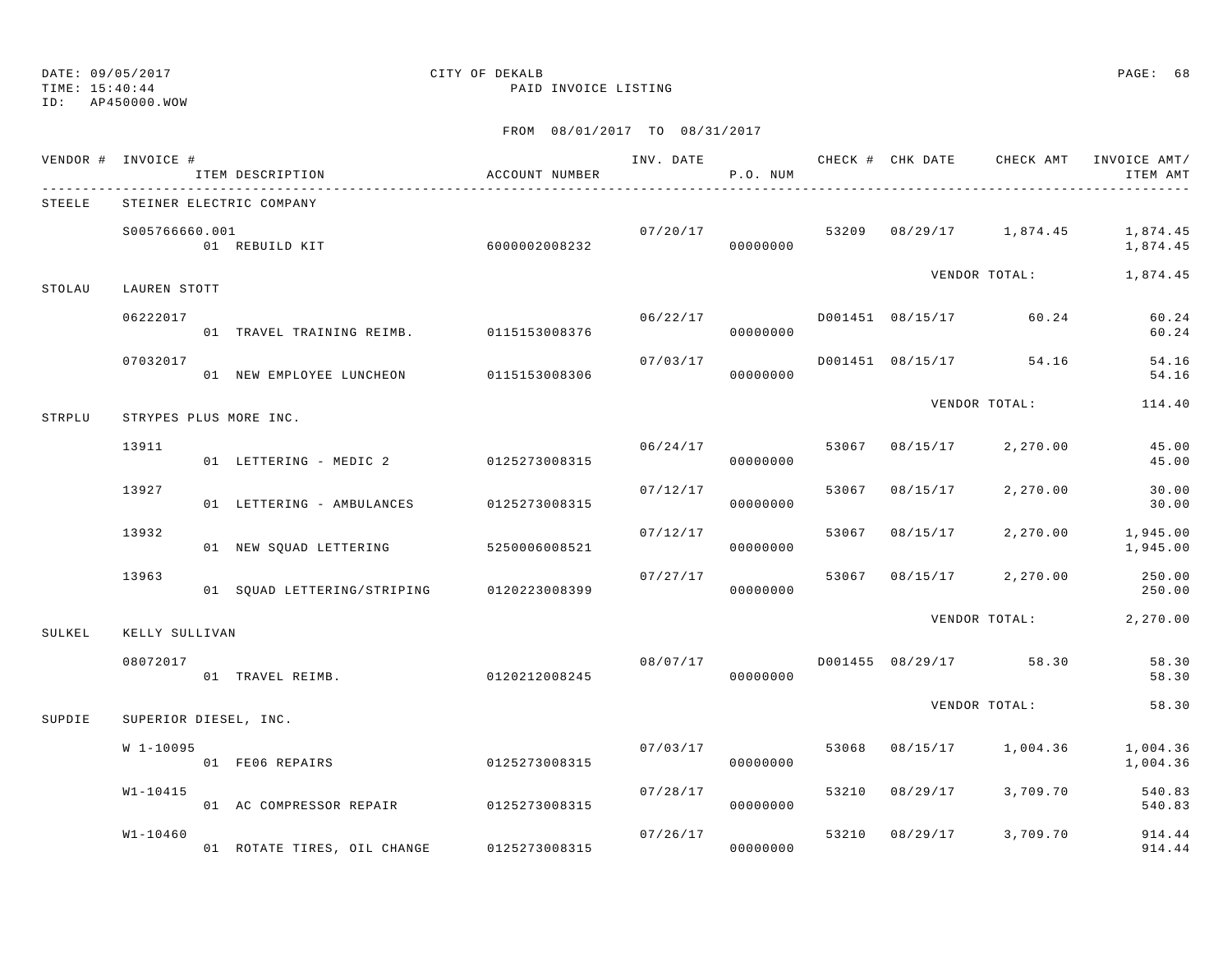TIME: 15:40:44 PAID INVOICE LISTING

ID: AP450000.WOW

## FROM 08/01/2017 TO 08/31/2017

|         | VENDOR # INVOICE #    | ITEM DESCRIPTION                              | ACCOUNT NUMBER | INV. DATE 6 CHECK # CHK DATE CHECK AMT | P.O. NUM             |       |          |                                  | INVOICE AMT/<br>ITEM AMT |
|---------|-----------------------|-----------------------------------------------|----------------|----------------------------------------|----------------------|-------|----------|----------------------------------|--------------------------|
|         | W1-10479              | 01 REPAIR REVERSE 6125273008315               |                | 07/28/17                               | 00000000             |       |          | 53210 08/29/17 3,709.70          | 1,323.93<br>1,323.93     |
|         | W1-10497              | 01 TIRE ROTATION, OIL CHANGE 0125273008315    |                | 07/28/17                               | 00000000             |       |          | 53210 08/29/17 3,709.70          | 930.50<br>930.50         |
| SWEELE  |                       | SWEDBERG ELECTRIC INC.                        |                |                                        |                      |       |          | VENDOR TOTAL:                    | 4,714.06                 |
|         | 6439                  | 01 CORPORATE WTP REPAIRS 6000003008328        |                | 07/11/17                               | 00000000             | 53069 |          | 08/15/17 1,525.44                | 1,525.44<br>1,525.44     |
| SYNNET  | SYNDEO NETWORKS, INC. |                                               |                |                                        |                      |       |          | VENDOR TOTAL:                    | 1,525.44                 |
|         | 7087                  | 01 MONTHLY SERVICES - JULY 2017 0117122008285 |                | 07/03/17                               | 00000000             |       |          | 53070 08/15/17 1,860.00          | 1,860.00<br>1,860.00     |
| TALMOL  | MOLLY TALKINGTON      |                                               |                |                                        |                      |       |          | VENDOR TOTAL:                    | 1,860.00                 |
|         | 08022017              | 01 RECRUITMENT MILEAGE EXPENSE 0116103008306  |                | 08/02/17                               | 00000000             |       |          | 52921 08/11/17 363.80            | 363.80<br>363.80         |
| THESIG  | THE SIGN SHOP/DEKALB  |                                               |                |                                        |                      |       |          | VENDOR TOTAL:                    | 363.80                   |
|         | 23483                 | 01 GRAPHICS                                   | 0125272008226  |                                        | 00000000             |       |          | $07/25/17$ 53071 08/15/17 260.00 | 260.00<br>260.00         |
| TITRAIN | TI TRAINING LE LLC    |                                               |                |                                        |                      |       |          | VENDOR TOTAL:                    | 260.00                   |
|         | 2427                  | 01 TI TRAINING FORCE SIMULATOR 0120222008242  |                |                                        | 07/24/17<br>00170050 |       |          | 53072 08/15/17 40,190.00         | 40,190.00<br>40,190.00   |
| TRAANA  |                       | TRAFFIC ANALYSIS & DESIGN, INC                |                |                                        |                      |       |          | VENDOR TOTAL:                    | 40,190.00                |
|         | 11528                 | 01 DSATS 2017 TRAFFIC COUNTS                  | 0910003008399  | 05/31/17                               | 00170037             | 53073 | 08/15/17 | 7,659.25                         | 4,261.00<br>4,261.00     |
|         | 11564                 | 01 DSATS 2017 TRAFFIC COUNTS                  | 0910003008399  | 06/30/17                               | 00170037             |       |          | 53073 08/15/17 7,659.25          | 3,398.25<br>3,398.25     |

VENDOR TOTAL: 7,659.25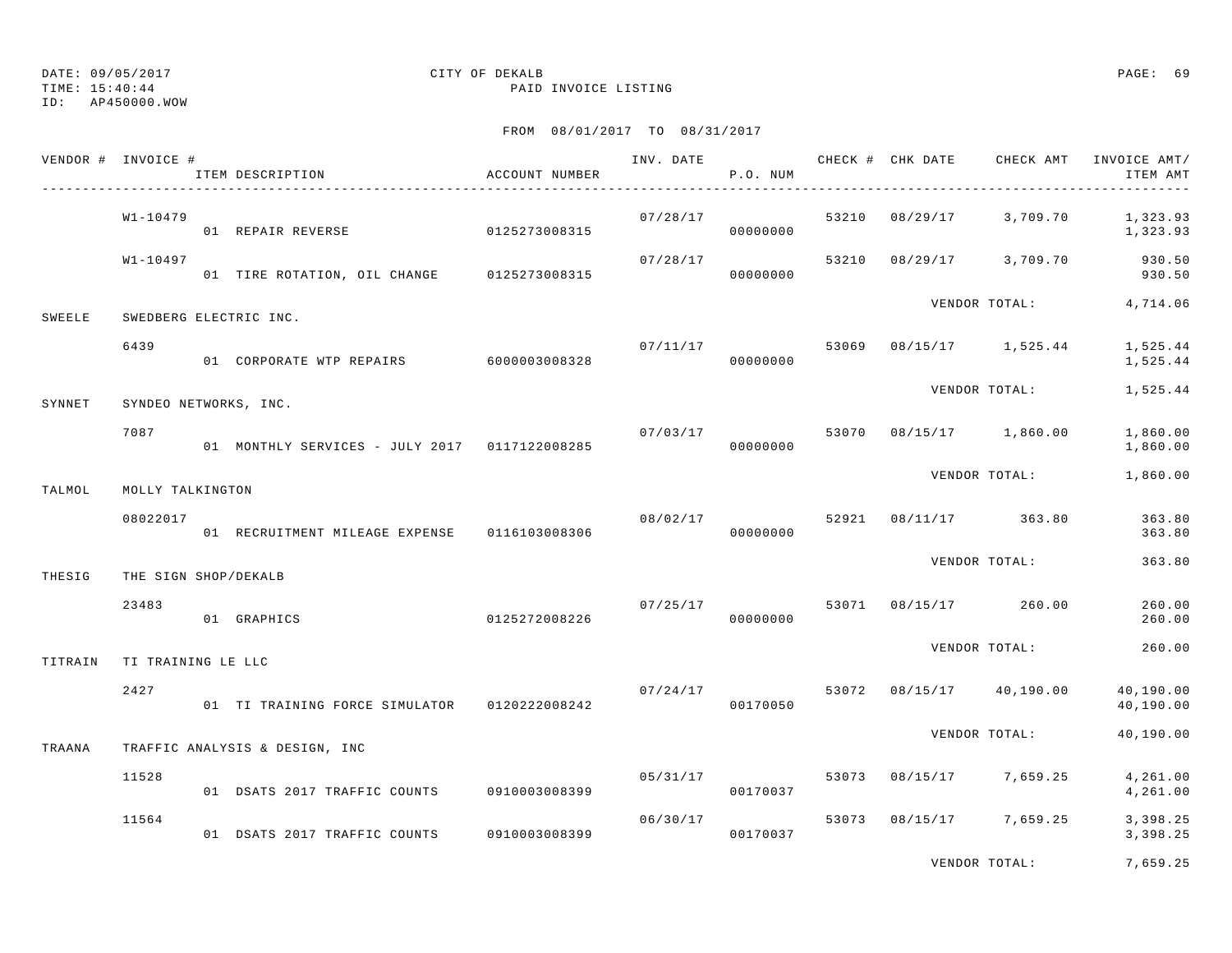TIME: 15:40:44 PAID INVOICE LISTING

ID: AP450000.WOW

|          | VENDOR # INVOICE #          | ITEM DESCRIPTION                                | ACCOUNT NUMBER |          | P.O. NUM                   |               | INV. DATE 6 CHECK # CHK DATE CHECK AMT                                                                                                                                                                                                                                                                                                                                | INVOICE AMT/<br>ITEM AMT |
|----------|-----------------------------|-------------------------------------------------|----------------|----------|----------------------------|---------------|-----------------------------------------------------------------------------------------------------------------------------------------------------------------------------------------------------------------------------------------------------------------------------------------------------------------------------------------------------------------------|--------------------------|
| TRACON   | TRAFFIC CONTROL CORP        |                                                 |                |          |                            |               |                                                                                                                                                                                                                                                                                                                                                                       |                          |
|          | 1387                        | 01 STREET SIGN MATERIALS 0130332008231          |                |          | 07/20/17<br>00000000       |               |                                                                                                                                                                                                                                                                                                                                                                       | 615.00<br>615.00         |
| TRAINS   | TRAVELERS INSURANCE         |                                                 |                |          |                            |               |                                                                                                                                                                                                                                                                                                                                                                       | 615.00                   |
|          | 1963795                     | 01 PAID LOSS RECOVERY 6/30/17 7200004008472     |                |          | 00000000                   |               |                                                                                                                                                                                                                                                                                                                                                                       | 15,578.00<br>15,578.00   |
|          | TRISTSPR TRI STATE SPRAYING |                                                 |                |          |                            |               |                                                                                                                                                                                                                                                                                                                                                                       | 15,578.00                |
|          | 625366                      | 01 100 FOOT HOSE 6000002008295                  |                |          | 07/01/17<br>00000000       |               |                                                                                                                                                                                                                                                                                                                                                                       | 240.00<br>240.00         |
| TROINV   | TROTSKY INVESTIGATIVE       |                                                 |                |          |                            |               | 53074 08/15/17 615.00<br>VENDOR TOTAL:<br>$08/14/17$ 53211 $08/29/17$ 15,578.00<br>VENDOR TOTAL:<br>53075 08/15/17 240.00<br>VENDOR TOTAL:<br>08/15/17 390.00<br>VENDOR TOTAL:<br>53077 08/15/17 901.00<br>53212 08/29/17 140.00<br>VENDOR TOTAL:<br>1142 08/29/17 3,114.07<br>3,114.07<br>1142 08/29/17 3,114.07<br>VENDOR TOTAL: 3, 114.07<br>53078 08/15/17 295.59 | 240.00                   |
|          | DEKALB 17-04                | 01 POLYGRAPH TESTING 0116103008333              |                |          | 05/10/17 53076<br>00000000 |               |                                                                                                                                                                                                                                                                                                                                                                       | 390.00<br>390.00         |
| TRUGREEN | TRUGREEN                    |                                                 |                |          |                            |               |                                                                                                                                                                                                                                                                                                                                                                       | 390.00                   |
|          | 68136832                    | 01 LAWNCARE TREATMENT 0130323008385             |                |          | 06/29/17<br>00000000       |               |                                                                                                                                                                                                                                                                                                                                                                       | 901.00<br>901.00         |
|          | 70175885                    | 01 LAWNCARE SRVCS                               | 0130323008313  | 07/30/17 | 00000000                   |               |                                                                                                                                                                                                                                                                                                                                                                       | 140.00<br>140.00         |
| TSYS     | TSYS                        |                                                 |                |          |                            |               |                                                                                                                                                                                                                                                                                                                                                                       | 1,041.00                 |
|          | 07312017A                   | 01 CREDIT CARD FEES 9110 - JUL 17 6000003008342 |                |          | 07/31/17<br>00000000       |               |                                                                                                                                                                                                                                                                                                                                                                       | 2,434.05<br>2,434.05     |
|          | 07312017B                   | 01 CREDIT CARD FEES 4874 - JUL 17 6000003008342 |                | 07/31/17 | 00000000                   | 1142 08/29/17 |                                                                                                                                                                                                                                                                                                                                                                       | 184.64<br>184.64         |
|          | 07312017C                   | 01 CREDIT CARD FEES 9097 - JUL 17 6000003008342 |                | 07/31/17 | 00000000                   |               |                                                                                                                                                                                                                                                                                                                                                                       | 495.38<br>495.38         |
| UNIREN   | UNITED RENTALS              |                                                 |                |          |                            |               |                                                                                                                                                                                                                                                                                                                                                                       |                          |
|          | 148139519-001               |                                                 |                |          | 07/06/17                   |               |                                                                                                                                                                                                                                                                                                                                                                       | 22.75                    |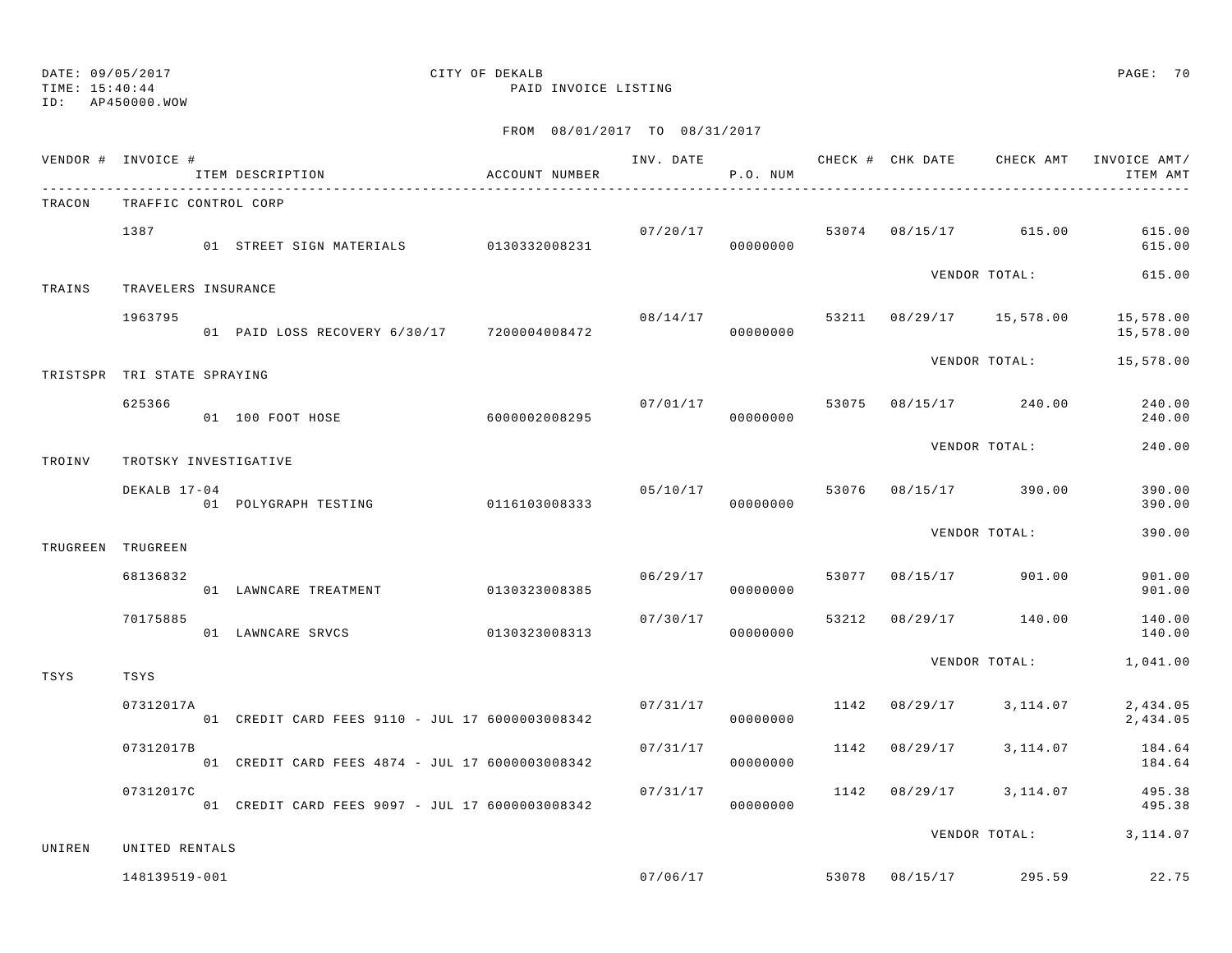TIME: 15:40:44 PAID INVOICE LISTING

ID: AP450000.WOW

|        | VENDOR # INVOICE #       | ITEM DESCRIPTION                             | ACCOUNT NUMBER |          | P.O. NUM             |       |          | INV. DATE 6 CHECK # CHK DATE CHECK AMT INVOICE AMT/ | ITEM AMT             |
|--------|--------------------------|----------------------------------------------|----------------|----------|----------------------|-------|----------|-----------------------------------------------------|----------------------|
|        | 148139519-001            |                                              |                |          | 07/06/17             | 53078 |          | 08/15/17 295.59                                     | 22.75                |
|        |                          | 01 SAFETY GLASSES                            | 6000002008270  |          | 00000000             |       |          |                                                     | 22.75                |
|        | 148296138-001            | 01 YELLOW LAMPS                              | 6000002008295  | 07/12/17 | 00000000             | 53078 | 08/15/17 | 295.59                                              | 272.84<br>272.84     |
| UPRR   |                          | UNION PACIFIC RAILROAD COMPANY               |                |          |                      |       |          | VENDOR TOTAL:                                       | 295.59               |
|        | 08042017                 | 01 KISHWAUKEE TRAIL LICENSE 1000003008331    |                | 08/04/17 | 00000000             | 52912 |          | $08/04/17$ 8,000.00                                 | 8,000.00<br>8,000.00 |
| UPS    | UNITED PARCEL SERVICE    |                                              |                |          |                      |       |          | VENDOR TOTAL:                                       | 8,000.00             |
|        | 00007WX103267            | 01 FREIGHT                                   | 0125263008305  |          | 07/01/17<br>00000000 | 53079 |          | 08/15/17 20.18                                      | 10.03<br>10.03       |
|        | 00007WX103287            | 01 FREIGHT                                   | 6000003008305  | 07/15/17 | 00000000             | 53079 |          | 08/15/17 20.18                                      | 10.15<br>10.15       |
| USGS   | UNITED STATES GEOLOGICAL |                                              |                |          |                      |       |          | VENDOR TOTAL:                                       | 20.18                |
|        | 90551916                 | 01 STREAM-FLOW GAGING STATION                | 0130333008325  | 07/14/17 | 00000000             | 53213 |          | $08/29/17$ 8,340.00                                 | 8,340.00<br>8,340.00 |
| USTREA | U.S. TREASURY            |                                              |                |          |                      |       |          | VENDOR TOTAL:                                       | 8,340.00             |
|        | 08042017                 | 01 AMMUNITION ORDER SHIPPING 0120253008305   |                | 08/04/17 | 00000000             | 52913 |          | 08/04/17 1,134.96                                   | 1,134.96<br>1,134.96 |
| VAC    | VOLUNTARY ACTION CENTER  |                                              |                |          |                      |       |          | VENDOR TOTAL:                                       | 1,134.96             |
|        | 08012017                 | 01 HUMAN SRVCS FUNDING 2ND QTR 0132103008307 |                |          | 08/01/17<br>00000000 | 53080 |          | 08/15/17 8,375.00                                   | 8,375.00<br>8,375.00 |
| VERLON | VERIZON BUSINESS         |                                              |                |          |                      |       |          | VENDOR TOTAL:                                       | 8,375.00             |
|        | 06396675                 | 01 VERIZON LONG DISTANCE 0117123008337       |                |          | 08/01/17<br>00000000 | 53214 |          | 08/29/17 229.08                                     | 229.08<br>4.58       |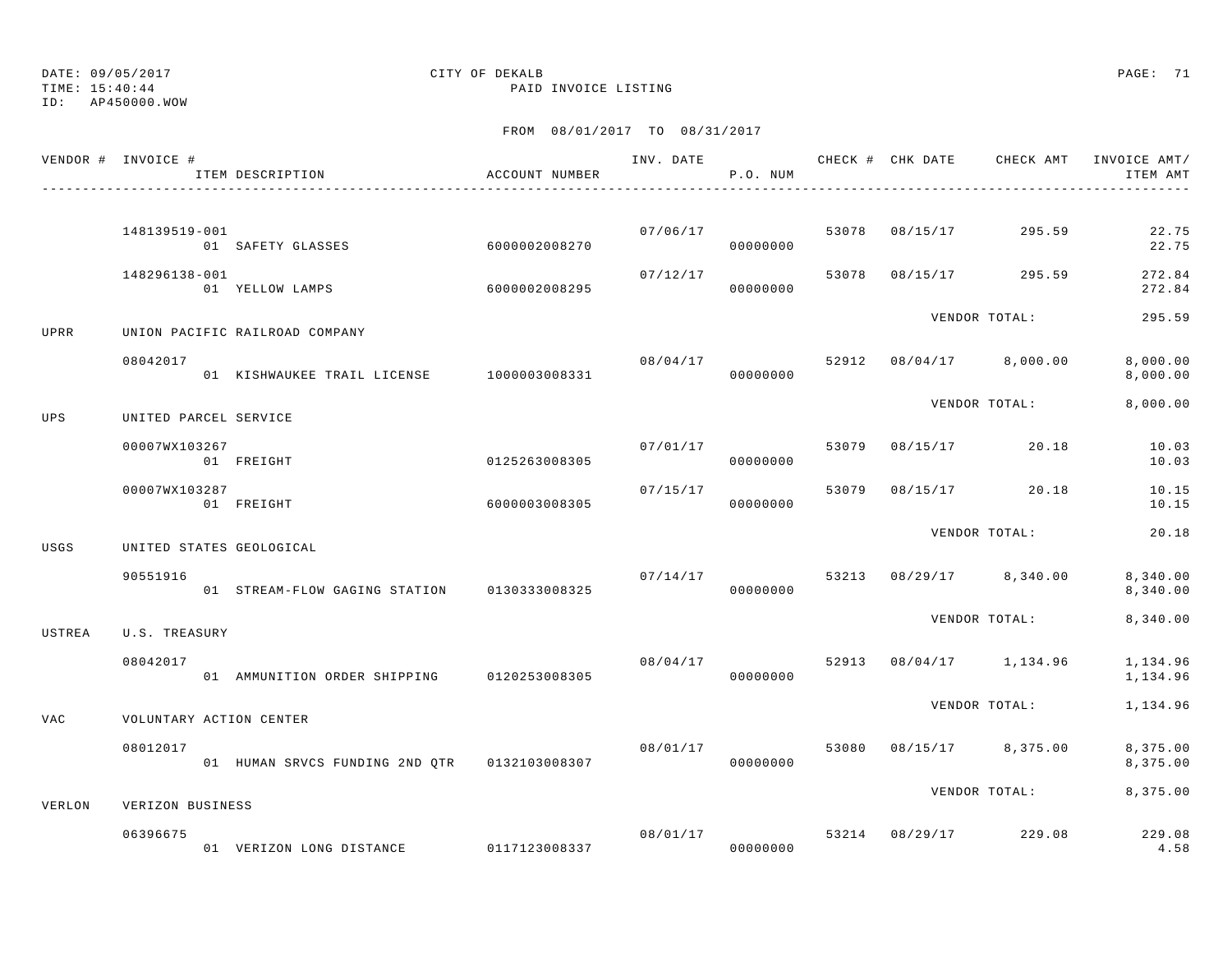ID: AP450000.WOW

|        | VENDOR # INVOICE # | ITEM DESCRIPTION                              | ACCOUNT NUMBER |          | P.O. NUM |  |                                  | INV. DATE 6 CHECK # CHK DATE CHECK AMT INVOICE AMT/<br>ITEM AMT |
|--------|--------------------|-----------------------------------------------|----------------|----------|----------|--|----------------------------------|-----------------------------------------------------------------|
|        | 06396675           |                                               |                |          |          |  | $08/01/17$ 53214 08/29/17 229.08 | 229.08                                                          |
|        |                    | 02 VERIZON LONG DISTANCE 0117123008337        |                |          | 00000000 |  |                                  | 2.29                                                            |
|        |                    | 03 VERIZON LONG DISTANCE                      | 0117123008337  |          | 00000000 |  |                                  | 197.00                                                          |
|        |                    | 04 VERIZON LONG DISTANCE                      | 6500003008337  |          | 00000000 |  |                                  | 6.87                                                            |
|        |                    | 05 VERIZON LONG DISTANCE                      | 0125263008337  |          | 00000000 |  |                                  | 3.43                                                            |
|        |                    | 06 VERIZON LONG DISTANCE                      | 0120213008337  |          | 00000000 |  |                                  | 3.43                                                            |
|        |                    | 07 VERIZON LONG DISTANCE                      | 0130313008337  |          | 00000000 |  |                                  | 2.29                                                            |
|        |                    | 08 VERIZON LONG DISTANCE                      | 0117123008337  |          | 00000000 |  |                                  | 9.19                                                            |
| VERWIR | VERIZON WIRELESS   |                                               |                |          |          |  |                                  | VENDOR TOTAL: 229.08                                            |
|        | 9787672613         |                                               |                | 06/16/17 |          |  | 53081 08/15/17 80.13             | 80.13                                                           |
|        |                    | 01 AMB TELEMENTARY - JUNE 17 0125263008337    |                |          | 00000000 |  |                                  | 80.13                                                           |
|        | 9788681445         |                                               |                | 07/04/17 |          |  |                                  | 53082 08/15/17 1,495.82 1,495.82                                |
|        |                    | 01 WIRELESS CHARGES - JULY 2017 6500003008337 |                |          | 00000000 |  |                                  | 95.26                                                           |
|        |                    | 02 WIRELESS CHARGES - JULY 2017               | 0132103008337  |          | 00000000 |  |                                  | 213.15                                                          |
|        |                    | 03 WIRELESS CHARGES - JULY 2017               | 0115153008337  |          | 00000000 |  |                                  | 60.47                                                           |
|        |                    | 04 WIRELESS CHARGES - JULY 2017               | 0125263008337  |          | 00000000 |  |                                  | 51.74                                                           |
|        | 05                 | WIRELESS CHARGES - JULY 2017                  | 0117123008337  |          | 00000000 |  |                                  | 38.01                                                           |
|        |                    | 06 WIRELESS CHARGES - JULY 2017               | 0120213008337  |          | 00000000 |  |                                  | 366.61                                                          |
|        |                    | 07 WIRELESS CHARGES - JULY 2017               | 0117123008337  |          | 00000000 |  |                                  | 2.27                                                            |
|        |                    | 08 WIRELESS CHARGES - JULY 2017               | 0130313008337  |          | 00000000 |  |                                  | 333.60                                                          |
|        |                    | 09 WIRELESS CHARGES - JULY 2017               | 6000003008337  |          | 00000000 |  |                                  | 334.71                                                          |
|        | 9788681446         |                                               |                | 07/04/17 |          |  |                                  | 53083 08/15/17 1,944.10 1,944.10                                |
|        |                    | 01 WIRELESS CHARGES - JULY 2017               | 0115153008337  |          | 00000000 |  |                                  | 120.26                                                          |
|        |                    | 02 WIRELESS CHARGES - JULY 2017               | 0132103008337  |          | 00000000 |  |                                  | 55.13                                                           |
|        |                    | 03 WIRELESS CHARGES - JULY 2017               | 0130353008337  |          | 00000000 |  |                                  | 55.13                                                           |
|        |                    | 04 WIRELESS CHARGES - JULY 2017               | 0117113008337  |          | 00000000 |  |                                  | 55.13                                                           |
|        | 05                 | WIRELESS CHARGES - JULY 2017                  | 0125263008337  |          | 00000000 |  |                                  | 110.26                                                          |
|        |                    | 06 WIRELESS CHARGES - JULY 2017               | 0116103008337  |          | 00000000 |  |                                  | 65.13                                                           |
|        |                    | 07 WIRELESS CHARGES - JULY 2017               | 0117123008337  |          | 00000000 |  |                                  | 120.26                                                          |
|        | 08                 | WIRELESS CHARGES - JULY 2017                  | 0110103008337  |          | 00000000 |  |                                  | 55.13                                                           |
|        | 09                 | WIRELESS CHARGES - JULY 2017                  | 0120213008337  |          | 00000000 |  |                                  | 1,087.15                                                        |
|        | 10                 | WIRELESS CHARGES - JULY 2017                  | 0130313008337  |          | 00000000 |  |                                  | 55.13                                                           |
|        |                    | 11 WIRELESS CHARGES - JULY 2017               | 0130313008337  |          | 00000000 |  |                                  | 55.13                                                           |
|        |                    | 12 WIRELESS CHARGES - JULY 2017               | 6000003008337  |          | 00000000 |  |                                  | 110.26                                                          |
|        | 9788681447         |                                               |                | 07/04/17 |          |  |                                  | 53084 08/15/17 1,949.65 1,949.65                                |
|        |                    | 01 WIRELESS CHARGES - JULY 17                 | 6500003008337  |          | 00000000 |  |                                  | 165.39                                                          |
|        |                    | 02 WIRELESS CHARGES - JULY 17                 | 0115153008337  |          | 00000000 |  |                                  | 240.52                                                          |
|        |                    | 03 WIRELESS CHARGES - JULY 17                 | 0132103008337  |          | 00000000 |  |                                  | 55.13                                                           |
|        |                    | 04 WIRELESS CHARGES - JULY 17                 | 0117123008337  |          | 00000000 |  |                                  | 55.13                                                           |
|        |                    | 05 WIRELESS CHARGES - JULY 17                 | 0125263008337  |          | 00000000 |  |                                  | 298.97                                                          |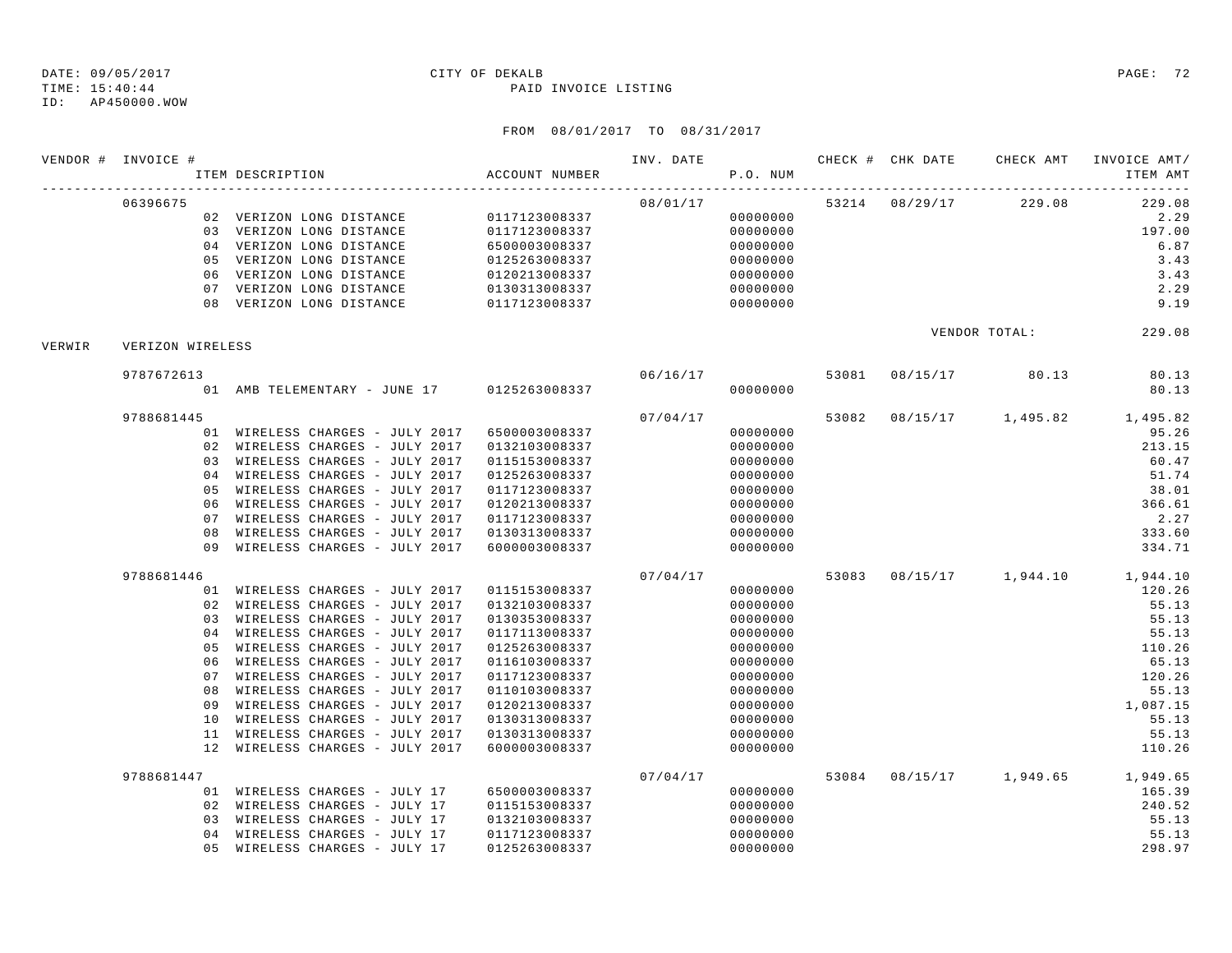## DATE: 09/05/2017 CITY OF DEKALB PAGE: 73

TIME: 15:40:44 PAID INVOICE LISTING

ID: AP450000.WOW

|               | VENDOR # INVOICE #  | ITEM DESCRIPTION                              | ACCOUNT NUMBER |          | P.O. NUM |       |               | INV. DATE 6 CHECK # CHK DATE CHECK AMT | INVOICE AMT/<br>ITEM AMT   |
|---------------|---------------------|-----------------------------------------------|----------------|----------|----------|-------|---------------|----------------------------------------|----------------------------|
|               | 9788681447          |                                               |                | 07/04/17 |          |       |               | 53084 08/15/17 1,949.65                | 1,949.65                   |
|               |                     | 06 WIRELESS CHARGES - JULY 17                 | 0116103008337  |          | 00000000 |       |               |                                        | 55.13                      |
|               |                     | 07 WIRELESS CHARGES - JULY 17                 | 0117123008337  |          | 00000000 |       |               |                                        | 126.61                     |
|               |                     | 08 WIRELESS CHARGES - JULY 17                 | 0120213008337  |          | 00000000 |       |               |                                        | 55.13                      |
|               |                     | 09 WIRELESS CHARGES - JULY 17                 | 0130313008337  |          | 00000000 |       |               |                                        | 75.13                      |
|               |                     | 10 WIRELESS CHARGES - JULY 17                 | 6000003008337  |          | 00000000 |       |               |                                        | 72.02                      |
|               |                     | 11 WIRELESS CHARGES - JULY 17                 | 0120213008337  |          | 00000000 |       |               |                                        | 750.49                     |
|               | 9788681448          |                                               |                | 07/04/17 |          | 53085 |               |                                        | 08/15/17 1,103.65 1,103.65 |
|               |                     | 01 WIRELESS CHARGES - JULY 17                 | 0132103008337  |          | 00000000 |       |               |                                        | 8.27                       |
|               |                     | 02 WIRELESS CHARGES - JULY 17                 | 0910003008337  |          | 00000000 |       |               |                                        | 18.29                      |
|               |                     | 03 WIRELESS CHARGES - JULY 17                 | 0920003008337  |          | 00000000 |       |               |                                        | 18.29                      |
|               |                     | 04 WIRELESS CHARGES - JULY 17                 | 0125263008337  |          | 00000000 |       |               |                                        | 450.02                     |
|               |                     | 05 WIRELESS CHARGES - JULY 17                 | 0120213008337  |          | 00000000 |       |               |                                        | 553.93                     |
|               |                     | 06 WIRELESS CHARGES - JULY 17                 | 0130313008337  |          | 00000000 |       |               |                                        | 36.57                      |
|               |                     | 07 WIRELESS CHARGES - JULY 17                 | 6000003008337  |          | 00000000 |       |               |                                        | 18.28                      |
|               | 9789410802          |                                               |                | 07/16/17 |          | 53215 |               | 08/29/17 80.13                         | 80.13                      |
|               |                     | 01 WIRELESS CHARGES - JULY 2017 0125263008337 |                |          | 00000000 |       |               |                                        | 80.13                      |
|               |                     | VIRGIL COOK & SON, INC.                       |                |          |          |       | VENDOR TOTAL: |                                        | 6,653.48                   |
| <b>VIRCOO</b> |                     |                                               |                |          |          |       |               |                                        |                            |
|               | 0002995             |                                               |                | 07/20/17 |          | 53216 | 08/29/17      | 1,230.30                               | 469.20                     |
|               |                     | 01 (3) LED COUNT DOWN MODULES                 | 0130332008230  |          | 00000000 |       |               |                                        | 469.20                     |
|               | 0002996             |                                               |                | 07/24/17 |          | 53216 | 08/29/17      | 1,230.30                               | 234.60                     |
|               |                     | 01 (3) USED LED COUNTDOWNS                    | 0130332008230  |          | 00000000 |       |               |                                        | 234.60                     |
|               | 0003008             |                                               |                | 08/07/17 |          | 53216 | 08/29/17      | 1,230.30                               | 526.50                     |
|               |                     |                                               |                |          | 00000000 |       |               |                                        | 526.50                     |
| <b>VSP</b>    | VISION SERVICE PLAN |                                               |                |          |          |       |               | VENDOR TOTAL:                          | 1,230.30                   |
|               |                     |                                               |                |          |          |       |               |                                        |                            |
|               | 07272017            |                                               |                |          | 07/27/17 | 53086 | 08/15/17      | 2,450.66                               | 2,450.66                   |
|               |                     | 01 STANDARD PLAN - JULY 2017                  | 0100000002671  |          | 00000000 |       |               |                                        | 693.40                     |
|               |                     | 02 STANDARD PLAN - AUGUST 2017                | 0100000002671  |          | 00000000 |       |               |                                        | 693.40                     |
|               |                     | 03 PREMIUM PLAN - AUGUST 2017                 | 0100000002671  |          | 00000000 |       |               |                                        | 531.93                     |
|               |                     | 04 PREMIUM PLAN - JULY 2017                   | 0100000002671  |          | 00000000 |       |               |                                        | 531.93                     |
| VWR           |                     | VWR INTERNATIONAL, INC.                       |                |          |          |       |               |                                        | VENDOR TOTAL: 2,450.66     |
|               | 8049032397          |                                               |                | 06/29/17 |          | 53087 | 08/15/17      | 407.50                                 | 310.53                     |
|               |                     |                                               | 60000002008244 |          | 00000000 |       |               |                                        | 310.53                     |
|               |                     | 01 FILTERS                                    |                |          |          |       |               |                                        |                            |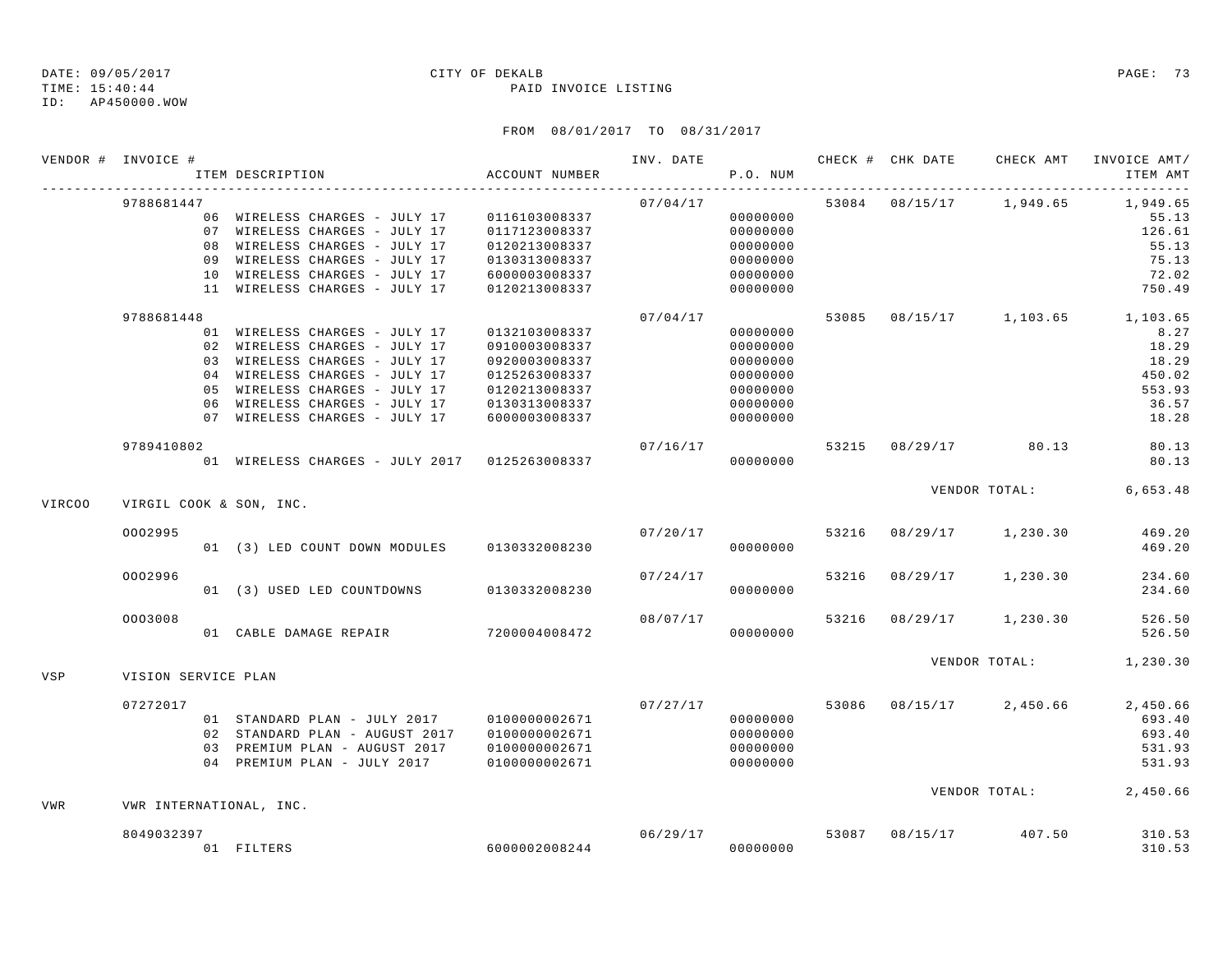DATE: 09/05/2017 CITY OF DEKALB PAGE: 74

TIME: 15:40:44 PAID INVOICE LISTING

ID: AP450000.WOW

|         | VENDOR # INVOICE #     | ITEM DESCRIPTION                                          | ACCOUNT NUMBER |          | P.O. NUM             |       |                |                         | ITEM AMT                  |
|---------|------------------------|-----------------------------------------------------------|----------------|----------|----------------------|-------|----------------|-------------------------|---------------------------|
|         | 8049032398             | 01 THERMOMETER                                            | 60000002008244 | 06/29/17 | 00000000             |       |                | 53087 08/15/17 407.50   | 96.97<br>96.97            |
| WALMART | WALMART COMMUNITY/GEMB |                                                           |                |          |                      |       |                | VENDOR TOTAL:           | 407.50                    |
|         | 710700542583           | 01 UPRIGHT VACUUM                                         | 6500002008219  | 04/17/17 | 00000000             |       |                | 53230 08/31/17 150.34   | 97.00<br>97.00            |
|         | 719800185762           | 01 MARKETING SUPPLIES                                     | 6500003008373  | 07/17/17 | 00000000             |       |                | 53217 08/29/17 404.44   | 54.68<br>54.68            |
|         | 720100280569           | 01 MARKETING SUPPLIES                                     | 6500003008373  | 07/20/17 | 00000000             |       | 53217 08/29/17 | 404.44                  | 70.12<br>70.12            |
|         | 720300466869           | 01 MARKETING SUPPLIES                                     | 6500003008373  | 07/22/17 | 00000000             |       | 53217 08/29/17 | 404.44                  | 57.36<br>57.36            |
|         | 720400253633           | 01 MARKETING SUPPLIES                                     | 6500003008373  | 07/23/17 | 00000000             |       | 53217 08/29/17 | 404.44                  | 102.28<br>102.28          |
|         | 720800443272           | 01 MARKETING SUPPLIES                                     | 6500003008373  | 07/27/17 | 00000000             |       | 53217 08/29/17 | 404.44                  | 41.66<br>41.66            |
|         | 721200342401           | 01 BREAKROOM SUPPLIES                                     | 0130332008219  | 07/31/17 | 00000000             |       |                | 53217 08/29/17 404.44   | 78.34<br>78.34            |
|         | 722100627074           | 01 CAMERA BATTERIES                                       | 0120242008242  | 08/09/17 | 00000000             | 53230 |                | 08/31/17 150.34         | 53.34<br>53.34            |
| WARDIR  | WAREHOUSE DIRECT INC   |                                                           |                |          |                      |       |                | VENDOR TOTAL:           | 554.78                    |
|         | $3447171 - 0$          | 01 FILE FOLDERS, LABELS 0117112008204                     |                | 04/14/17 | 00000000             |       |                | 53088 08/15/17 1,233.22 | 63.69<br>63.69            |
|         | $3540968 - 0$          | 01 THERMAL PPR, STENO BKS, POSTIT 0117112008204           |                | 07/07/17 | 00000000             |       |                | 53088 08/15/17 1,233.22 | 239.28<br>239.28          |
|         | $3546292 - 0$          | 01 THERMAL PAPER, RIBBON 0117112008204<br>02 COPIER PAPER | 0117112008202  | 07/13/17 | 00000000<br>00000000 | 53088 |                | $08/15/17$ 1, 233.22    | 432.67<br>20.17<br>412.50 |
|         | $3548285 - 0$          | 01 KEY TAGS, PENS 0130332008204                           |                |          | 07/14/17<br>00000000 |       |                | 53088 08/15/17 1,233.22 | 31.77<br>16.44            |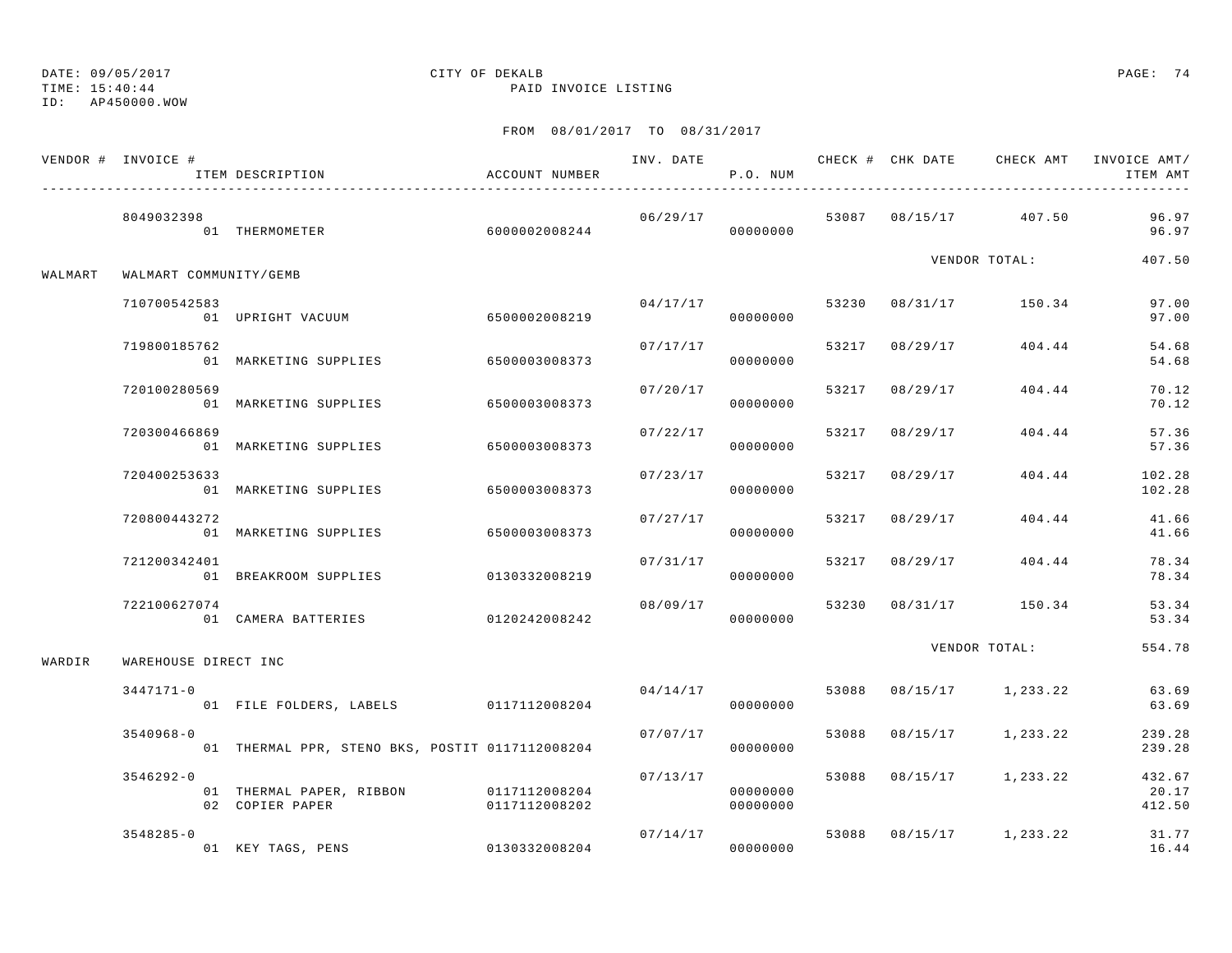#### TIME: 15:40:44 PAID INVOICE LISTING ID: AP450000.WOW

# DATE: 09/05/2017 CITY OF DEKALB PAGE: 75

| VENDOR # INVOICE #                                        | ITEM DESCRIPTION                          | ACCOUNT NUMBER                 | INV. DATE | P.O. NUM             |       |          | CHECK # CHK DATE CHECK AMT | INVOICE AMT/<br>ITEM AMT |
|-----------------------------------------------------------|-------------------------------------------|--------------------------------|-----------|----------------------|-------|----------|----------------------------|--------------------------|
| $3548285 - 0$<br>02 PAPER CLIPS, LEGAL PADS 0130312008204 |                                           |                                |           | 07/14/17<br>00000000 |       |          | 53088 08/15/17 1,233.22    | 31.77<br>15.33           |
| 3548752.0                                                 |                                           |                                | 07/14/17  |                      |       |          | 53088 08/15/17 1,233.22    | 32.50                    |
|                                                           | 01 BOTTLED WATER                          | 0110102008204                  |           | 00000000             |       |          |                            | 4.06                     |
|                                                           | 02 BOTTLED WATER                          | 0115152008204                  |           | 00000000             |       |          |                            | 4.06                     |
|                                                           | 03 BOTTLED WATER                          | 0116102008204                  |           | 00000000             |       |          |                            | 4.06                     |
|                                                           | 04 BOTTLED WATER                          | 0117112008204                  |           | 00000000             |       |          |                            | 4.06                     |
|                                                           | 05 BOTTLED WATER<br>06 BOTTLED WATER      | 0117122008204                  |           | 00000000             |       |          |                            | 4.06                     |
|                                                           | 07 BOTTLED WATER                          | 0130352008204<br>0132102008204 |           | 00000000<br>00000000 |       |          |                            | 4.06<br>4.06             |
|                                                           | 08 BOTTLED WATER                          | 0910002008204                  |           | 00000000             |       |          |                            | 2.04                     |
|                                                           | 09 BOTTLED WATER                          | 0920002008204                  |           | 00000000             |       |          |                            | 2.04                     |
| $3551698 - 0$                                             |                                           |                                | 07/18/17  |                      | 53088 | 08/15/17 | 1,233.22                   | 33.54                    |
|                                                           | 01 CERTIFICATE PAPER                      | 0120212008299                  |           | 00000000             |       |          |                            | 33.54                    |
| 3552377-0                                                 |                                           |                                | 07/19/17  |                      | 53088 |          | 08/15/17 1,233.22          | 412.50                   |
|                                                           | 01 COPIER PAPER                           | 0120252008204                  |           | 00000000             |       |          |                            | 412.50                   |
| $3553600 - 0$                                             |                                           |                                | 07/19/17  |                      | 53088 |          | 08/15/17 1,233.22          | 69.55                    |
|                                                           | 01 OFFICE SUPPLIES                        | 0132102008204                  |           | 00000000             |       |          |                            | 69.55                    |
| $3554096 - 0$                                             |                                           |                                | 07/20/17  |                      | 53218 | 08/29/17 | 21.65                      | 13.66                    |
|                                                           | 01 OFFICE SUPPLIES                        | 0116102008204                  |           | 00000000             |       |          |                            | 13.66                    |
| $3556431 - 0$                                             |                                           |                                | 07/21/17  |                      | 53218 | 08/29/17 | 21.65                      | 7.99                     |
|                                                           | 01 SHEET PROTECTORS                       | 0116102008204                  |           | 00000000             |       |          |                            | 7.99                     |
| $3557322 - 0$                                             |                                           |                                | 07/24/17  |                      | 53088 | 08/15/17 | 1,233.22                   | 24.44                    |
|                                                           | 01 10X13 ENVELOPES                        | 0117112008204                  |           | 00000000             |       |          |                            | 24.44                    |
| $3558176 - 0$                                             |                                           |                                | 07/24/17  |                      | 53088 | 08/15/17 | 1,233.22                   | 24.44                    |
|                                                           | 01 10X13 ENVELOPES                        | 0117112008204                  |           | 00000000             |       |          |                            | 24.44                    |
| $C3521066 - 0$                                            |                                           |                                | 07/25/17  |                      | 53088 | 08/15/17 | 1,233.22                   | $-20.32$                 |
|                                                           | 01 RETURNED 9X12 ENVELOPES                | 0117112008204                  |           | 00000000             |       |          |                            | $-20.32$                 |
| $C3531267 - 0$                                            |                                           |                                | 07/14/17  |                      | 53088 | 08/15/17 | 1,233.22                   | $-61.99$                 |
|                                                           | 01 RETURNED THERMAL PAPER                 | 0117112008204                  |           | 00000000             |       |          |                            | $-61.99$                 |
| $C3540968 - 0$                                            |                                           |                                | 07/14/17  |                      | 53088 |          | 08/15/17 1,233.22          | $-24.41$                 |
|                                                           | 01 RETURNED THERMAL PAPER 0117112008204   |                                |           | 00000000             |       |          |                            | $-24.41$                 |
| $C3557322 - 0$                                            |                                           |                                | 07/25/17  |                      | 53088 |          | 08/15/17 1,233.22          | $-24.44$                 |
|                                                           | 01 RETURNED 10X13 ENVELOPES 0117112008204 |                                |           | 00000000             |       |          |                            | $-24.44$                 |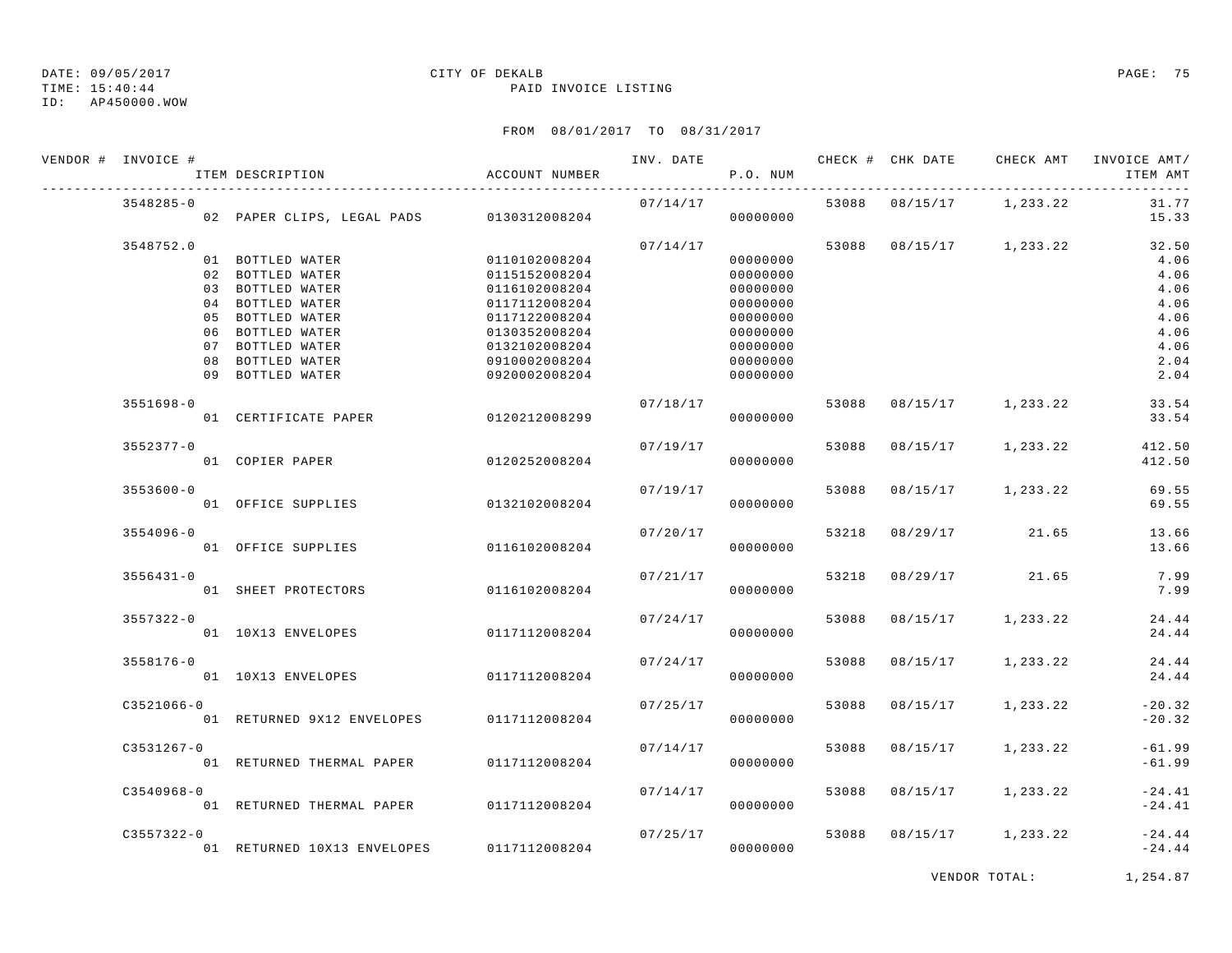# ID: AP450000.WOW

## DATE: 09/05/2017 CITY OF DEKALB PAGE: 76

TIME: 15:40:44 PAID INVOICE LISTING

|        | VENDOR # INVOICE #<br>ITEM DESCRIPTION                                       | ACCOUNT NUMBER |          | P.O. NUM             |       |                | INV. DATE 6 CHECK # CHK DATE CHECK AMT | INVOICE AMT/<br>ITEM AMT                                        |  |  |  |
|--------|------------------------------------------------------------------------------|----------------|----------|----------------------|-------|----------------|----------------------------------------|-----------------------------------------------------------------|--|--|--|
| WASMAN | ___________________________________<br>WASTE MANAGEMENT                      |                |          |                      |       |                |                                        |                                                                 |  |  |  |
|        | $3536482 - 2011 - 2$<br>01 REFUSE SERVICE - JULY 2017 0700003008346          |                |          | 00000000             |       |                |                                        | $07/28/17$ 53089 $08/15/17$ 164,500.20 164,500.20<br>164,500.20 |  |  |  |
| WASTE  | WASTE MANAGEMENT                                                             |                |          |                      |       |                | VENDOR TOTAL: 164,500.20               |                                                                 |  |  |  |
|        | $3315074 - 2011 - 4$<br>01 ROLL OFF MONTHLY FEE - JUNE 17 0700003008346      |                | 07/03/17 | 00000000             |       |                | 53090 08/15/17 2,527.76                | 2,269.81<br>2,269.81                                            |  |  |  |
|        | 3315278-2011-1<br>01 ROLLOFF MONTHLY - JULY 2017 0700003008346               |                | 08/01/17 | 00000000             | 53219 |                | 08/29/17 1,741.08                      | 1,423.63<br>1,423.63                                            |  |  |  |
|        | $3532486 - 2011 - 7$<br>01 TOTER MONTHLY FEE - JULY 2017 0700003008346       |                | 06/27/17 | 00000000             | 53090 | 08/15/17       | 2,527.76                               | 150.00<br>150.00                                                |  |  |  |
|        | $3535544 - 2011 - 0$<br>01 TOTER MONTHLY - AUG 2017 0700003008346            |                | 07/26/17 | 00000000             | 53219 | 08/29/17       | 1,741.08                               | 166.00<br>166.00                                                |  |  |  |
|        | $3535546 - 2011 - 5$<br>01 TOTER MONTHLY - AUG 2017 0700003008346            |                | 07/26/17 | 00000000             | 53219 |                | 08/29/17 1,741.08                      | 50.00<br>50.00                                                  |  |  |  |
|        | $3542188 - 2354 - 1$<br>01    PORT-O-LET MONTHLY FEE - JUNE    0130333008313 |                | 06/27/17 | 00000000             | 53090 |                | $08/15/17$ 2,527.76                    | 107.95<br>107.95                                                |  |  |  |
|        | $3543278 - 2354 - 9$<br>01 PORTOLET MONTHLY - JULY 2017 0130333008313        |                | 07/26/17 | 00000000             |       |                | 53219 08/29/17 1,741.08                | 101.45<br>101.45                                                |  |  |  |
| WELBRO | WELCH BROS., INC.                                                            |                |          |                      |       |                | VENDOR TOTAL:                          | 4,268.84                                                        |  |  |  |
|        | 1598250<br>01 STORM SEWER INLETS 0130332008233                               |                |          | 00000000             |       |                | $07/06/17$ 53091 08/15/17 2,544.88     | 2,544.88<br>2,544.88                                            |  |  |  |
| WILBUR | WBK ENGINEERING LLC                                                          |                |          |                      |       |                | VENDOR TOTAL:                          | 2,544.88                                                        |  |  |  |
|        | 17975<br>01 PROFESSIONAL SRVCS - JUNE 2017 0100000001265                     |                | 06/29/17 | 00000000             |       | 53092 08/15/17 | 29,723.76                              | 2,257.50<br>2,257.50                                            |  |  |  |
|        | 17976<br>01 PROFESSIONAL SRVCS - JUNE 2017 01000000001265                    |                |          | 06/29/17<br>00000000 | 53092 | 08/15/17       | 29,723.76                              | 714.00<br>714.00                                                |  |  |  |
|        | 17977<br>01 PROFESSIONAL SRVCS - JUNE 2017 0130353008331                     |                | 06/29/17 | 00000000             | 53092 |                | 08/15/17 29,723.76                     | 369.44<br>369.44                                                |  |  |  |